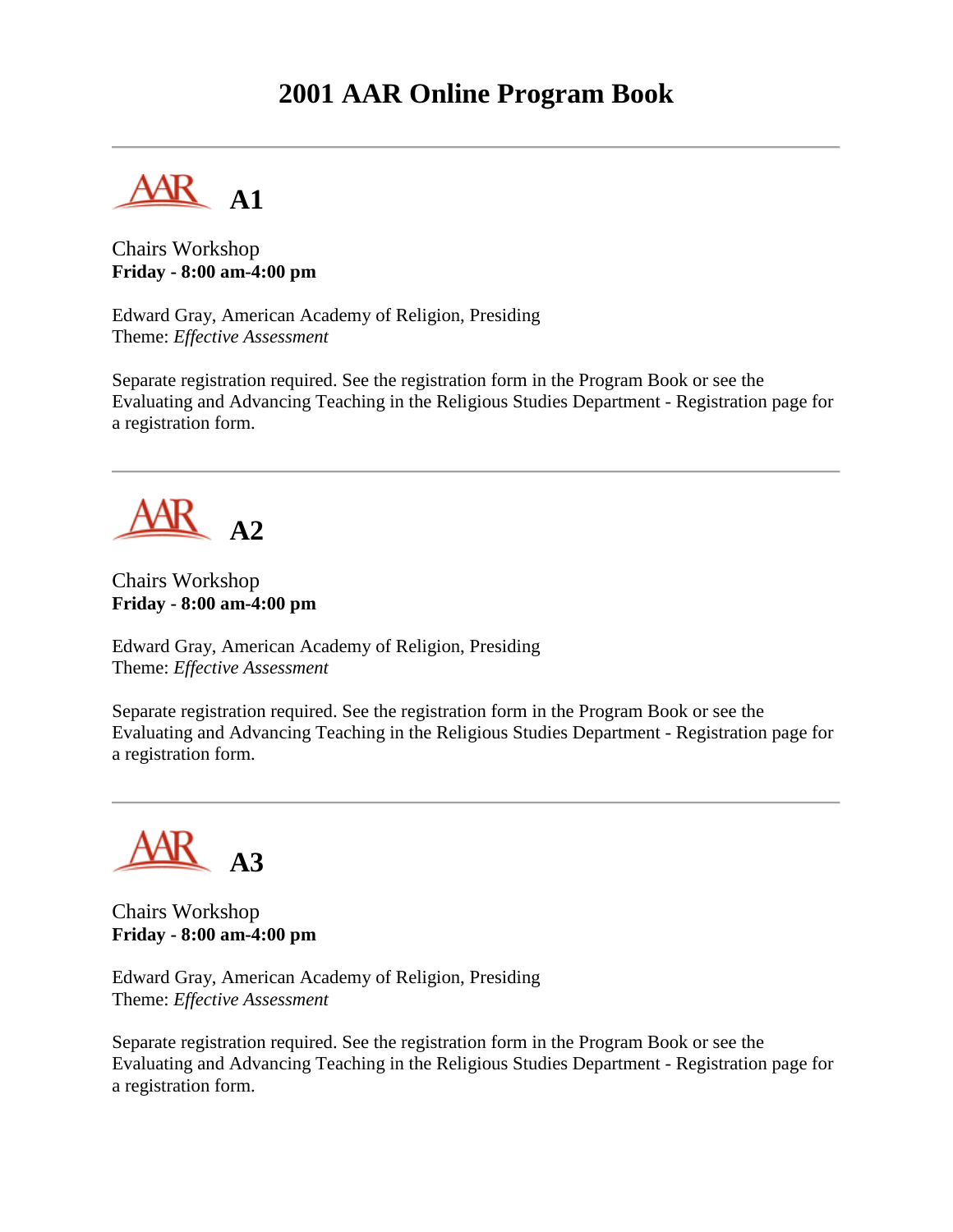

Chairs Workshop **Friday - 8:00 am-4:00 pm**

Edward Gray, American Academy of Religion, Presiding Theme: *Effective Assessment*

Separate registration required. See the registration form in the Program Book or see the Evaluating and Advancing Teaching in the Religious Studies Department - Registration page for a registration form.



Chairs Workshop **Friday - 8:00 am-4:00 pm**

Edward Gray, American Academy of Religion, Presiding Theme: *Effective Assessment*

Separate registration required. See the registration form in the Program Book or see the Evaluating and Advancing Teaching in the Religious Studies Department - Registration page for a registration form.

**A6**

AAR Board of Directors **Friday - 9:00 am-5:00 pm**

Rebecca S. Chopp, Yale University, Presiding

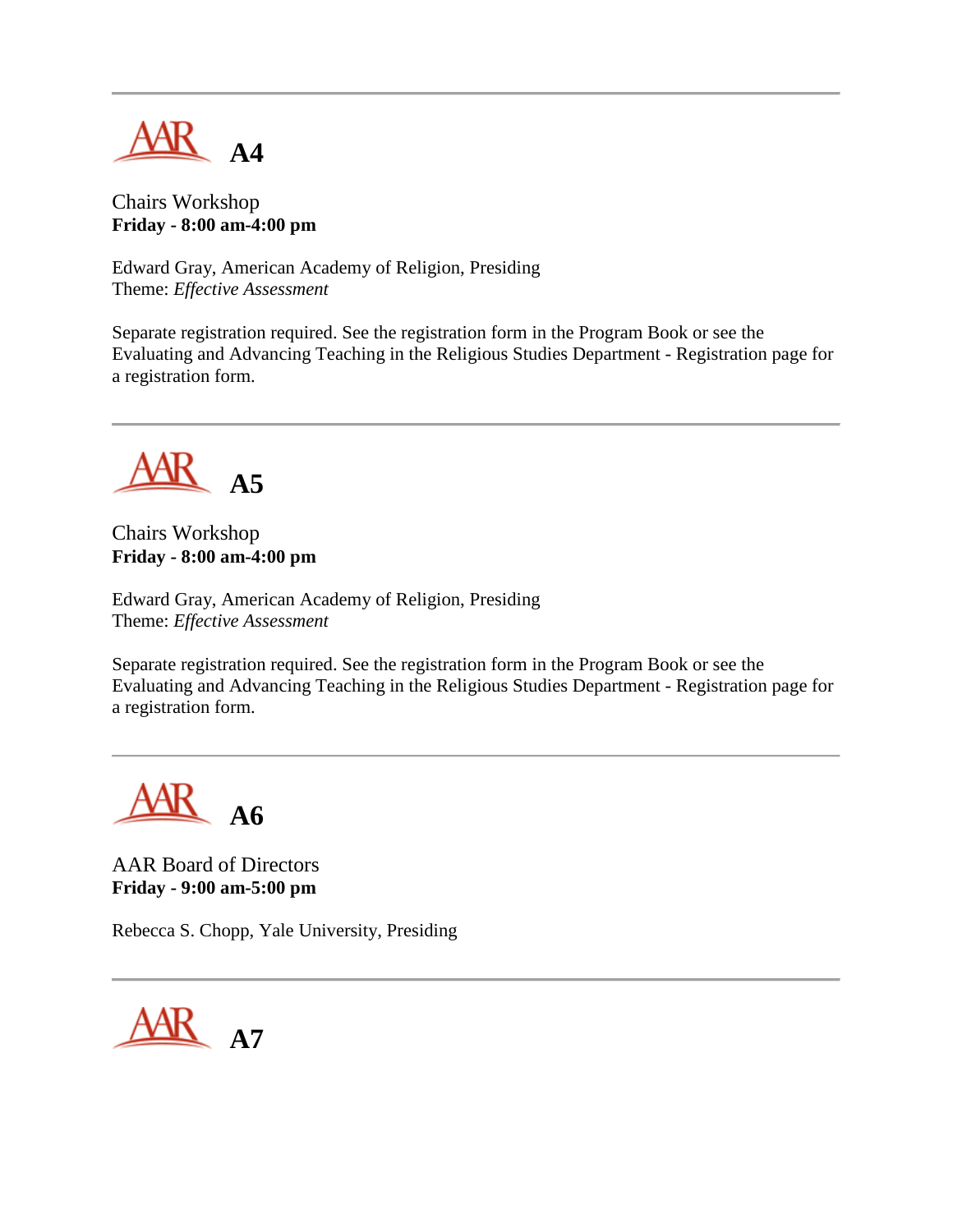#### Religion and Media Workshop **Friday - 9:00 am-5:00 pm**

Sponsored by the Committee on Public Understanding of Religion; Religion and Popular Culture Group; Religion, Film, and Visual Culture Group; Religion, Culture and Communication Consultation; and SBL's Bible in Ancient and Modern Media Section

Stewart M. Hoover, University of Colorado, Boulder and Jeffrey H. Mahan, Iliff School of Theology, Presiding

Please see the Annual Meeting Highlights page for more information.

Separate registration required. See the registration form in the Program Book or download a [registration form](http://www.aarweb.org/Meetings/Annual_Meeting/Past_Meetings/2001/Reg-A7-A11.PDF) (requires PDF).



Religion and Media Workshop **Friday - 9:00 am-5:00 pm**

Sponsored by the Committee on Public Understanding of Religion; Religion and Popular Culture Group; Religion, Film, and Visual Culture Group; Religion, Culture and Communication Consultation; and SBL's Bible in Ancient and Modern Media Section

Stewart M. Hoover, University of Colorado, Boulder and Jeffrey H. Mahan, Iliff School of Theology, Presiding

Please see the Annual Meeting Highlights page for more information.

Separate registration required. See the registration form in the Program Book or download a [registration form](http://www.aarweb.org/Meetings/Annual_Meeting/Past_Meetings/2001/Reg-A7-A11.PDF) (requires PDF).



Religion and Media Workshop **Friday - 9:00 am-5:00 pm**

Sponsored by the Committee on Public Understanding of Religion; Religion and Popular Culture Group; Religion, Film, and Visual Culture Group; Religion, Culture and Communication Consultation; and SBL's Bible in Ancient and Modern Media Section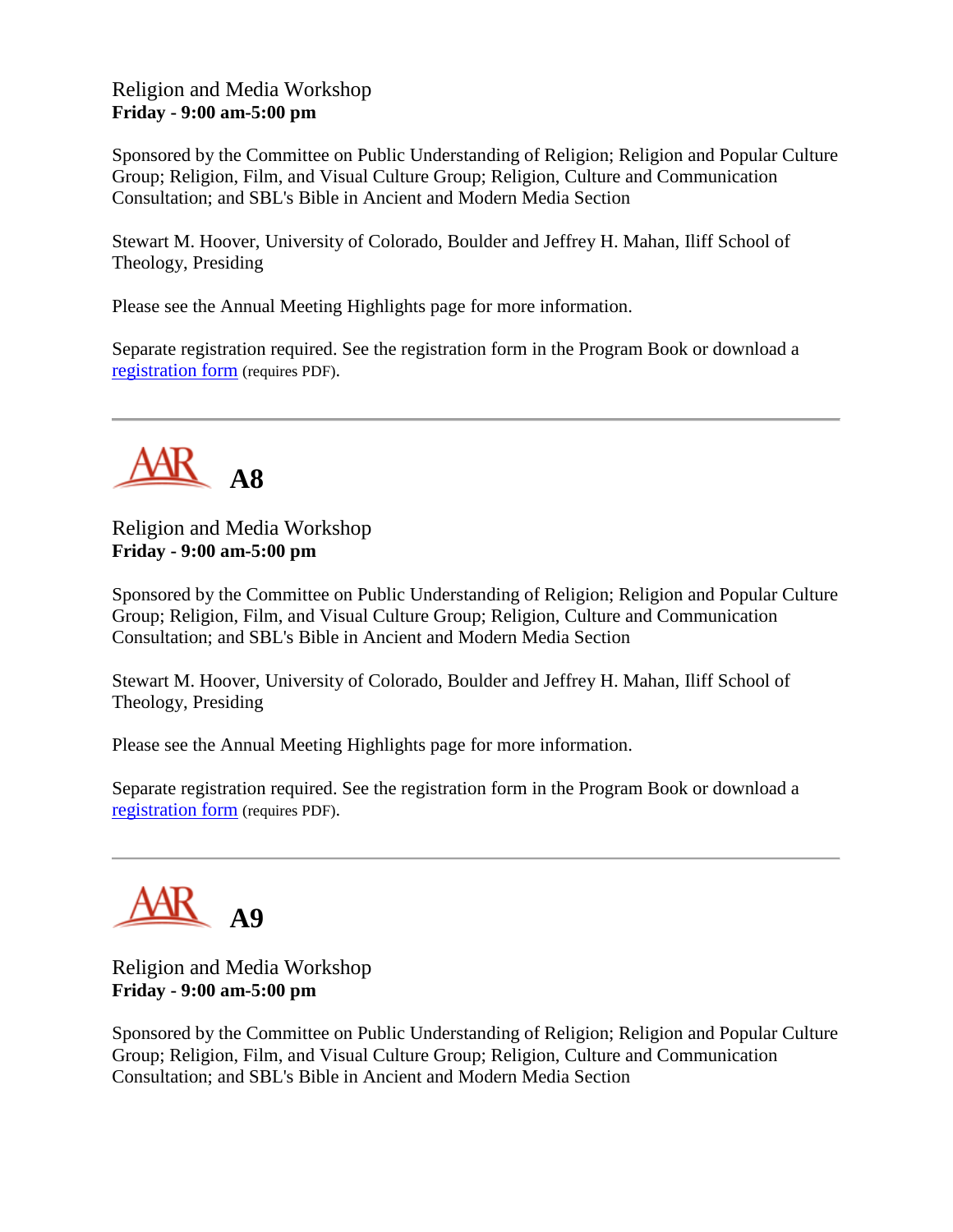Stewart M. Hoover, University of Colorado, Boulder and Jeffrey H. Mahan, Iliff School of Theology, Presiding

Please see the Annual Meeting Highlights page for more information.

Separate registration required. See the registration form in the Program Book or download a [registration form](http://www.aarweb.org/Meetings/Annual_Meeting/Past_Meetings/2001/Reg-A7-A11.PDF) (requires PDF).



#### Religion and Media Workshop **Friday - 9:00 am-5:00 pm**

Sponsored by the Committee on Public Understanding of Religion; Religion and Popular Culture Group; Religion, Film, and Visual Culture Group; Religion, Culture and Communication Consultation; and SBL's Bible in Ancient and Modern Media Section

Stewart M. Hoover, University of Colorado, Boulder and Jeffrey H. Mahan, Iliff School of Theology, Presiding

Please see the Annual Meeting Highlights page for more information.

Separate registration required. See the registration form in the Program Book or download a [registration form](http://www.aarweb.org/Meetings/Annual_Meeting/Past_Meetings/2001/Reg-A7-A11.PDF) (requires PDF).



#### Religion and Media Workshop **Friday - 9:00 am-5:00 pm**

Sponsored by the Committee on Public Understanding of Religion; Religion and Popular Culture Group; Religion, Film, and Visual Culture Group; Religion, Culture and Communication Consultation; and SBL's Bible in Ancient and Modern Media Section

Stewart M. Hoover, University of Colorado, Boulder and Jeffrey H. Mahan, Iliff School of Theology, Presiding

Please see the Annual Meeting Highlights page for more information.

Separate registration required. See the registration form in the Program Book or download a [registration form](http://www.aarweb.org/Meetings/Annual_Meeting/Past_Meetings/2001/Reg-A7-A11.PDF) (requires PDF).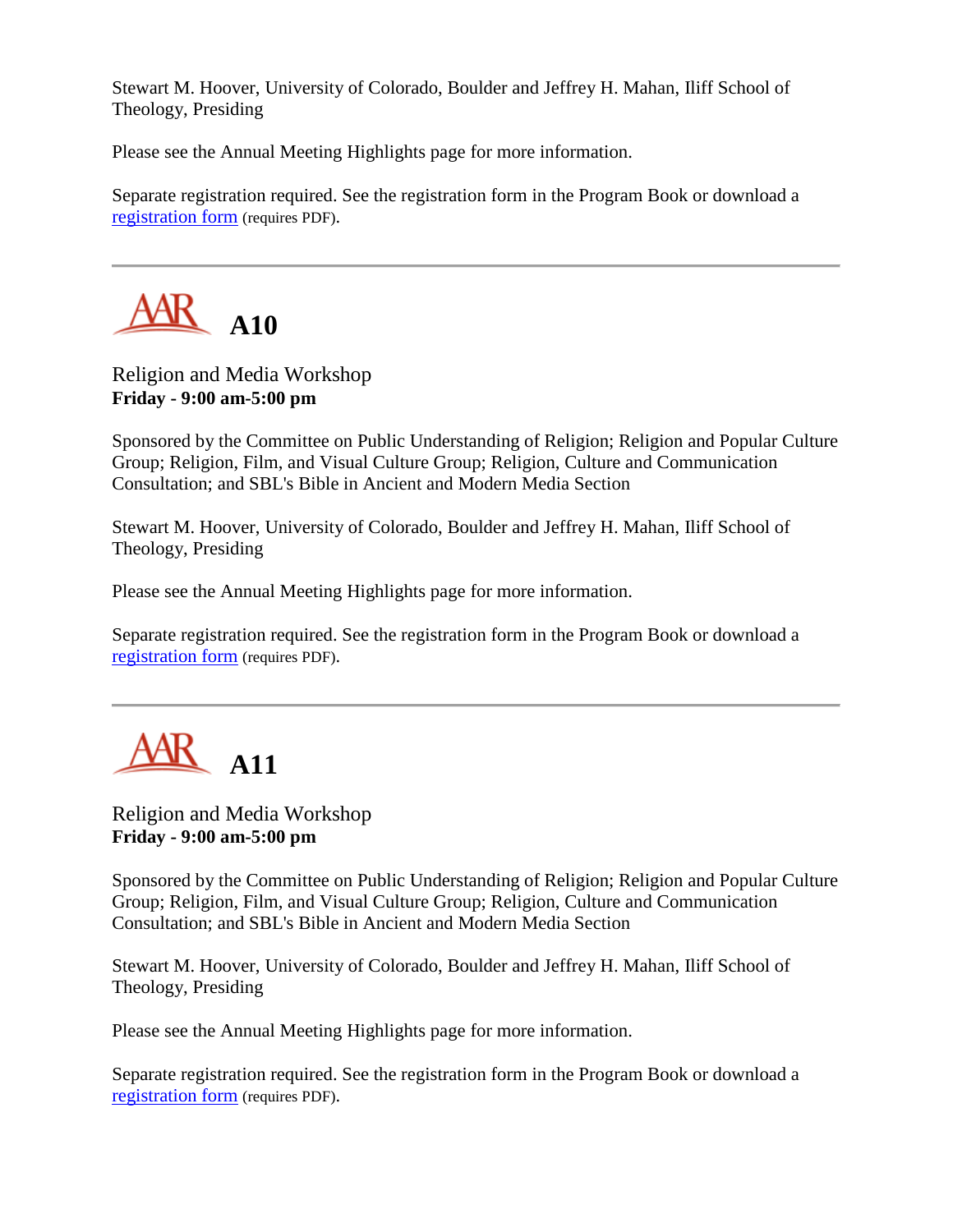

Women's Caucus Workshop **Friday - 12:00 pm-5:00 pm**

Young Lee Hertig, United Theological Seminary, Presiding

Panelists: Elizabeth A. Say, California State University, Northridge Linda A. Moody, Mills College Laurel C. Schneider, Chicago Theological Seminary

Please see the Annual Meeting Program Highlights page for more information.



#### EIS Orientation Session **Friday - 7:00 pm-9:00 pm**

Edward R. Gray and Emily J. Noonan, American Academy of Religion, Presiding

Panelists: Patricia Zimmerman Beckman, University of Missouri, Columbia Steve Friesen, University of Missouri, Columbia Debra Washington Mubashshir, Beloit College

Please see the Annual Meeting Program Highlights page for more information.



Arts Series Film: *[Princess Mononoke](http://www.princessmononoke.com/)* **Friday - 7:00 pm-9:30 pm**

Sponsored by the Religion, Film, and Visual Culture Group

Randal Lee Cummings, California State University, Northridge, Presiding

Please see the Annual Meeting Program Highlights page for more information.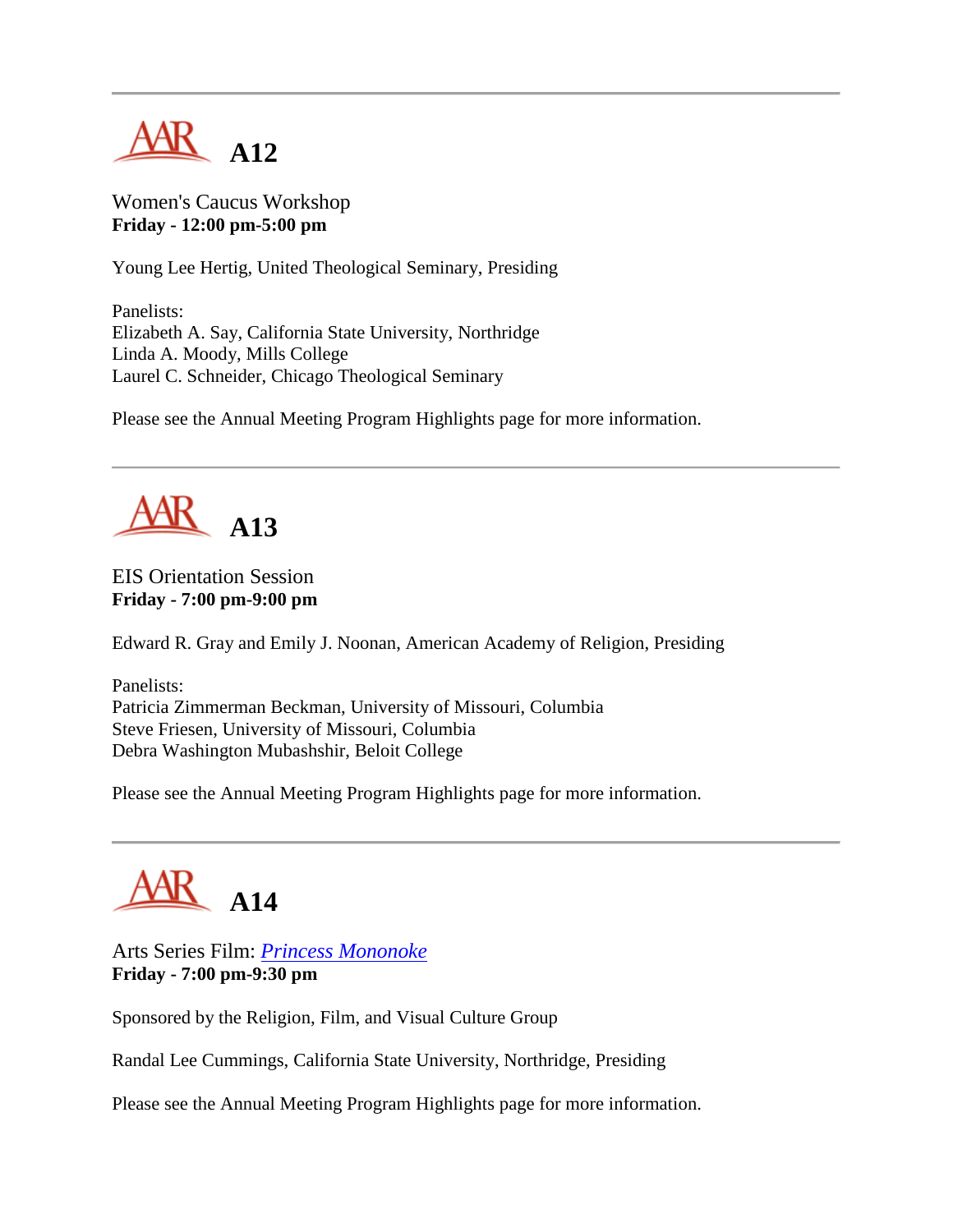

Regional Secretaries **Saturday - 8:00 am-9:00 am**

William J. Cassidy, III, Alfred University, Presiding



Committee on International Connections **Saturday - 8:00 am-9:30 am**

Mary McGee, Columbia University, Presiding



New Technologies Task Force **Saturday - 8:00 am-11:30 am**

Vivian-Lee Nyitray, University of California, Riverside



Publications Committee I **Saturday - 8:30 am-10:45 am**

Terry F. Godlove, Jr., Hofstra University, Presiding

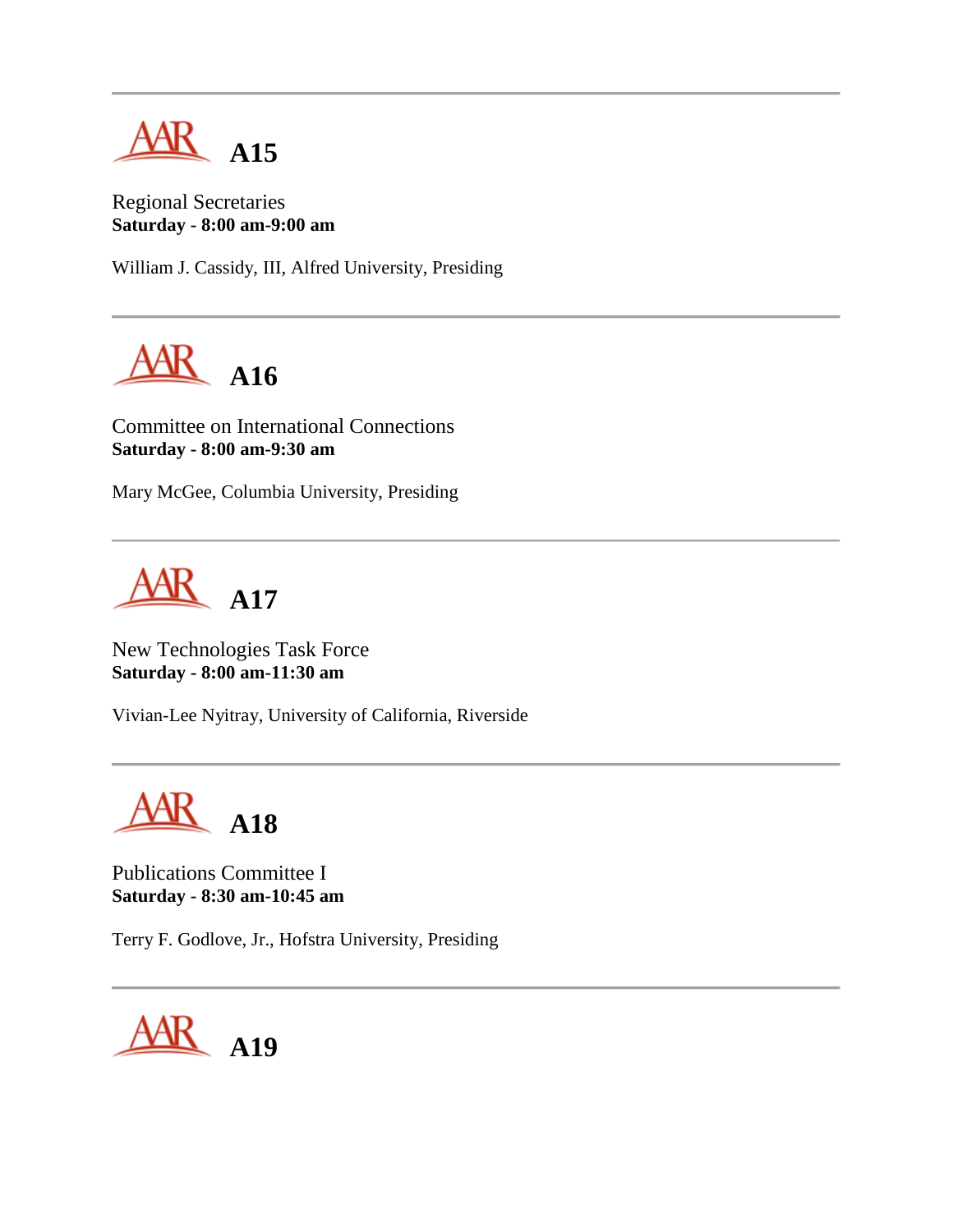#### Committee on Teaching and Learning **Saturday - 8:30 am-11:00 am**

Thomas V. Peterson, Alfred University, Presiding



Bus Tour: Injustice in the Landscape of North Denver: Local Snapshots of Environmental Racism **Saturday - 8:30 am-11:30 am**

Sponsored by the Religion and Ecology Group, CLAASP, and [COPEEN](http://www.copeen.org/)

Beth Blissman, Oberlin College; Loraine Granado, Colorado People's Environmental and Economic Network; and Michael McClain, Rhodes College, Presiding

Please see the Annual Meeting Program Highlights page for more information.

There will be a \$15 charge for this bus tour. Separate registration required. See the registration form in the Program Book or download a [registration form](http://www.aarweb.org/Meetings/Annual_Meeting/Past_Meetings/2001/Reg-A20.PDF) (requires PDF).



Museum Tour: Museo de las Américas **Saturday - 9:00 am-11:30 am**

Sponsored by the Native Traditions in the Americas Group; Religion in Latin America and the Caribbean Group; U.S. Latino-a Religion, Culture and Society Group

Please see the Annual Meeting Program Highlights page for more information.

There will be a \$10 charge for this bus tour. Separate registration required. See the registration form in the Program Book or download a [registration form](http://www.aarweb.org/Meetings/Annual_Meeting/Past_Meetings/2001/Reg-A21.PDF) (requires PDF).



Student Liaison Group Business Meeting **Saturday - 9:00 am-10:45 am**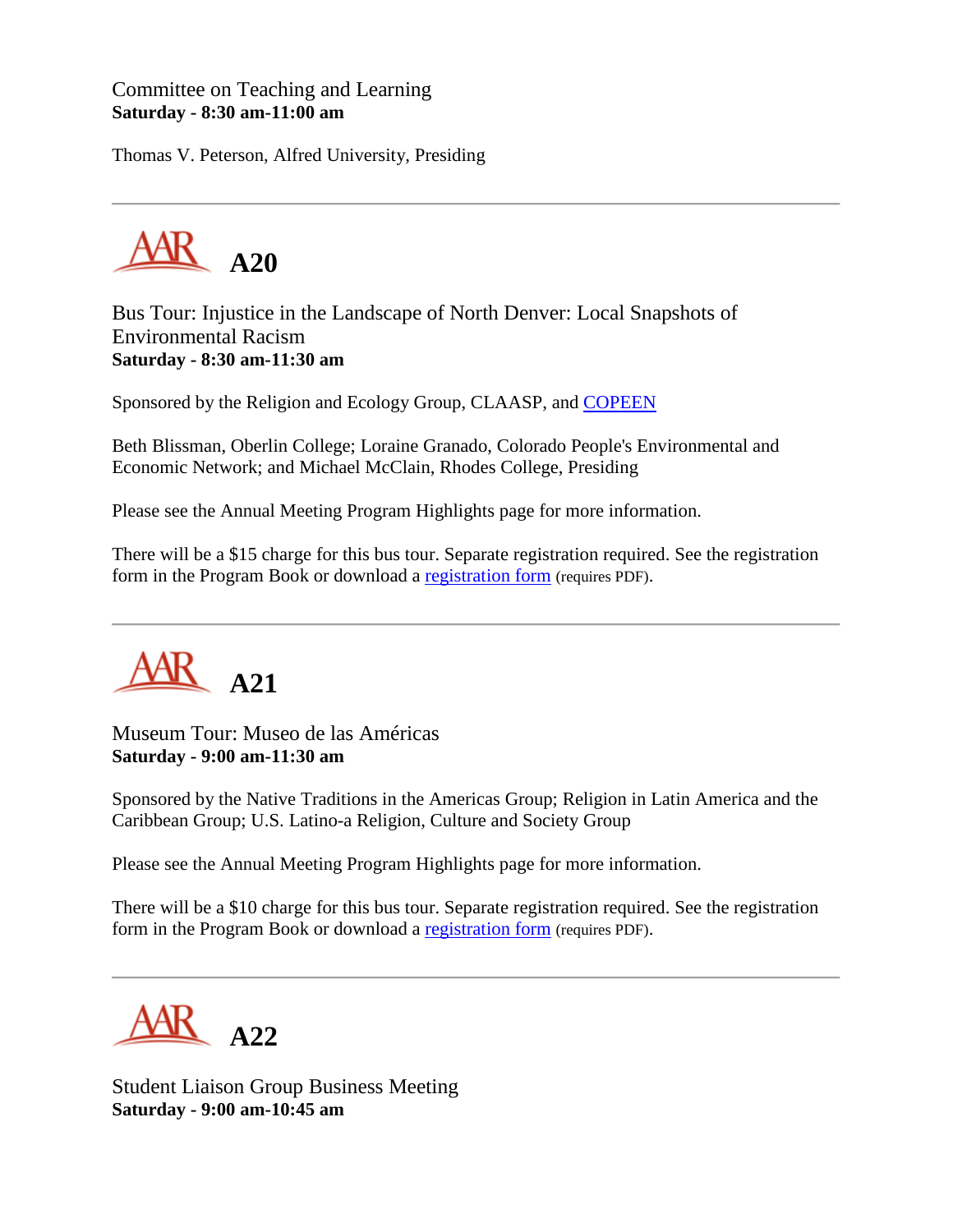

Regions Committee and Regional Officers **Saturday - 9:00 am-11:00 am**

William J. Cassidy, III, Alfred University, Presiding



Department Chairs Brunch **Saturday - 11:00 am-12:15 am**

Sponsored by the Academic Relations Program

Edward R. Gray, American Academy of Religion, Presiding



Plenary Address **Saturday - 11:30 am-12:30 pm**

Rebecca S. Chopp, Yale University, Presiding Theme: *A Map to the Next World*

Joy Harjo, Honolulu, HI

Please see the Annual Meeting Program Highlights page for more information.

**A26**

Publications Committee II **Saturday - 12:30 pm-1:00 pm**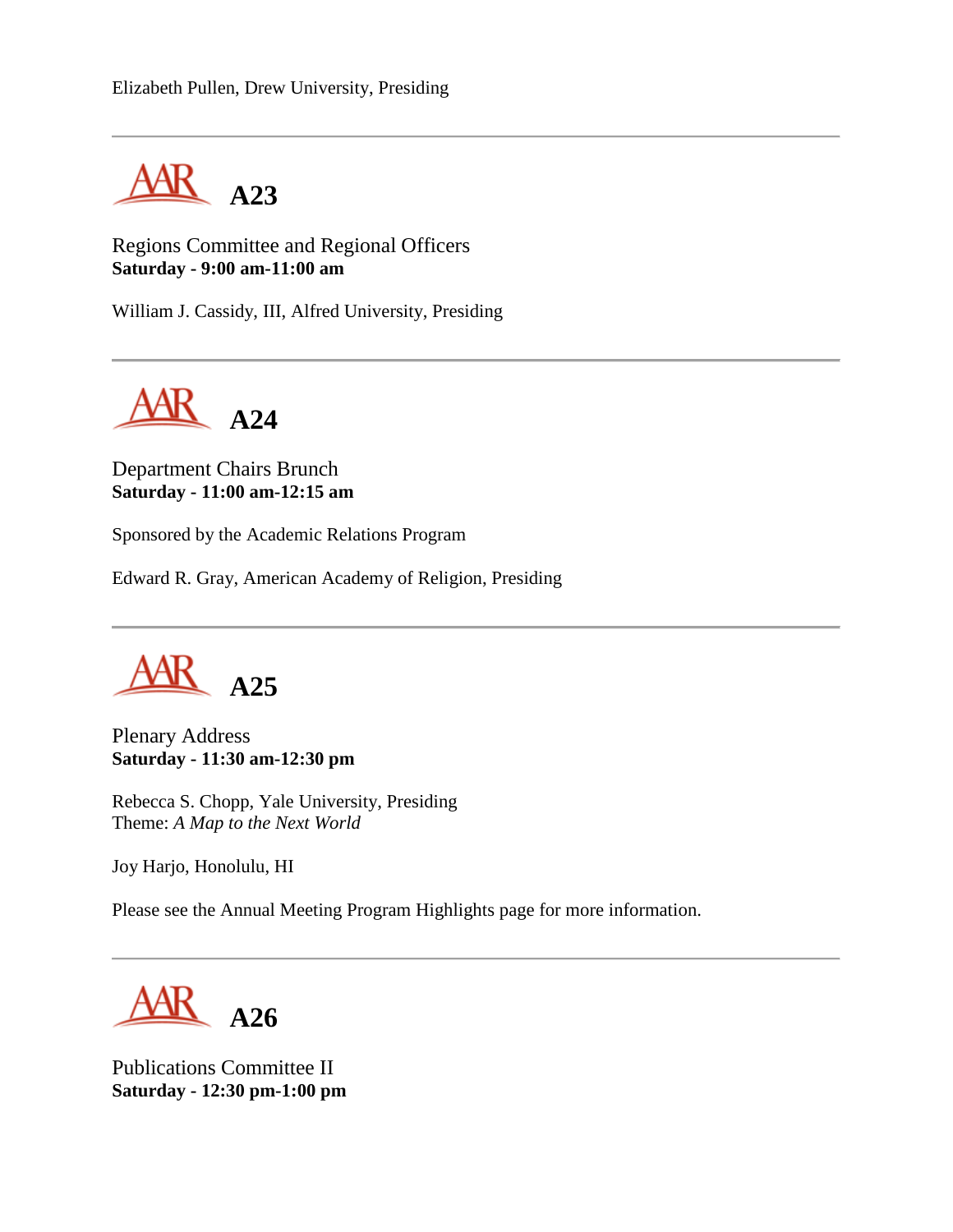

Scholars to Schools Luncheon **Saturday - 12:30 pm-2:00 pm**

Sponsored by the Religion in the Schools Task Force

Edward R. Gray, American Academy of Religion, Presiding

Panelists: Jon Butler, Yale University Bruce Grelle, California State University, Chico D. Keith Naylor, Occidental College Katrina M. Poetker, Fresno Pacific University Stephen Kaplan, Manhattan College

Advance reservations are necessary, please email [ristf@aarweb.org](mailto:ristf@aarweb.org) to express interest. Please see the Annual Meeting Program Highlights page for more information.



Special Topics Forum **Saturday - 1:00 pm-3:30 pm**

Sponsored by the Academic Relations Task Force

James B. Wiggins, Syracuse University, Presiding Theme: *The Study of Religion Counts: What We Know (and What We Don't) about the Shape of the Field*

Edward R. Gray, American Academy of Religion *What Have We Learned?*

Lance Selfa, National Opinion Research Center *How We Collected the Data*

Jonathan Z. Smith, University of Chicago *What Does the Data Say about the Study of Religion?: A Private Sector Perspective*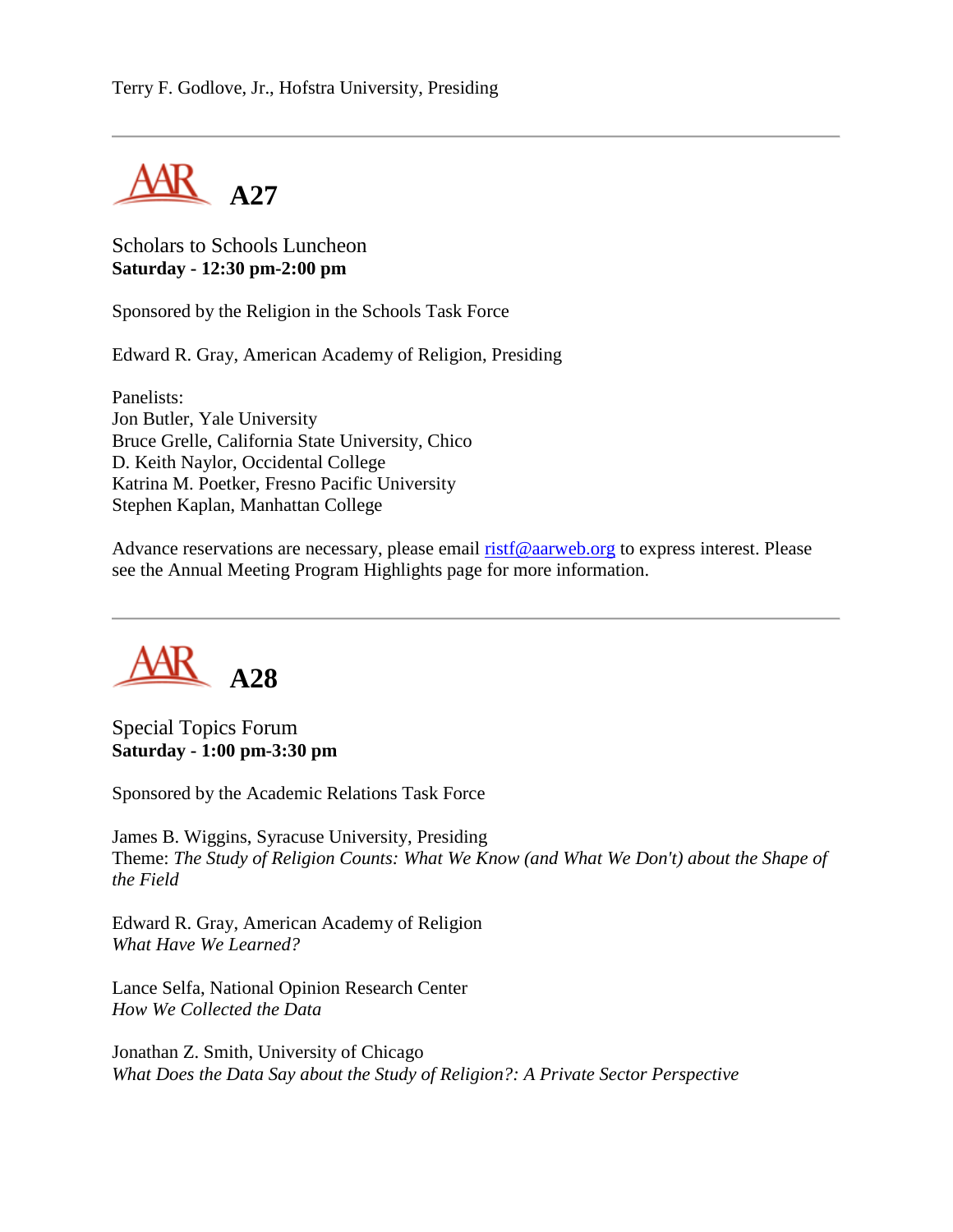Linell E. Cady, Arizona State University *What Does the Data Say about the Study of Religion?: A Public Sector Perspective*

Please see the Annual Meeting Program Highlights page for more information.



Academic Teaching and the Study of Religion Section **Saturday - 1:00 pm-3:30 pm**

Christine M. Bochen, Nazareth College of Rochester, Presiding Theme I: *Introduction to World Religions as Practice: An Experiential Approach*

Susan E. Hill, University of Northern Iowa *Becoming Pilgrims: The Educational Pilgrimage as Active Learning Strategy in the Introductory World Religions Course*

Calvin Mercer, East Carolina University *Experiential Learning in the World Religions Course*

Richard M. Carp, Northern Illinois University *Experiential Religious Education in the Context of World Civilization General Education*

Theme II: *Teaching as Autobiography: First Year Courses and Experiences*

Caryn Donna Riswold, Valparaiso University *Oz, the NBA, and First-Born Syndrome: Challenges and Successes in the First Year of Teaching*

Ann Herpel, Union Theological Seminary, New York City *Getting My Feet Wet: A First Hand Account of Teaching an Introductory Course in Religious Studies*

## **A30**

Buddhism Section **Saturday - 1:00 pm-3:30 pm**

Robert E. Buswell, University of California, Los Angeles, Presiding Theme: *Buddhism on the Silk Road*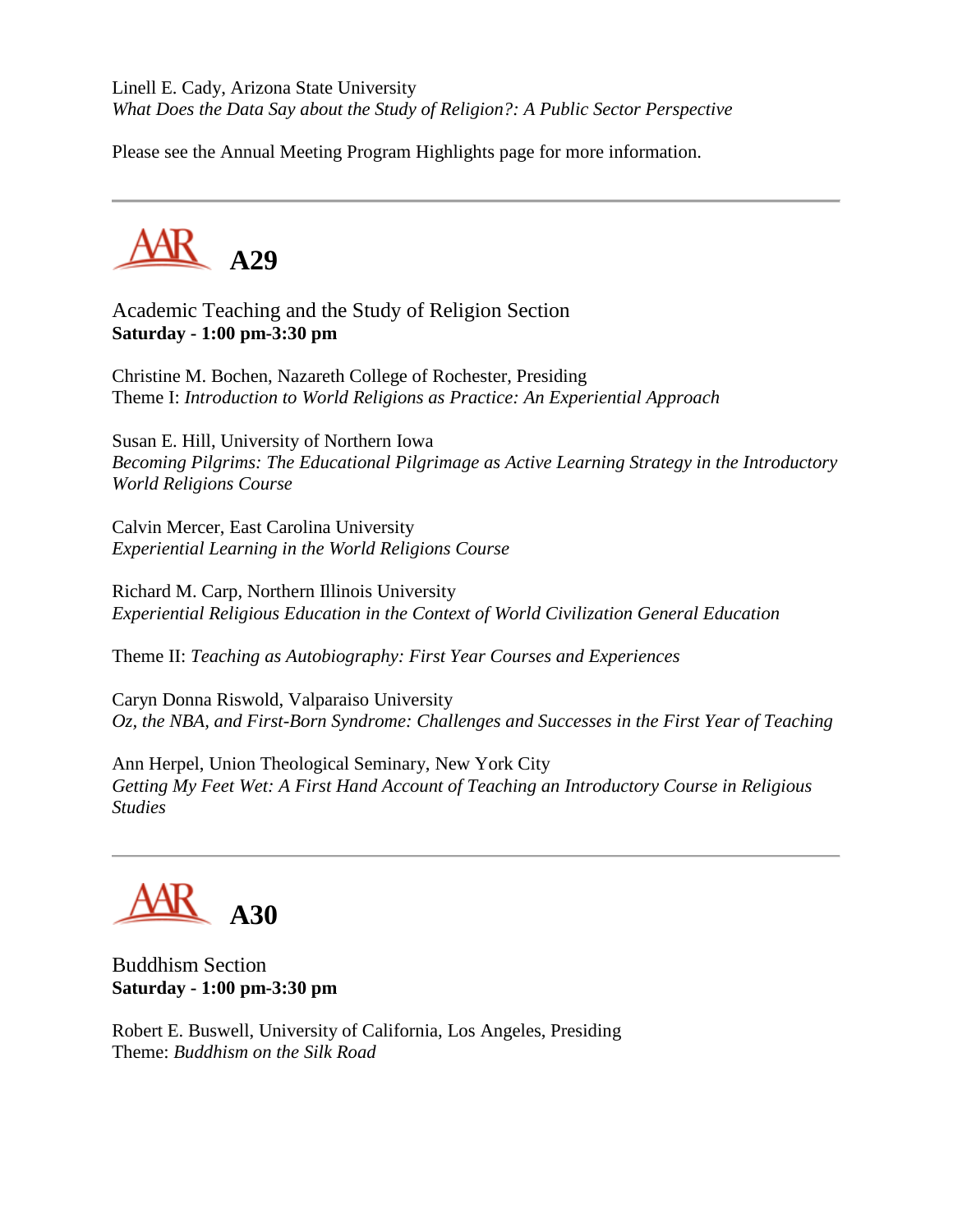Jason Neelis, Florida State University *Long-Distance Transmission of Buddhism from South Asia to the Silk Routes: New Evidence from Rock Drawings and Inscriptions in Northern Pakistan*

Vadim N. Yagodin, Academy of Sciences of the Republic of Uzbekkistan *The Civilization of Ancient Chorasmia and Buddhism*

Joseph Walser, Tufts University *Mahayana Textual Production on the Silk Route*

Mariko Namba Walter, University of New England *Death, Burials, and the Afterlife in Buddhist Central Asia*

Peter Zieme, Berlin Brandenburgische Akademie der Wissenschaften *Special Traits of Uighur Buddhism*

Responding: Jan Nattier, Indiana University, Bloomington



Ethics Section **Saturday - 1:00 pm-3:30 pm**

Darryl Michael Trimiew, Colgate Rochester Divinity School, Presiding Theme: *Politics and Faith: Family, Community, Commonwealth*

Gloria H. Albrecht, University of Detroit Mercy *The Emperor's New Clothes: Old "Ism's" in the New Marriage Movement*

Joseph S. Pettit, University of Chicago *Hospitality and Housing: An Intersection of Theology and Social Crisis*

Erin E. Dufault-Hunter, University of Southern California *Do Converts to Deeply Religious, Alternative Communities Promote or Destroy Social Capital?*

Elizabeth L. Hinson-Hasty, Union Theological Seminary & Presbyterian School of Christian Education *Vida Dutton Scudder on Character and the Cooperative Commonwealth*

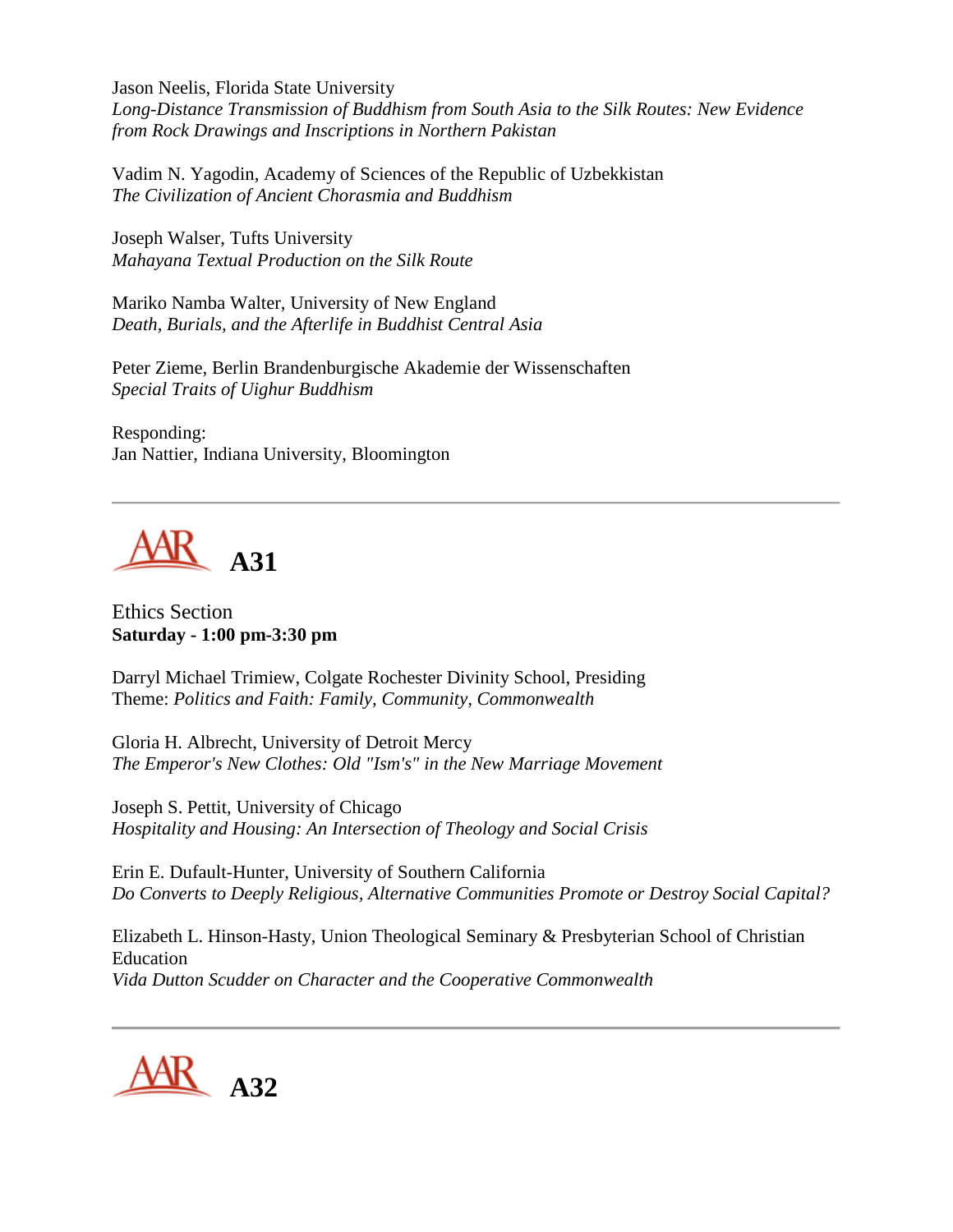#### History of Christianity Section **Saturday - 1:00 pm-3:30 pm**

Amy DeRogatis, Michigan State University, Presiding Theme: *Dressing and Undressing Christians: Clothing and Identity in Christian Belief and Practice*

Rebecca Krawiec, Canisius College, State University of New York, Buffalo *Clothing as Monastic Identity in Late Antiquity: Examples from Shenoute's White Monastery*

Mary Meany, Siena College *Habits and Orders: Clothing and Medieval Status Markers*

Catherine Tinsley Tuell, Claremont Graduate University *"A Silly Poor Gospel": Quaker 'Plain Dress' in the Seventeenth Century*

Martha L. Finch, Southwest Missouri State University *"As In a Mirror": Reflections of 'Savage' and 'Civil' Bodies in Early New England*

Responding: Margaret R. Miles, Graduate Theological Union



North American Religions Section **Saturday - 1:00 pm-3:30 pm**

Albert G. Miller, Oberlin College, Presiding Theme: A*uthor Meets Critics: Grant Wacker's* Heaven Below: Early Pentecostals and American **Culture** 

Panelists: Randall Balmer, Barnard College, Columbia University Rudy V. Busto, Stanford University Ann Taves, Claremont School of Theology

Responding: Grant Wacker, Duke University

Business Meeting Peter W. Williams, Miami University, and Judith Weisenfeld, Vassar College, Presiding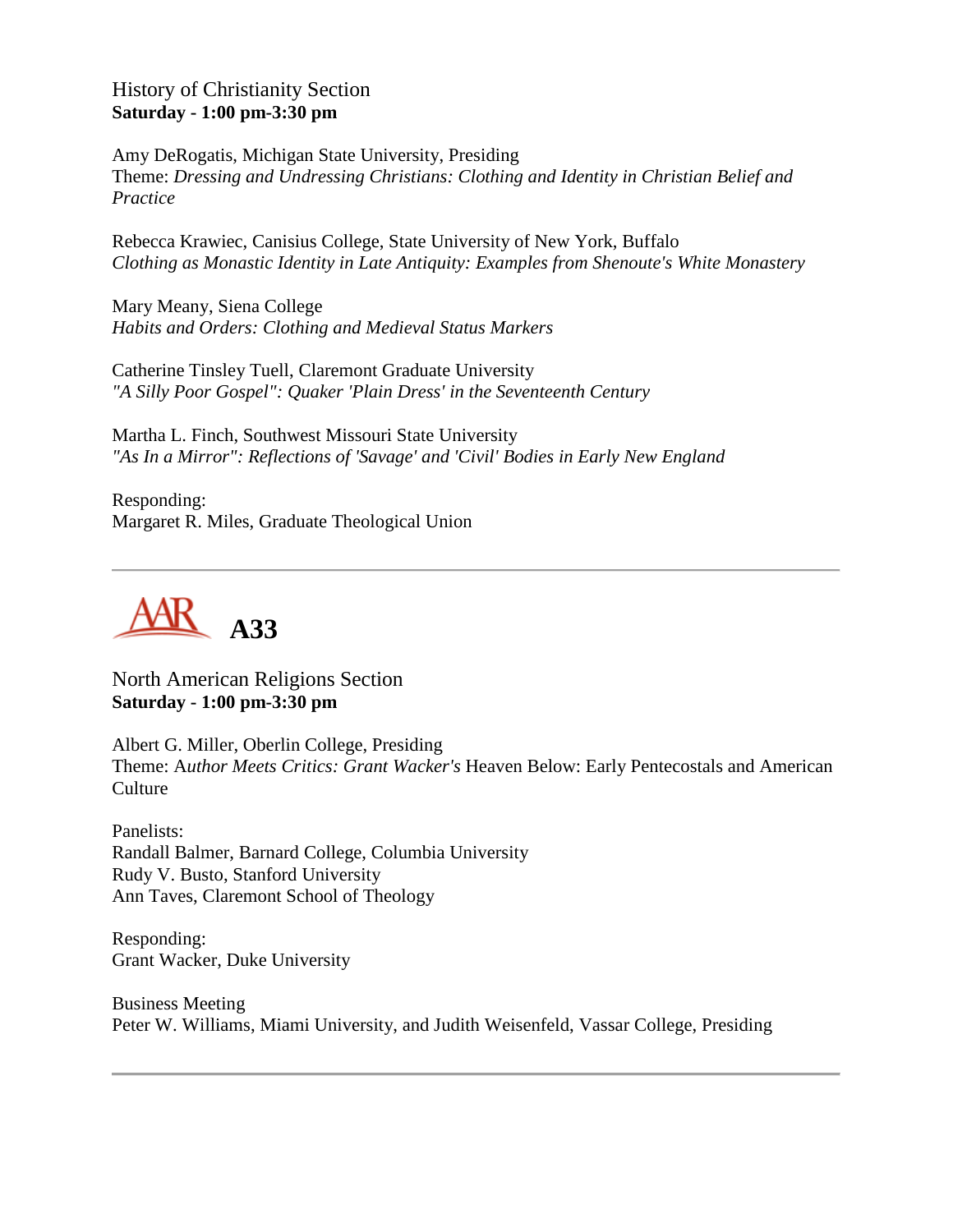

Philosophy of Religion Section **Saturday - 1:00 pm-3:30 pm**

Michael Raposa, Lehigh University, Presiding Theme: *Does Morality Need Faith?*

James DiCenso, University of Toronto *Autonomy and Heteronomy in Morality: Kant and Levinas*

Tirdad Derakhshani, University of Pennsylvania *From Ethics to Faith: Kant and Levinas on the Ineluctable Question*

Sara McClintock, Carleton College *Faith in Karma: The Justification of Moral Action in Śāntarakṣita and Kamalaṣīla*

Matthew C. Ally, Temple University *Faith, Hope, and Normativity in Sartre's (unpublished)* Morale et Histoire

Responding: Joseph Prabhu, California State University, Los Angeles



Religion in South Asia Section **Saturday - 1:00 pm-3:30 pm**

John Cort, Denison University, Presiding Theme: *The Language of Religious Difference: Alterity in South Asian Religions*

Aditya Behl, Princeton University *An Ethnographer in Disguise: Comparing Self and Other in Mughal India*

Christopher Lee, Iowa State University *"Go Tell the Hindu and His Gods": Images of Hindus and Hinduism in Muslim Urdu Poetry*

Robin Rinehart, Lafayette College *The Dasam Granth in Sikh History*

Jeevan Singh Deol, Cambridge University *"The Third Path": Eighteenth-Century Khalsa Sikh Discourses of Identity and Difference*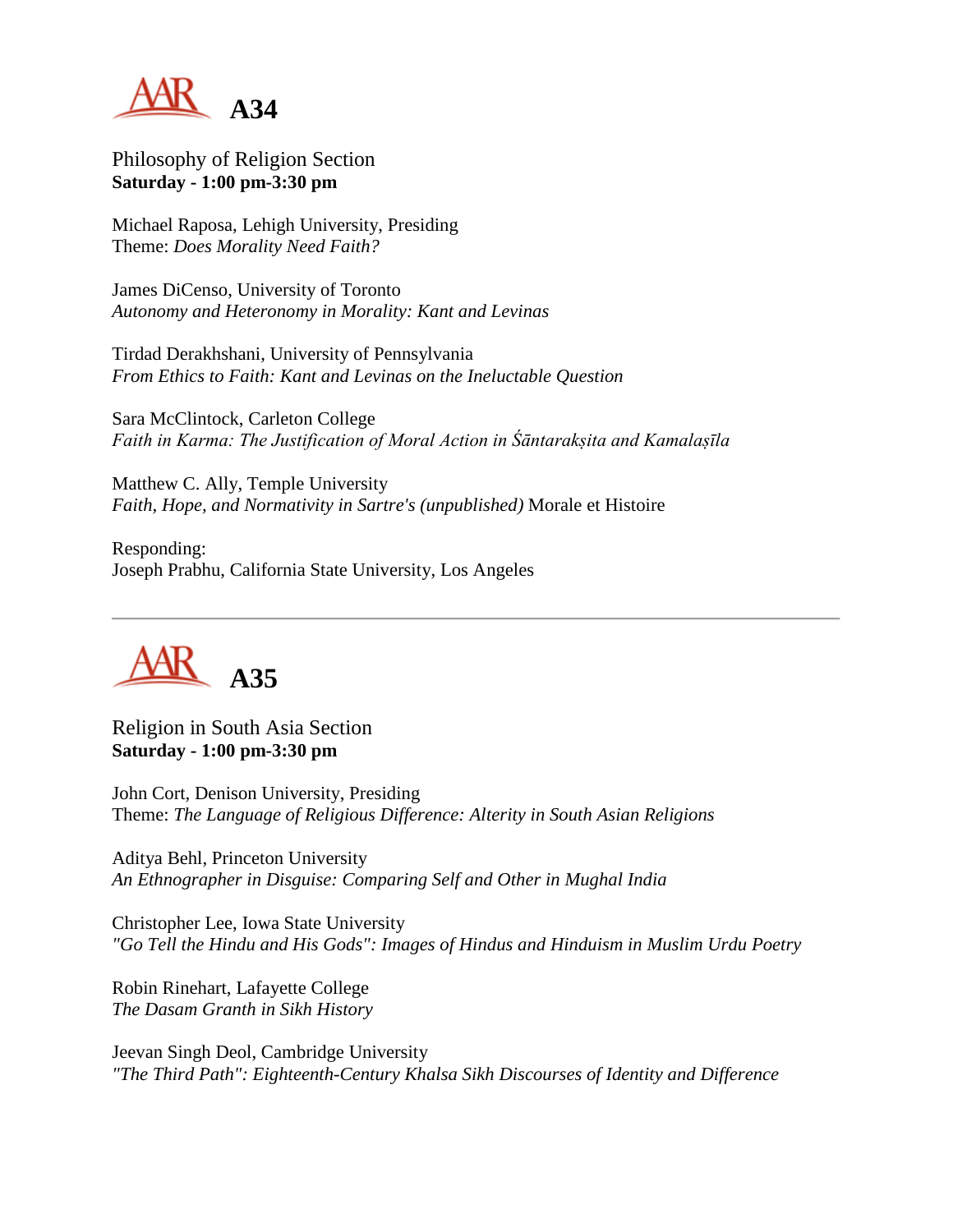A. Whitney Sanford, Iowa State University *When Dauji and Jakheiya Speak, People Listen: Legitimizing Narratives of Deity Manifestations in Sixteenth-Century Braj Devotion*



Study of Islam Section **Saturday - 1:00 pm-3:30 pm**

Nelly Van Doorn-Harder, Valparaiso University, Presiding Theme: *Producing the Sacred: Architecture and Rhetoric from Jerusalem to China*

Linda G. Jones, University of California, Santa Barbara *The Khụtba and the Transmission of Culture in Medieval al-Andalus and the Maghreb*

Walid Saleh, Middlebury College *The Transformation of Medieval Qur'an Exegesis*

Margaret A. Leeming, University of California, Santa Barbara *The Structure of Sacrality in the Arabic Literary Imagination: Djughrafiya and Faḍā'il as Prosaic Maps of Medieval Baghdad and Jerusalem*

Yuan-Lin Tsai, Nanhua University *The Origin and Development of the Chinese Muslim Madrasa in Ming-Qing Era*



Theology and Religious Reflection Section **Saturday - 1:00 pm-3:30 pm**

Kathryn Tanner, University of Chicago, Presiding Theme: *Constructing Doctrine: Feminist/Womanist Maps*

Karen Trimble Alliaume, Lewis University *Re-Performing Imitatio Christi*

Karen Baker-Fletcher, Claremont School of Theology *Jesus as Dust and Spirit: An Incarnational Theology*

Serene Jones, Yale University *Redeeming "No Memory": Crucifixion and Traumatic Absence*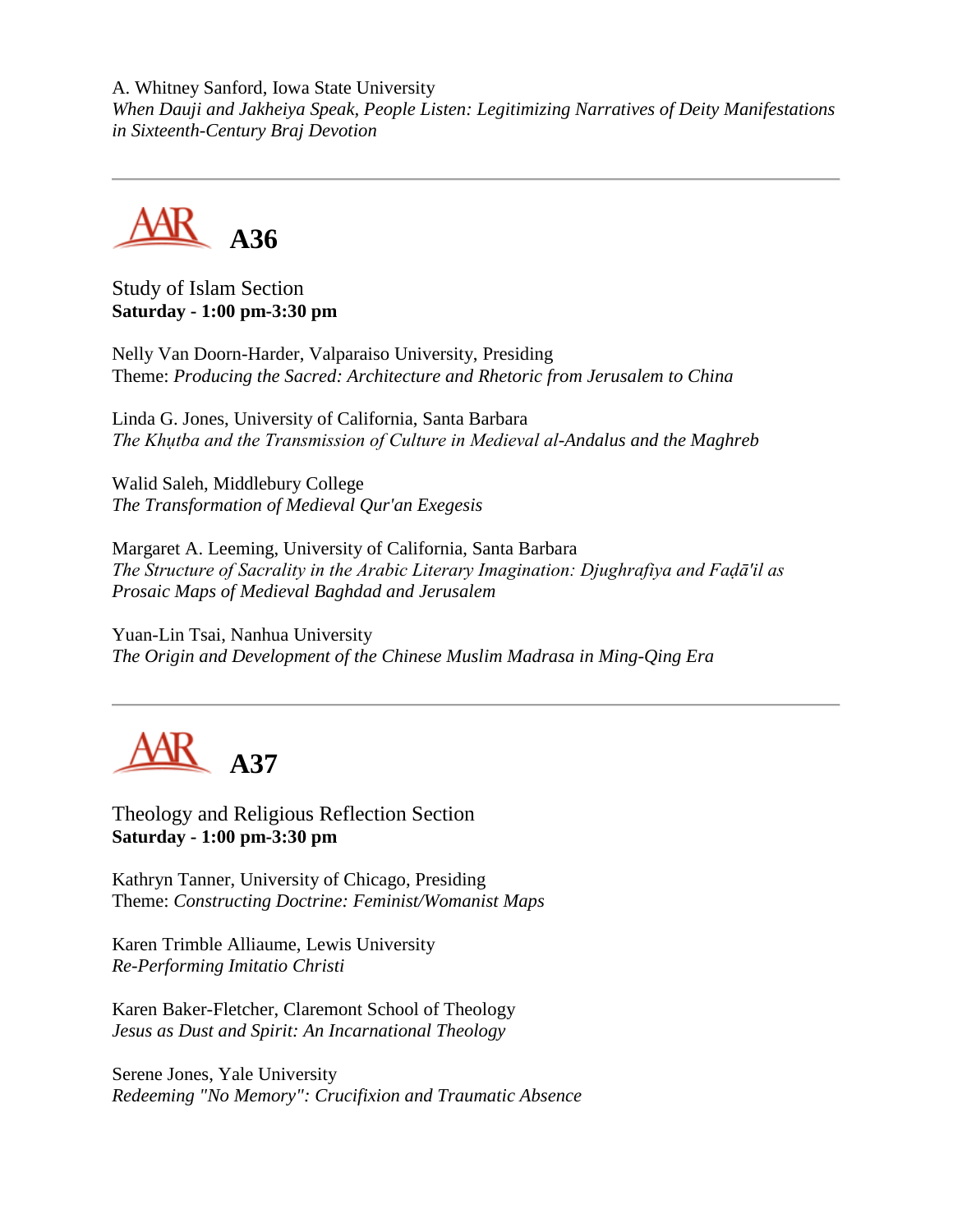Catherine E. Keller, Drew University *Something about Nothing: A Feminist Reading of Creation*



Women and Religion Section **Saturday - 1:00 pm-3:30 pm**

Andrea Smith, University of California, Santa Cruz, Presiding Theme: *The Right to Family Planning, Contraception, and Abortion in World and Indigenous Religions*

Panelists: Daniel C. Maguire, Marquette University Sadiyya Shaikh, Temple University Christine E. Gudorf, Florida International University Arvind Sharma, McGill University Laurie Zoloth, San Francisco State University Mary C. Churchill, University of Colorado, Boulder



Black Theology Group **Saturday - 1:00 pm-3:30 pm**

Linda E. Thomas, Garrett-Evangelical Theological Seminary, Presiding Theme: *African American Literature in Black Theologies*

Beth Eddy, Princeton University *Ellison's Blues: Tragicomic Transcendence in an Absurd and Hopeful World*

F. Douglas Powe, Emory University *A Tragic-Liberation Model: Hurston's Perspective on Life and Systematic Evil*

Yolanda Pierce, University of Kentucky *James Baldwin: Interpreter of Tongues*

Robin Hawley Gorsline, Brooklyn, NY *Baldwin and Lorde as Theological Resources for the Celebration of Darkness*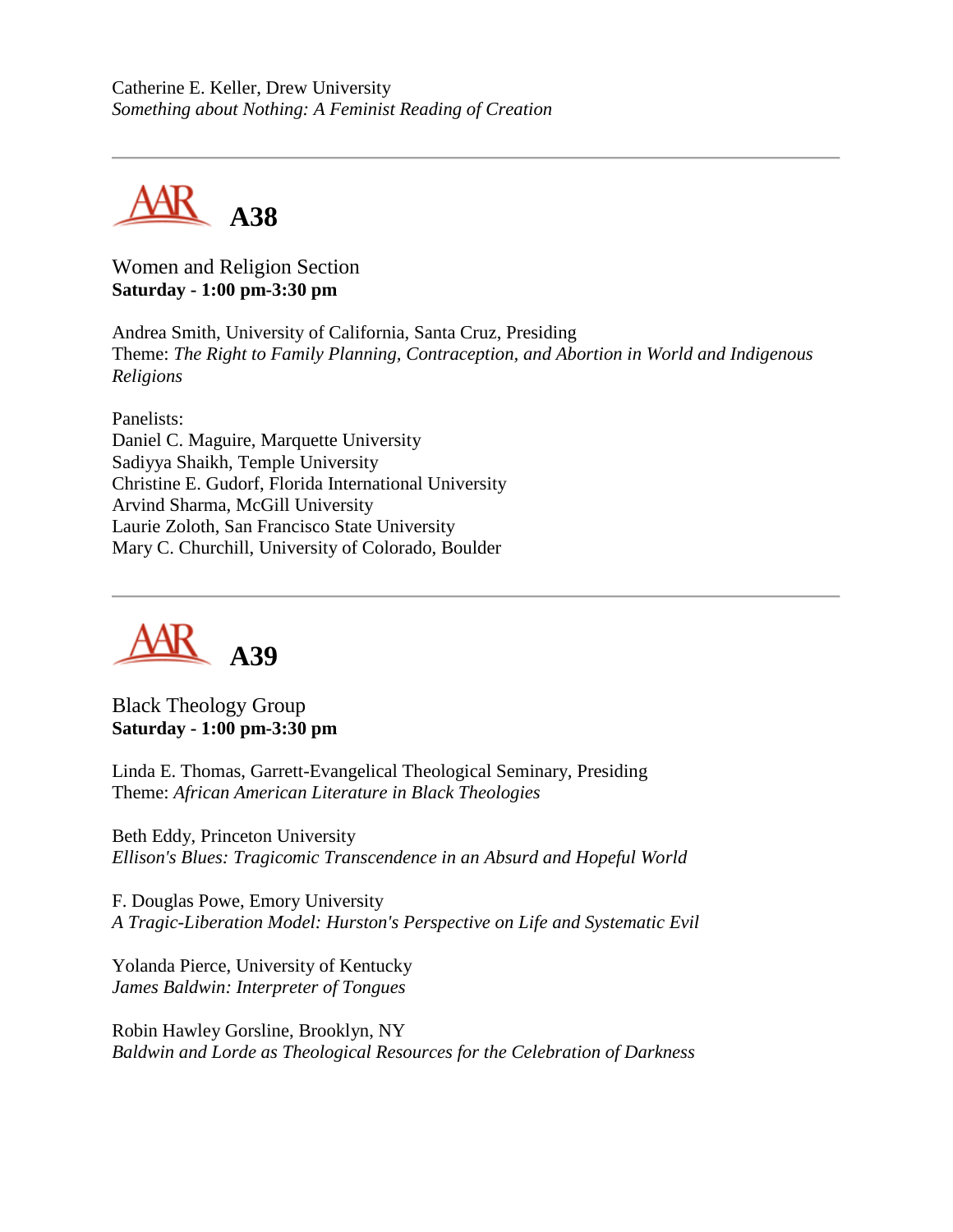Business Meeting Cheryl A. Kirk-Duggan, Graduate Theological Union, Presiding



Christian Systematic Theology Group **Saturday - 1:00 pm-3:30 pm**

Sarah Coakley, Harvard University, Presiding Theme: *The Doctrine of the Imago Dei*

Philip D. Kenneson, Milligan College *Receptivity, Donation, and the Imagination: Toward a Trinitarian Account of the Imago Dei*

Jennifer Bader, Catholic University of America *The Alpha and the Omega and Everything in Between: An Ecumenical Treatment of the Imago Dei*

Maurice Lee, Yale University *Love's Reflection: Retrieving a Victorine Pneumatology of the Imago Dei*

Nonna Verna Harrison, Cambridge University *Human Community as an Image of the Holy Trinity*

The business meeting of the Christian Systematic Theology Group will be held at 7:00 am Tuesday; please see Additional Meetings listings for location.



Church-State Studies Group **Saturday - 1:00 pm-3:30 pm**

Thomas Hughson, Marquette University, Presiding Theme: *Religion and the Courts: Minorities and Majorities*

Sherryl L. Wright, Iliff School of Theology, University of Denver *Did Majority Religion Rule the Bench? A Study of the Warren Court's Treatment of Minority Religions*

Clark Lombardi, Columbia University *The Federal Courts and Religious Minorities: Rethinking the Mormon Polygamy Cases*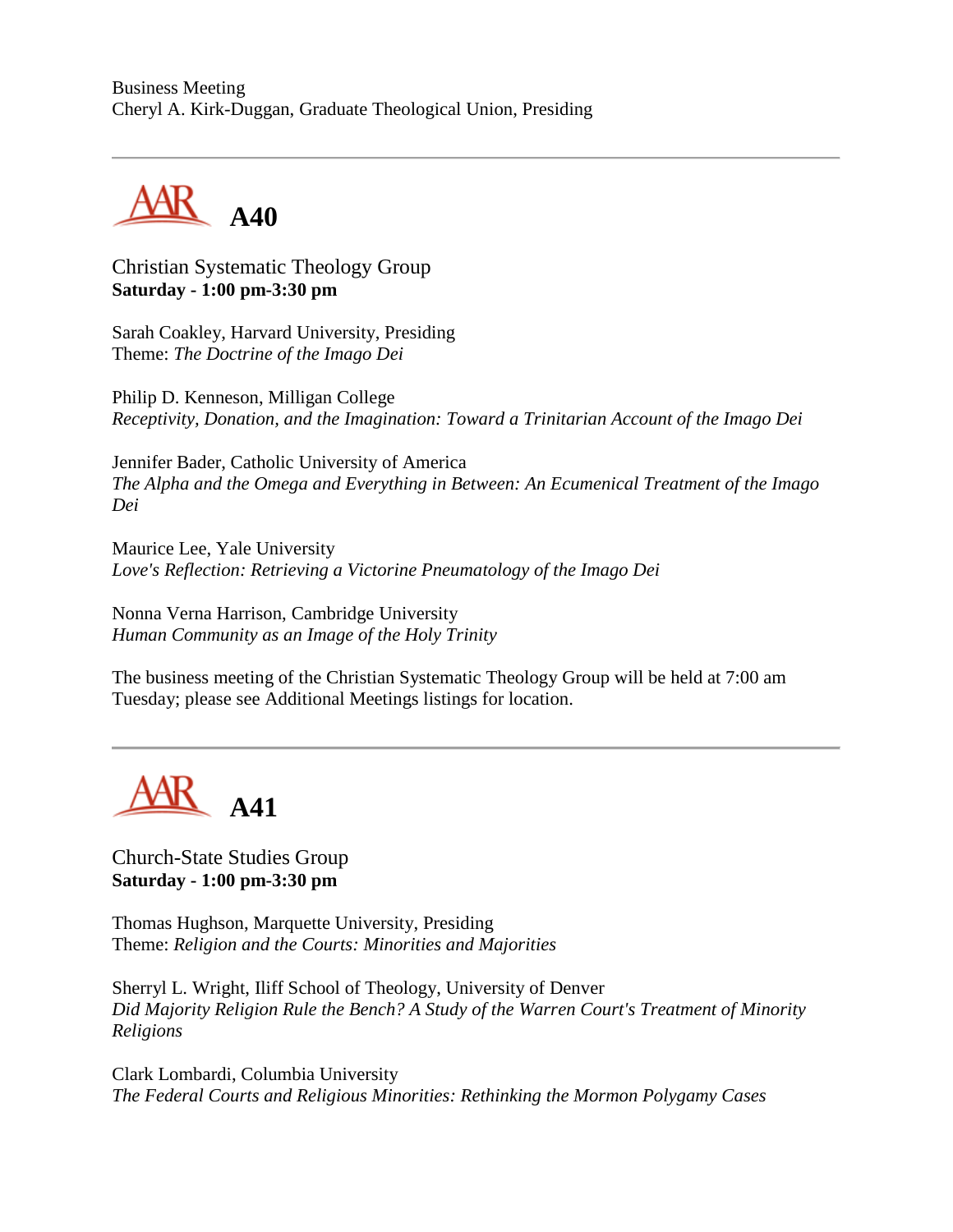Barbara A. McGraw, Saint Mary's College of California *New Religions and the Problem of "Legitimacy": How Seeking and Requiring Legal/Political Acceptance Undermines Religious Freedom in America*

Business Meeting Thomas Hughson, Marquette University, Presiding



Eastern Orthodox Studies Group **Saturday - 1:00 pm-3:30 pm**

John H. Erickson, St. Vladimir's Orthodox Theological Seminary, Presiding Theme: *Dostoevsky as a Religious Novelist*

P. Travis Kroeker, McMaster University *Dostoevsky's Apocalyptic Poetics and Monastic Spirituality: Elder Zosima on Restorative Justice*

Joe Barnhart, University of North Texas *The Quest for Fyodore Dostoevsky's Christ*

Wendy Wiseman, University of California, Santa Barbara *Freedom and the Cosmos in the Novels of Fyodore Dostoevsky*

Business Meeting Robin Darling Young, Catholic University of America, Presiding



Japanese Religions Group **Saturday - 1:00 pm-3:30 pm**

Ruben L. F. Habito, Southern Methodist University, Presiding Theme: *Sacred Space, Haunted Place*

James L. Ford, Wake Forest University *Jōkei and the 'Place' of Devotion in Medieval Japanese Buddhism*

Ian Reader, Lancaster University *Geography, Footsteps, Legends, and Symbols: The Construction of an Emotional Landscape in the Shikoku Pilgrimage*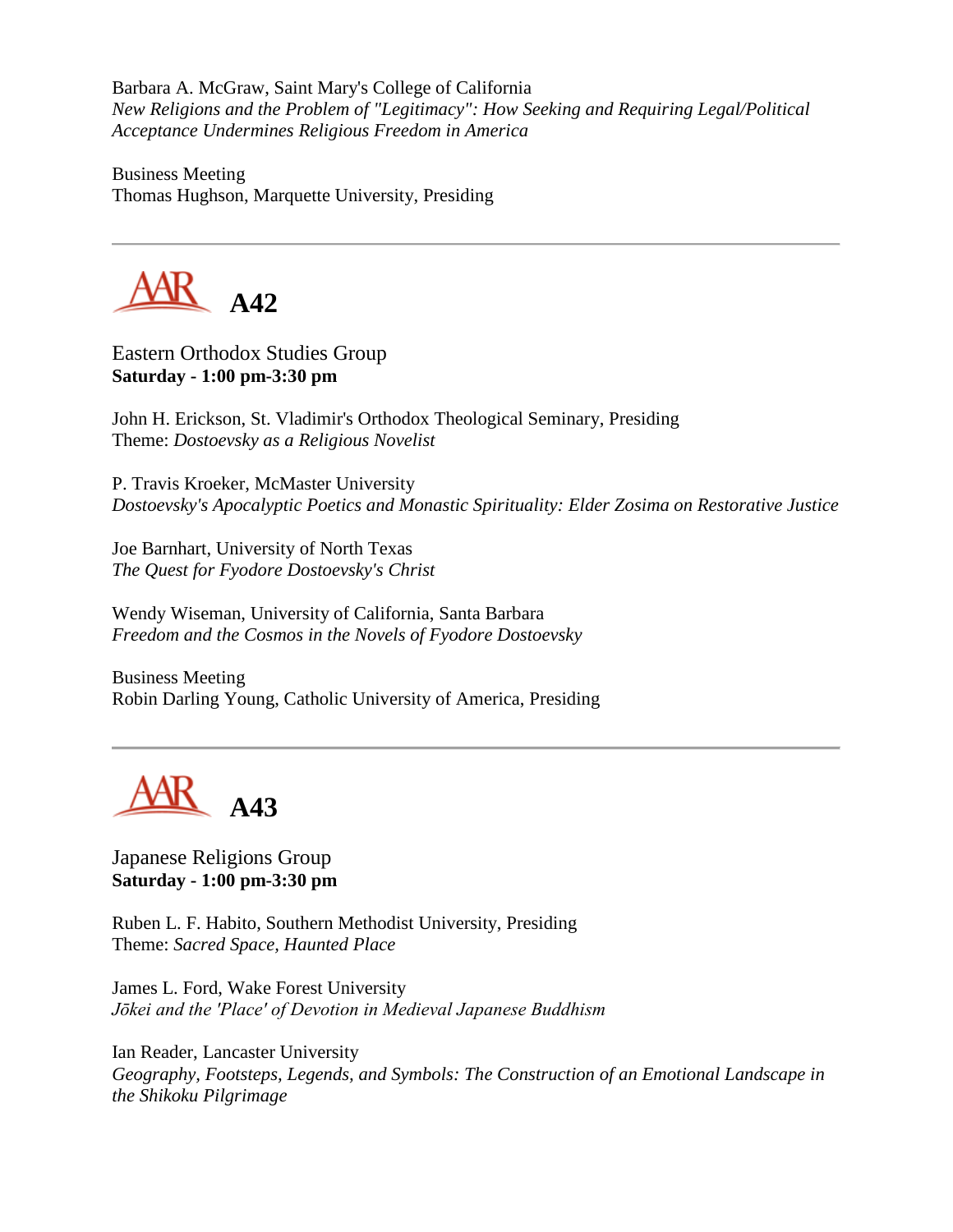Susan Blakeley Klein, University of California, Irvine *The Historical Development of Premodern Japanese Ghosts*

Elizabeth Kenney, Kansai Gaidai University *Hanako, the Toilet Ghost*

Responding: Elizabeth G. Harrison, University of Arizona



Kierkegaard, Religion, and Culture Group **Saturday - 1:00 pm-3:30 pm**

Eric J. Ziolkowski, Lafayette College, Presiding Theme: *Setting the Self and Other in Context*

Stacey Ake, Philadelphia Center for Religion and Science *The More Profound the Anxiety, the More Profound the Culture*

Vanessa P. Rumble, Boston College *Love and Difference: The Christian Ideal in Kierkegaard's* Works of Love

Avron Kulak, York University *Kierkegaard, Derrida, and the Context of Context(s)*

Helene Tallon Russell, Allegheny College *Willing to Become Oneself Which Is Not One: Kierkegaard and Irigaray*

Responding: Stephen N. Dunning, University of Pennsylvania Mark I. Wallace, Swarthmore College



Person, Culture, and Religion Group **Saturday - 1:00 pm-3:30 pm**

Kelly Bulkeley, Graduate Theological Union, Presiding Theme: *Can We Use Evolutionary Psychology to Study Religion?*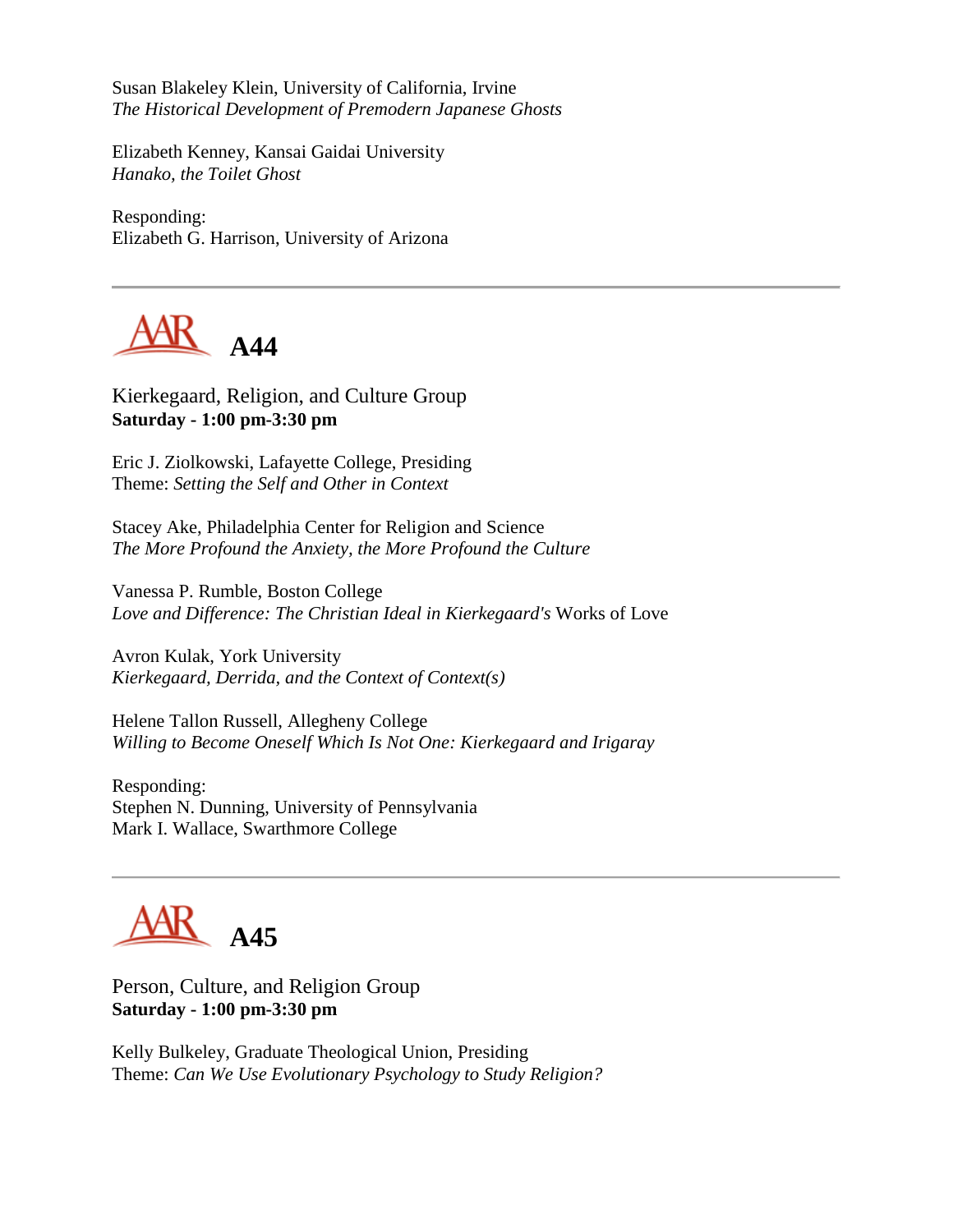Michael T. Bradley, Jr., Decatur, GA *The Adapted Soul: Evolutionary Psychology and the Study of Religion*

David A. Hogue, Garrett-Evangelical Theological Seminary *A Stretch of the Imagination: Memory, Image, and the Healing Brain*

Gregory Love, Princeton Theological Seminary *Male Violence, Sin, and Evolutionary Biology*

Holmes Rolston, III, Colorado State University *Adapted Fitness and Religious 'Genius'*

The business meeting for the Person, Culture, and Religion Group will occur during their presession. Please see the Additional Meetings for time and location.



Religion and Ecology Group **Saturday - 1:00 pm-3:30 pm**

Mary Evelyn Tucker, Bucknell University, Presiding Theme: *World Religions and Ecology: The Harvard Book Series and Beyond*

Panelists:

David L. Haberman, Indiana University, Bloomington Christopher Chapple, Loyola Marymount University Kenneth L. Kraft, Lehigh University Norman J. Girardot, Lehigh University Hava Tirosh-Samuelson, Arizona State University Rosemary R. Ruether, Garrett-Evangelical Theological Seminary John A. Grim, Bucknell University

Responding: Bron R. Taylor, University of Wisconsin, Oshkosh



Religion and Ethics in Healthcare Group and Religion and Popular Culture Group **Saturday - 1:00 pm-3:30 pm**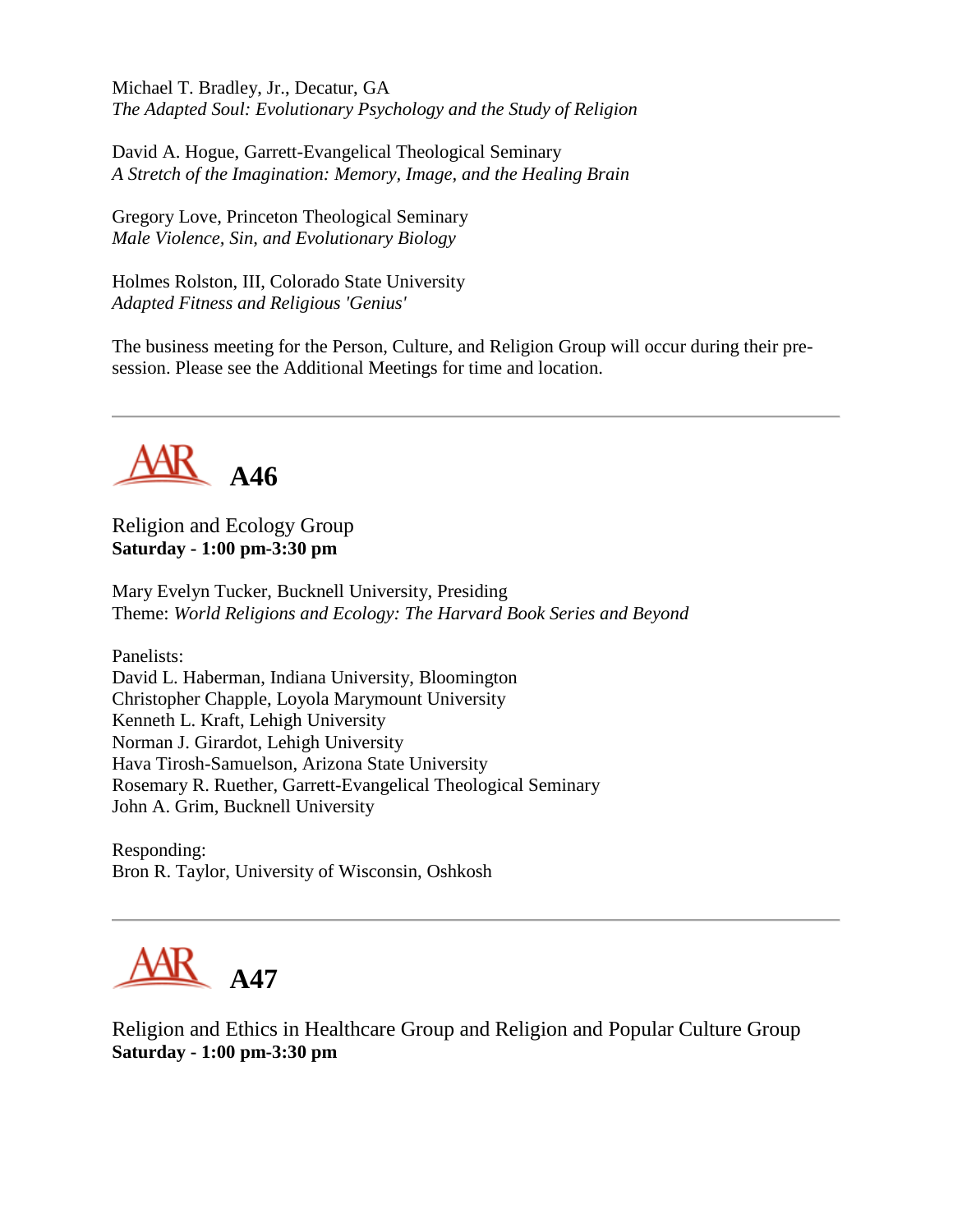Aline Kalbian, Florida State University, Presiding Theme: *Cultural Responses to Illness and Death*

Heather D. Curtis, Harvard University *"The Lord for the Body": Sickness, Health, and Divine Healing in Nineteenth-Century Protestantism*

Kathleen Garces-Foley, University of California, Santa Barbara *Buddhism, Hospice, and the American Way of Dying*

Margaret R. McLean, Santa Clara University *End of Life Issues Personally and Spiritually Explored (ELIPSE) – Lessons from a Latino Community*

Responding: Gary M. Laderman, Emory University



#### Ritual Studies Group **Saturday - 1:00 pm-3:30 pm**

Mario I. Aguilar, University of St. Andrews, Presiding Theme: *Ritual Theory, Ritual Practice, and Native American Revitalization*

David A. Shorter, University of California, Santa Cruz *Ritual as Writing: Reflecting on Yoeme Indian Religious Action*

Jean Molesky-Poz, Graduate Theological Union *Maya Rituals: "To Connect to the Center in Which We Trust"*

Michael Zogry, Duke University *No Time Outs: Charting a Ritual History of the Cherokee Ball Game*



Theology and Continental Philosophy Group **Saturday - 1:00 pm-3:30 pm**

Wesley Avram, Yale University, Presiding Theme: *Virtual Immortality? Theological Perspectives on New Technologies*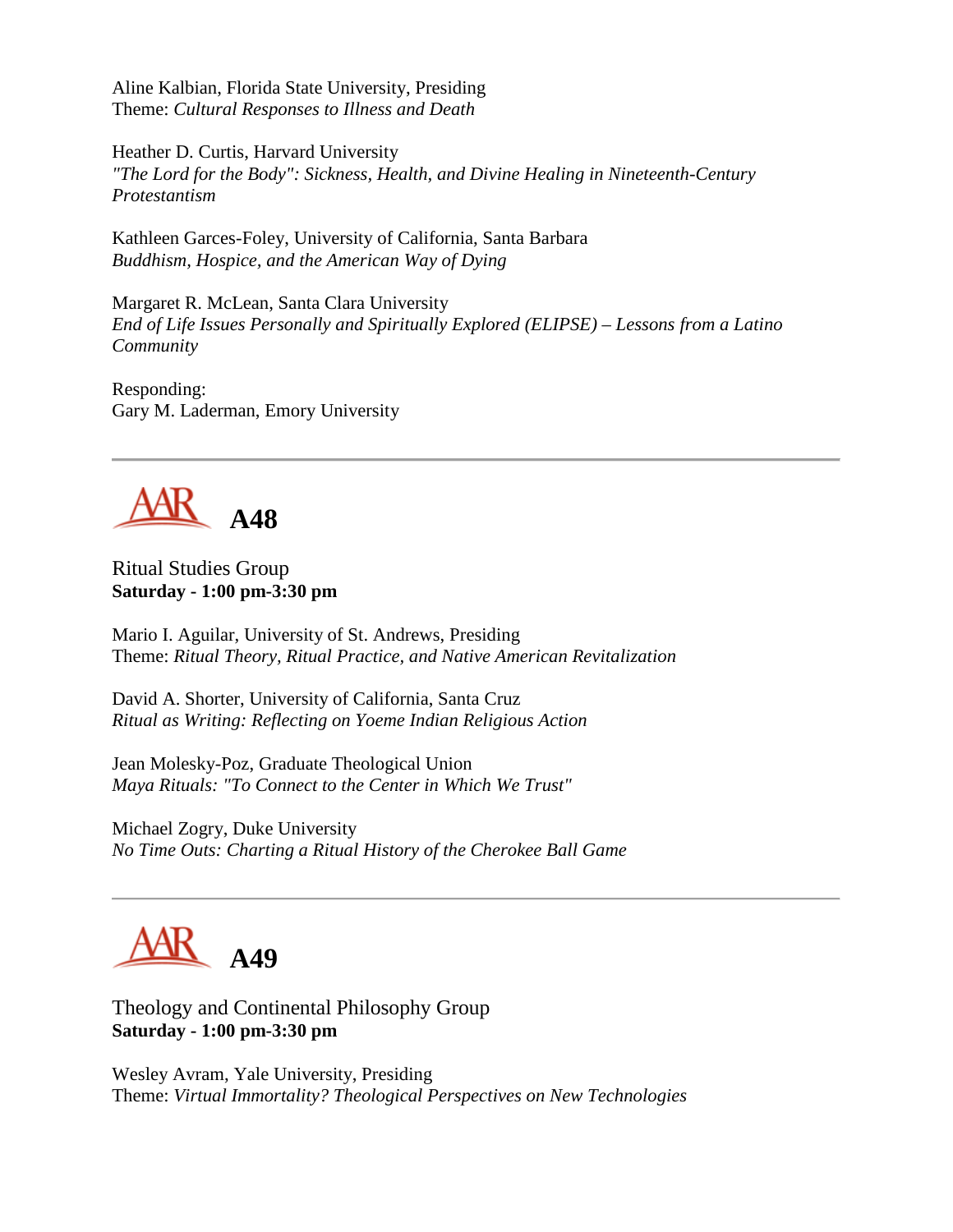Thomas A. Carlson, University of California, Santa Barbara *Techno-Science and the Mystical*

Lissa McCullough, Hanover College *The New Question concerning Technology: From Heidegger to Baudrillard*

Responding: Edith Wyschogrod, Rice University Graham Ward, University of Manchester

Business Meeting Cleo McNelly Kearns, Princeton University, Presiding



Modern Historical Consciousness and the Christian Churches Seminar **Saturday - 1:00 pm-3:30 pm**

Charles J. T. Talar, St. Mary's Seminary and University, Presiding Theme: *Defining Historical Consciousness*

Panelists: Lawrence Barmann, Saint Louis University Marcus J. Borg, Oregon State University Michael J. Kerlin, La Salle University

Harvey Hill, Berry College *Historical Consciousness and the Briggs Trial*

Responding: Allen Davidson, Georgia Southern University

Business Meeting Harvey Hill, Berry College, Presiding



Augustine and Augustinianisms Consultation **Saturday - 1:00 pm-3:30 pm**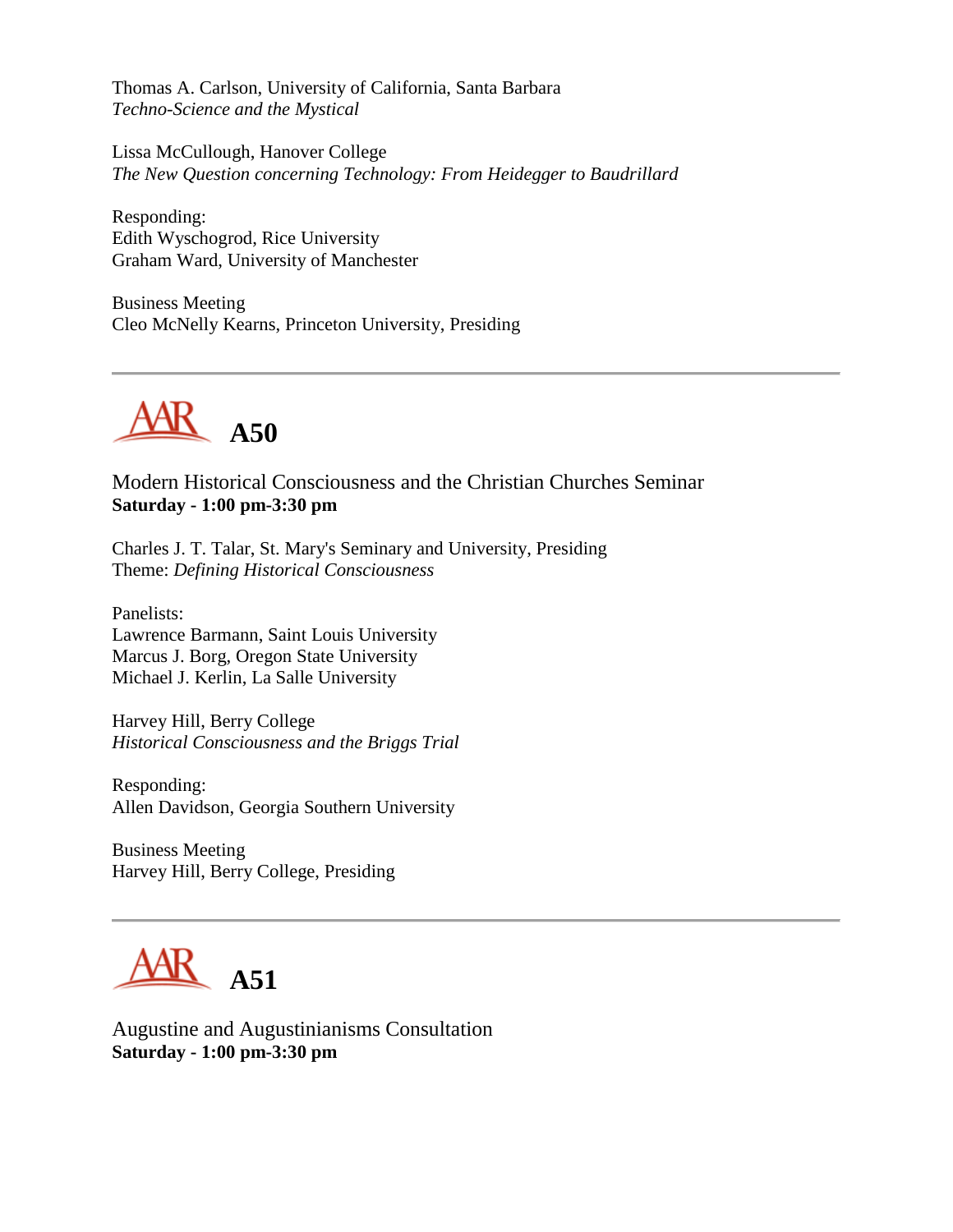John Peter Kenney, Saint Michael's College, Presiding Theme: *Grace and Freedom: The Career of the Pelagian Controversy*

Jason A. Mahn, Emory University *Beyond Synergism: Luther's Alternative Compatibilism*

Michael R. Rackett, Duke University *What's Wrong With Pelagianism? Augustine and Jerome on the Dangers of Pelagius and His Followers*

Paul Rigby, University of Ottawa *The Role of God's "Inscrutable Judgments" in Augustine's Doctrine of Predestination*

Jared Witt, Yale University *Economies of Exchange: Pelagianism and Reciprocity in Calvin's Theology*

Responding: Thomas F. Martin, Villanova University



Special Topics Forum **Saturday - 4:00 pm-6:30 pm**

Sponsored by the EIS Advisory Panel

Richard A. Rosengarten, University of Chicago, Presiding Theme: *"If I Knew Then What I Know Now": Lessons from the First Year on the Job*

Panelists: Faith Kirkham Hawkins, Gustavus Adolphus College Thomas Pearson, Muhlenberg College Michael J. Brown, Emory University

Please see the Annual Meeting Program Highlights page for more information.

**A53**

Special Topics Forum **Saturday - 4:00 pm-6:30 pm**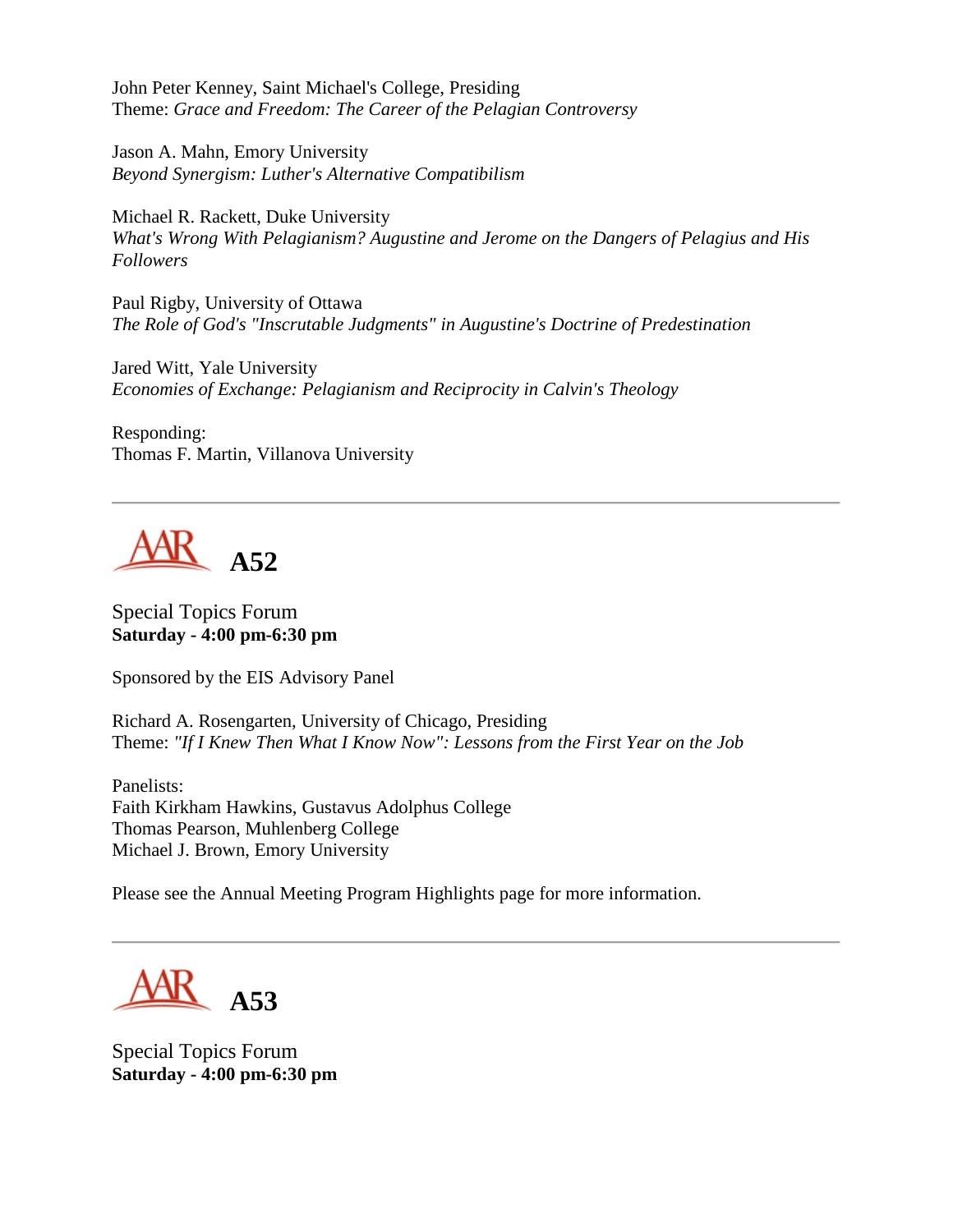Sponsored by the Committee on the Status of Racial & Ethnic Minorities in the Profession

Karen Baker-Fletcher, Claremont School of Theology, Presiding Theme: *Identity, Scholarship, and Teaching: Studying Religion Cross-Culturally and Ethnically*

Panelists: José I. Cabezón, Iliff School of Theology Laura E. Donaldson, Cornell University Chris Jocks, Dartmouth College Lawrence Mamiya, Vassar College Amina Wadud, Virginia Commonwealth University

Responding: Diana L. Eck, Harvard University

Please see the Annual Meeting Program Highlights page for more information.



Arts, Literature, and Religion Section **Saturday - 4:00 pm-6:30 pm**

Deborah J. Haynes, University of Colorado, Boulder, Presiding Theme: *Bakhtin: Arts, Literature, and Religion*

Crystal Downing, Messiah College *Consummation or Consumption?: Bakhtin and the Ethics of Intertextuality*

Paul J. Contino, Valparaiso University *Confession and Dialogical Selfhood in Bakhtin*

Susan M. Felch, Calvin College *M. M. Bakhtin's Perspectival Realism*

Graham Pechey, University of Hertforshire *Intercultural, Intercreatural: Bakhtin and the Uniqueness of 'Literary Seeing'*



Buddhism Section and Japanese Religions Group **Saturday - 4:00 pm-6:30 pm**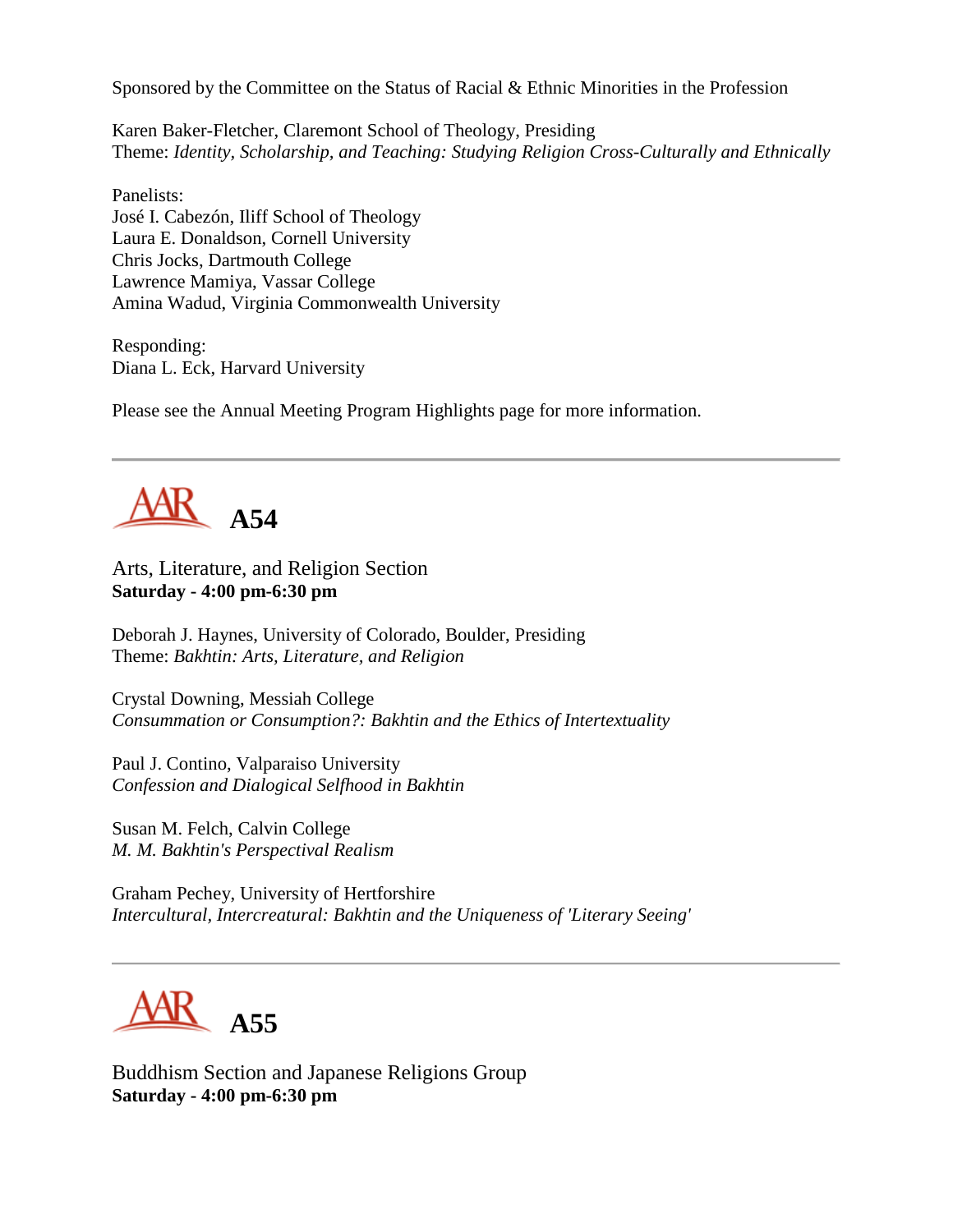Robert Rhodes, Otani University, Presiding Theme: *Current Research on the Jishū*

J. Todd Brown, University of Arizona *Flowers from the Sky: Auspicious Portents in Two Jishū Hagiographies*

James H. Foard, Arizona State University *The Jishū Appropriation of Icons: The Case of the Burned-Cheek Amida*

S. A. Thornton, Arizona State University *The Yugyō Shōnin, Izumi Shikibu, and the Rededication of the Seiganji in 1580*

Diana E. Wright, Western Washington University *Concerns Both Sacred and Mundane: The Jishū Nuns of Mantokuji*

Responding: Janet Goodwin, California State University, Stanislaus



Comparative Studies in Religion Section **Saturday - 4:00 pm-6:30 pm**

Timothy Lubin, Washington and Lee University, Presiding Theme: *Locating Sacrifice*

Robin Darling Young, Catholic University of America *Christian Martyrs and the Heavenly Temple: The Reinterpretation of Civic Sacrifice in the Ancient Mediterranean World*

Kathryn Teague McClymond, Georgia State University *Elements of Sacrifice: A Polytheistic Approach*

Thomas Wilson, Hamilton College *Liturgics of Confucian Sacrifice*

Charles D. Orzech, University of North Carolina, Greensboro *Metaphors of Sacrifice: Language and Ideology in the Interpretation of Buddhist 'Sacrifice'*

Responding: Barbara A. Holdrege, University of California, Santa Barbara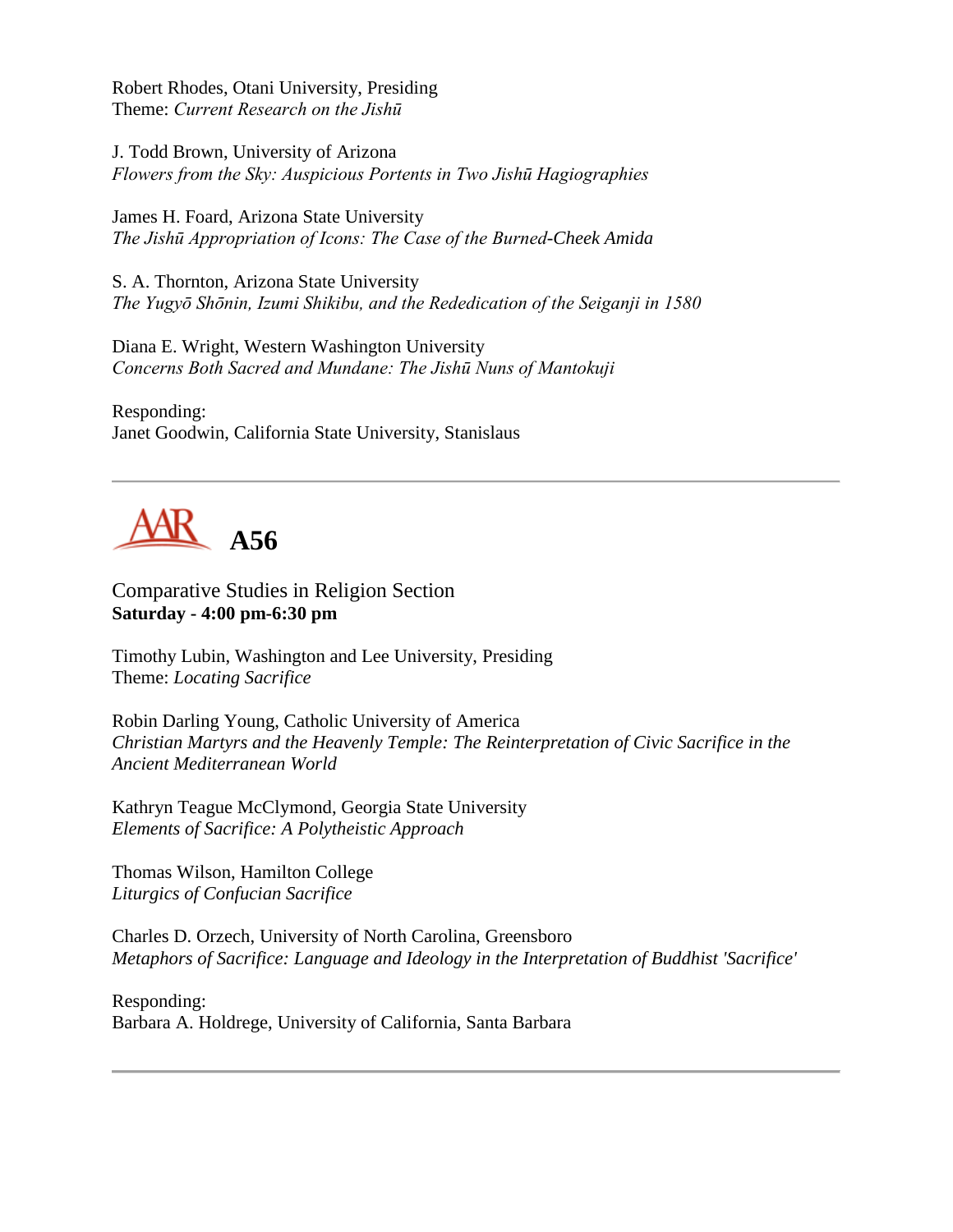

History of Christianity Section **Saturday - 4:00 pm-6:30 pm**

Craig D. Atwood, Salem College, Presiding Theme: *Knowing Self, Knowing God: Identity and Epistemology in Medieval and Modern Christianity*

Jay Hammond, Quincy University *The Spiritual Optics of the Mirror in Bonaventure's* Itinerarium mentis in Deum*: Constructing a Subjectivity of Desire*

Russell C. Kleckley, Newberry College *Stealing Golden Vessels: Johannes Kepler on Wordly Knowledge and Christian Truth*

Constance Furey, University of Chicago *Renewing the Mind: Changing Models of Scholarly Piety in Early Modern Catholicism*

Muriel Schmid, Princeton University *From the Prison to the Penitentiary: The Understanding of Solitude as Penitence*

Quinton Hosford Dixie, Indiana University, Bloomington *To Dwell Together in Unity: The National Baptist Convention and the Racialization of Christian Identity, 1895-1915*

Amy Koehlinger, Yale University *Religious Inmates? Total Institutions and American Sisters in the 1960s*



North American Religions Section and Native Traditions in the Americas Group **Saturday - 4:00 pm-6:30 pm**

Frederick E. Detwiler, Adrian College, Presiding Theme: *Disputed Discourses: Sustaining and Constructing Indigenous Identity*

Julianne Cordero, University of California, Santa Barbara *The Reciprocal Homeland: Multi-Directional Constructions of Culture, Religion, and Healing among Natives and Non-Natives of California's South Coast*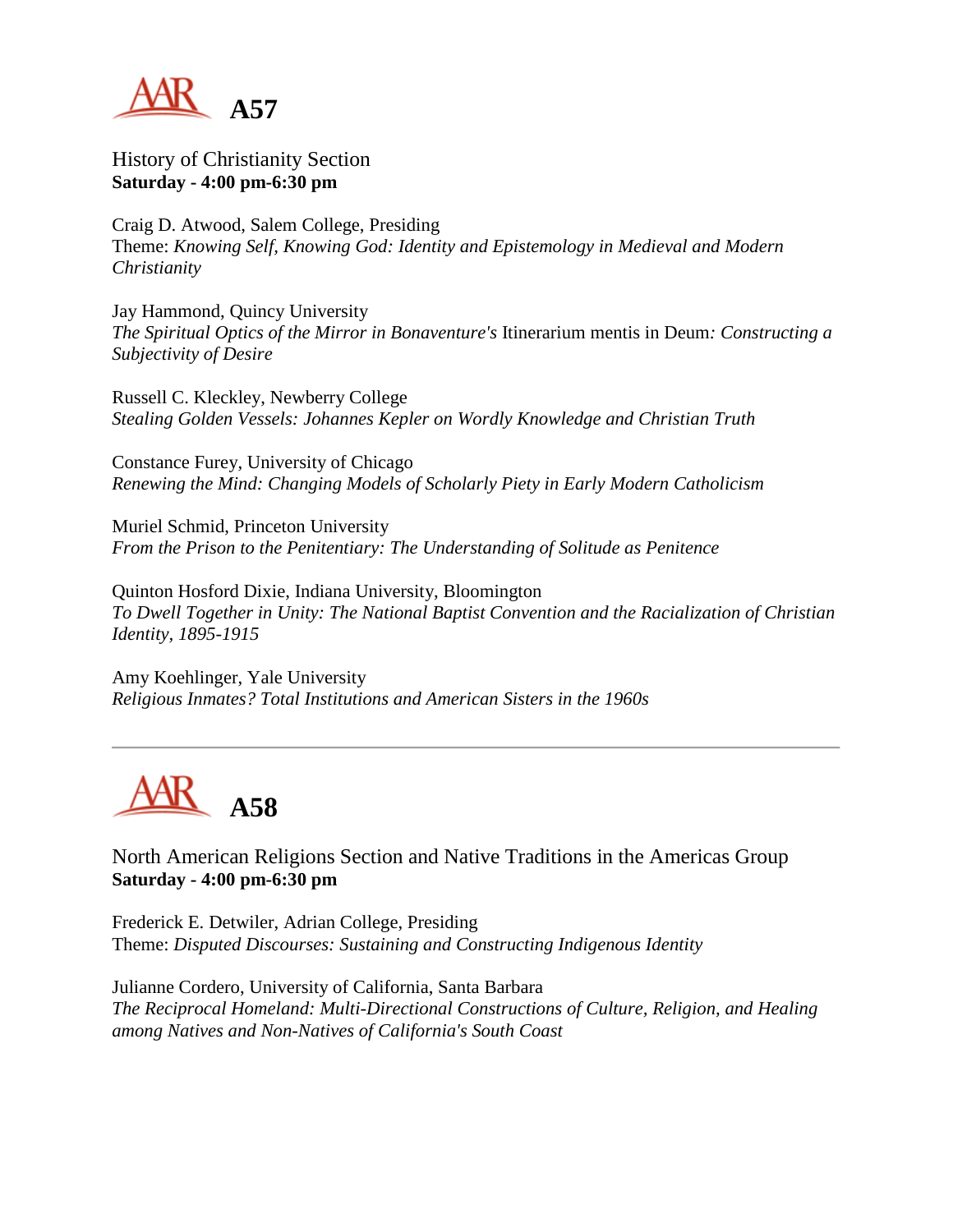Tisa Wenger, Princeton University

*Contesting Primitive Religion: Progressives and Traditionalists in the 1920s Pueblo Dance Controversy*

Maria Poviones-Bishop, Florida International University *Life from the Water Mother: Archeological and Mythological Evidence for a Taino Creator Goddess*

Dennis Kelley, University of California, Santa Barbara *"Our Ancestors Paddle with Us": A Response to the Authenticity Question in Contemporary Ritual Construction within Native American Religious Practice*

Responding: Michael McNally, Harvard University



Religion and the Social Sciences Section **Saturday - 4:00 pm-6:30 pm**

Claudia Schippert, University of Central Florida, Presiding Theme: *Virtual Practices: De/Reterritorializing Identities and the Internet*

Deirdre King Hainsworth, Princeton Theological Seminary *The "Digital Persona" and Human Agency: Considerations from Law and Religious Ethics*

Michael C. Mitchell, Boston University *The Cyber Sutra: The Psychology of Connection and Isolation in the Digital Era*

Ann M. Burlein, Meredith College *The Productive Power of Ambiguity: When the Body Becomes a Virtual Practice*

Responding: Randall G. Styers, University of North Carolina, Chapel Hill

**A60**

Study of Islam Section **Saturday - 4:00 pm-6:30 pm**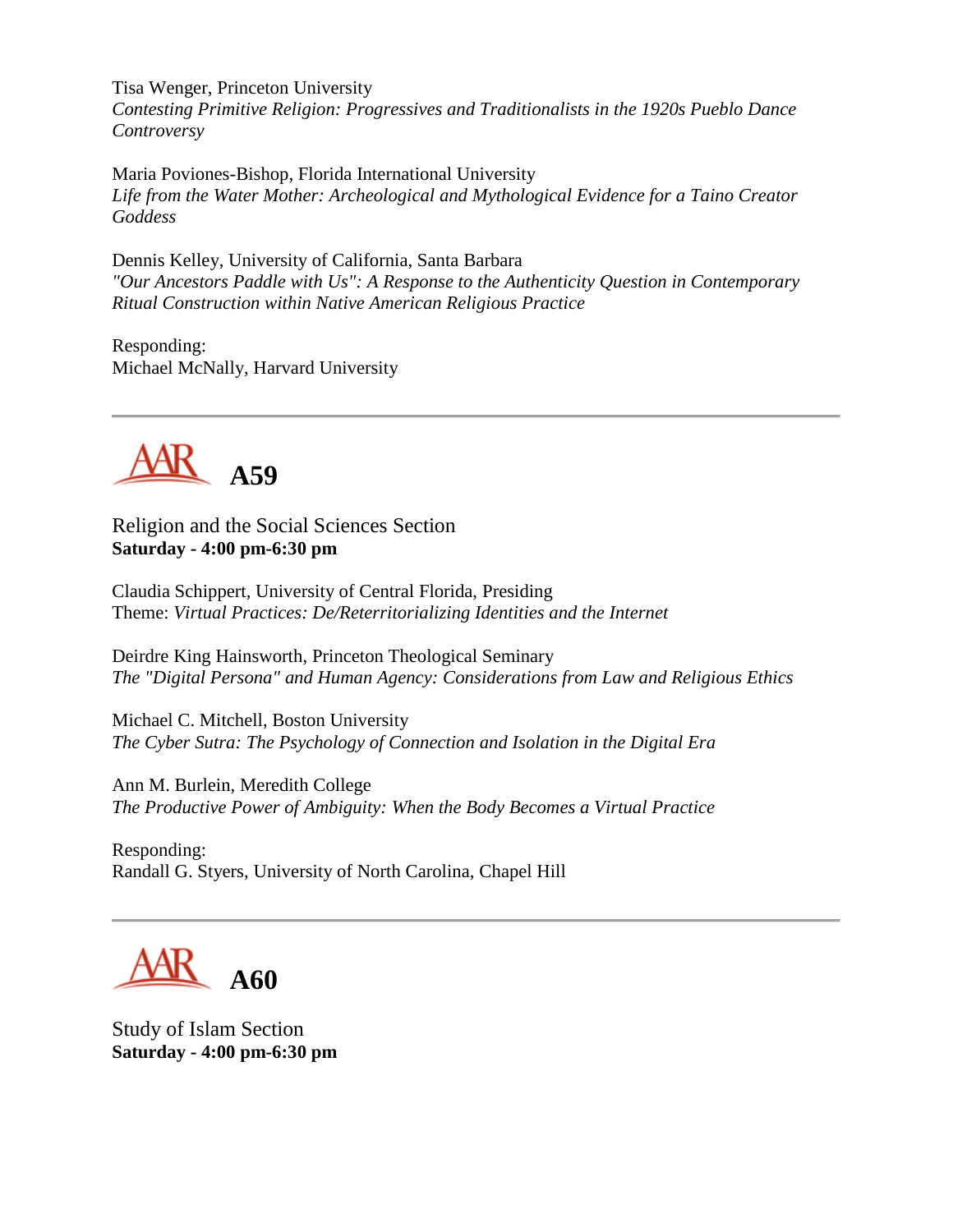Arthur F. Buehler, Louisiana State University, Presiding Theme: *The Quest for Spiritual Authority in Islam*

Hugh Talat Halman, University of Arkansas *Vesting Authority: How Initiations with Khidr and Uways Impact the Authority of the Murshid*

Scott A. Kugle, Swarthmore College *Master Without a Master? Ahmad Zarrūq and Spiritual Authority in Early-Modern North Africa*

Laury Silvers-Alario, State University of New York, Stony Brook *A Reassessment of Fritz Meier's Definition of the Teaching Relationship in Early Sufism*

Frederick S. Colby, Duke University *Cloaked in Spiritual Authority: Sufis, Non-Sufis, and the Investiture of the Khirqa*

Robert Rozehnal, Duke University *Like a Corpse in the Hands of a Washerman: The Adab of Master-Disciple Relations among the Chishti-Sabiri Sufis of Pakistan*

Responding: Qamar-ul Huda, Boston College



Women and Religion Section **Saturday - 4:00 pm-6:30 pm**

Rachel A. R. Bundang, Union Theological Seminary, New York City, Presiding Theme: *A Witness for/from Life: Writing Feminist Theology as an Act of Resisting Violence*

Rita Nakashima Brock, Harvard University and Rebecca Parker, Starr King School for Ministry *A Witness for/from Life: Writing Feminist Theology as an Act of Resisting Violence*

Responding: David R Blumenthal, Emory University Jung Ha Kim, Georgia State University Traci C. West, Drew University Marie M. Fortune, Center for the Prevention of Sexual and Domestic Violence

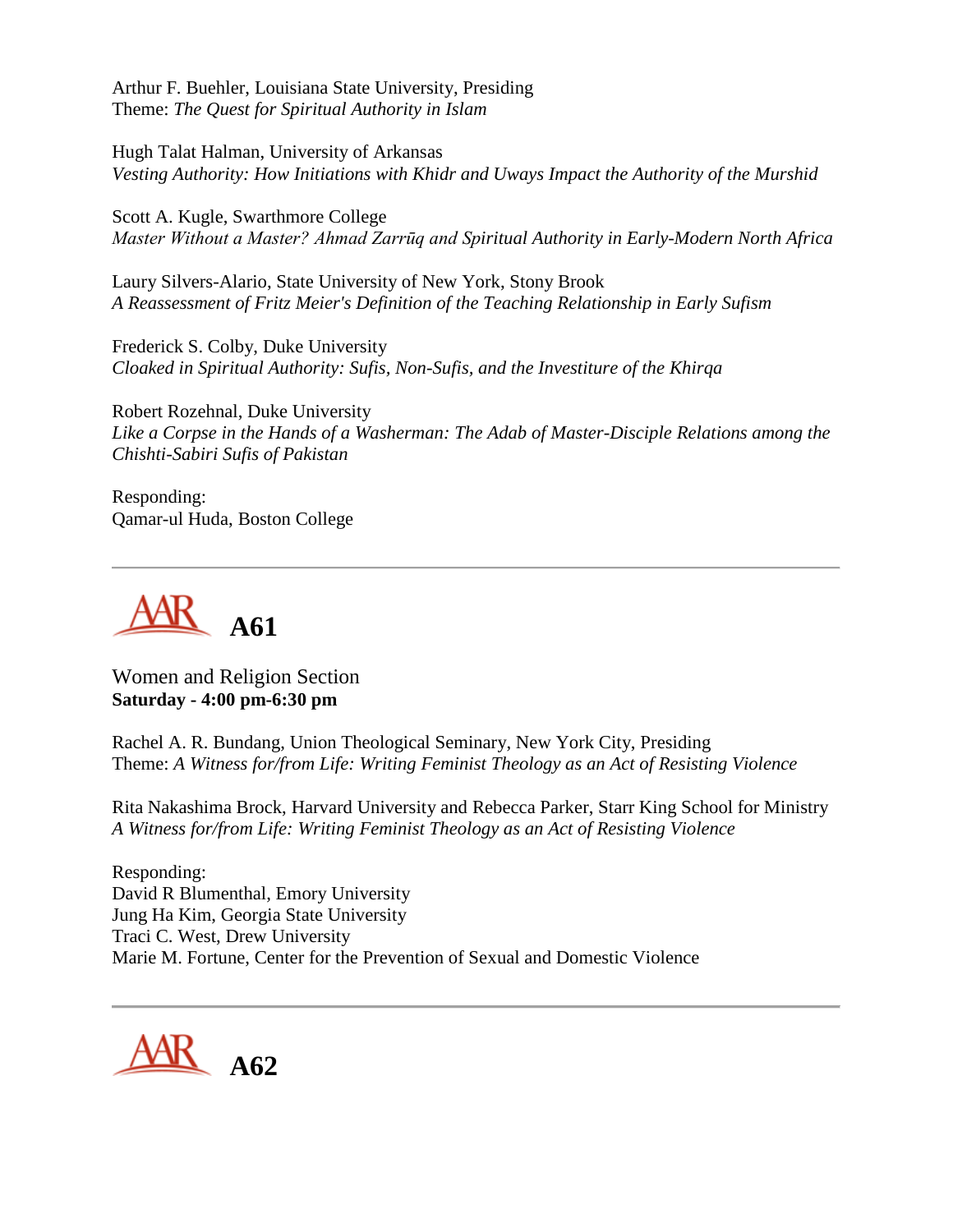#### Asian North American Religion, Culture, and Society Group **Saturday - 4:00 pm-6:30 pm**

Jane Naomi Iwamura, University of Southern California, Presiding Theme: *Asian American Women and Protestant Christianity*

Erika A. Muse, State University of New York, Albany *Chinese Evangelical Women As 'New Creations': Ethnic Identity and the Old and New in the Ethnic Church*

Nami Kim, Harvard University *Asian Pacific American Protestant Women: Histories and Profiles*

Russell Jeung, University of California, Berkeley *Crouching Tigers, Hidden Dragons: Women as Ministers at Asian American Protestant Congregations*

Responding: Lara Medina, Claremont Graduate University Greer Anne Wenh-In Ng, University of Toronto

Business Meeting Jane Naomi Iwamura, University of Southern California, and David Kyuman Kim, Harvard University, Presiding



Bonhoeffer: Theology and Social Analysis Group **Saturday - 4:00 pm-6:30 pm**

Lori Brandt Hale, University of Virginia, Presiding Theme: *Bonhoeffer and the Theological Task*

Jeffrey W. Robbins, Syracuse University *The Advance of a Theological Ontology: The Continuing Contribution of Bonhoeffer for Continental Philosophy of Religion*

Connie Lasher, Boston College, St. Joseph's College of Maine *'Fellowhip in Destiny': Christological Aesthetics and the 'Dialectics of Otherness'*

Responding: Barry A. Harvey, Baylor University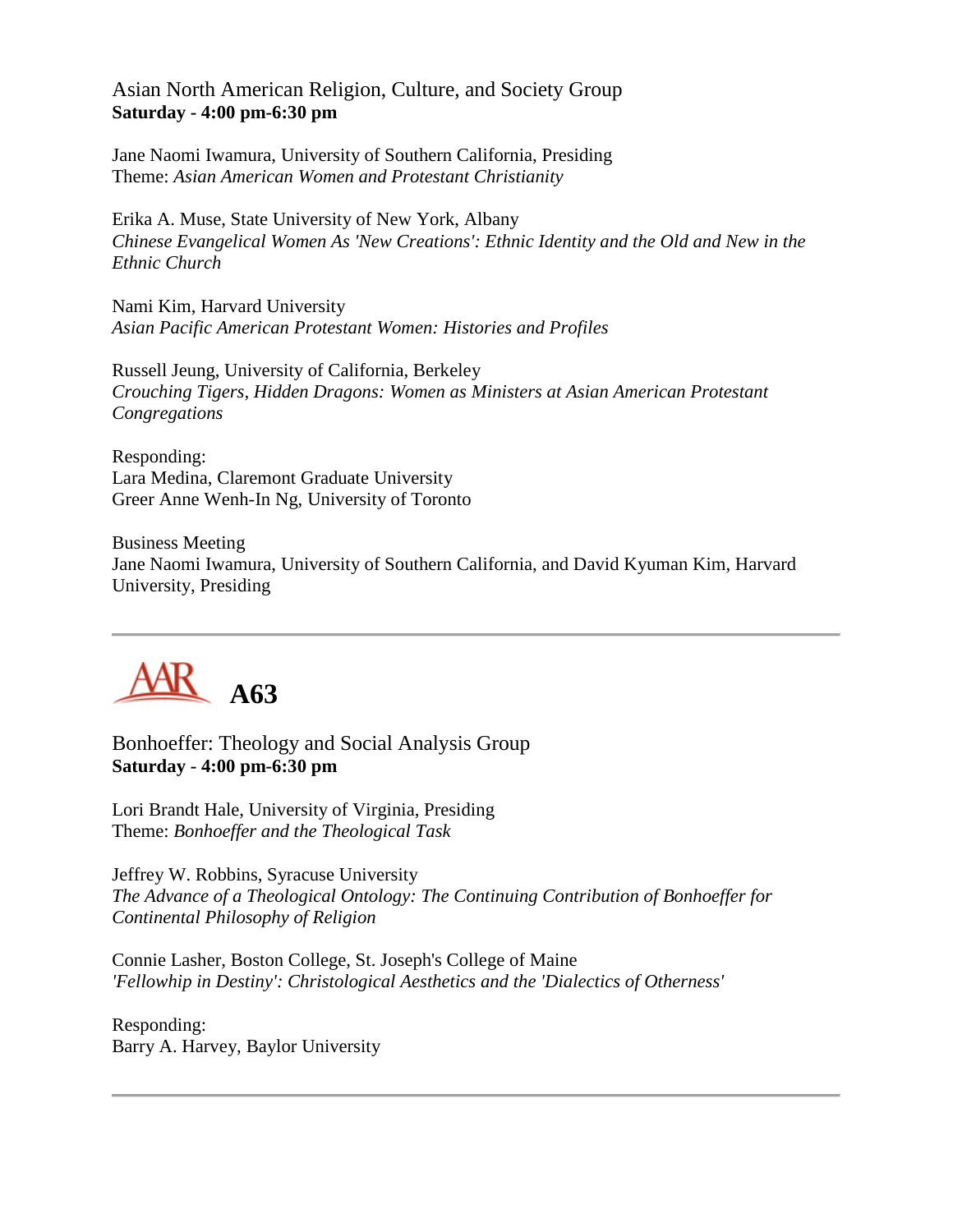

Church-State Studies Group and Religion in Central and Eastern Europe Consultation **Saturday - 4:00 pm-6:30 pm**

Andrii Krawchuk, St. Paul University, Presiding Theme: *Exporting the First Amendment: Religious Liberty in Central and Eastern Europe*

Eileen V. Barker, London School of Economics *"But Then Society Shall Make All Sorts of Laws...: "Legislative and Cultural Regulation of Religion in Central and Eastern Europe*

Olga Kazmina, Moscow State University *Religion and Building of Civil Society in Post-Communist Russia*

Aristotle Papanikolaou, Fordham University *Confronting the Byzantine Legacy: Orthodoxy and Modern Democracy*

Katharina Von Kellenbach, St. Mary's College of Maryland *The Church and the Nuremberg Trials*

Business Meeting J. Shawn Landres, University of California, Santa Barbara, and Leslie A. Muray, Curry College, Presiding



Critical Theory and Discourses on Religion Group **Saturday - 4:00 pm-6:30 pm**

Mary Keller, University of Stirling, Presiding Theme: *Religion and/as Construction I: Is Construction Itself a Construct?*

Kathleen M. Sands, University of Massachusetts, Boston *Tracking Religion: Critical Studies, Cultural Studies, and the Study of Religion*

Karen de Vries, University of California, Santa Cruz *Constructing the Mind-Brain: Cognition, Conversation, and Conversion in the Scientific Study of Religion*

Roland Boer, Monash University *Marxism and Constructionism*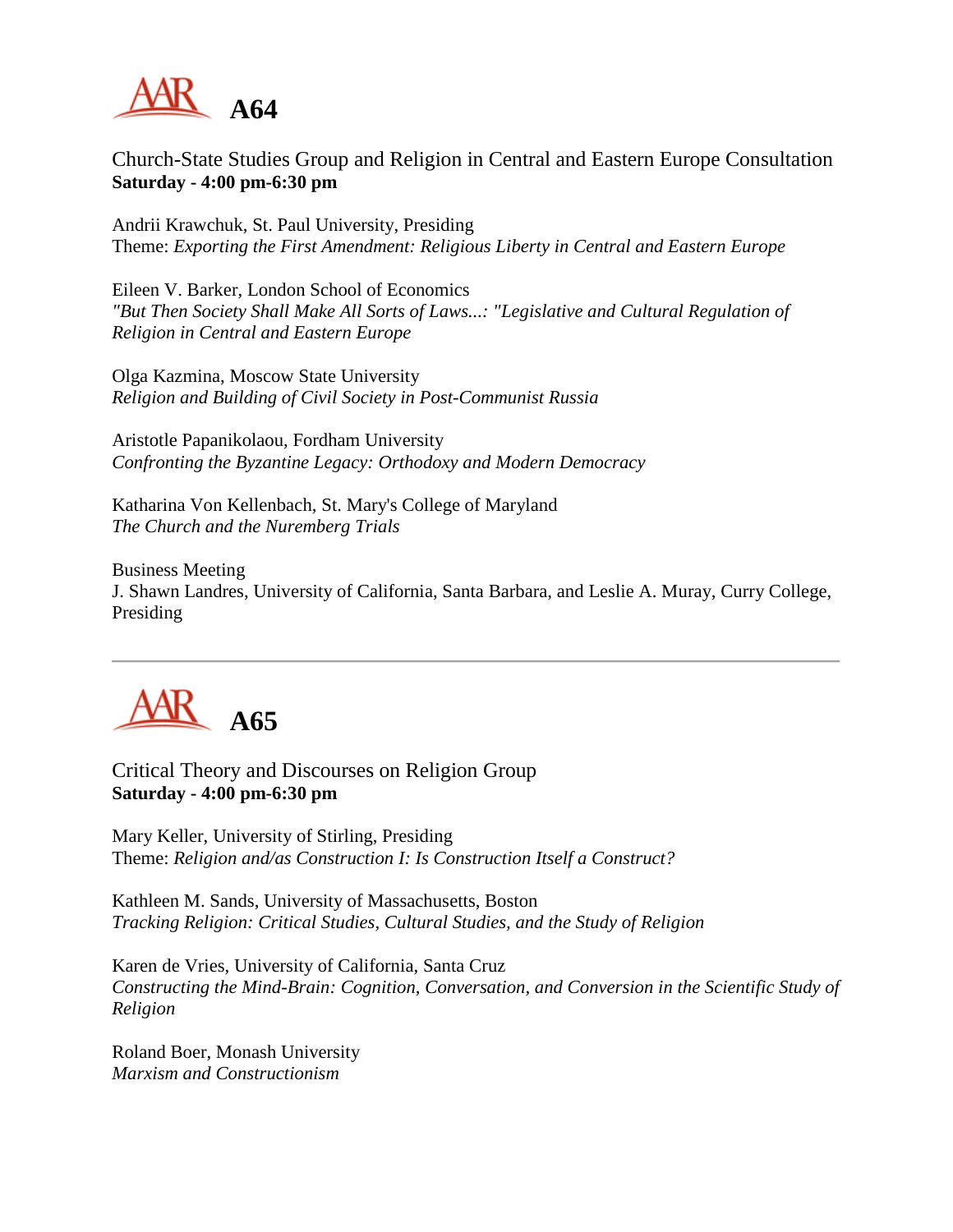Steven Engler, Mount Royal College *Social Constructionism vs. What?*

Responding: Gustavo Benavides, Villanova University



Gay Men's Issues in Religion Group **Saturday - 4:00 pm-6:30 pm**

Donald L. Boisvert, Concordia University, Presiding Theme: *Sins of the Flesh or Acts of Grace?*

John Blevins, Emory University *Oedipus Wrecks: Psychodynamic Psychology, Pastoral Theology, and Ex-Gay Ministries*

Ronald E. Long, Hunter College *Semantic Intercourse: The Interpenetration of 'Religion' and 'Gay'*

James E. Miller, Madison, WI *The Necessary Evil*

David Sollis, King Alfred's College *Queering Death: The Reconnection of Desire and Immortality in the Funeral Liturgies of Gay Christian Men in the UK with AIDS*

Responding: Jay E. Johnson, Richmond, CA

Business Meeting Jay E. Johnson, Richmond, CA, and Donald L. Boisvert, Concordia University Presiding

**A67**

Hinduism Group **Saturday - 4:00 pm-6:30 pm**

John S. Hawley, Barnard College, Columbia University, Presiding Theme: *Defamation/Anti/Defamation: Hindus in Dialogue with the Western Academy*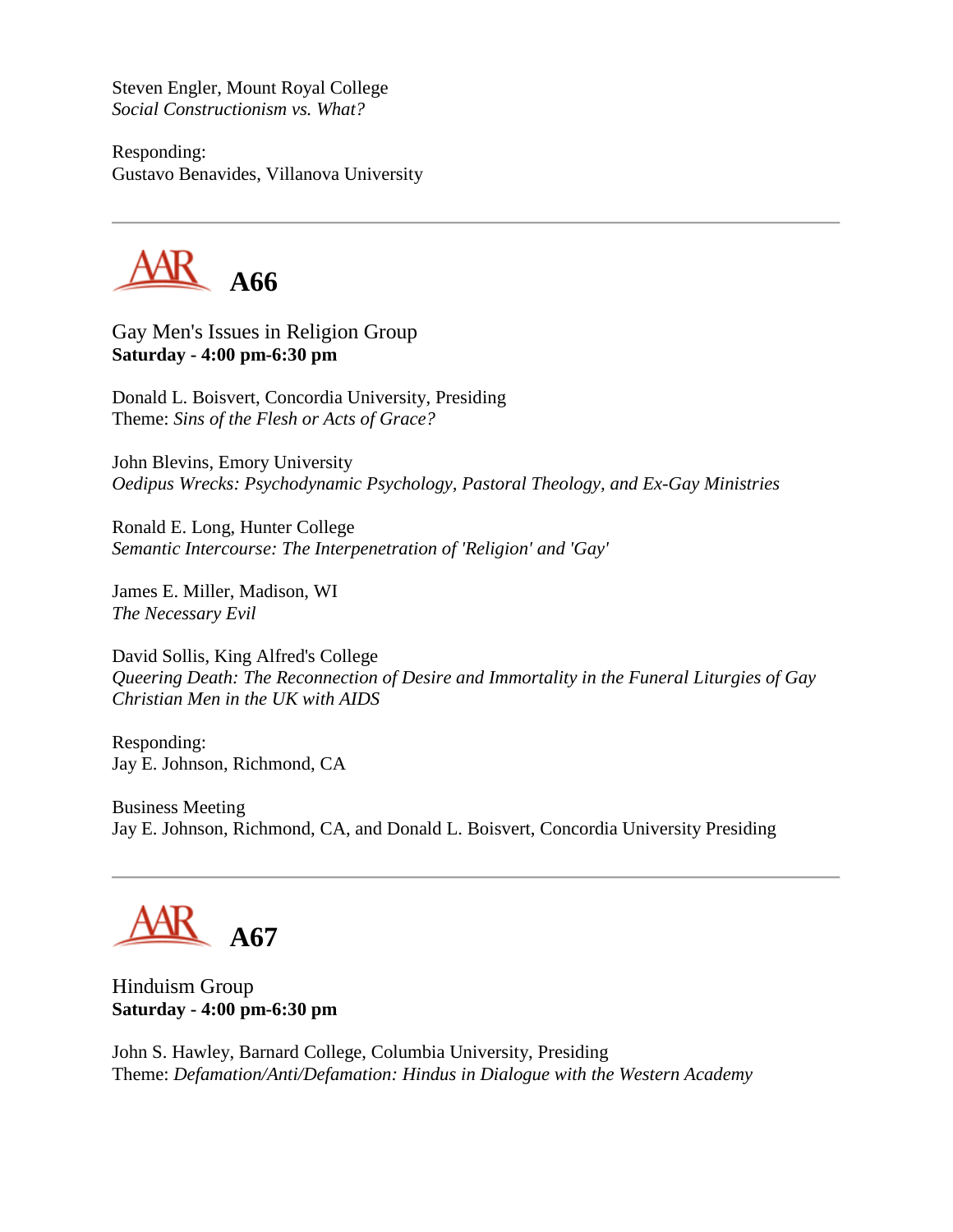Panelists: Swami Tyagananda, Vedanta Society Varadaraja V. Raman, Rochester Institute of Technology E. F. Bryant, Rutgers University Vasudha Narayanan, University of Florida Rajiv Malhotra, Infinity Foundation Ann Grodzins Gold, Syracuse University Laurie Louise Patton, Emory University Kala Acharya, Somaiya Vidya Vihar



#### Korean Religions Group **Saturday - 4:00 pm-6:30 pm**

Young Chan Ro, George Mason University, Presiding Theme: *Korean Transformation of Buddhism or Buddhist Transformation of Korea?*

Panelists: Robert E. Buswell, University of California, Los Angeles Robert M. Gimello, Harvard University John R. McRae, Indiana University, Bloomington Charles Muller, Toyo Gakuen University Cuong Tu Nguyen, George Mason University

**A69**

Mysticism Group **Saturday - 4:00 pm-6:30 pm**

Eugene Taylor, Harvard University, Saybrook Institute, Presiding Theme: *Eros, Love, and Mysticism*

Kerry Skora, Hiram College *Abhinavagupta's Erotic Mysticism: Experiencing Reality in/as Orgasmic Sexual Union*

Yudit K. Greenberg, Rollins College *Love and Eros in Midrash Song of Songs Rabba*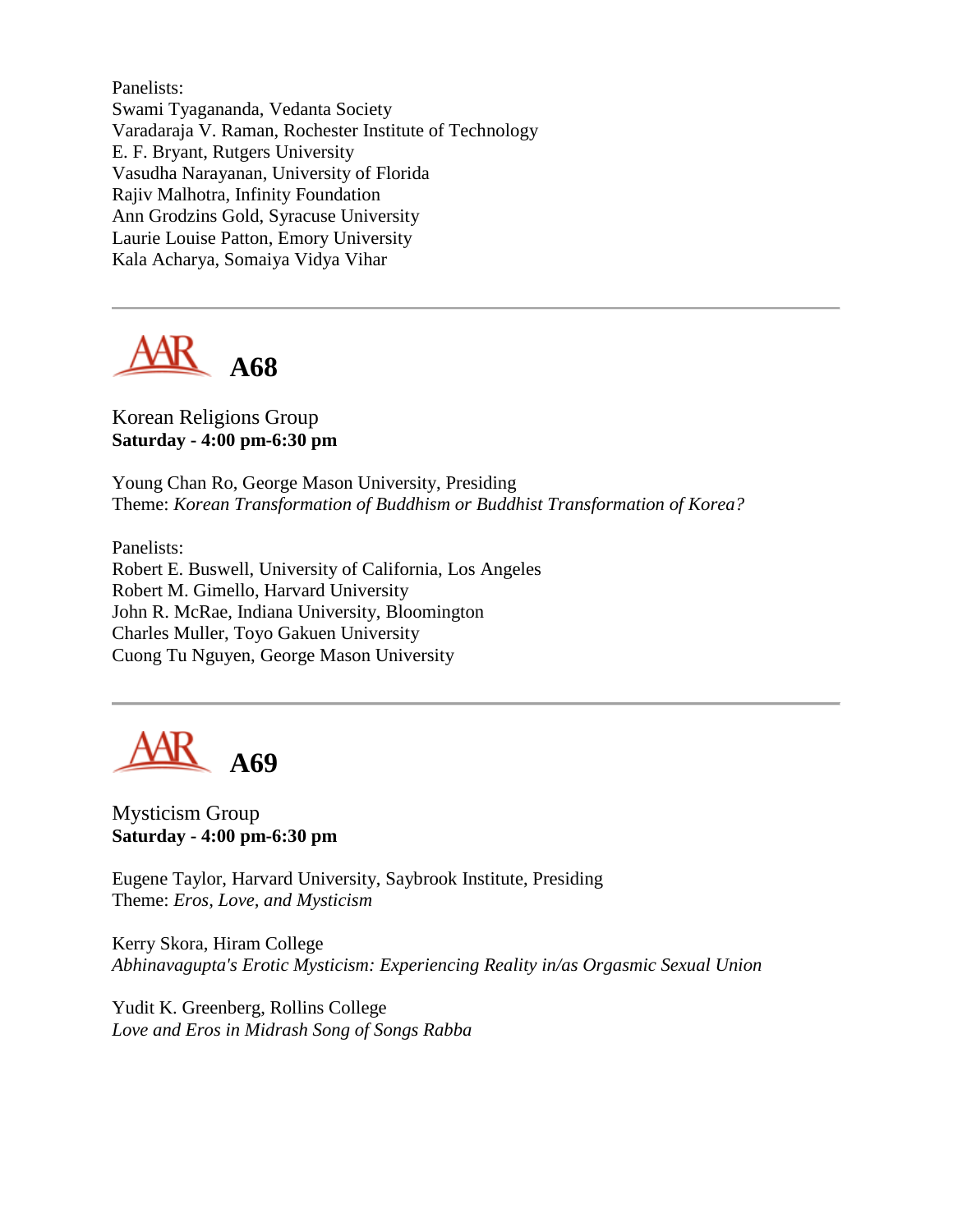Elizabeth Pullen, Drew University

*The Virgin Sophia and the Spiritual Bridegroom: Eros and Androgyny in the Mysticism of Georg Conrad Beissel*

Graham M. Schweig, Christopher Newport University *Passionate Love as Selfless Devotion in the Caitanyaite Bhakti Tradition*



New Religious Movements Group **Saturday - 4:00 pm-6:30 pm**

Sarah Pike, California State University, Chico, Presiding Theme: *Metaphysical Religions: Christian Science and New Thought in American Culture*

Dell deChant and Dawn Hutchinson, University of South Florida *The Problem of Contemporary Gnosticism: Encounters with a Suspect Term*

Margo Smith, University of South Florida *Christian Science and Buddhism: Healing Modalities for the New Millennium?*

Holly Folk, Indiana University, Bloomington *Problems of Leadership in Chiropractic History: A Study of the Palmer Family*

John K. Simmons, Western Illinois University *Was Mary Baker Eddy an Apocalyptic Eschatologist or an Ethical Eschatologist?*

Business Meeting Mike Ashcraft, Truman State University, Presiding

**A71**

Platonism and Neoplatonism Group **Saturday - 4:00 pm-6:30 pm**

Jay Bregman, University of Maine, Orono, Presiding Theme: *Neoplatonic Interpretations of the Platonic Dialogues*

Michael R. Cox, University of California, Santa Barbara *Reading Neoplatonism as Platonism: An Examination of the Relationship between Platonism and Neoplatonism along Methodologiaca Lines*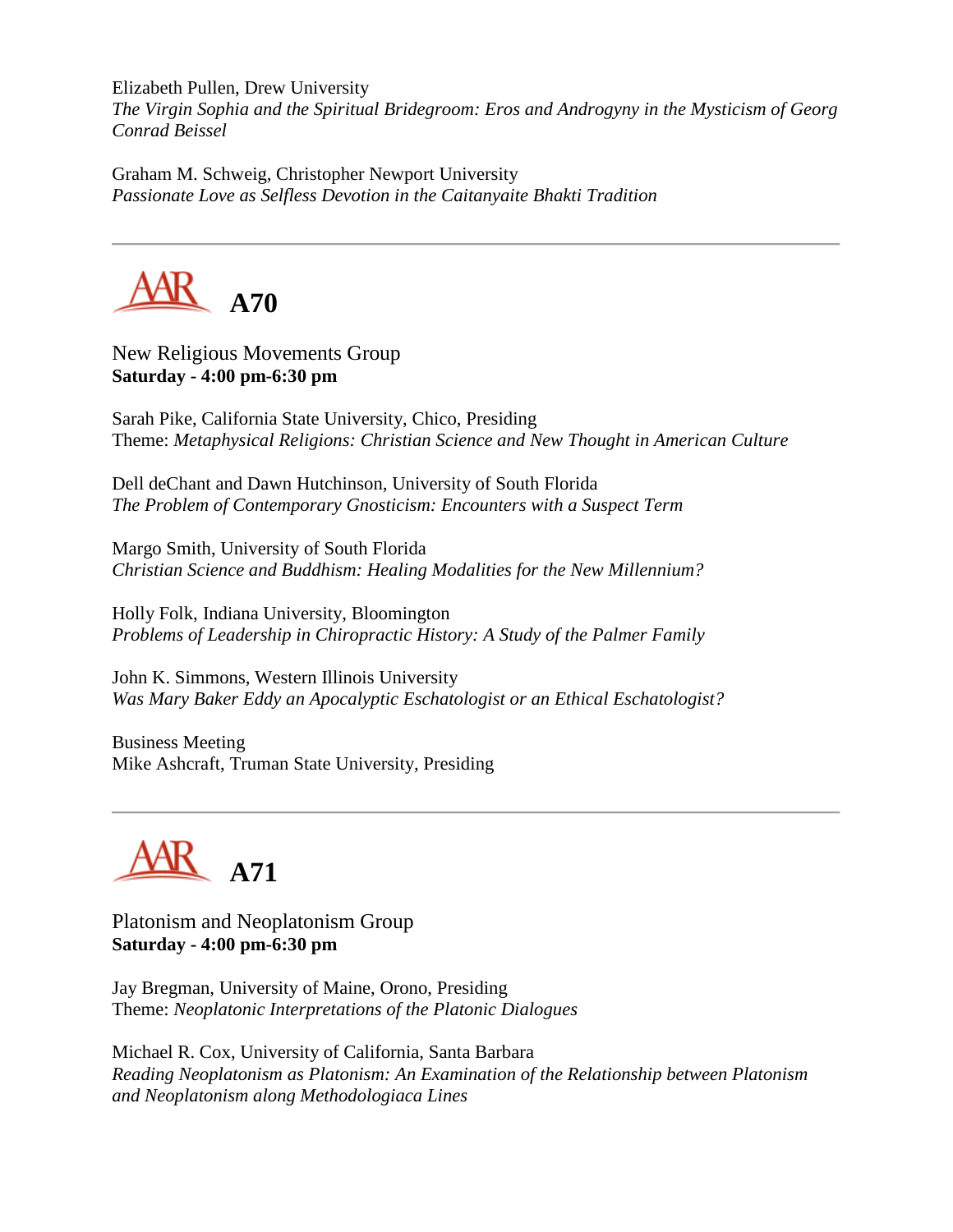Holger Zaborowski, Oxford University *Ralph Cudworth's Platonism and the Continuity of Platonic Thought*

Kevin Corrigan, Emory University *Plotinus' Interpretation of Plato's Middle Dialogues*

J. Noel Hubler, Lebanon Valley College *Plotinus and the Myth of the Fall: An Example of Plotinus' Powers of Philosophical Synthesis*

Business Meeting Jay Bregman, University of Maine, Orono, and Thomas A. Carlson, University of California, Santa Barbara, Presiding



Religion and Science Group **Saturday - 4:00 pm-6:30 pm**

Ernest L. Simmons, Concordia College, Presiding Theme: *Science and Models of the Divine: Neuroscience and Personhood*

Michael L. Spezio, University of Oregon *Feeling the Other: Implications of a Neuroscience of Emotion for Religious Discourse*

Judith Kovach, Boston University *Pondero Ergo Sum: The Body as the Ground of Religion, Science, and Self*

Nathaniel Barrett, Cambridge, MA *Neuroscience and the Social Self*

Responding: Karl E. Peters, University of Hartford

To obtain papers for both sessions, please send a written request plus reproduction and postage costs (US\$15 for mailing in the US and Canada; US\$20 for international mailing) to Ernest L. Simmons, Box 313, Concordia College, Moorhead, MN 56562. Please make checks or money orders payable to Concordia College. Requests must be mailed by November 1, 2001, to ensure that papers are delivered before the Annual Meeting.

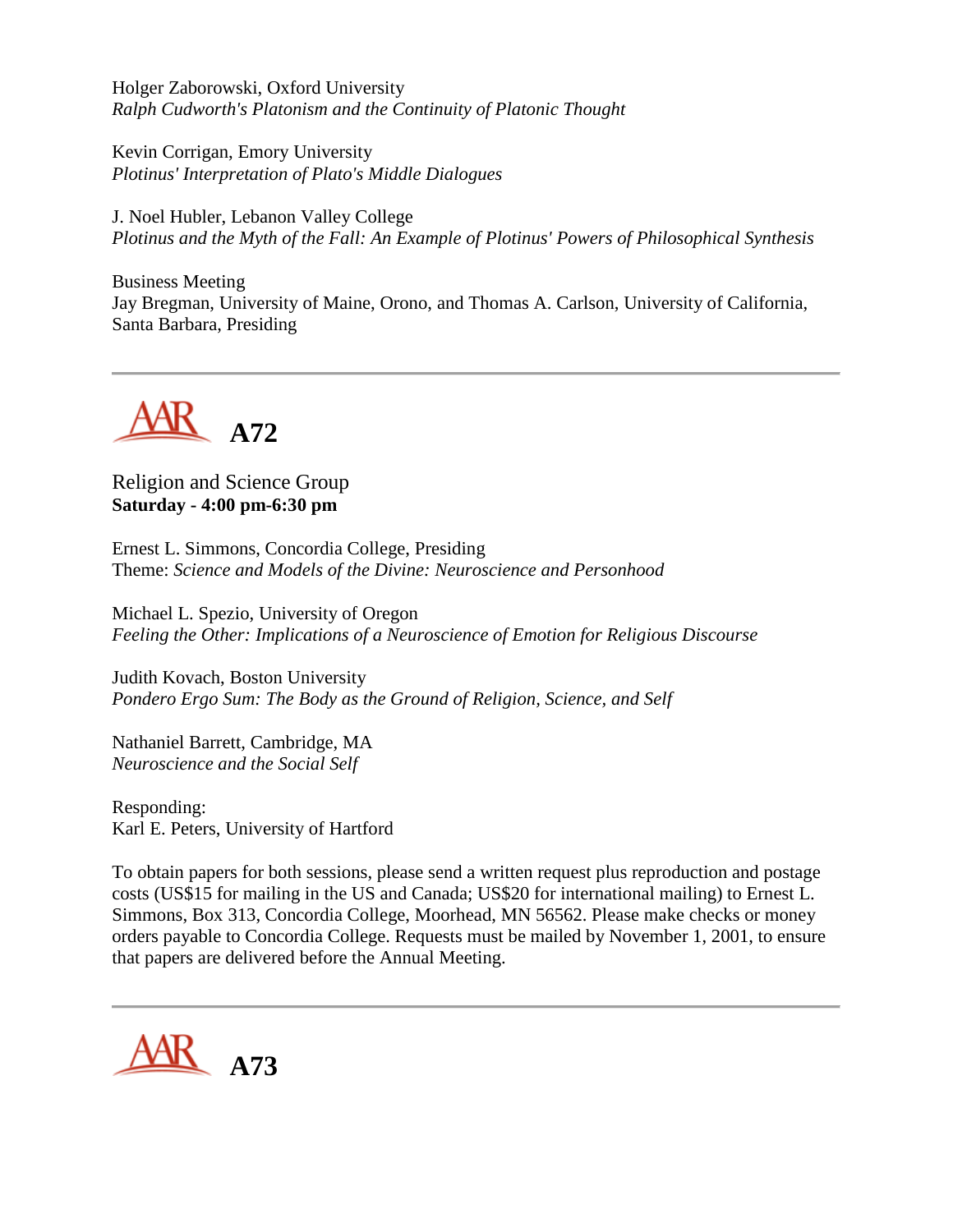#### Religion in Latin America and the Caribbean Group **Saturday - 4:00 pm-6:30 pm**

Lois Lorentzen, University of San Francisco, Presiding Theme: *Reconciliation, Memory, Forgiveness in Latin America: Truth and Reconciliation Commissions*

Iain S. Maclean, James Madison University *Truth and Reconciliation: Hope for the Nations or Only as Much as Is Possible?*

Mario I. Aguilar, University of St. Andrews *The Mesa de Diálogo and the Fate of the Disappeared in Chile 1999-2000: National Forgiveness Without Political Truth?*

Michael Battle, Duke University *Truth and Reconciliation between Chile and South Africa*

David Tombs, University of Surrey *Memory, Reconciliation, and Redemption: The Truth Commissions in El Salvador and Guatemala*

Brett Greider, University of Wisconsin, Eau Claire *Pan-Mayan Religious Resurgence and Reconciliation in Guatemala: Indigenous Cultural Memory and Recovery after the Truth Commissions*

Responding: Nelson Maldonado-Torres, Brown University



Religion, Film, and Visual Culture Group **Saturday - 4:00 pm-6:30 pm**

William L. Blizek, University of Nebraska, Omaha, Presiding Theme: *Transformative Images in Contemporary Film*

Melissa Conroy, Syracuse University *The Invisible Body of God in* Hollow Man

Alyda Faber, McGill University *Representing Saintliness: Lars von Trier's* Dancer in the Dark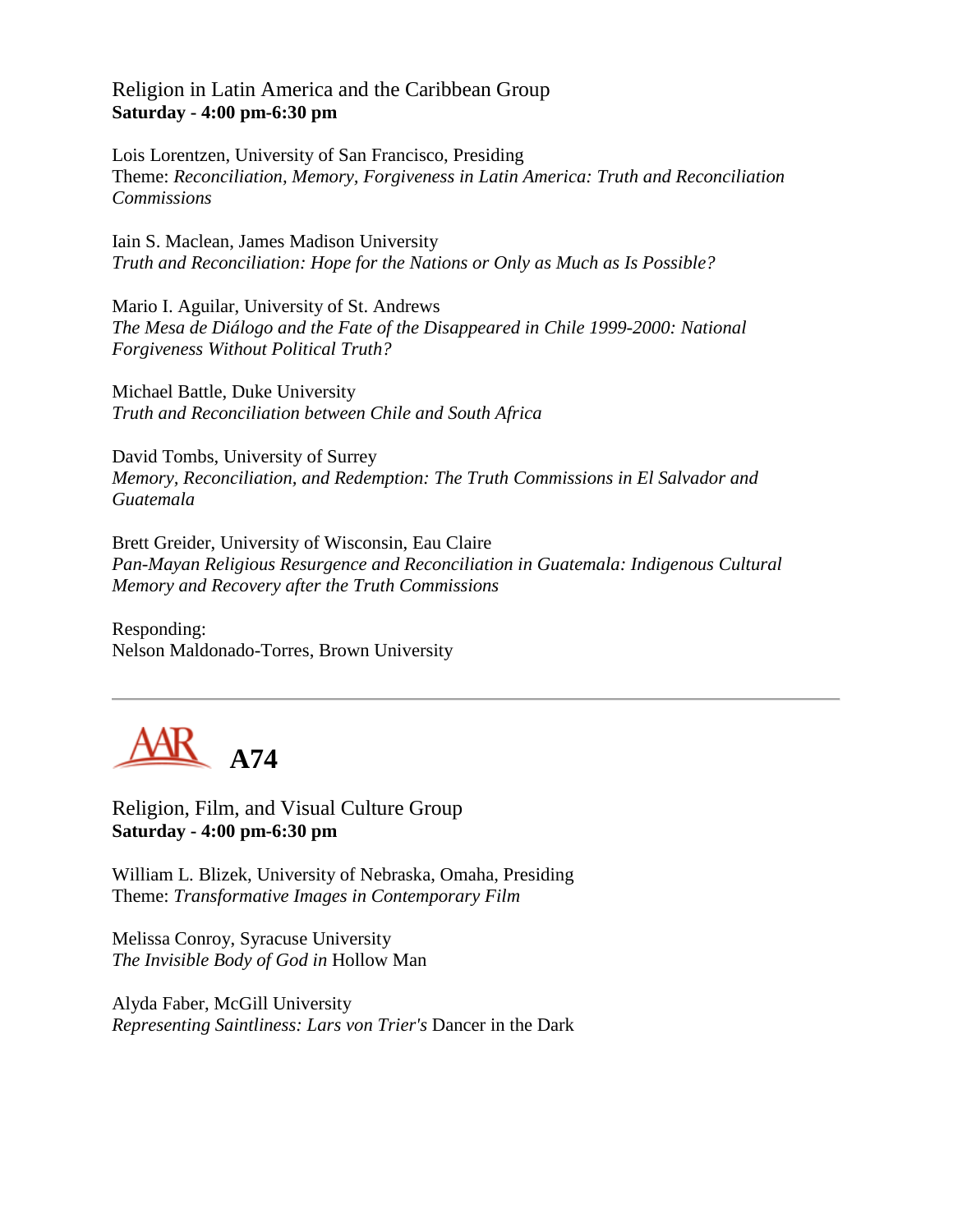Hyo-Dong Lee, Vanderbilt University *The Mythical Vision of a Disillusioned Marxist?: Hayao Miyazaki's* Princess Mononoke *in Dialogue with the 'Dialectic of Enlightenment'*

Lori C. Patton, Vanderbilt University *Girls, Gods, and Monsters: Healing from the Margins in the Anime of Hayao Miyazaki*

James K. A. Smith, Loyola Marymount University *The Camera as Sacrament: An Incarnational Film Theory in American Beauty* 



Roman Catholic Studies Group **Saturday - 4:00 pm-6:30 pm**

Jeffrey Marlett, College of Saint Rose, Presiding Theme: *Roman Catholicism and the Environment*

Stephen B. Scharper, University of Toronto *Green Sisters*

John Hart, Carroll College *Sacramental Universe, Sacramental Commons: Environmental Theology in a Bioregional Context*

Doug Burton-Christie, Loyola Marymount University *The Wild and the Sacred: The Columbia River Watershed Letter and the Meaning of Community*

Business Meeting Phyllis Zagano, New York, NY, and Jeffrey Marlett, College of Saint Rose, Presiding

# **A76**

Schleiermacher Group **Saturday - 4:00 pm-6:30 pm**

Julia A. Lamm, Georgetown University, Presiding Theme: *Contemporary Constructive Theology and the Theological Heritage of Schleiermacher*

Panelists: Richard R. Niebuhr, Harvard University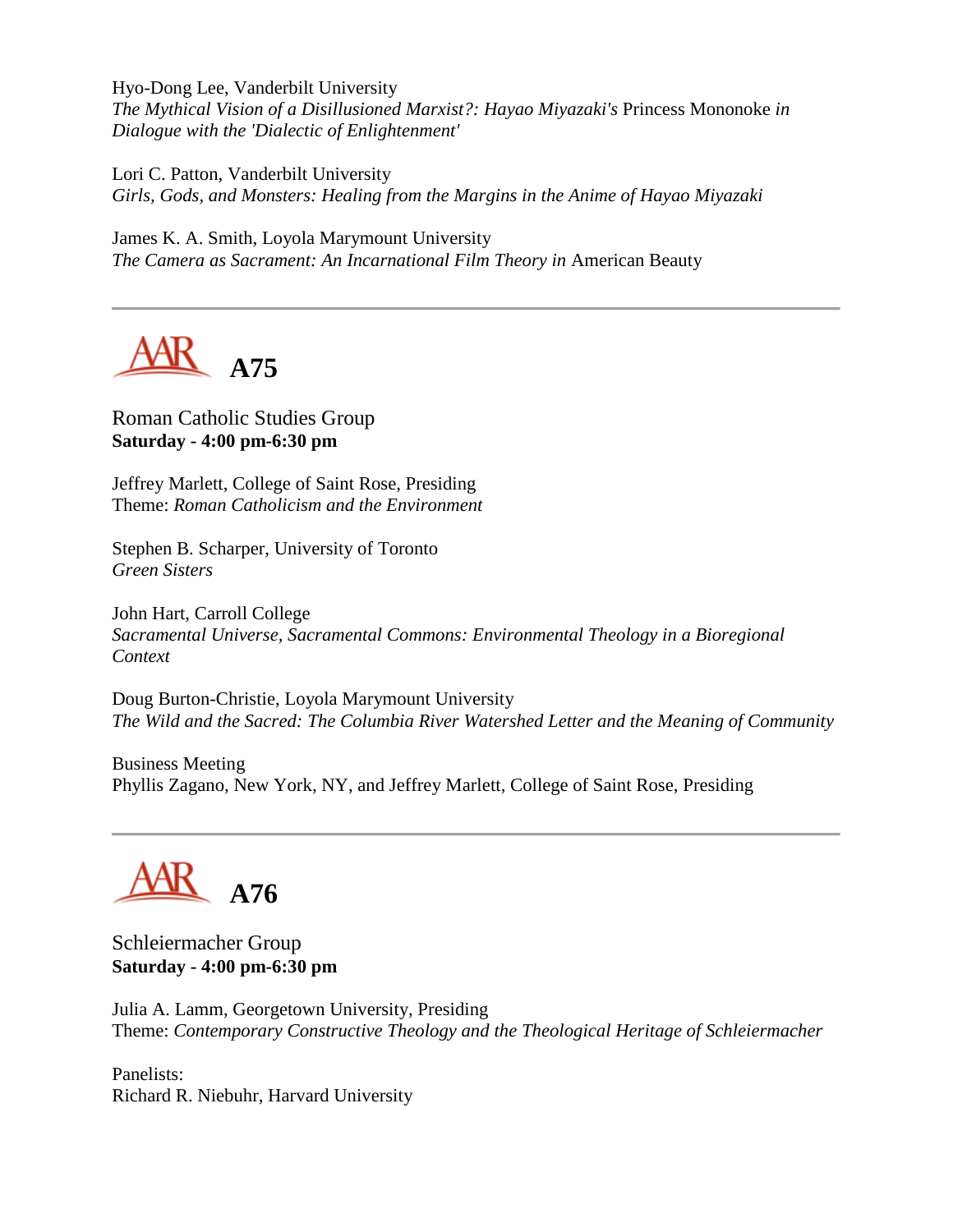Marjorie Suchocki, Claremont School of Theology Roger D. Haight, Western Theological Seminary Francis Schussler Fiorenza, Harvard University



Special Topics Forum **Saturday - 5:00 pm-6:15 pm**

Edward R. Gray, American Academy of Religion Theme: *Introduction to the AAR*

Panelists: Mark Lloyd Taylor, Seattle University Jorunn J. Buckley, Bowdoin College Robert A. Orsi, Harvard University, Indiana University, Bloomington



AAR Donors Reception **Saturday - 5:30 pm-6:45 pm**

Individuals whose generosity has allowed us to continue many of our special programs are invited to a reception hosted by the AAR Board of Directors to learn about some exciting new initiatives. Please see the AAR's Annual Fund page for more information.



Reception for Racial and Ethnic Minorities in the Profession **Saturday - 6:15 pm-7:00 pm**

The AAR's Committee on the Status of Racial and Ethnic Minorities in the Profession invites interested persons to a reception celebrating the contributions of racial and ethnic minority scholars in the Academy.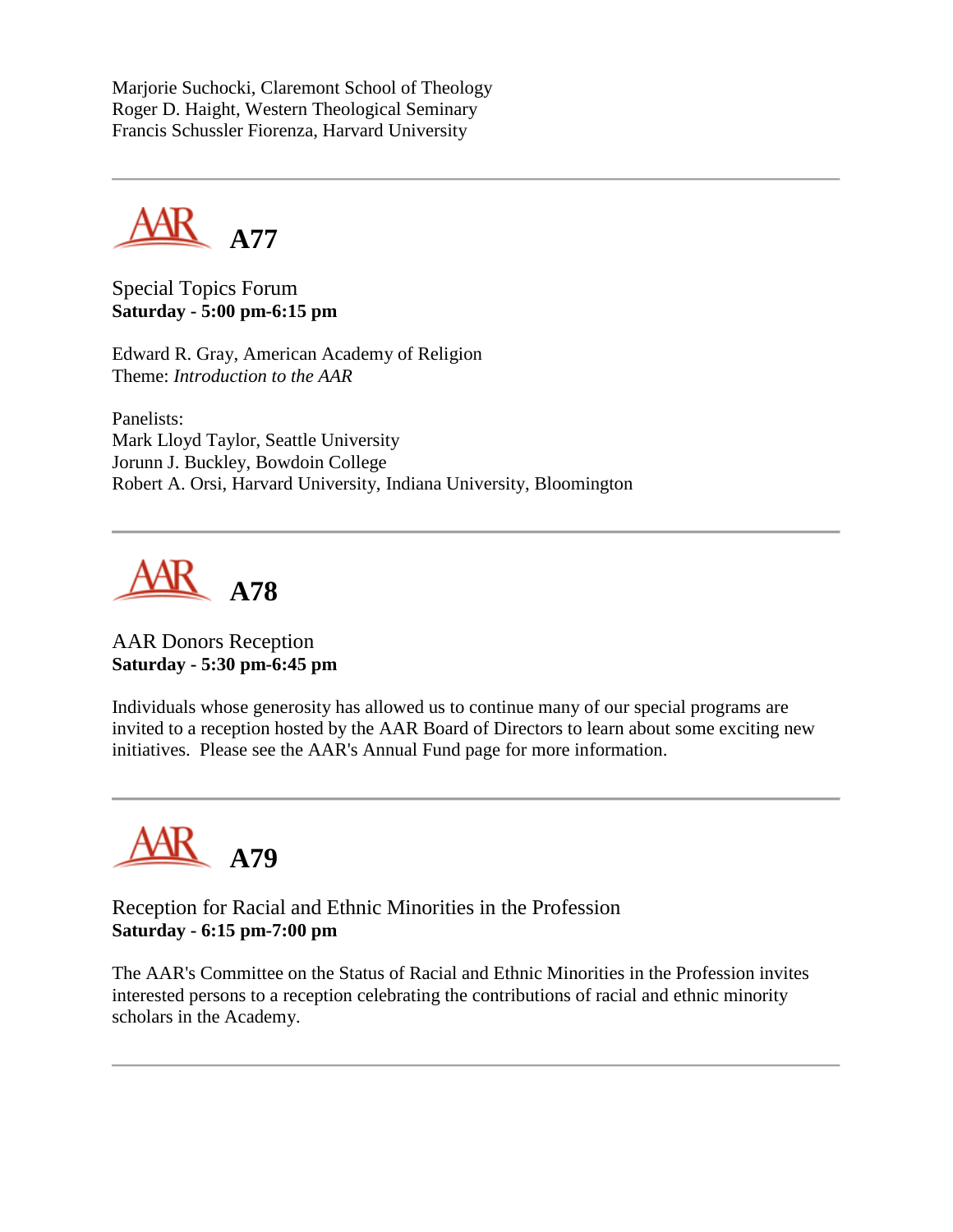

Presidential Plenary Address and Awards Presentation **Saturday - 7:00 pm-8:30 pm**

Vasudha Narayanan, University of Florida, Presiding Theme: *Beyond the Founding Fratricidal Conflict: Scholarship of Religion and a Renewed Public Academy*

Rebecca S. Chopp, Yale University

Prior to the Presidential Address, the following awards will be presented:

Martin E. Marty Award for the Public Understanding of Religion

Awards for Excellence in the Study of Religion

Award for Best First Book in the History of Religions

Award for Excellence in Teaching

Award for Best In-Depth News Reporting

Please see the Annual Meeting Program Highlights page for more information.



Arts Series Film: *[Enemies of War](http://www.newday.com/films/Enemiesofwar.html)* **Saturday - 8:30 pm-10:00 pm**

Sponsored by the Religion in Latin America and the Caribbean Group

Anna Peterson, University of Florida, Presiding



History of Religions Jury **Saturday - 8:30 pm-10:00 pm**

Alan F. Segal, Barnard College, Presiding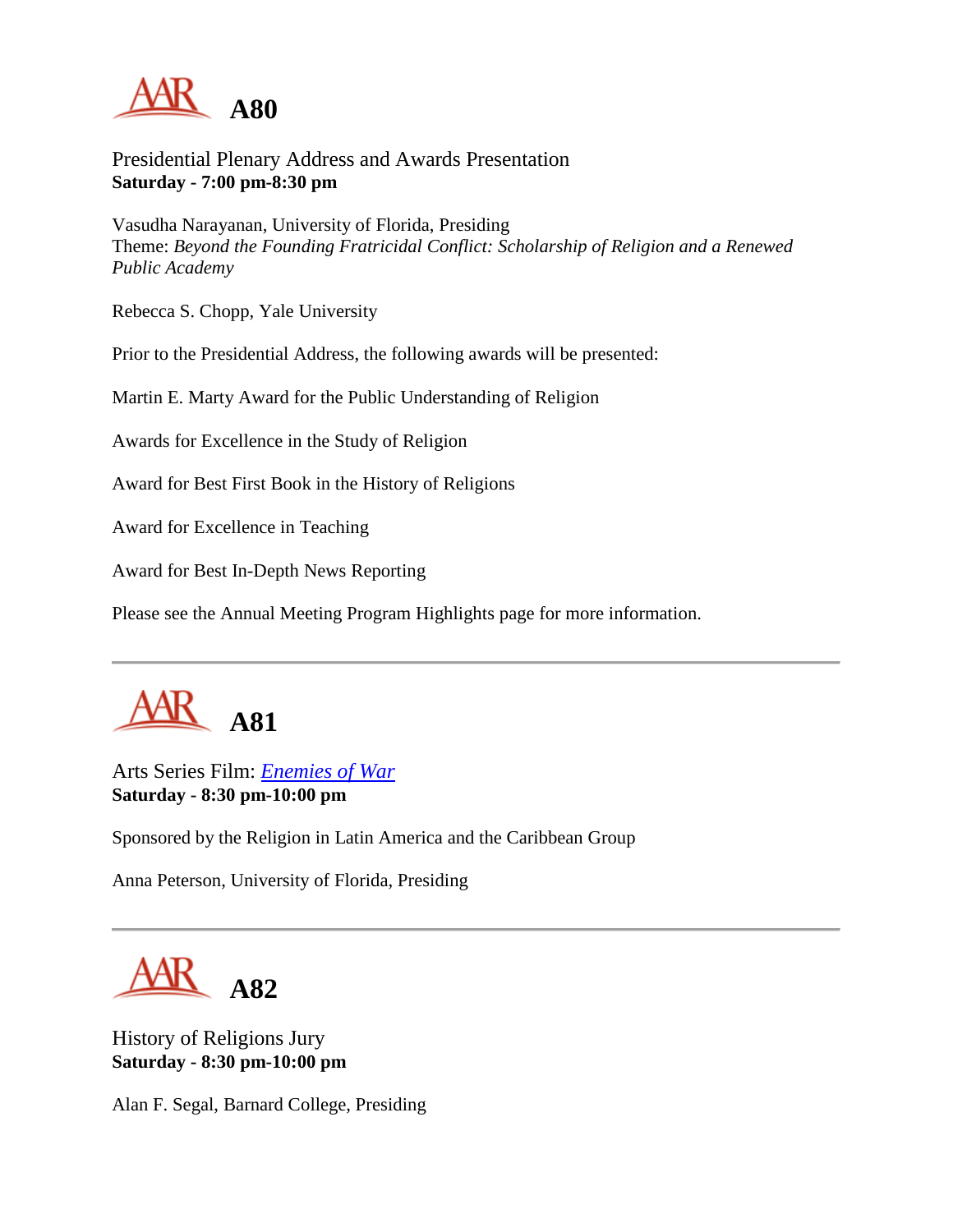

## AAR Members Reception **Saturday - 8:30 pm-10:00 pm**

Back by popular demand, AAR members are invited to join one another at the re-instated AAR Members Reception. This year the reception is complete with music and dancing.



Arts Series Film: *[2001: A Space Odyssey](http://www.palantir.net/2001/)* **Saturday - 8:30 pm-11:00 pm**

Sponsored by the Religion, Film, and Visual Culture Group

Tony S. L. Michael, University of Toronto, Presiding



Women's Caucus Reception **Saturday - 9:00 pm-11:00 pm**

Sponsored by the Women's Caucus and AAR's Womanist Approaches to Religion and Society Group

Interested persons are invited to a reception honoring women's contributions in the Academy.



Student Member Reception **Saturday - 10:00 pm-11:00 pm**

AAR and SBL student members are invited to drop by an open house hosted by the AAR and SBL executive staffs.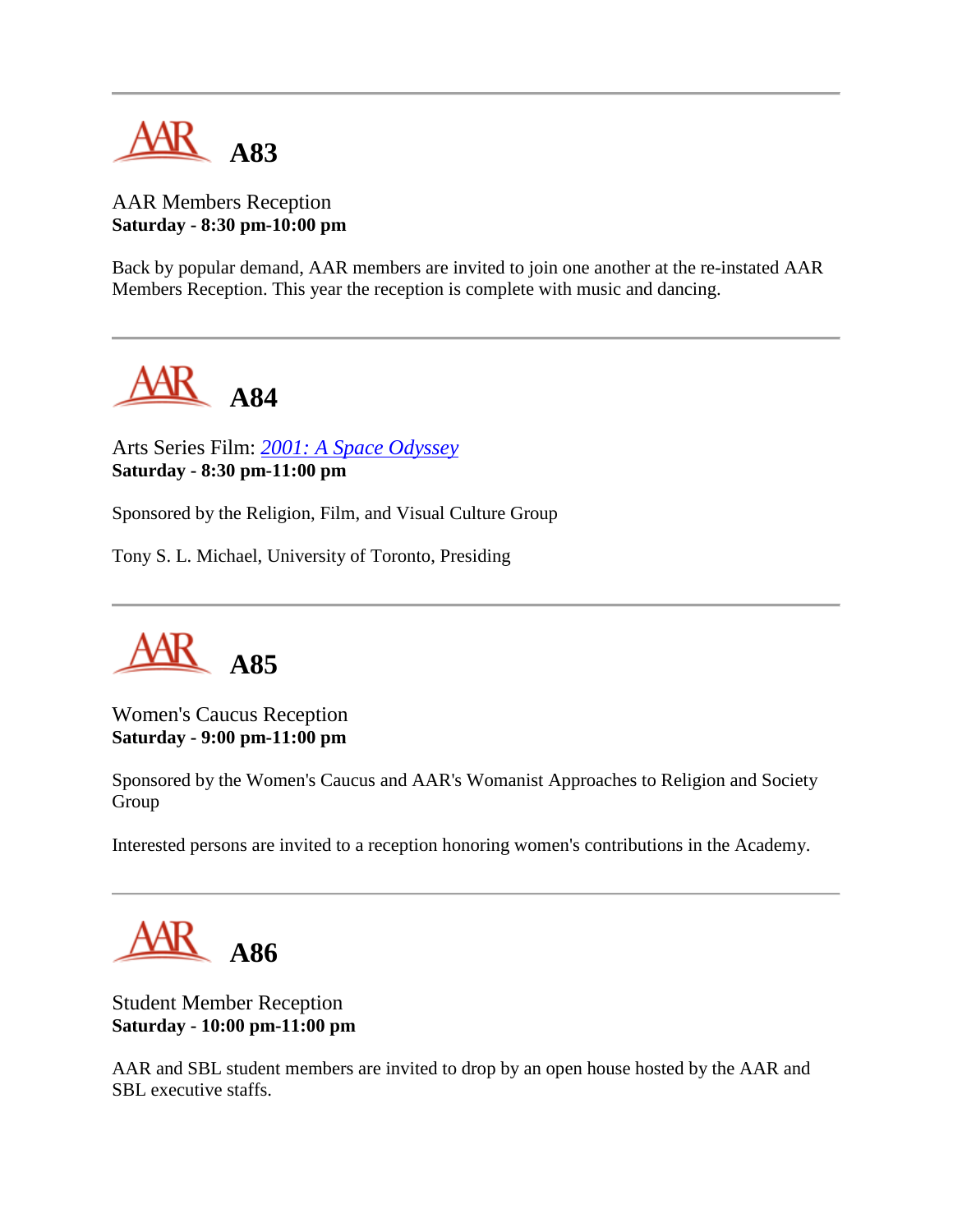

*JAAR* Editorial Board **Sunday - 7:00 am-7:30 am**

Glenn E. Yocum, Whittier College, Presiding



AAR Annual Business Meeting and Continental Breakfast **Sunday - 7:30 am-8:45 am**

Rebecca S. Chopp, Yale University, Presiding

AAR members are encouraged to join the AAR's Board of Directors for the annual business meeting of the Academy. A light breakfast will be provided.

**A89**

Special Topics Forum **Sunday - 9:00 am-11:30 am**

#### **CANCELLED**

Sponsored by the Committee on the Public Understanding of Religion

Eugene V. Gallagher, Connecticut College, Presiding

Theme: *Law Enforcement, the Media, and Religious Groups in Crisis Situations: A Simulation*

Panelists: Michael Barkun, Syracuse University Mary Walsh, CBS News Catherine Wessinger, Loyola University, New Orleans

#### **CANCELLED**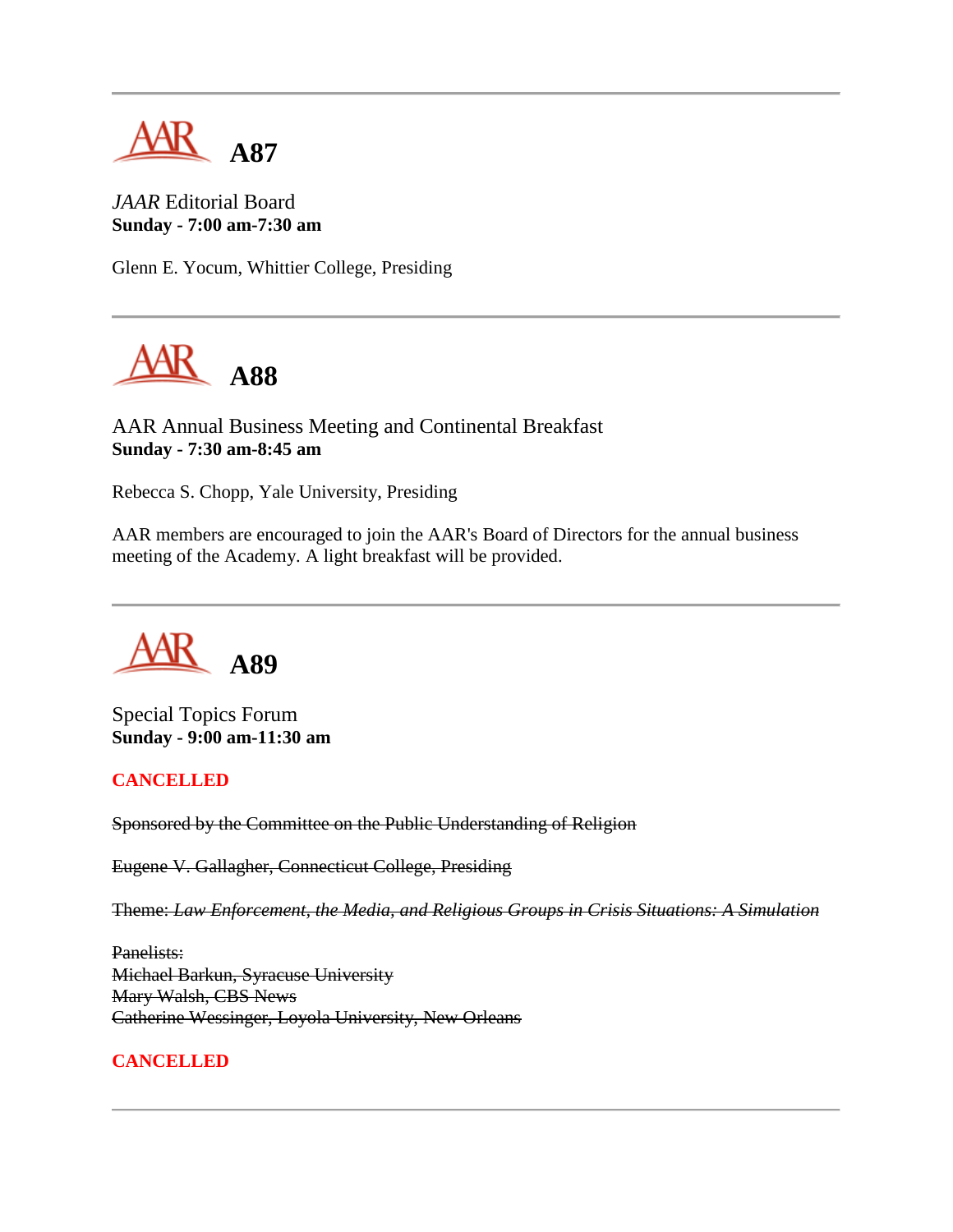

Academic Teaching and the Study of Religion Section **Sunday - 9:00 am-11:30 am**

Sidney Brown, University of the South, Presiding Theme: *Reading Texts, Paradigms, and Cultural Practices: New Pedagogical Strategies*

Larry Golemon, Graduate Theological Union *Ethnography, Contextual Theology, and Postcolonial Teaching Practices*

Marilyn Gottschall, Whittier College *Teaching Epistemic Diversity through Sacred Sound*

David Mellott, Emory University *What Our Students Have to Teach Us: Pedagogical Reflections on Teaching an Introductory Course on the History of Christianity*

Eve L. Mullen, Universität Hamburg *Buddhism and Western Pop Culture in the Classroom: Exposing Orientalism*

Andrew L. Pratt and Allen Gathman, Southeast Missouri State University *Stacking the Deck to Teach Methodological Parallels in Science and Religion*



Arts, Literature, and Religion Section **Sunday - 9:00 am-11:30 am**

Brian M. Britt, Virginia Polytechnic Institute and State University, Presiding Theme: *True West*

Sheila Hassell Hughes, Dayton University *Corn Mother Does the Pentecostal Conga: Joy Harjo's Forbidden Bible*

David H. Perkins, Vanderbilt University *Cosmic Cowboy Christ: The Cinematic Christology of Poet/Singer Judee Sill*

Christy Cousino, Indiana University, Bloomington *How the West Was Embodied: Expansionist Devotion and Marian Adventure Narratives*

Lynn Ross-Bryant, University of Colorado, Boulder *Constructing the 'True West'*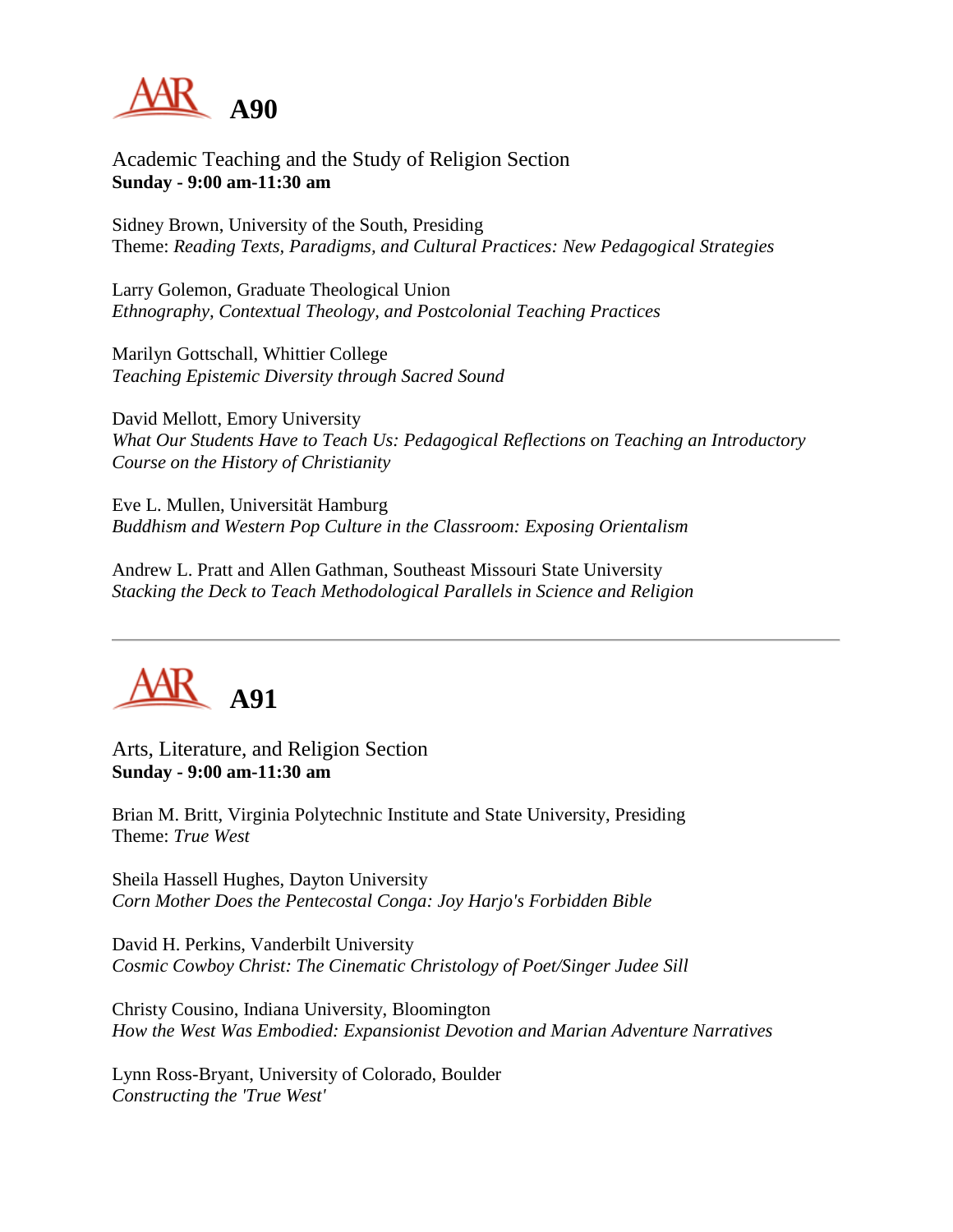James H. Thrall, Duke University *"Mother Wants You": Frontiers of Desire in* Shane

Lynn S. Neal, University of North Carolina, Chapel Hill *The Lure of the Western Landscape in Evangelical Romance Novels*



Buddhism Section and Chinese Religions Group **Sunday - 9:00 am-11:30 am**

Robert Sharf, University of Michigan, Presiding Theme: *Merit and Exchange in Chinese and Indian Buddhism*

Charles B. Jones, Catholic University of America *The Paradox of Precepts in Chinese Pure Land Buddhism*

Reiko Ohnuma, Dartmouth College *Gifts, Merit, and Reciprocity in Indian Buddhism*

Michael Walsh, Vassar College *The Possibilities of Merit in Thirteenth-Century Chinese Buddhist Monastic Arenas*

Yu Xue, University of Iowa *Merit Making and Merit Transfer in Chinese Buddhism*

Responding: Jamie Hubbard, Smith College



Ethics Section **Sunday - 9:00 am-11:30 am**

Paul Custodio Bube, Kansas Wesleyan University, Presiding Theme: *New Uses of Classical Sources*

Bonna Devora Haberman, Brandeis University *Unmasking the Book of Esther: Toward the Freedom of Prostituted Slaves*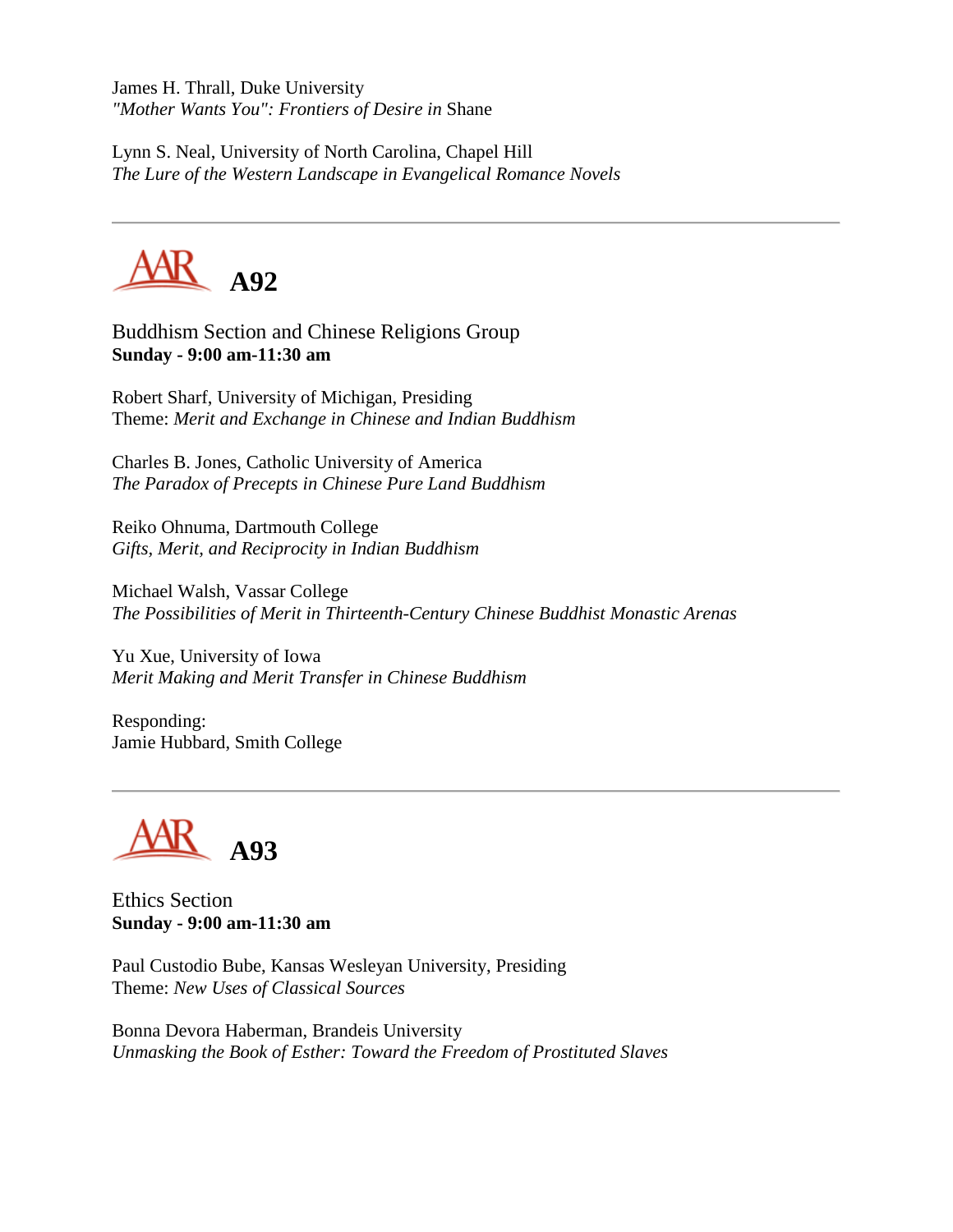Darby Kathleen Ray, Millsaps College *Christic Imagination: Classical Warrants for an Ethic of Resistance and Ingenuity*

Daniel M. Bell, Jr., Lutheran Theological Southern Seminary *Sacrifice and Suffering: Beyond Justice, Human Rights, and Capitalism*

Andrew Flescher, California State University, Chico *Following the Suffering Saint: Revisiting the Exhortations of Martin Luther King, Jr. and Dorothy Day*



History of Christianity Section and Religion and Popular Culture Group **Sunday - 9:00 am-11:30 am**

Judith Weisenfeld, Vassar College, Presiding Theme: *Disciplined Souls, Fit Bodies: Christian Gospels of the Body and the American Production of Masculine Citizens*

R. Marie Griffith, Princeton University *Manly Starvation: Fasting, Fitness, and Masculinity During the Progressive Era*

Kathryn A. Johnson, Barnard College *"St. Anthony's Crushes St. Joseph's": Catholic Saints in Action*

Heather Hendershot, Queens College *Chaste Virility: Controlling the Bodies of Evangelical Boys*

Responding: J. Terry Todd, Drew University



North American Religions Section **Sunday - 9:00 am-11:30 am**

Briane K. Turley, West Virginia University, Presiding Theme: *Mapping Religion in North America*

John Corrigan, Arizona State University *Mapping French and Spanish Colonial Missions in North America*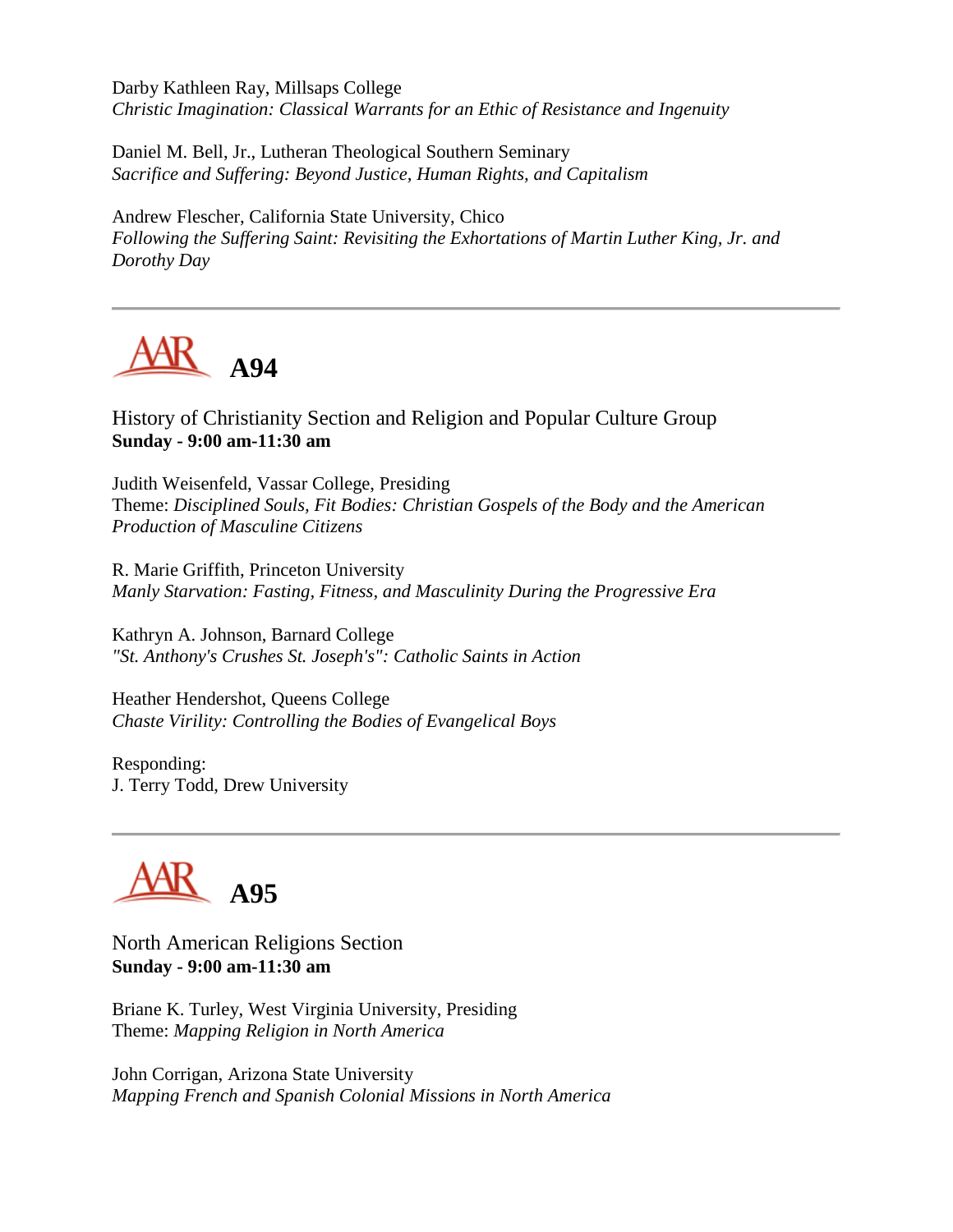Kevin Mickey, Indiana University-Purdue University, Indianapolis *The North American Religion Atlas*

Benjamin C. Ray, University of Virginia *Mapping the Salem Witch Trials*

Responding: Joel W. Martin, University of California, Riverside



Philosophy of Religion Section **Sunday - 9:00 am-11:30 am**

Thomas P. Kasulis, Ohio State University, Presiding Theme: *The Anthropic Cosmological Principle: Life and the Cosmos*

Panelists: Holmes Rolston, III, Colorado State University Gerald James Larson, Indiana University, Bloomington Edith Wyschogrod, Rice University Sherrilyn Roush, Rice University Nancey Murphy, Fuller Theological Seminary



Religion and the Social Sciences Section and Womanist Approaches to Religion and Society Group **Sunday - 9:00 am-11:30 am**

Marcia Y. Riggs, Columbia Theological Seminary, Presiding Theme: *On Cheryl Townsend Gilkes'* If It Wasn't for the Women: Black Women's Experience and Womanist Culture in Church and Community

Daphne C. Wiggins, Duke University *Ingenuity or More of the Same? Gender Roles and Rhetoric in African American Congregations*

Katie Geneva Cannon, Union Theological Seminary & Presbyterian School of Christian Education *No Room for Neutrality: A Womanist Analysis of Ethics in Sociology*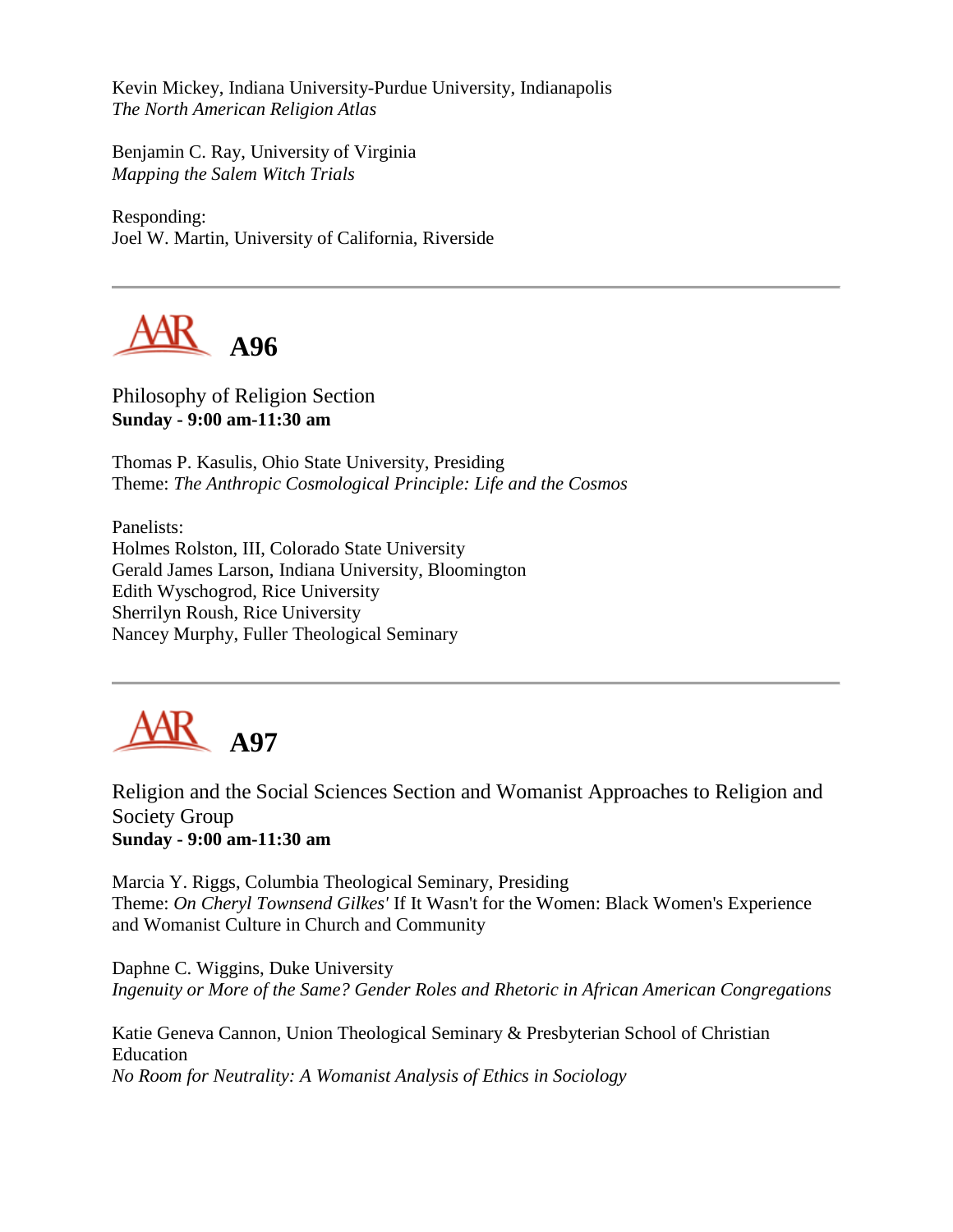Responding: Lawrence Mamiya, Vassar College Laurel D. Kearns, Drew University Cheryl Townsend Gilkes, Colby College



Religion in South Asia Section and Hinduism Group **Sunday - 9:00 am-11:30 am**

Sarah Caldwell, California State University, Chico, Presiding Theme: *Embracing Orientalism: South Asian Spirituality in Global Context*

Yvette Claire Rosser, University of Texas, Austin *Un-deconstructing the Mother of Fuzzy Centers: The Limits of Postmodernism in Understanding Indic Traditions*

Stuart R. Sarbacker, Loyola University, Chicago *Finding a Middle Ground: Religion, Culture, and Context*

Hugh B. Urban, Ohio State University *Tantra, American Style: Neo-Orientalism, Globalism, and the Western Appropriation of Tantra*

Roxanne Poormon Gupta, Albright College *Embracing Orientalism and Exposing the Goddess: Devipuram and the De-Esotericization of the Erotic East*

Responding: J. J. Clarke, Kingston University



Study of Islam Section **Sunday - 9:00 am-11:30 am**

Zayn Kassam, Pomona College, Presiding Theme: *Signifying Women: Representation, Dress, and Islamic Law*

Kecia Ali, Duke University *Women, Gender, and Islamic Law: Teaching about Classical Doctrine, Court Practice, and Contemporary Legal Reform*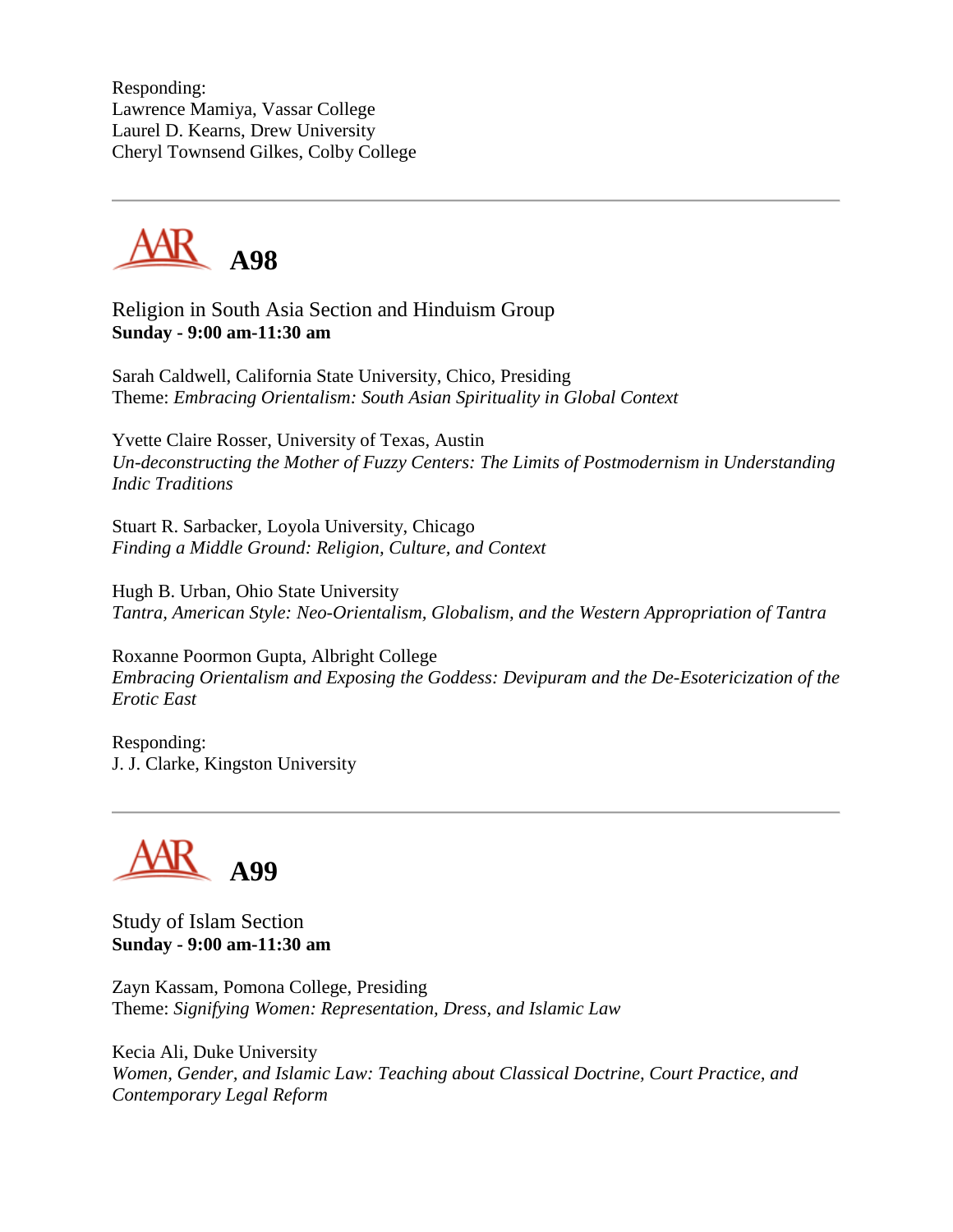Hollie Kopp, Colorado State University *Dress and Diversity: Muslim Women's Dress Choice in an Immigrant Context*

Mehnaz Afridi, National University *Perceptions of Muslim Women: Stereotypes, Myths, and the Imagination*

Lynda Clarke, Concordia University *Recent Debates over Child Custody in the Islamic Republic of Iran and the Struggle for Women's Rights*

Business Meeting Zayn Kassam, Pomona College and Jonathan E. Brockopp, Bard College, Presiding



Study of Judaism Section **Sunday - 9:00 am-11:30 am**

Martin Kavka, Florida State University, Presiding Theme: *Re-Structuring Logic in Jewish Thought*

Daniel Katz, Judiska Församlingen *Aural Histories of the Holocaust: Jewish Identity in Contemporary Classical Music*

Leah Hochman, University of Florida *Judaism and the Rise of the New Aesthetic*

Aubrey L. Glazer, University of Toronto *Towards a Poetics of the Holy in Judaism*

Susan E. Shapiro, Columbia University *Reading for Gender in (Jewish) Philosophy*



# Theology and Religious Reflection Section **Sunday - 9:00 am-11:30 am**

Paul F. Lakeland, Fairfield University, Presiding Theme: *Theologies of Tradition*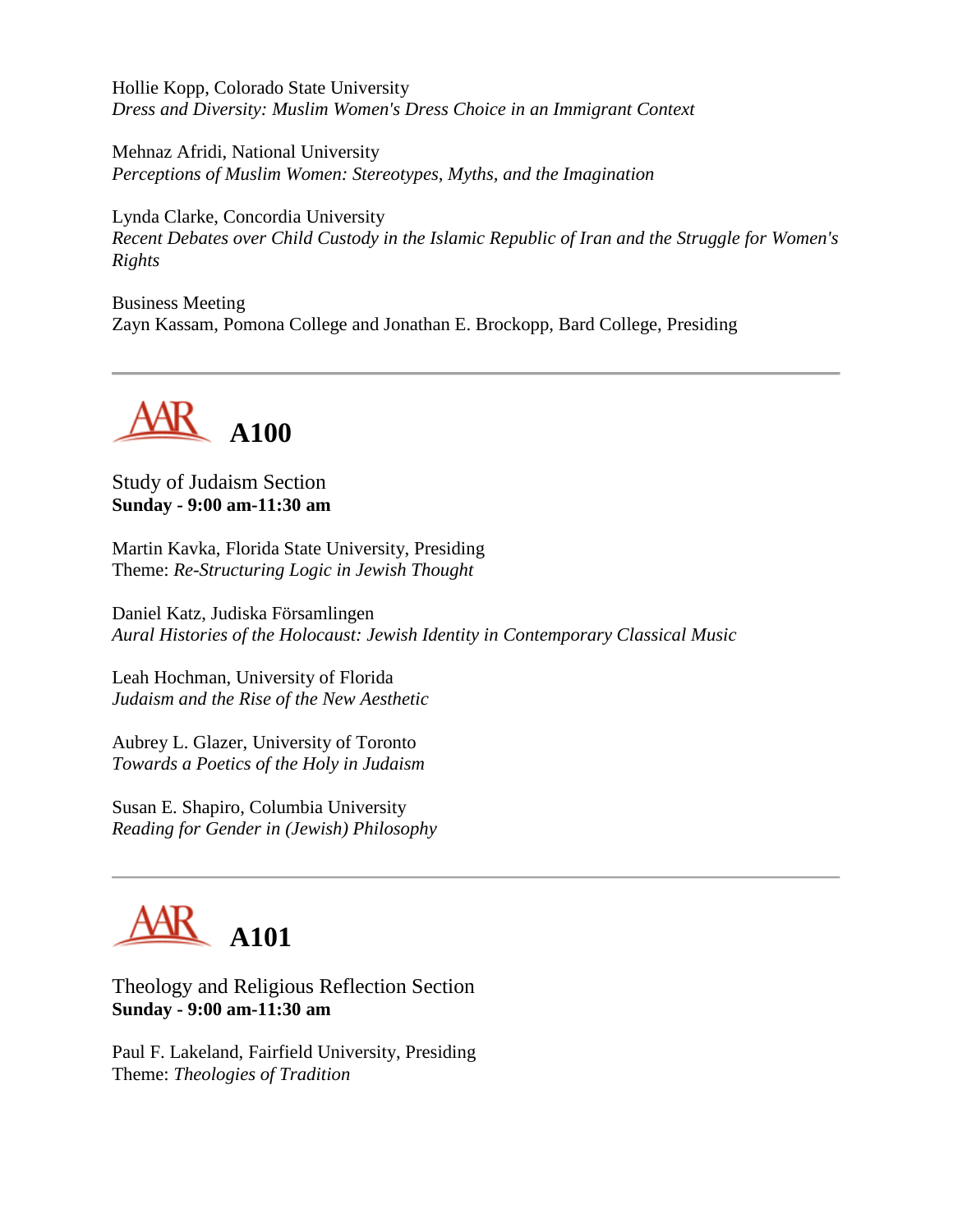Panelists: Roger D. Haight, Western Theological Seminary Kathryn Tanner, University of Chicago Orlando O. Espin, University of San Diego

Responding: John E. Thiel, Fairfield University Terrence W. Tilley, University of Dayton



Women and Religion Section and Lesbian-Feminist Issues and Religion Group **Sunday - 9:00 am-11:30 am**

Jane Caputi, Florida Atlantic University, Presiding Theme: *The Challenge of Marcella Althaus-Reid's* Indecent Theology

Panelists: Lisa Isherwood, College of St. Mark and St. John Robert E. Goss, Webster University Emilie M. Townes, Union Theological Seminary, New York City Kathleen M. Sands, University of Massachusetts, Boston Kwok Pui Lan, Episcopal Divinity School

Responding: Marcella Maria Althaus-Reid, University of Edinburgh



Confucian Traditions Group **Sunday - 9:00 am-11:30 am**

John H. Berthrong, Boston University, Presiding Theme: *Boston Confucianism*

Zhonghu Yan, University of Toronto *Herbert Fingareete's Representation of the Confucian Tradition and What It Means for Boston Confucianism*

Mark W. Graham, Indiana University, Bloomington *Twenty-First-Century New Confucianism in North America: A Movement or Moment?*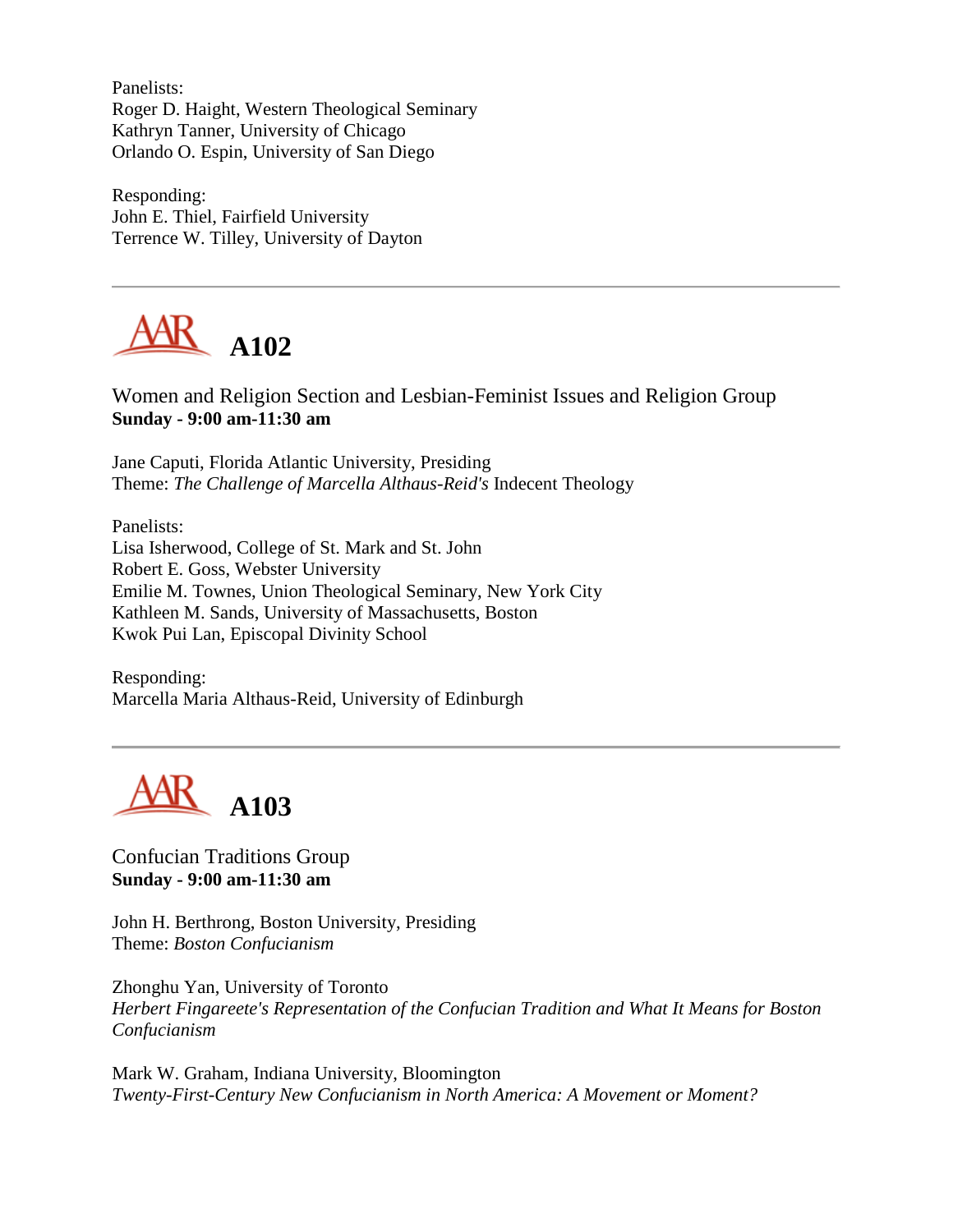Mark Allen Berkson, Hamline University *Confucian Texts in Pedagogical Contexts*

Business Meeting John H. Berthrong, Boston University and Mark Csikszentmihalyi, University of Wisconsin, Madison, Presiding



Eastern Orthodox Studies Group **Sunday - 9:00 am-11:30 am**

Brian E. Daley, University of Notre Dame, Presiding Theme: *St. Cyril of Alexandria: God and Human Suffering*

J. Warren Smith, Yale University *"Suffering Impassibly": Christ's Passion and Divine Impassibility in Cyril of Alexandria*

Pavel L. Gavrilyuk, Southern Methodist University *Theopatheia: Nestorius' Main Charge against Cyril of Alexandria*

Nonna Verna Harrison, Cambridge University *Cyril of Alexandria on the Curse of Eve*



Europe and the Mediterranean in Late Antiquity Group **Sunday - 9:00 am-11:30 am**

Sarah Iles Johnston, Ohio State University, Presiding Theme: *The Discourse of Idolatry I*

Froma Zeitlin, Princeton University *Seeing the Gods: Idols, Images, and Representations of the Divine*

Responding: Jan N. Bremmer, Ryksuniversiteit, Groningen David Frankfurter, University of New Hampshire Annabel Wharton, Duke University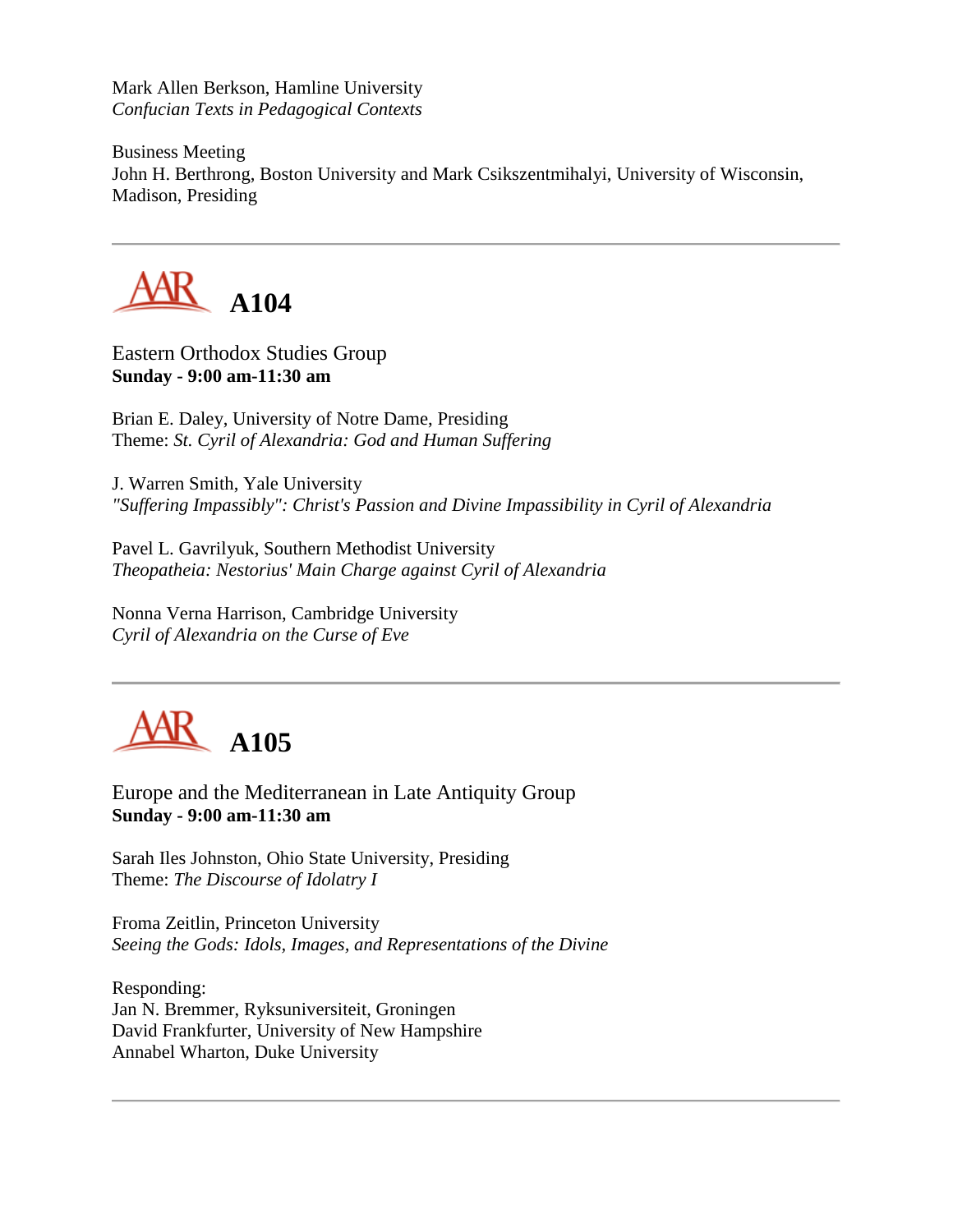

Native Traditions in the Americas Group **Sunday - 9:00 am-11:30 am**

Michelene Pesantubbee, University of Colorado, Boulder, Presiding Theme: *Panel Review of the Significance of Vine Deloria, Jr.'s Work for the Study of Native American Religious Issues*

Panelists: Sammy Toineeta, National Council of Churches Jace Weaver, Yale University Ines M. Talamantez, University of California, Santa Barbara Julian Kunnie, University of Arizona Richard Grounds, University of Tulsa

Responding: Vine Deloria, Jr., University of Colorado, Boulder



Nineteenth-Century Theology Group **Sunday - 9:00 am-11:30 am**

Dawn A. De Vries, Union Theological Seminary & Presbyterian School of Christian Education, Presiding Theme: *The Reception of Greek Philosophy in Nineteenth-Century Religious Thought*

J. Noel Hubler, Lebanon Valley College *A Tale of Two Plotini: Hegel's Reading and Use of Plotinus*

Craig Q. Hinkson, Liberty University *Kierkegaard, Socrates, and the Maieutic Art*

R. D. Hedley, Cambridge University *The Winged Chariot: Imagination and the Vision of God*

Lori Pearson, Harvard University *The Rhetorical Function of the Category of Stoicism in Troeltsch's Soziallehren*

Papers will be introduced and discussed, not read. Printed papers for both sessions of the Nineteenth-Century Theology Group are available in advance for \$20 from Joseph W. Pickle, Jr., Religion Department, Colorado College, 14 E. Cache La Poudre Street, Colorado Springs, CO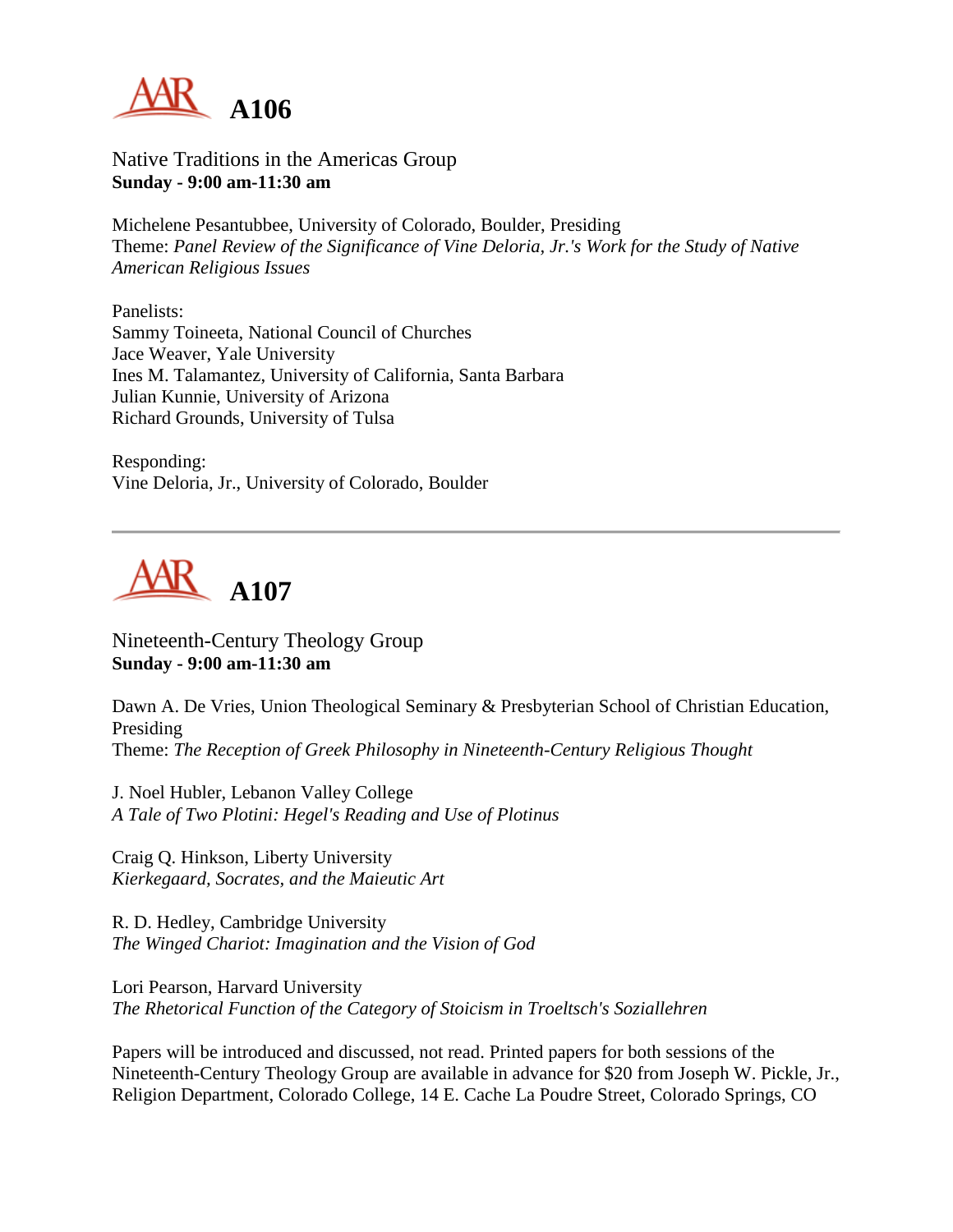80907. Auditors are welcome. The business meeting of the Nineteenth-Century Theology Group will be held at 7:00 am Sunday, prior to A107 in the same room.



Religion and Ethics in Healthcare Group **Sunday - 9:00 am-11:30 am**

Suzanne Holland, University of Puget Sound, Presiding Theme: *Genetic Narratives: Privacy, Privilege, and Cultural Identity*

Dena S. Davis, Cleveland-Marshall College of Law *On Beyond Stigma: Genetic Research, Ethnic Groups, and Communal Narratives*

Hilda R. Davis, Vanderbilt University *Genetics and African-American Women: Choice for Hope or Despair*

Deirdre King Hainsworth, Princeton Theological Seminary *The Bounds of Privilege: Health Care Practice Norms and the Problem of Privacy*

Laurie Zoloth, San Francisco State University *"We Have Found the Book of Life": The Sacred Text of DNA, Ethics, and NIH Education Films*

Business Meeting Charlene A. Galarneau, Tufts University and Suzanne Holland, University of Puget Sound, Presiding



Ritual Studies Group **Sunday - 9:00 am-11:30 am**

Madeline Duntley, College of Wooster, Presiding Theme: *Dismantling the Rites of Passage Paradigm*

Panelists: Ronald L. Grimes, Wilfrid Laurier University Stephen Prothero, Boston University Nikki Bado-Fralick, Iowa State University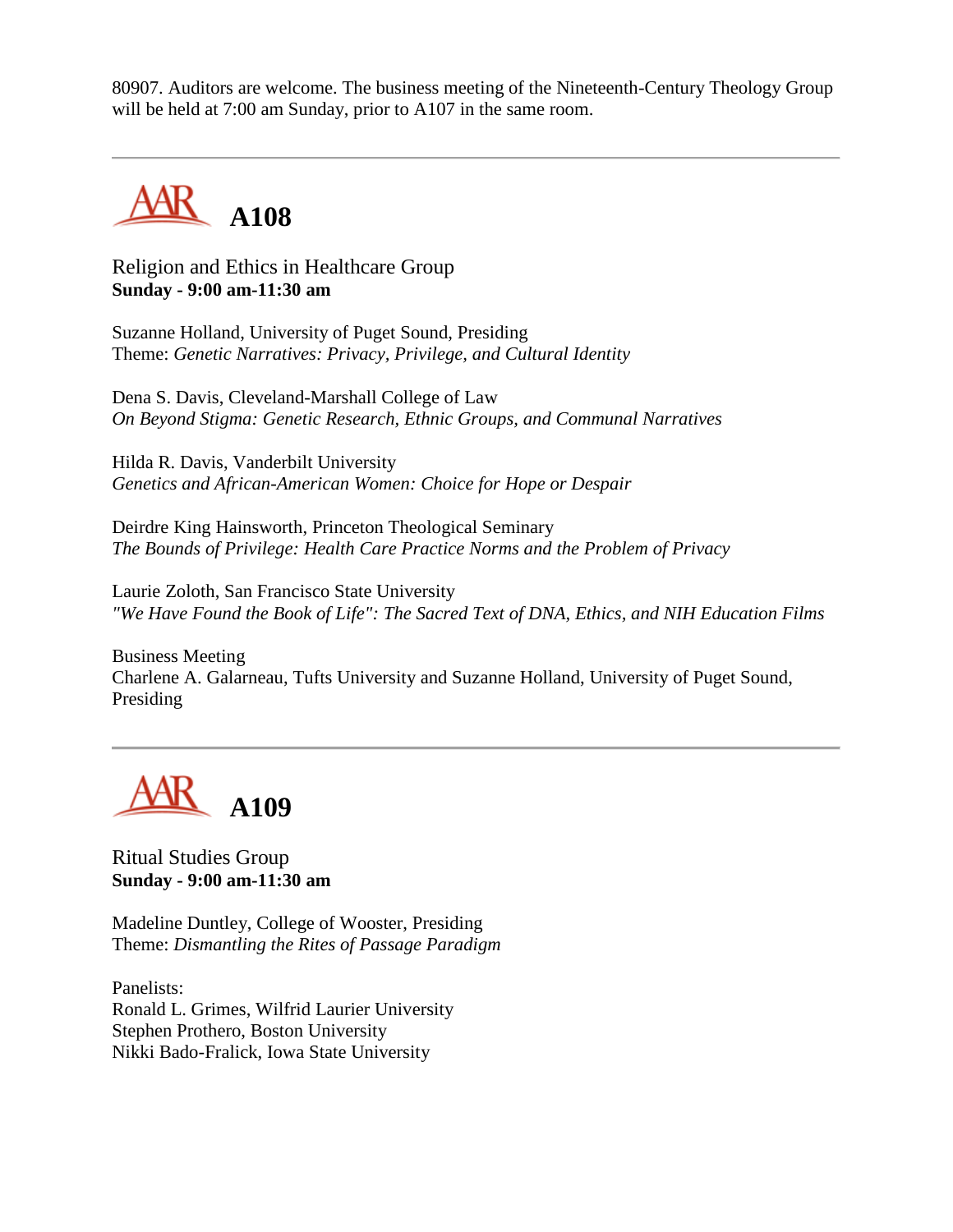Business Meeting Mario I. Aguilar, University of St. Andrews and Nikki Bado-Fralick, Iowa State University, Presiding



Theology and Continental Philosophy Group **Sunday - 9:00 am-11:30 am**

Walter Lowe, Emory University, Presiding Theme: *Ethics and Recognition: Hegel, Levinas, and the Problem of Symmetry, A Discussion with Robert Gibbs ("Why Ethics?") and Robert R. Williams ("Ethics of Recognition")*

Panelists: Robert Gibbs, University of Toronto Robert R. Williams, University of Illinois, Chicago



Religion and Disability Studies Consultation **Sunday - 9:00 am-11:30 am**

Maureen Connolly, Brock University, Presiding Theme: *Why the Curiously Troubled Relationship between Religion and Disability?*

Rebecca M. Raphael, Southwest Texas State University *And the Deaf Shall Hear: Religious Responses to Cochlear Implantation*

Virginia Bemis, Ashland University *Christ in the Coat Closet: Disability and Spirituality in Reynolds Price*

Deborah Creamer, Iliff School of Theology, University of Denver *The Withered Hand of God: Theology and the Experience of Disability*

Business Meeting Tom Craig, Brock University, Presiding

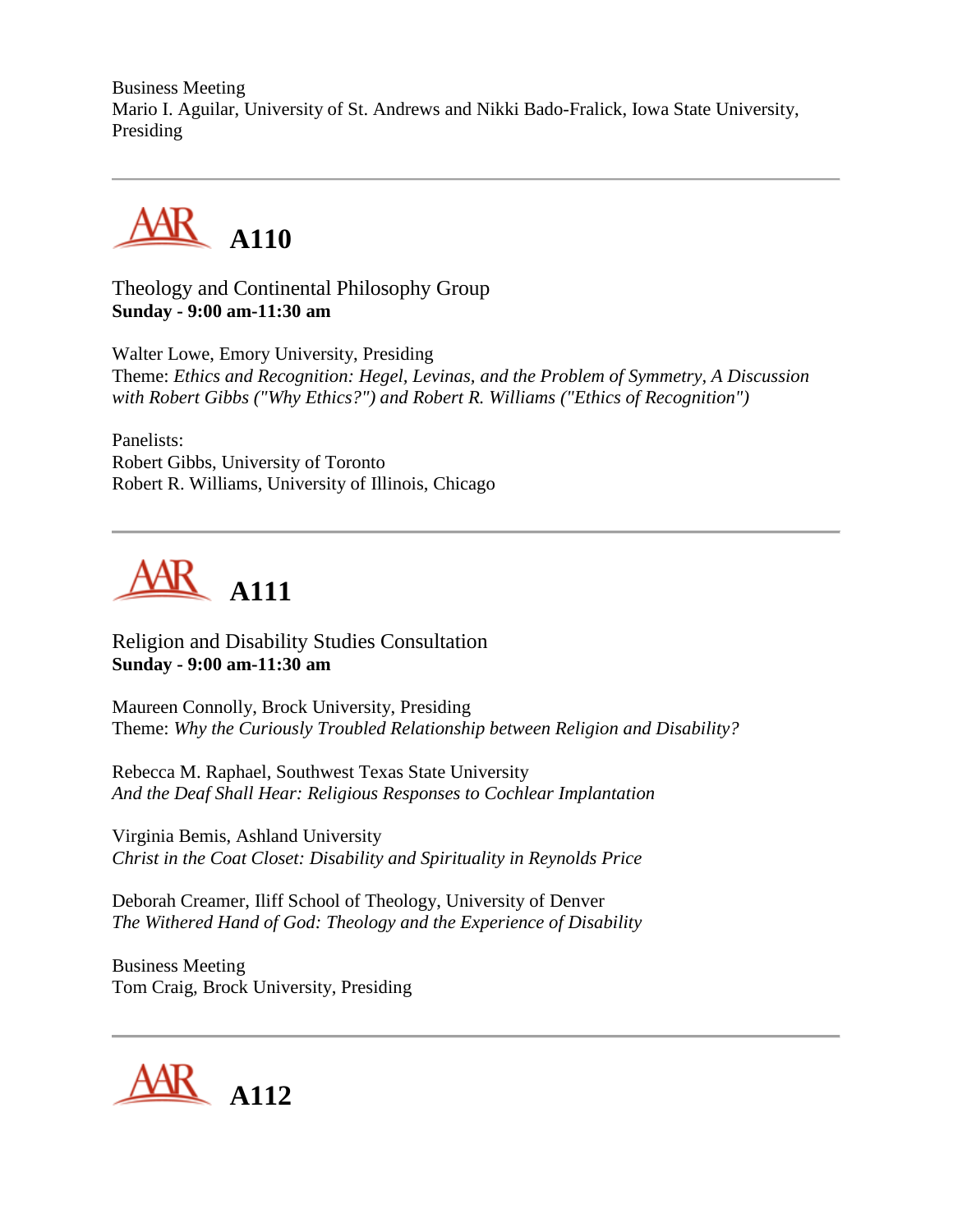## Religions, Medicines, and Healing Consultation **Sunday - 9:00 am-11:30 am**

Linda L. Barnes, Boston University, Presiding Theme: *African Diaspora Healing Traditions in the Americas*

Will Coleman, Columbia Theological Seminary *African/American "Root Work" as a Strategy for Psychological Health and Wholenes*

Rosemary D. Gooden, DePaul University *Send for Mrs. Mix and Be Cured: The Life and Healing Ministry of Sarah Mix, 1832-1884*

Stephanie Y. Mitchem, University of Detroit, Mercy *"Jesus Is My Doctor": Healing and Religion in African American Women's Live*

Patrick A. Polk; Donald J. Cosentino; and Michael Owen Jones, University of California, Los Angeles *Invisible Hospitals: Botanicas in Los Angeles*

Responding: Jualynne E. Dodson, University of Colorado, Boulder

Business Meeting Linda L. Barnes, Boston University, Presiding



Special Topics Forum **Sunday - 1:00 pm-2:30 pm**

Sponsored by the Program Committee

Rebecca S. Chopp, Yale University, Presiding Theme: *Crossing Boundaries and Creating Connections: Religion and the Research University*

Panelists: George Rupp, Columbia University Leo J. O'Donovan, Georgetown University

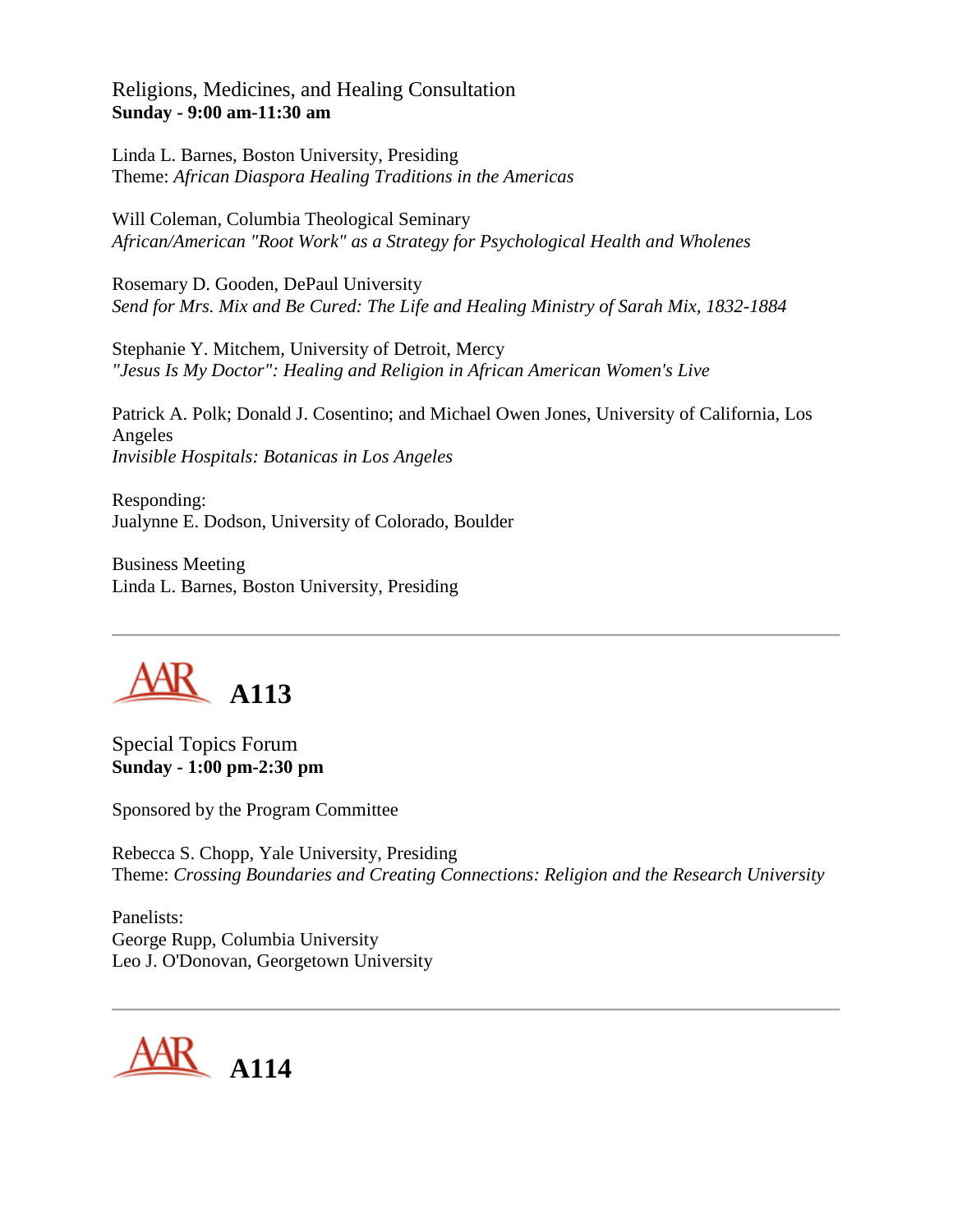## Academic Teaching and the Study of Religion Section **Sunday - 1:00 pm-2:30 pm**

Arthur Sutherland, Loyola College in Maryland, Presiding Theme: *From Classroom to Community: Social Justice and Service Learning*

Carol Harris-Shapiro, Temple University *Service Learning and Religious Studies: An Awkward Fit*

Christopher Johnson, Gustavus Adolphus College *Teaching and Learning for Life: Service Learning, Vocation, and Social Justice*

David T. Stewart, University of California, Berkeley *"Seeing - Judging - Acting": The Bible as a Text for Critical Reflection in Community Based Learning*

Charles R. Strain, DePaul University *Building a Ladder of Social Engagement: Service Learning, Student Development and the Transformation of Institutional Practice*

Kenneth B. Homan, Quincy University *Real-Life Monopoly, Pedagogy, and Social Justice*

Business Meeting Christine M. Bochen, Nazareth College of Rochester and Barbara A. B. Patterson, Emory University, Presiding



Comparative Studies in Religion Section **Sunday - 1:00 pm-2:30 pm**

Jeffrey D. Carter, Castle Rock Institute, Presiding Theme: *Comparison in the History of Religions: Reflections and Critiques*

Panelists: Pia Altieri, Gettysburg College Darlene M. Juschka, University of Regina Luther H. Martin, University of Vermont Hugh B. Urban, Ohio State University Joanne Punzo Waghorne, University of North Carolina, Chapel Hill Jeppe S. Jensen, University of Aarhus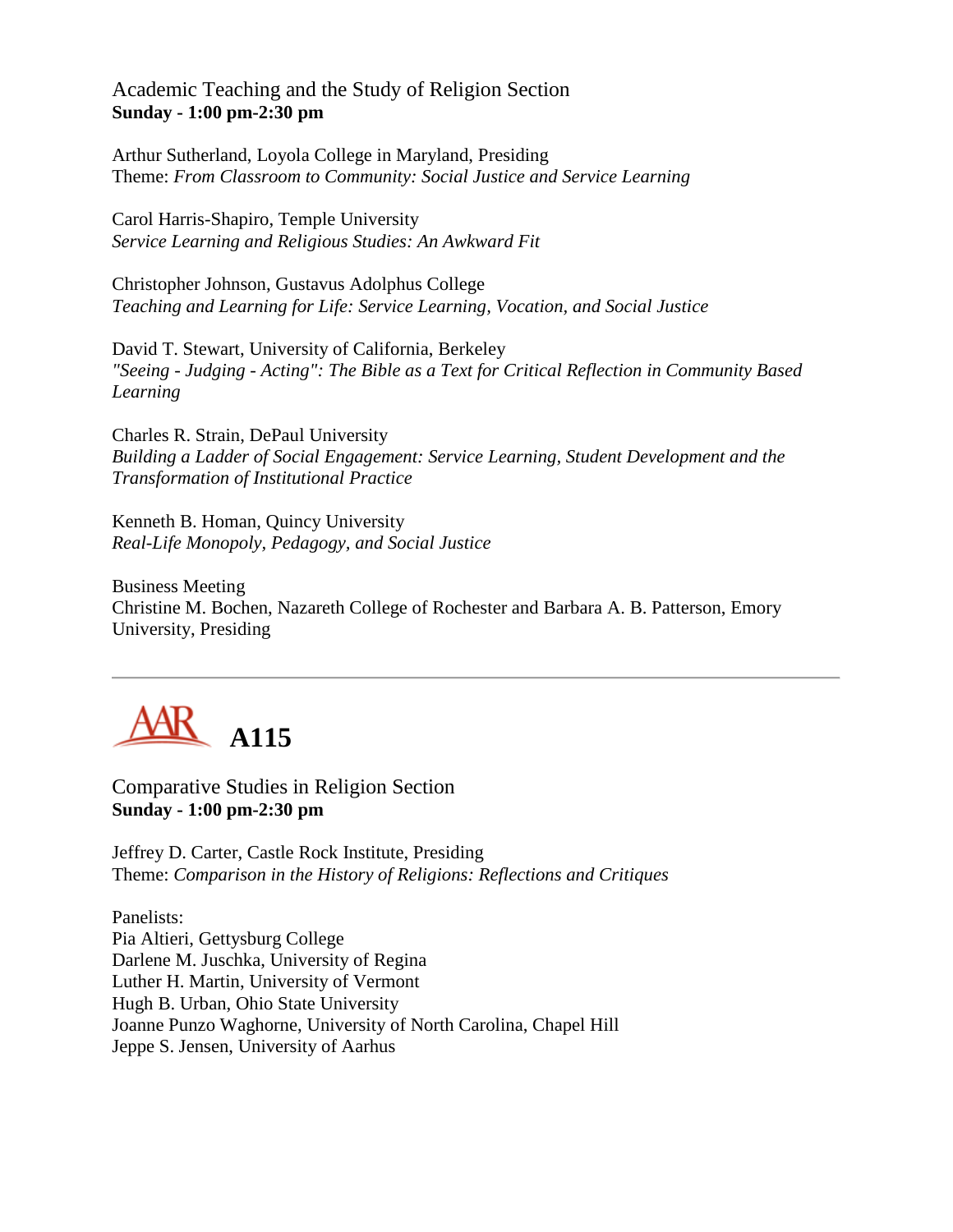Responding: Jonathan Z. Smith, University of Chicago

Business Meeting Carol S. Anderson, Kalamazoo College and Kay A. Read, DePaul University, Presiding



North American Religions Section **Sunday - 1:00 pm-2:30 pm**

Kathleen Flake, Vanderbilt University, Presiding Theme: *Crossing a Continental Divide: Accounting for Religion in the American West*

Panelists:

Patricia Limerick, University of Colorado, Boulder Jan Shipps, Indiana University-Purdue University, Indianapolis Laurie Maffly-Kipp, University of North Carolina, Chapel Hill Ferenc Morton Szasz, University of New Mexico



Religion and the Social Sciences Section **Sunday - 1:00 pm-2:30 pm**

Douglas A. Hicks, University of Richmond, Presiding Theme: *Religion, Civil Society, and Social Capital*

Rebecca Allahyari, School of American Research *"For Christ and for Liberty": Homeschooling for Virtue*

Jennifer Harvey, Union Theological Seminary, New York City *White Lynchers and Blackfaced Minstrels: Racial Domination and Obsession in the Formation of White Identity*

Rebecca Todd Peters, Elon University *Expanding Public Policy Discourse: The Role of Civil Society in Transforming Economic Globalization*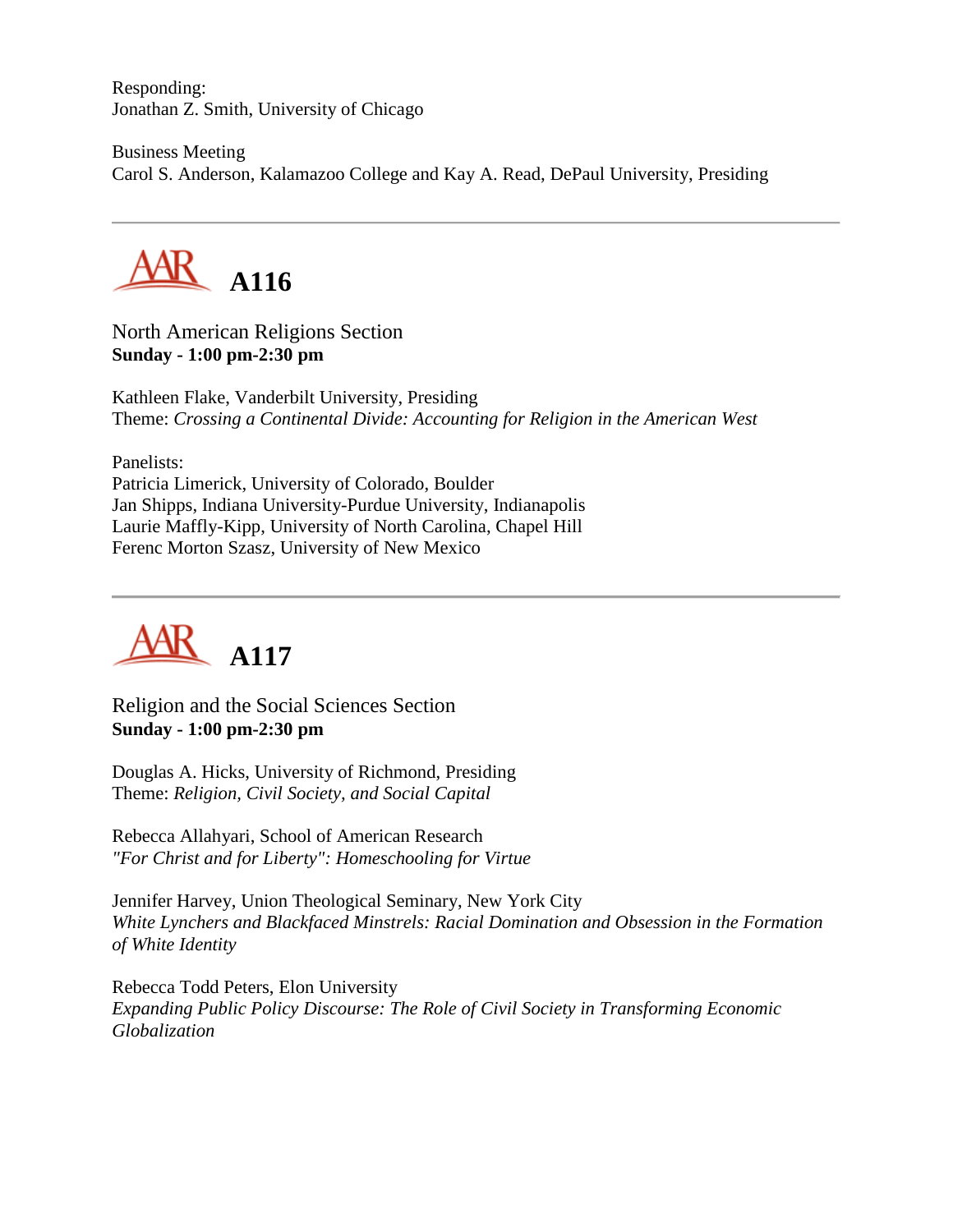Paul C. Johnson, University of Missouri, Columbia *The Indigenized Migrations of "Time/Space Compression": The Garifuna of Honduras and the Bronx*

Responding: Cynthia Moe-Lobeda, Seattle University



Religion in South Asia Section **Sunday - 1:00 pm-2:30 pm**

Bruce M. Sullivan, Northern Arizona University, Presiding Theme: *Masquerade, Shape-Shifting, and Metamorphosis in Indian Traditions*

Arti Dhand, University of Toronto *Tales of Metamorphosis in the* Mahābhārata*: Masculine Identity in Crisis*

Joyce Burkhalter Flueckiger, Emory University *Guises, Turmeric, and Recognition in the Gangamma Tradition of Tirupati*

Vijaya Nagarajan, University of San Francisco *Yantras and Women's Rituals: Art as a Locus of Transformed Powers*

Lise F. Vail, Montclair State University *Wild and Innocent Faces: Ascetic Masquerade in the Samnyasa Upanishads*

Tamar C. Reich, Tel-Aviv University *Divine Masquerades: Kṛsṇa's Ambivalent Epiphany to Uttaṅka in the* Mahābhārata

Responding: Aditya Adarkar, University of Chicago



Study of Judaism Section **Sunday - 1:00 pm-2:30 pm**

Barbara E. Galli, McGill University, Presiding Theme: *Mysticism*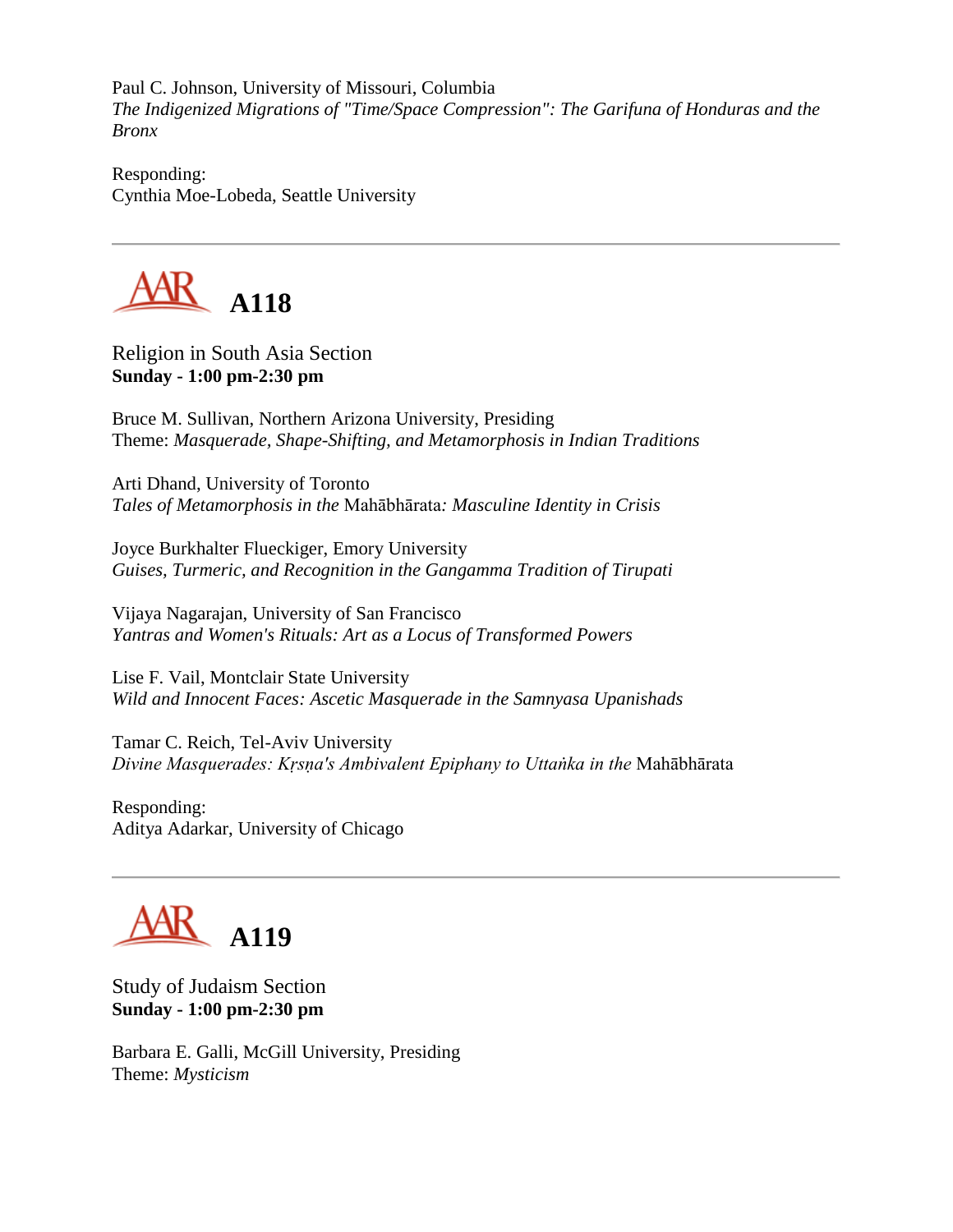Pinchas Giller, University of Judaism *Isolating the Meditative Element in Lurianic Prayer*

Michael D. Swartz, Ohio State University *A Scribal Aesthetic: Visual Elements in Jewish Amulets and Related Genres*

Shaul Magid, Jewish Theological Seminary *Translating into Tradition: Reflections on the Recent Hebrew Writings of Rabbi Zalman Schachter-Shalomi*

Business Meeting Barbara E. Galli, McGill University and Randi Rashkover, York College of Pennsylvania, Presiding



Women and Religion Section **Sunday - 1:00 pm-2:30 pm**

Jung Ha Kim, Georgia State University, Presiding Theme: *Embodied Theologies: Responding to Eating Disorders, Disfigurement, Illness, and Rape*

Michelle M. Lelwica, Saint Mary's College of California *Leg-Lifts, Calories, and Other Spiritual Matters: Third Wave Feminism and an American Religion of the Body*

Terri Munroe, Pacifica Graduate Institute *The Mercurial Texture of Beauty: Women Living with Disfigurement*

Deborah Creamer, Iliff School of Theology, University of Denver *Searching for the Sacred in Illness: Feminist Theology and the Embodiment of God*

Kristen Leslie, Yale University and Marit Trelstad, Pacific Lutheran University *After Rape: Pastoral Counseling and Theological Reconstructions of Women's Agency*

Responding: Su Yon Pak, Union Theological Seminary, New York City

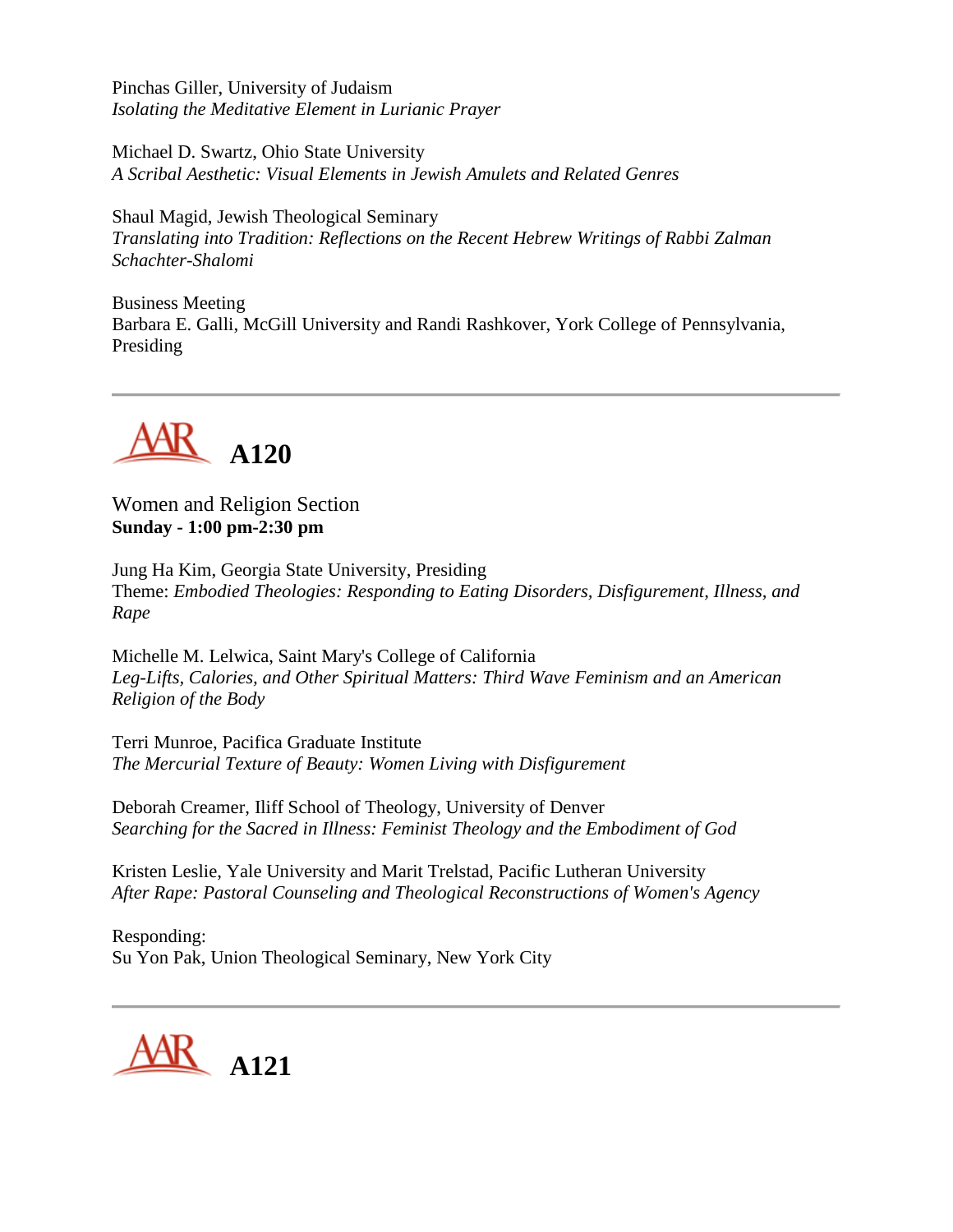## African Religions Group **Sunday - 1:00 pm-2:30 pm**

Kathleen O'Brien Wicker, Scripps College, Presiding Theme: *New Religious Movements in Africa*

Cynthia Hoehler-Fatton, University of Virginia *Millennial Islam in Western Kenya: Indigenous Movement or Colonial Chimera?*

Anthony A. Lee, Cypress College *The Bahâí Faith in West Africa*

Kofi A. Opoku, Lafayette College *The Musama Disco Christo Church and the Indigenization of Christianity in Ghana*

Emmanuel K. Twesigye, Ohio Wesleyan University *The Movement for the Restoration of the Ten Commandments of God*

Business Meeting Simeon O. Ilesanmi, Wake Forest University and Kathleen O'Brien Wicker, Scripps College, Presiding



Asian North American Religion, Culture, and Society Group and Indigenous Religious Traditions Group **Sunday - 1:00 pm-2:30 pm**

Julian Kunnie, University of Arizona, Presiding Theme: *Religion, Aging, and Eldership in North America*

Dianne Stewart, Emory University *Eldership in Trinidad's Yoruba/Orisha and Spiritual Baptist Traditions*

Peter Yuichi Clark, Emory University *Dynamics of Hoping in Aging Second Generation Japanese Americans*

Michael D. McNally, Harvard University *Elders Making Tradition: Elders, Authority, and Ojibwe Culture in Motion*

Responding: Ines M. Talamantez, University of California, Santa Barbara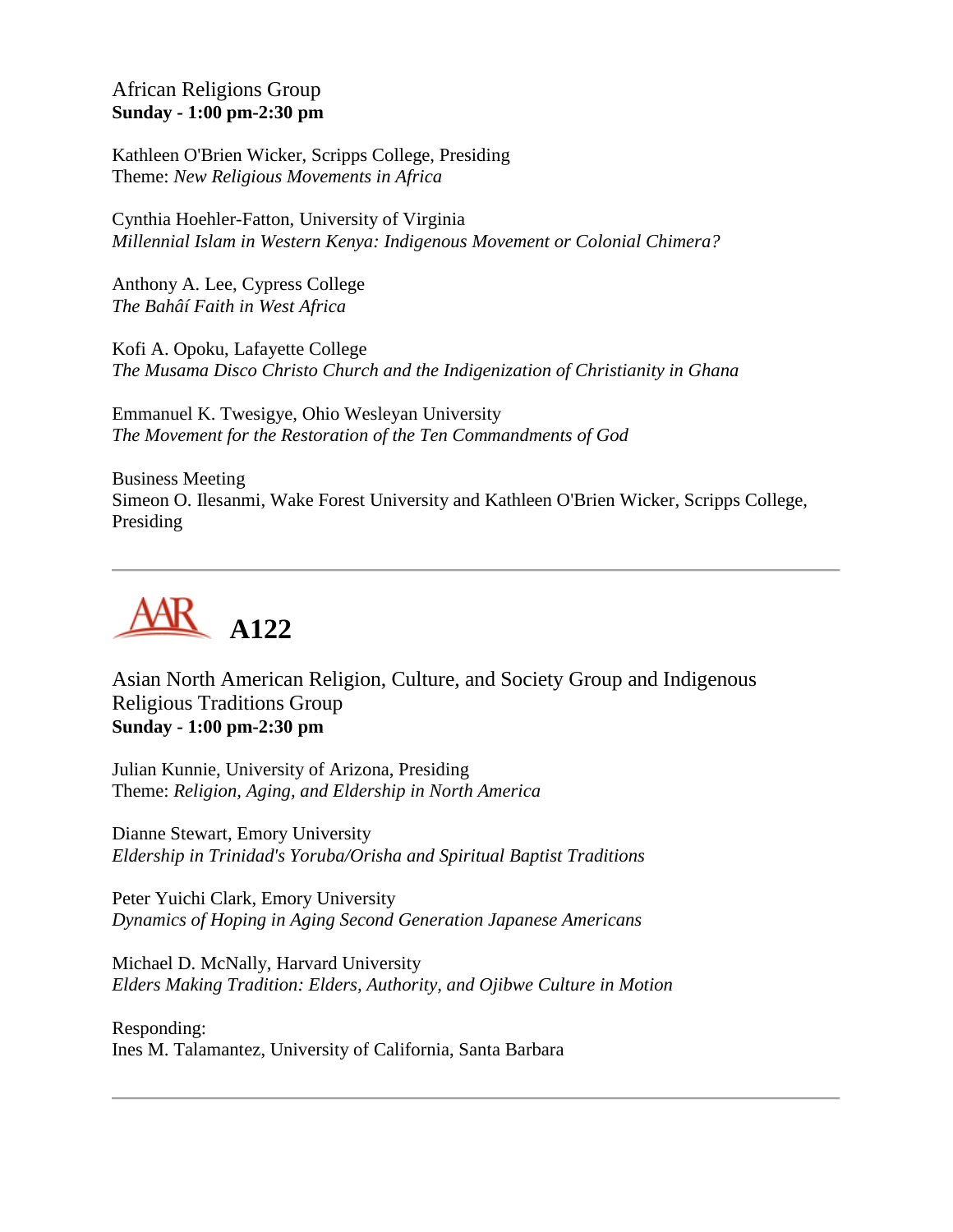

Black Theology Group and Christian Systematic Theology Group **Sunday - 1:00 pm-2:30 pm**

Stacey Floyd-Thomas, Virginia Polytechnic Institute and State University, Presiding Theme: *Apocalyptic and Eschatology in Dialogue with Black Theological Traditions*

Michael Battle, Duke University *Balanced Destiny: An African Christian Eschatology*

Telford Work, Duke University *Songs of Zion: Eschaton and Blues in African-American Faith*

Kurt Anders Richardson, Gordon-Conwell Theological Seminary *Beyond Racial Exclusivism in Primitivist American Eschatologies*

Responding: M. Shawn Copeland, Marquette University

The business meeting of the Christian Systematic Theology Group will be held at 7:00 am Tuesday, please see Additional Meetings listings for location.



Chinese Religions Group **Sunday - 1:00 pm-2:30 pm**

Norman J. Girardot, Lehigh University, Presiding Theme: *The Dao of the* Tao of the West*: A Critical Appraisal of J. J. Clarke's* The Tao of the West: Western Transformations of Taoist Thought

Panelists:

Russell Kirkland, University of Georgia Elijah Siegler, University of California, Santa Barbara Jonathan Herman, Georgia State University James Miller, Queen's University, Kingston Louis Komjathy, Boston University Julia M. Hardy, Muhlenberg College Jeffrey Dippmann, Central Washington University

Responding: J. J. Clarke, Kingston University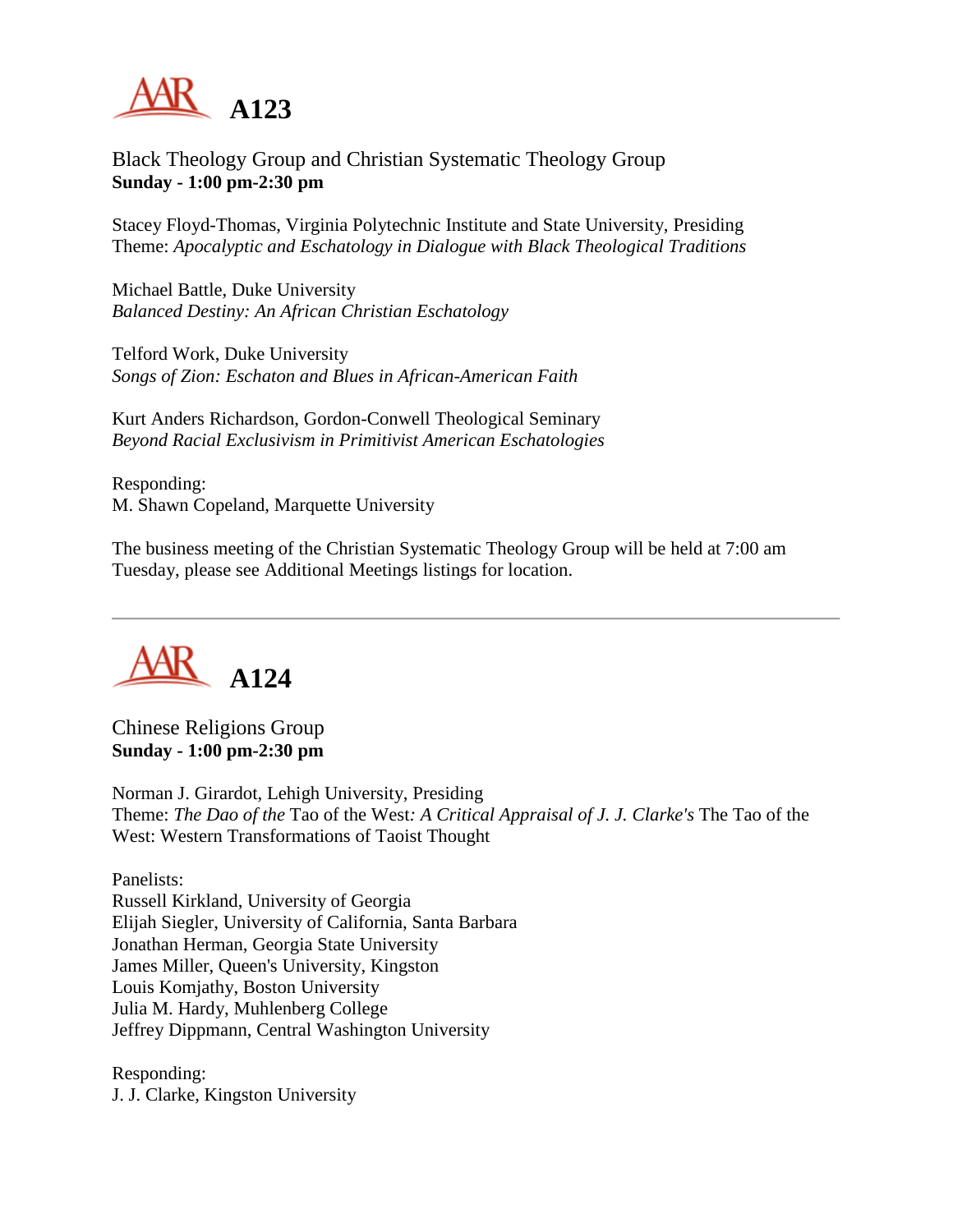Business Meeting Terry Kleeman, University of Colorado, Boulder, Presiding



## Christian Spirituality Group **Sunday - 1:00 pm-2:30 pm**

Steven L. Chase, Dominican Center at Marywood, Presiding Theme: *Christian Spirituality and Ecological Responsibility*

Connie Lasher, Boston College, St. Joseph's College of Maine *Ressourcement: Theological Aesthetics as Ecological Identity*

Nancy Joyce Hudson, Yale University *Divine Immanence: Nicholas of Cusa's Mystical Theology and the Retrieval of a 'New' Model of God*

Peter Ellard, Siena College *The World Soul: The Spirituality of the School of Chartres and Our Ecological Crisis*

Belden C. Lane, Saint Louis University *Tasting the Goodness of the World: Jonathan Edwards, the "Sensus Suavitatis," and the Splendor of God*



Feminist Theory and Religious Reflection Group **Sunday - 1:00 pm-2:30 pm**

M. Gail Hamner, Syracuse University, Presiding Theme: *Power and Method*

Panelists: Anne C. Klein, Rice University Elizabeth Beall, Drew University Clare Fischer, Graduate Theological Union Mary McClintock Fulkerson, Duke University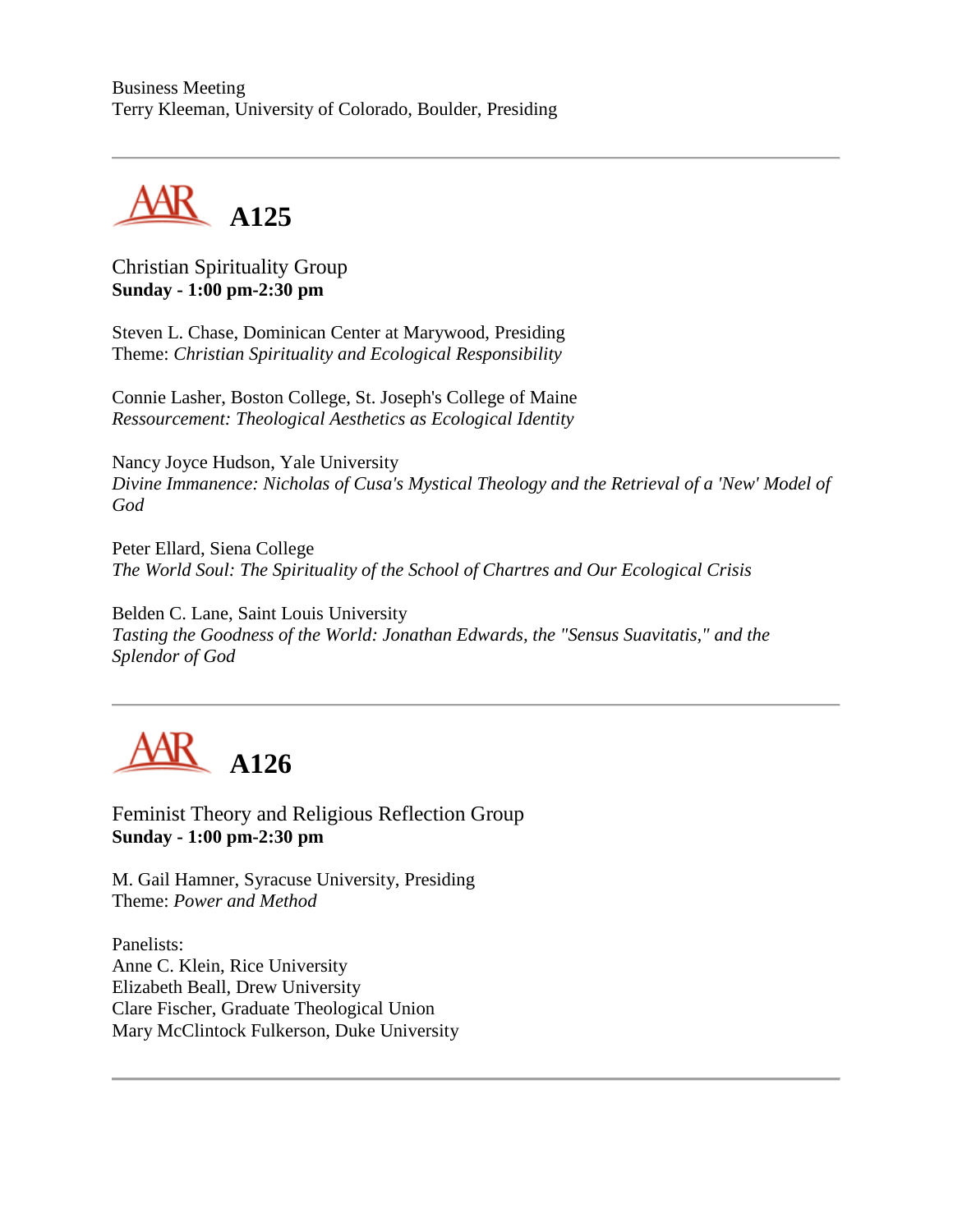

Kierkegaard, Religion, and Culture Group **Sunday - 1:00 pm-2:30 pm**

Lissa McCullough, Hanover College, Presiding Theme: *The Challenge of* The Moment*: Kierkegaard on Faith and Religion*

Brian C. Barlow, Brenau University *Mutual Correctives: Attack and Reconciliation in the Late Søren Kierkegaard and Karl Barth*

Donald W. Dayton and Christian T. Collins Winn, Drew University *Kierkegaard and the Subversion of Christendom*

Wanda Warren Berry, Colgate University *The Faiths of Others and the Works of Love: Toward a Kierkegaardian Religious Pluralism*

Responding: Lee C. Barrett, Lancaster Theological Seminary

Business Meeting Sylvia Walsh, Stetson University, Presiding



Reformed Theology and History Group **Sunday - 1:00 pm-2:30 pm**

R. Ward Holder, St. Anselm College, Presiding Theme: *Reformed and Roman Catholic Responses to Dominus Iesus*

Panelists: Michael A. Fahey, Marquette University Anna Case-Winters, McCormick Theological Seminary S. Mark Heim, Andover Newton Theological School James F. Thomas, Princeton Theological Seminary

Business Meeting Kathryn Greene-McCreight, Smith College, Presiding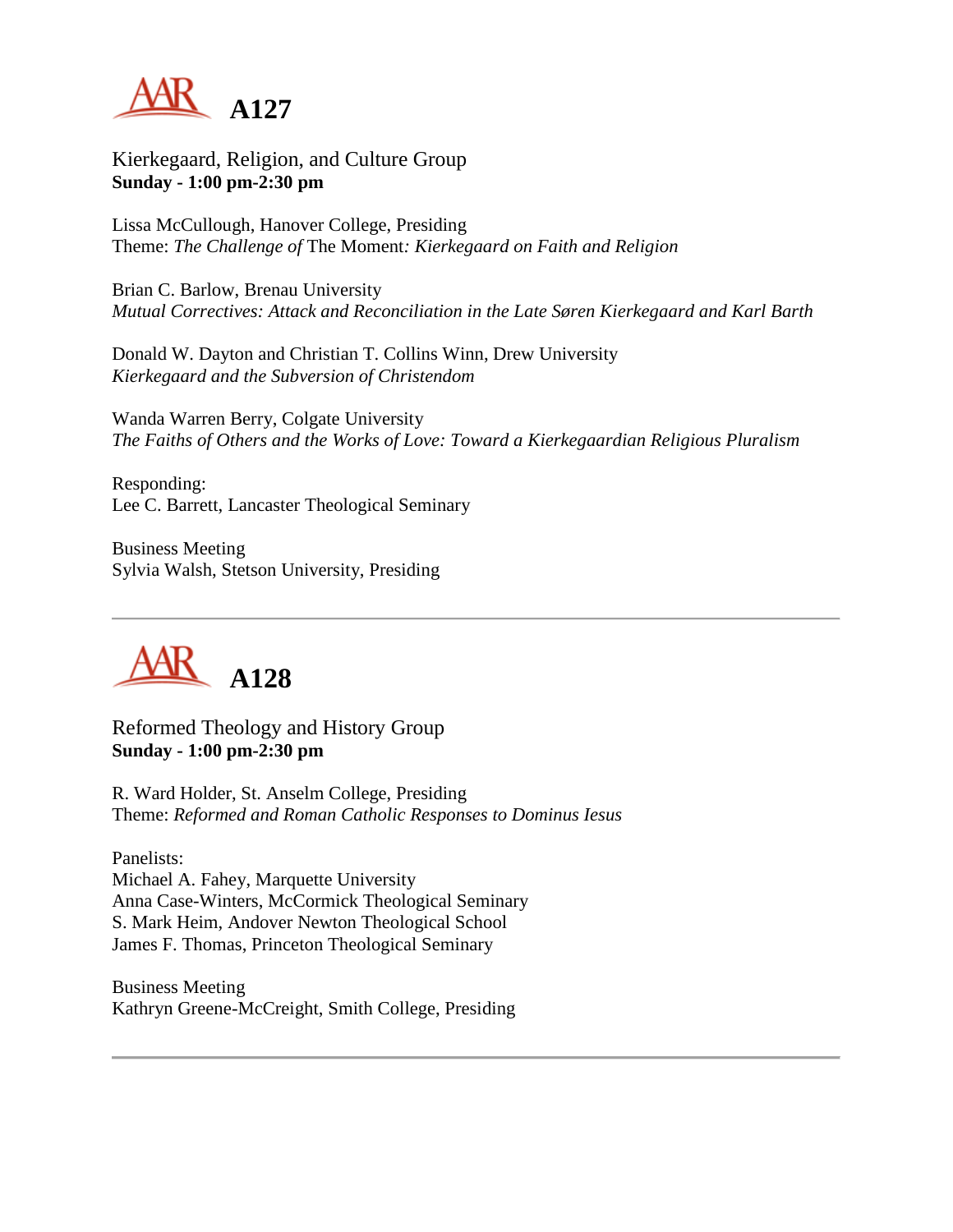

Religion, Film, and Visual Culture Group and Religion, Culture, and Communication Consultation **Sunday - 1:00 pm-2:30 pm**

Jolyon Mitchell, Edinburgh University, Presiding Theme: *Television as Religion and Religion as Television*

Panelists: Stewart M. Hoover, University of Colorado, Boulder Linda A. Mercadante, Methodist Theological School in Ohio Rubina Ramji, University of Ottawa Sarah L. Schwarz, University of Pennsylvania James H. Thrall, Duke University



Tibetan and Himalayan Religions Group **Sunday - 1:00 pm-2:30 pm**

Natalie Gummer, Harvard University, Presiding Theme: *Medicine and Buddhism in Indo-Tibetan Tradition*

Stephen Jenkins, Humboldt State University *Continuity and Contrast in Indian Buddhist Medical Metaphor and Practice*

Frances M. Garrett, University of Virginia *Becoming Human in Early Tibetan Scholasticism: Tibetan Embryology and the Intertwining of Medical and Religious Rhetoric*

Janet Gyatso, Amherst College *Ideology vs. Empiricism in the Service of Gender Distinction: A Debate in Tibetan Medicine*

Kurtis Schaeffer, Harvard University *Textual Scholarship and Medical Learning in Tibet* Responding Susanne Mrozik, Harvard University

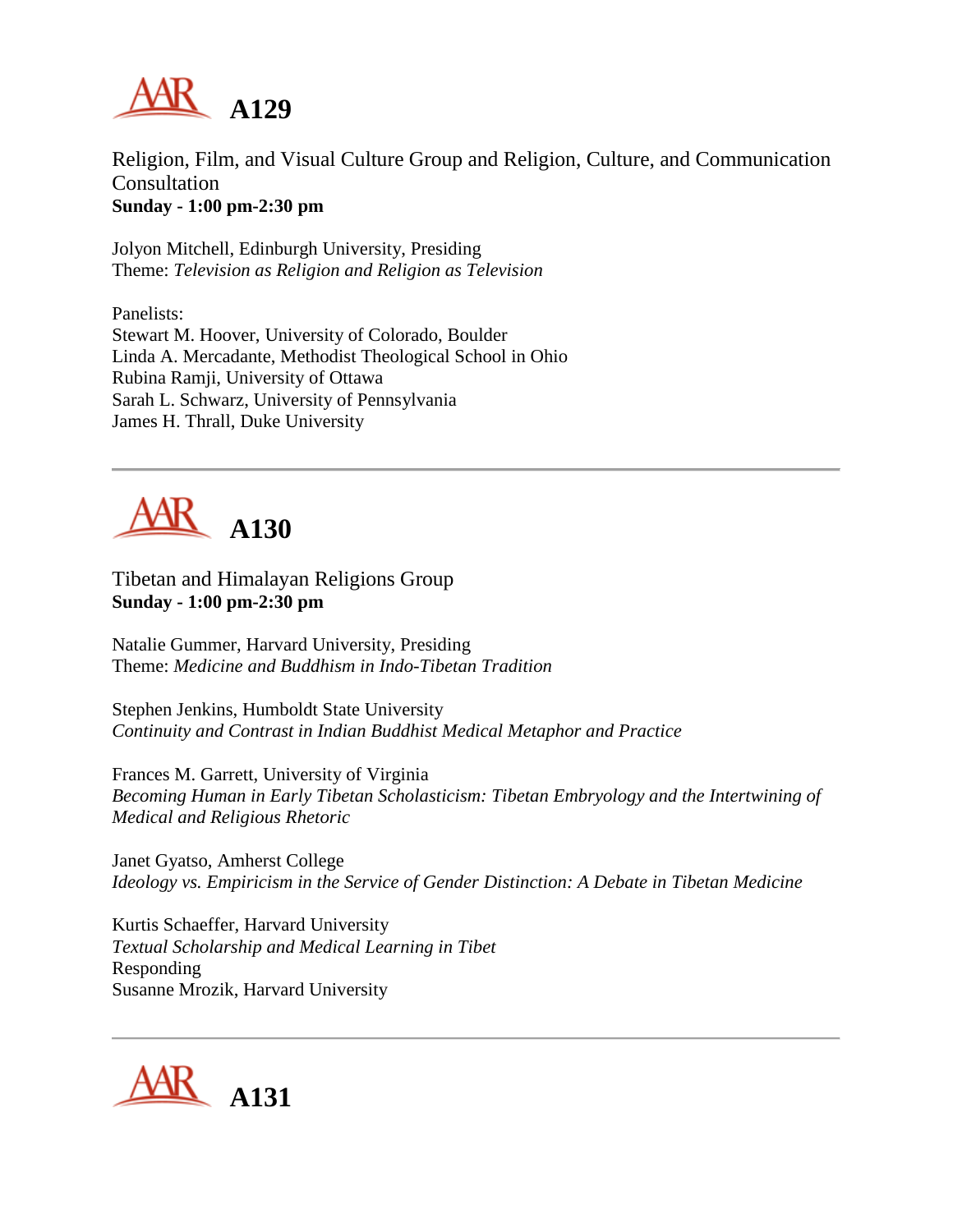## Wesleyan Studies Group **Sunday - 1:00 pm-2:30 pm**

Sondra Matthaei, Saint Paul School of Theology, Presiding Theme: *Postmodernism and the Self: Wesleyan Perspectives*

D. Lyle Dabney, Marquette University *In Anticipation of Our Self: Toward a Contemporary Wesleyan Understanding of the Self*

Jeff Rickman, Garrett-Evangelical Theological Seminary *Wesleyan Ethics in a Postmodern Era*

Dean G. Blevins, Trevecca Nazarene University *"We" Are the Church: A Wesleyan View of the Liturgical Construction of the Self*

Business Meeting Pamela Couture, Colgate Rochester Divinity School, Presiding



Practice of Christianity in Roman Africa Seminar **Sunday - 1:00 pm-2:30 pm**

William Tabbernee, Phillips Theological Seminary, Presiding Theme: *Localizing the Holy through Pious Practices*

Susan T. Stevens, Randolph-Macon Woman's College *The Architecture of Regional Pilgrimage: The Case of Bir Fthoua (Carthage)*

Robin M. Jensen, Andover Newton Theological School *Pilgrimage and Baptism Ad Sanctos in Roman Africa*

Thomas F. Martin, Villanova University *"Nec ascensiones pedibus corporalibus quaeramus" (en.ps. 119.1) - Relocating Practice: Augustine on Pilgrimages of the Heart*

Andrew B. McGowan, Episcopal Divinity School *Tertullian on Fasting*

Maureen A. Tilley, University of Dayton *Possession of Space: The Body as Locus of Demonic Activity in North African Christianity*

J. Patout Burns, Vanderbilt University *The Practice of Almsgiving*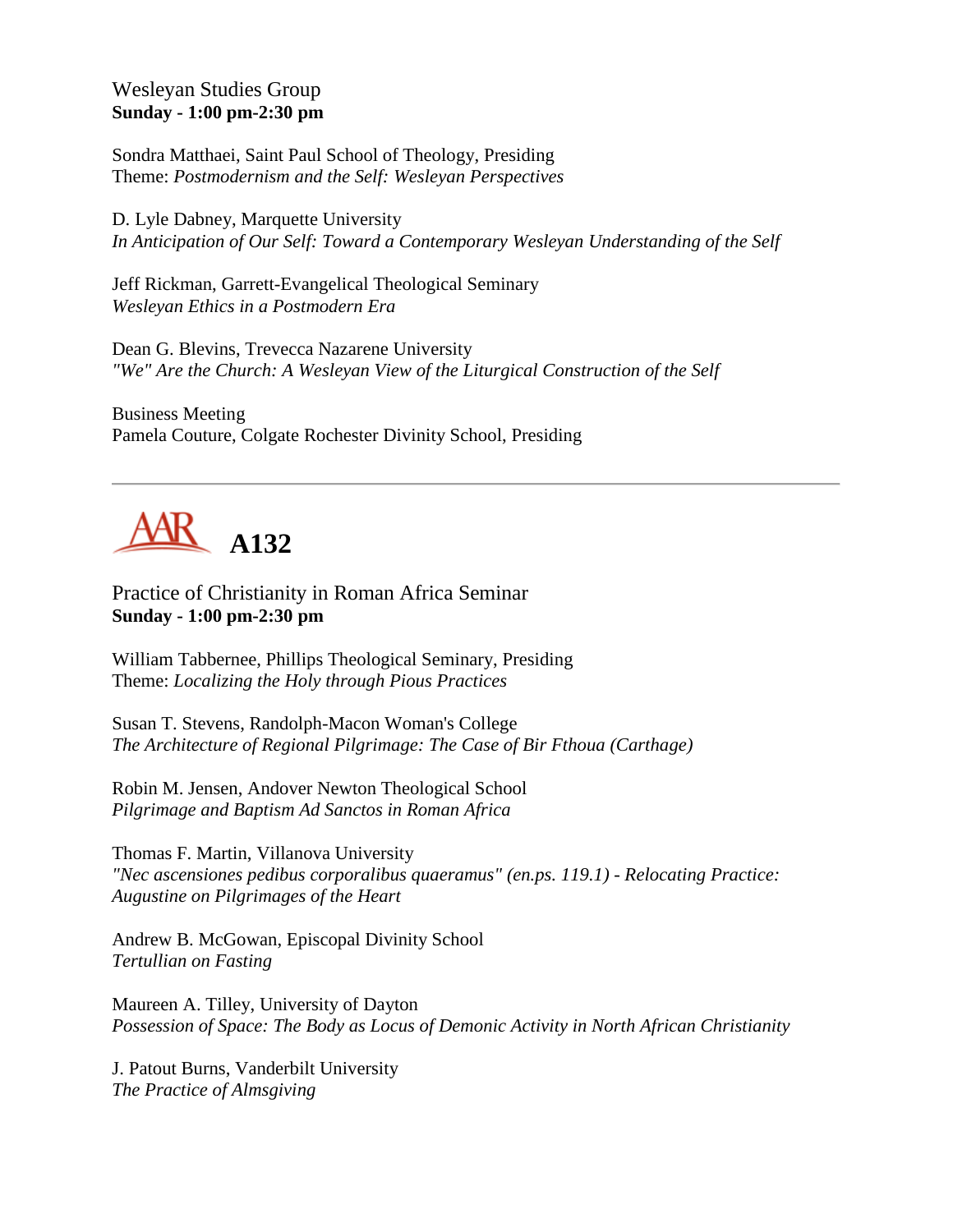Business Meeting William Tabbernee, Phillips Theological Seminary, Presiding

Copies of the papers to be discussed will be accessible through [http://divinity.library.vanderbilt.edu/burns/chroma.](http://divinity.library.vanderbilt.edu/burns/chroma)

This session is the final meeting of this seminar on the AAR program.



Studies in Yogācāra Buddhism Seminar **Sunday - 1:00 pm-2:30 pm**

Joe Wilson, University of North Carolina, Wilmington, Presiding Theme: *Yogācāra Buddhism in East Asia*

Dan Lusthaus, University of Missouri, Columbia *Kuiji's Invention of a Dharmapāla Lineage*

Charles Muller, Toyo Gakuen University *Weonhyo's Problem with the Two Hindrances*

Zhihua Yao, Boston University *A Huayan Reception of Self-Cognition*

Jiang Wu, Harvard University *The Revival of Yogācāra Studies in Seventeenth-Century China and the Use of Buddhist Syllogism in Anti-Christian Polemic*

Business Meeting Dan Lusthaus, University of Missouri, Columbia and Joe Wilson, University of North Carolina, Wilmington, Presiding

Discussion of papers pre-circulated among seminar members. Papers and other communications are available at the seminar's Web site: [http://www.uncwil.edu/p&r/yogacara/eastasia.](http://www.uncwil.edu/p&r/yogacara/eastasia)



Tokugawa Religion Seminar **Sunday - 1:00 pm-2:30 pm**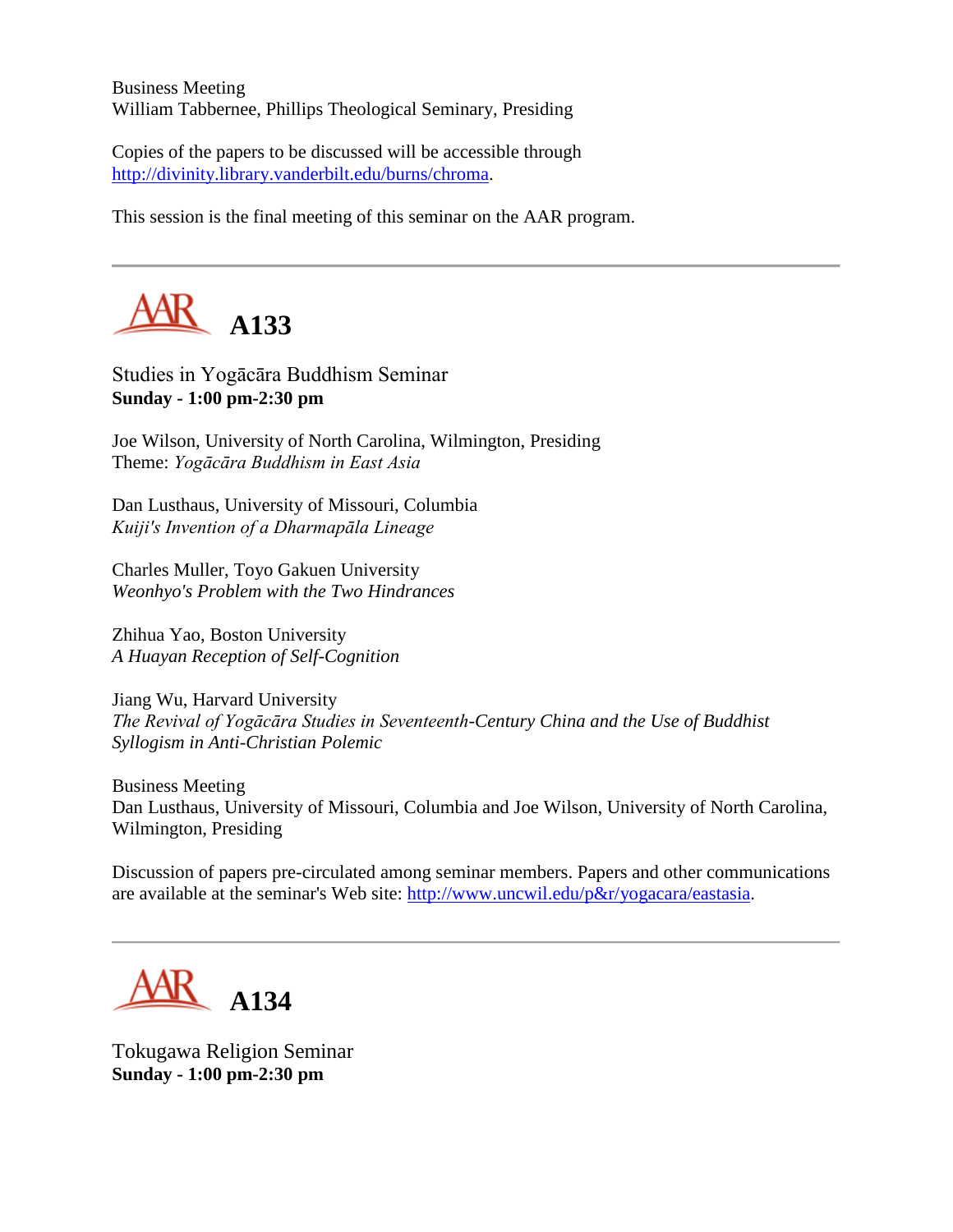Paul B. Watt, DePauw University, Presiding Theme: *Playing at Buddhism: Double Sixes on the Road to Paradise*

Elizabeth G. Harrison, University of Arizona and Dennis E. Lishka, University of Wisconsin, Oshkosh *Playing at Buddhism: Double Sixes on the Road to Paradise*

Business Meeting Dennis E. Lishka, University of Wisconsin, Oshkosh, Presiding

This session is the final meeting of this seminar on the AAR program.



# **NEW PROGRAM UNIT**

Anthropology of Religion Consultation **Sunday - 1:00 pm-2:30 pm**

Pamela Klassen, University of Toronto, Presiding Theme: *Dress and Adornment: Marking Identity and Building Religious Worlds*

Anne Merideth, University of Rochester *"She Walks in Poorer Garb": Fashioning Christian Identity in Tertullian's On the Apparel of Women*

Edward E. Curtis, Trinity University *Marking the Black Body in Elijah Muhammad's Nation of Islam*

June McDaniel, College of Charleston *Binding Heaven and Earth: The Sacred Thread in the Hindu Upanayana Ritual and the Jewish Tallit*

Jackie Feldman, Bar Ilan University, Jordan Valley Academic College *Above the Death Pits, Beneath the Flag: Israeli Youth Voyages' (Re)claiming of Holocaust Poland*

Responding: Robert A. Orsi, Harvard University, Indiana University, Bloomington

Business Meeting Pamela Klassen, University of Toronto and June McDaniel, College of Charleston, Presiding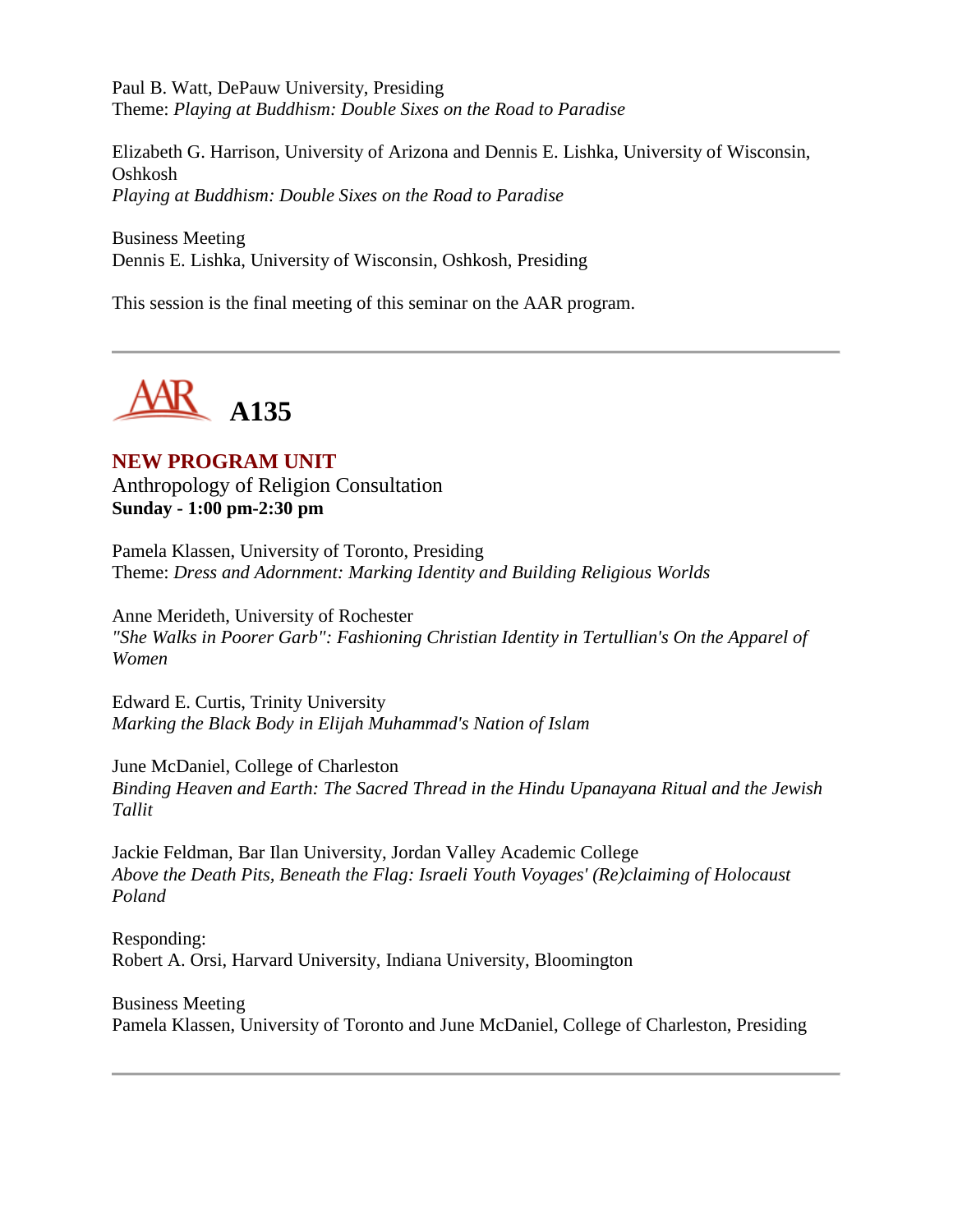

#### **NEW PROGRAM UNIT**

History, Method, and Theory in the Study of Religion Consultation **Sunday - 1:00 pm-2:30 pm**

Robert A. Segal, Lancaster University, Presiding Theme: *"Orientalism" and "Religion" as Categories in the Study of Religion*

Morny Joy, University of Calgary *Luce Irigaray and Orientalism*

Michel Gardaz, University of Ottawa *Fashion from the East: The Emergence of French Orientalism*

Gregory Price Grieve, University of Chicago *Dialexis: Or I Was Colored into the Landscape*

C. Neal Keye, University of North Carolina, Chapel Hill *The Ambivalence of Demarcation: Institution and Interpretation in the Study of Religion*

Business Meeting Gregory D. Alles, Western Maryland College, Presiding



Planning for Toronto **Sunday - 2:00 pm-3:30 pm**

Sponsored by the Program Committee

Shannon Planck, American Academy of Religion, Presiding

Please join the Annual Meeting Program Director and members of the Program Committee for a conversation about the 2002 Annual Meeting in Toronto.



Special Topics Forum **Sunday - 3:00 pm-4:30 pm**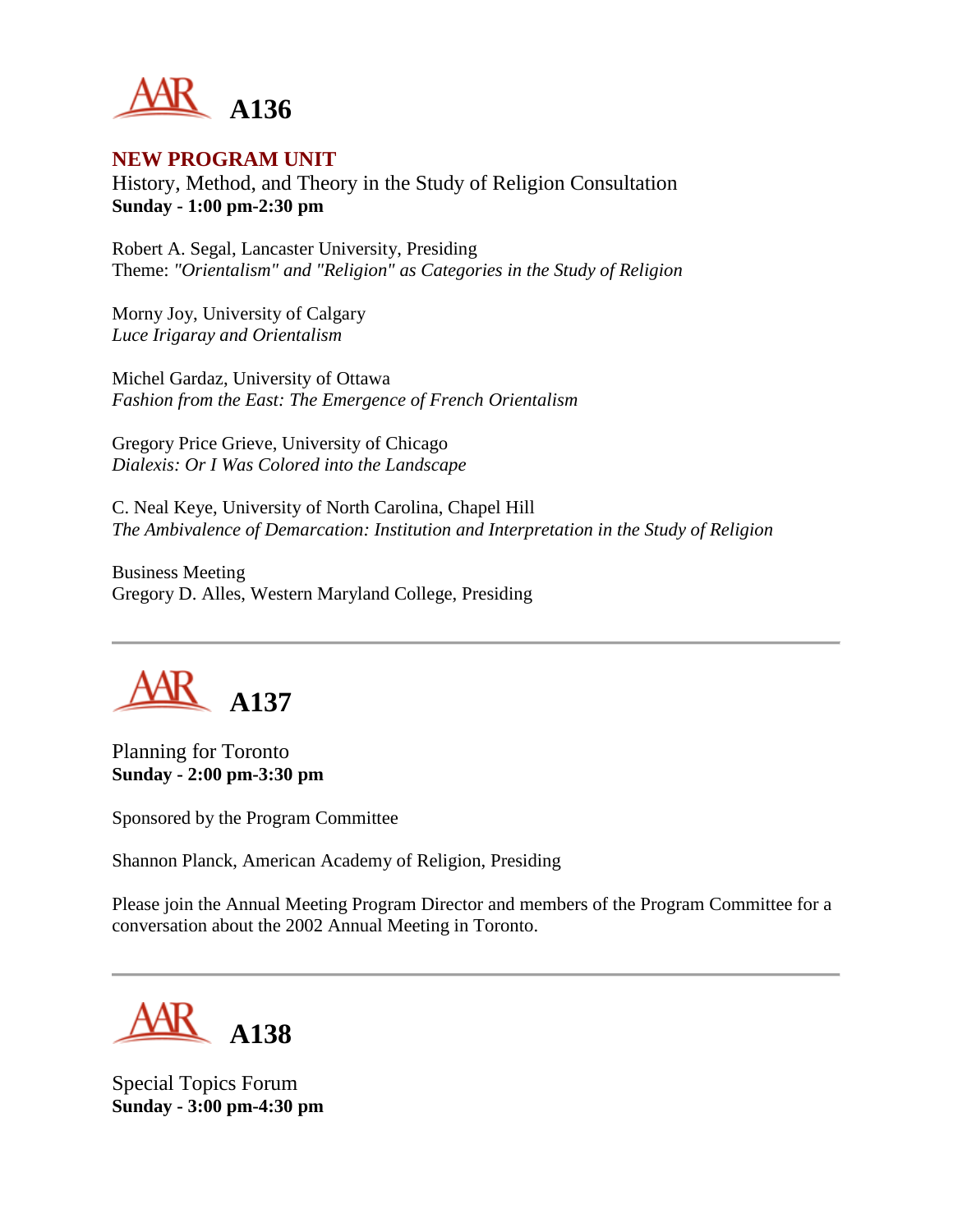Sponsored by the Committee on International Connections

Manabu Watanabe, Nanzan University, Presiding Theme: *Religion and Society after the Aum Affair*

Panelists: Mark R. Mullins, Meiji Gakuin University Yoshihide Sakurai, Hokkaido University Robert Kisala, Nanzan University

Responding: Catherine Wessinger, Loyola University, New Orleans Irving Hexham, University of Calgary



Special Topics Forum **Sunday - 3:00 pm-4:30 pm**

Sponsored by the New Technologies Task Force

David Suiter, Regis College, Presiding Theme: *Digital Culture: Critical Implications of Technology for Religious Studies Teaching and Research*

Carl Raschke, University of Denver *Postmodern/Digital Education: What Is the Theory Underlying Digital Pedagogy?*

Anne Foerst, Massachusetts Institute of Technology *Digital Embodiment: Is Electronic Data an Extension of the Mind//Body?*

Harold W. Anderson, Iliff School of Theology *Digital Ontology as a Critical Perspective for Online Education*

Alfred Benney, Fairfield University *Redressing Digital Culture through Digital Imaging*

Brenda E. Brasher, Mount Union College *Online Religion as Digital Culture*

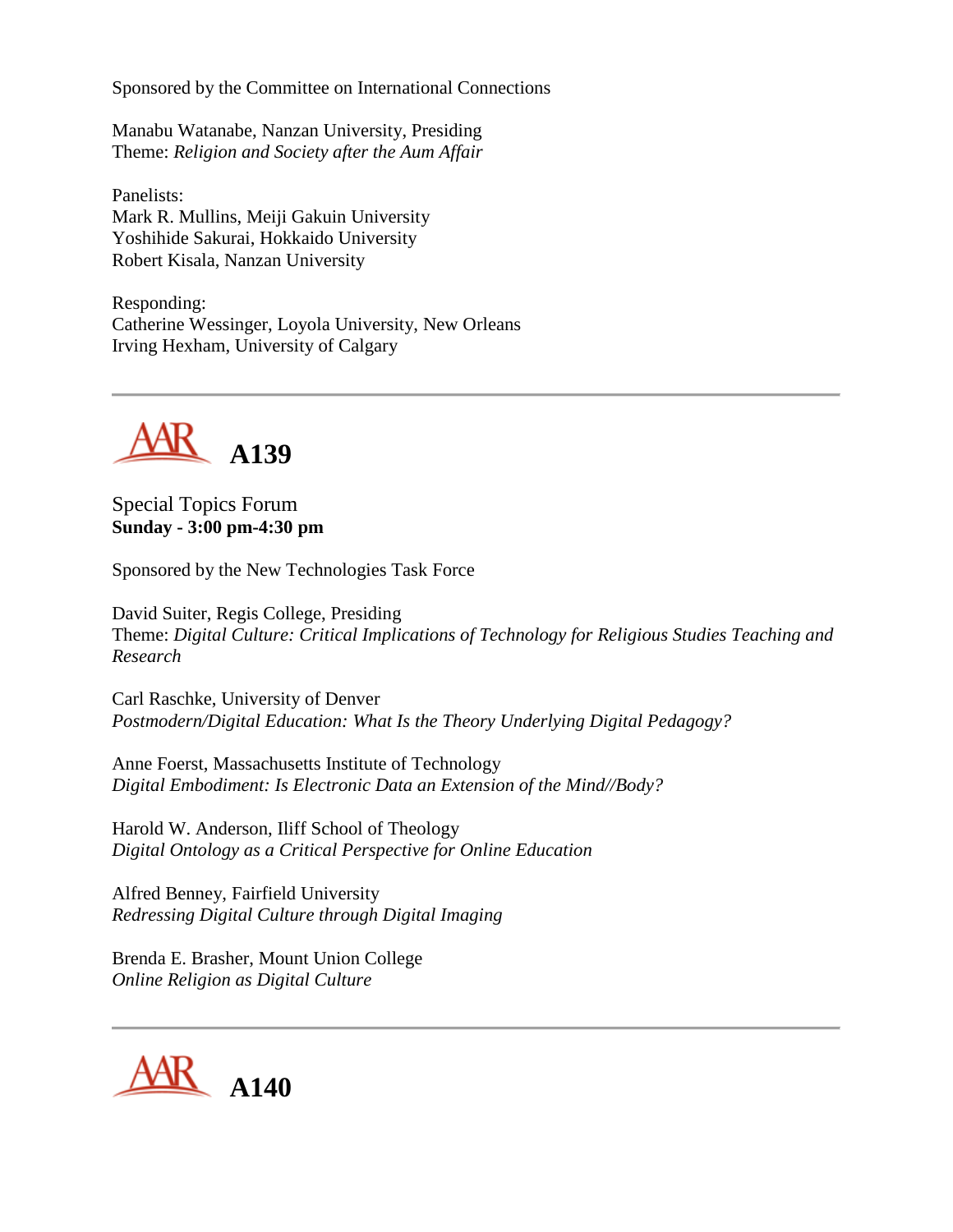#### Arts, Literature, and Religion Section **Sunday - 3:00 pm-4:30 pm**

Jennifer L. Geddes, University of Virginia, Presiding Theme: *Lynda Sexson's* Ordinarily Sacred

Panelists: Jennifer Rycenga, San José State University Mark Ledbetter, Culloden, GA Carolyn Medine, University of Georgia David L. Miller, Syracuse University

Responding: Lynda Sexson, Montana State University



Buddhism Section **Sunday - 3:00 pm-4:30 pm**

Robert Thurman, Columbia University, Presiding Theme: *Issues of Identity and Alterity in Buddhist Traditions*

David Gray, Princeton University *Eating the Heart of the Brahmin: Representations of Alterity and the Formation of Identity in Tantric Buddhist Discourse*

John C. Maraldo, University of North Florida *Alterity and Non-duality in the Oxherding Pictures of Chan/Zen*

Ananda Abeysekara, Virginia Polytechnic Institute and State University *Contingent Conjunctures in the Postcolonial Study of Buddhism, Alterity, and Difference*

Wendy Cadge, Princeton University *American Buddhists? The Religious Identities of Theravada Buddhist Practitioners in the United States*

C. John Powers, Australian National University *Fighting with History: The Ideological Battle between the Tibetan Exile Government and the Peoples' Republic of China*

Responding: Joseph Walser, Tufts University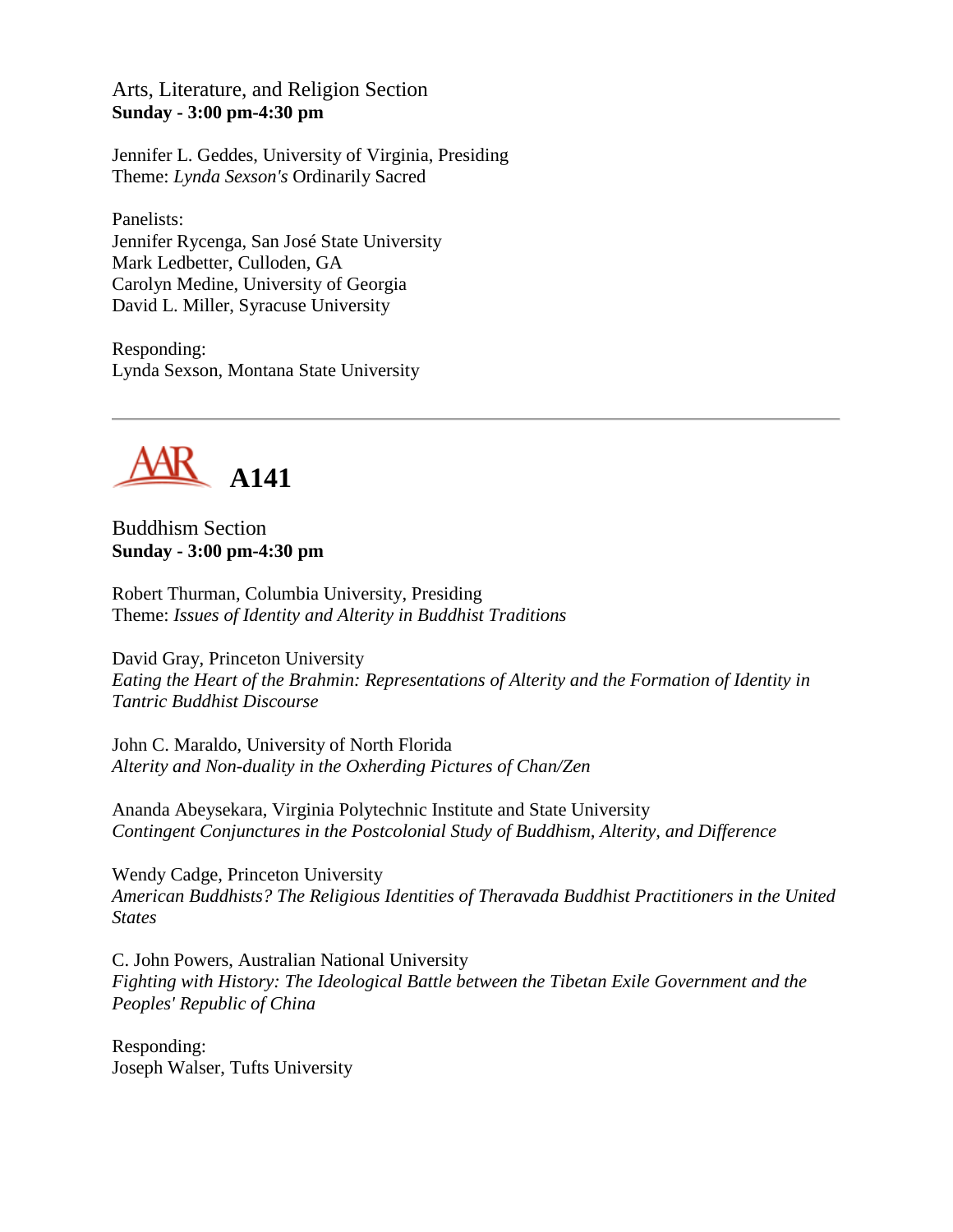

Ethics Section **Sunday - 3:00 pm-4:30 pm**

Gloria H. Albrecht, University of Detroit Mercy, Presiding Theme: *Transforming Global Capitalism: Religious and Ethical Strategies*

Rebecca Todd Peters, Elon University *Transforming Globalization through Local Accountability: How Community Supported Agriculture Reveals an Alternative Ethical Paradigm*

Hans D. Van Hoogstraten, University of Nijunegen *Deep Economy: A Fruitful Concept in Theological Social Ethics*

Shelini Harris, Emory University *Can Religious and Ethical Strategies Transform Global Capitalism Without First Being Transformed by the Voices of the Poor, Especially in the Third World?*

Ivan Petrella, Harvard University *Liberation Theology, Historical Projects, and Global Capitalism: From Critique to Construction*



History of Christianity Section **Sunday - 3:00 pm-4:30 pm**

Anne Merideth, University of Rochester, Presiding Theme: *Ritual and Rhetoric in Late Antiquity*

Blake Leyerle, University of Notre Dame *Saints, Monks, and Children*

Catherine M. Chin, Duke University *On the Uses of Bad Children: Education, Misbehavior, and Christianization in the Later Roman Empire*

Dayna Kalleres, Brown University *The Catechetical Homilies of Cyril of Jerusalem: Baptismal Instruction Crafted in the Era of Trinitarian Controversy*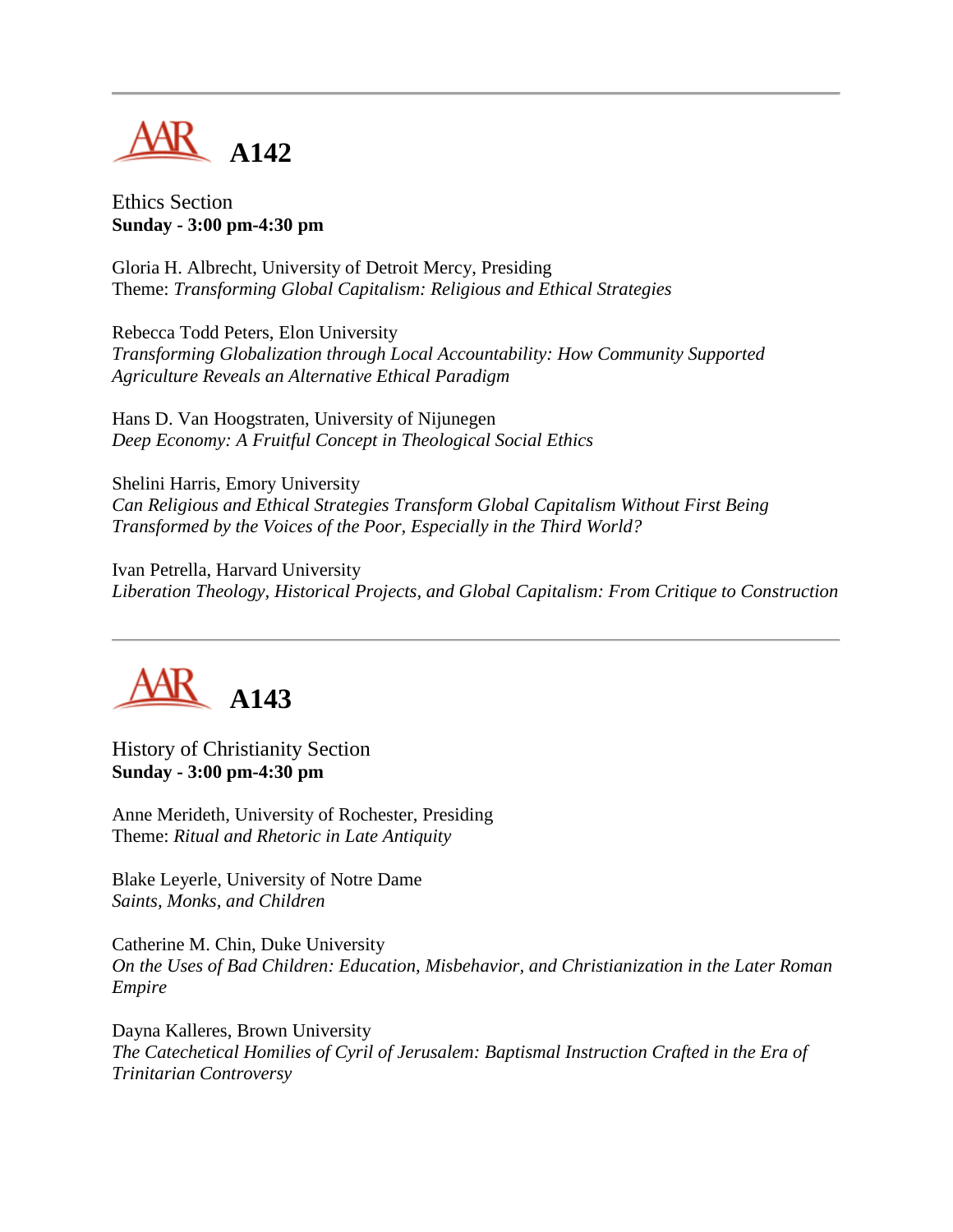Ayse Tuzlak, Syracuse University *Prayer in the Dark (Ages): Imagining the Night Hours in Early Christianity*

Todd E. Johnson, Loyola University, Chicago *From North African Refrigerium to Masses for the Dead*



North American Religions Section and Study of Islam Section **Sunday - 3:00 pm-4:30 pm**

Gisela Webb, Seton Hall University, Presiding Theme: *Islamic Mysticism in North America*

Tazim Kassam, Syracuse University *The Bridge of Faith: Ethics in Isma'ili Spirituality*

Alan Godlas, University of Georgia *Sufi Orders on the World Wide Web: Interconnected or Isolationist?*

Marcia Hermansen, Loyola University, Chicago *Literary Productions of American Sufi Movements*

David Damrel, Arizona State University *Apocalyptic Themes in New World Islamic Mysticism*

Responding: Thomas A. Tweed, University of North Carolina, Chapel Hill

Please join us for iftar immediately following this session.

# **A145**

Philosophy of Religion Section **Sunday - 3:00 pm-4:30 pm**

Amy M. Hollywood, Dartmouth College, Presiding Theme: *Gender, Deconstruction, and the Divine: Feminist Approaches to Philosophy of Religion*

Panelists: Charles Taliaferro, St. Olaf College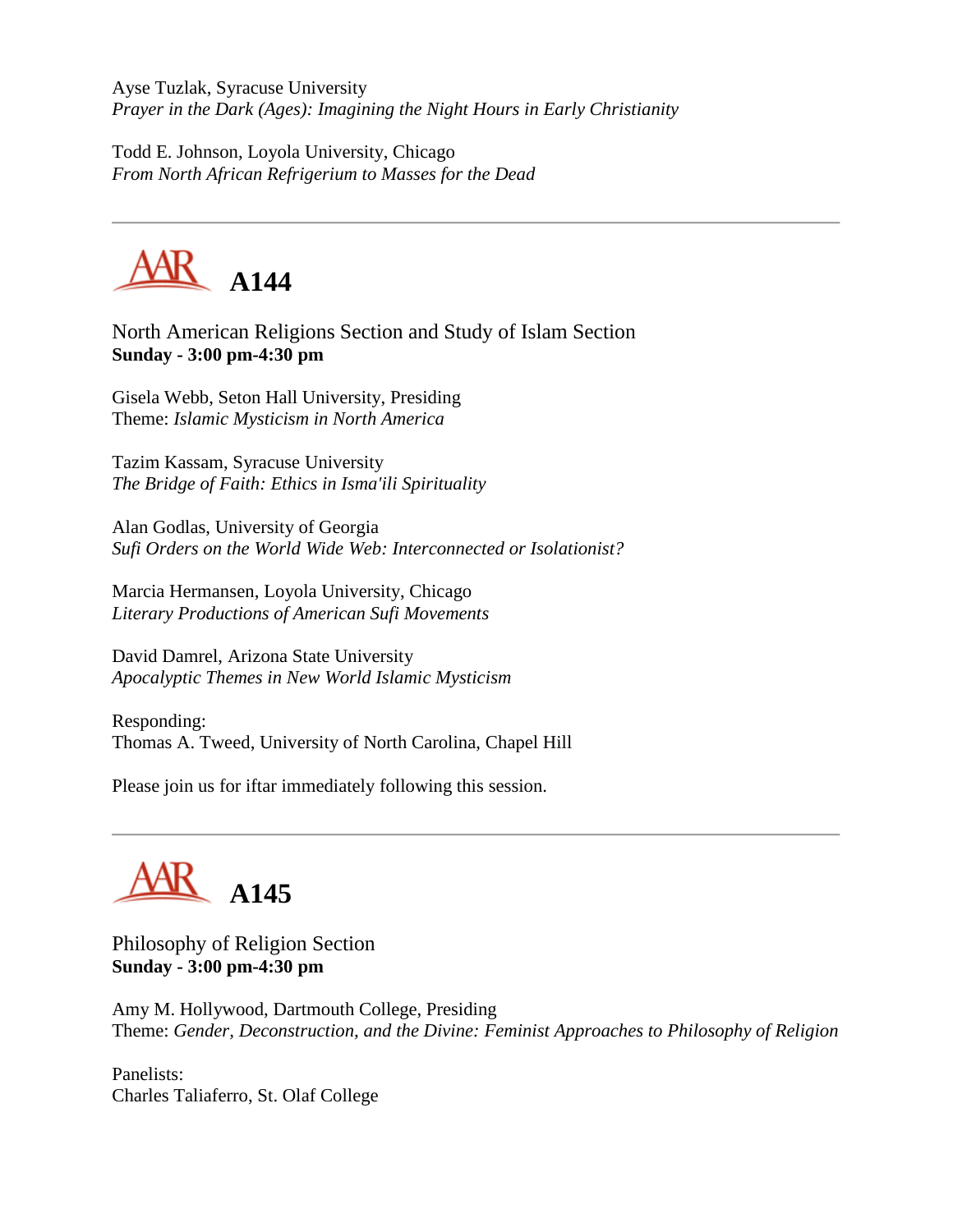Sarah Coakley, Harvard University Victor Anderson, Vanderbilt University

Responding: Pamela Sue Anderson, University of Sunderland Grace M. Jantzen, University of Manchester Ellen T. Armour, Rhodes College



Religion and the Social Sciences Section **Sunday - 3:00 pm-4:30 pm**

Eugene James McBride, Fordham University, Presiding Theme: *Concordat, the Churches, and Nazi Germany*

Richard L. Rubenstein, University of Bridgeport *Political Legitimacy, the ReichsKonkordat, and Its Tragic Consequences*

Constance L. Benson, City University of New York *Protestantism and the Third Reich: The Case of Nazi Theologian Emanuel Hirsch*

Eloise Rosenblatt, Lincoln Law School of Sacramento *Concordat Thinking in the U.S. Church and Its Effect on Employment Policies*

Responding: David P. Gushee, Union University

Business Meeting Elizabeth M. Bounds, Emory University and Glen Stassen, Fuller Theological Seminary, Presiding

# $\mathbf{K}$  A147

#### Theology and Religious Reflection Section **Sunday - 3:00 pm-4:30 pm**

Mark I. Wallace, Swarthmore College, Presiding Theme: *Derrida and Emancipation*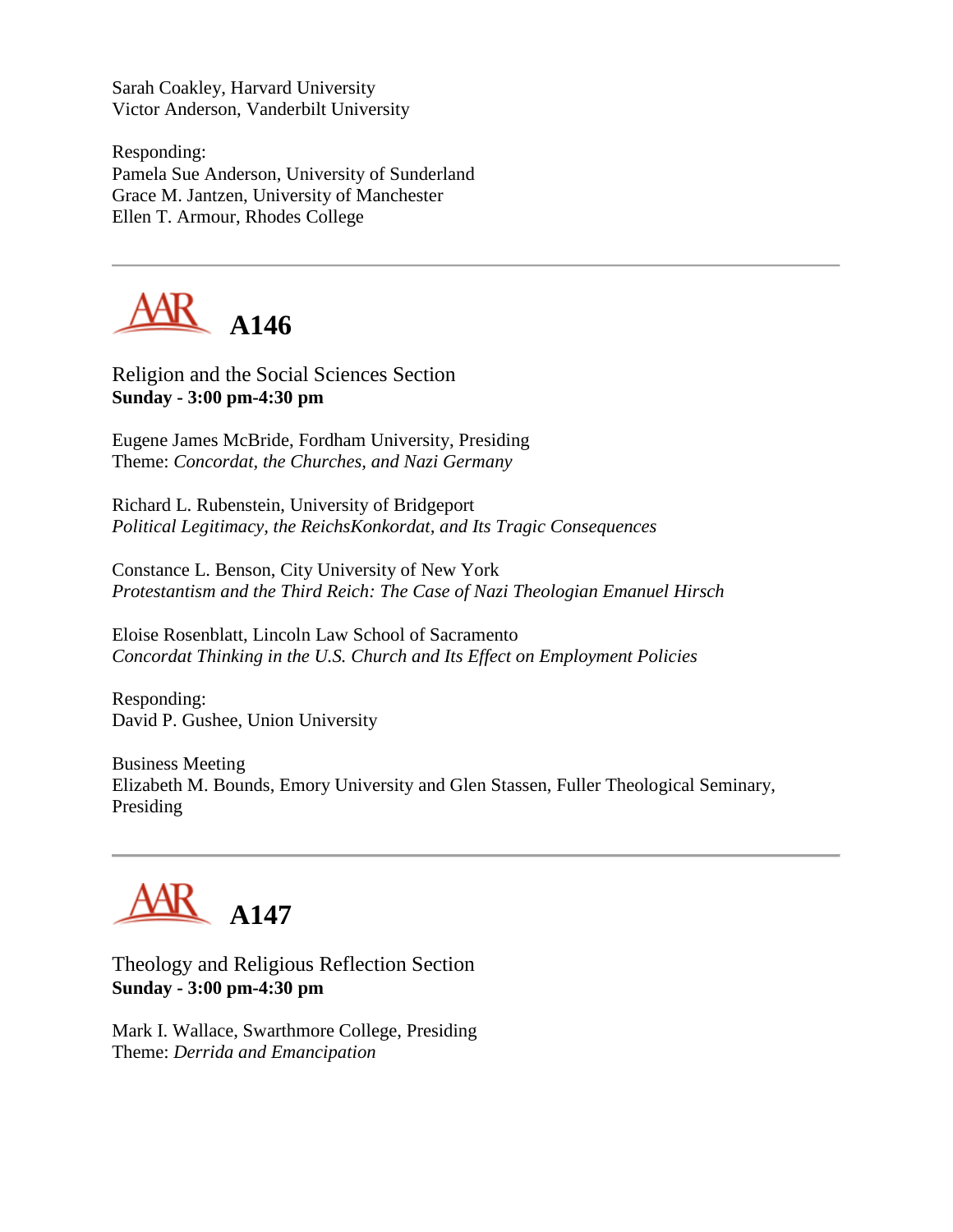Eric Boynton, Rice University *Derrida, Undecidability, and Religious Reflection*

Richard T. Quinn, Vanderbilt University *(Trans)figurations: Derrida, Performativity, and Emancipatory Openness to the Other*

James K. A. Smith, Loyola Marymount University *Pure Derrida? Deconstruction and the Possibility of Emancipatory Critique*

Mark Manolopoulos, Monash University *Derrida's Gift to Ecotheology*



Afro-American Religious History Group **Sunday - 3:00 pm-4:30 pm**

Merrill M. Hawkins, Carson-Newman College, Presiding Theme: *Race, Religion, and the Continuing American Dilemma: The Scholarship of C. Eric Lincoln*

Mary R. Sawyer, Iowa State University *C. Eric Lincoln and the Prophetic Voice of the Black Church*

J. Deotis Roberts, Duke University *The American Dilemma Revisited: The Legacy of C. Eric Lincoln*

Ralph Watkins, Augusta State University *Looking Blackward: C. Eric Lincoln, Black Nationalism, Black Identity, and Black Religiosity*

Business Meeting Daphne C. Wiggins, Duke University, Presiding



Comparative Studies in Hinduisms and Judaisms Group **Sunday - 3:00 pm-4:30 pm**

Daniel R. Gold, Cornell University, Presiding Theme: *Guru and Tzaddik: The Teacher in Bhakti and Ḥasidic Traditions*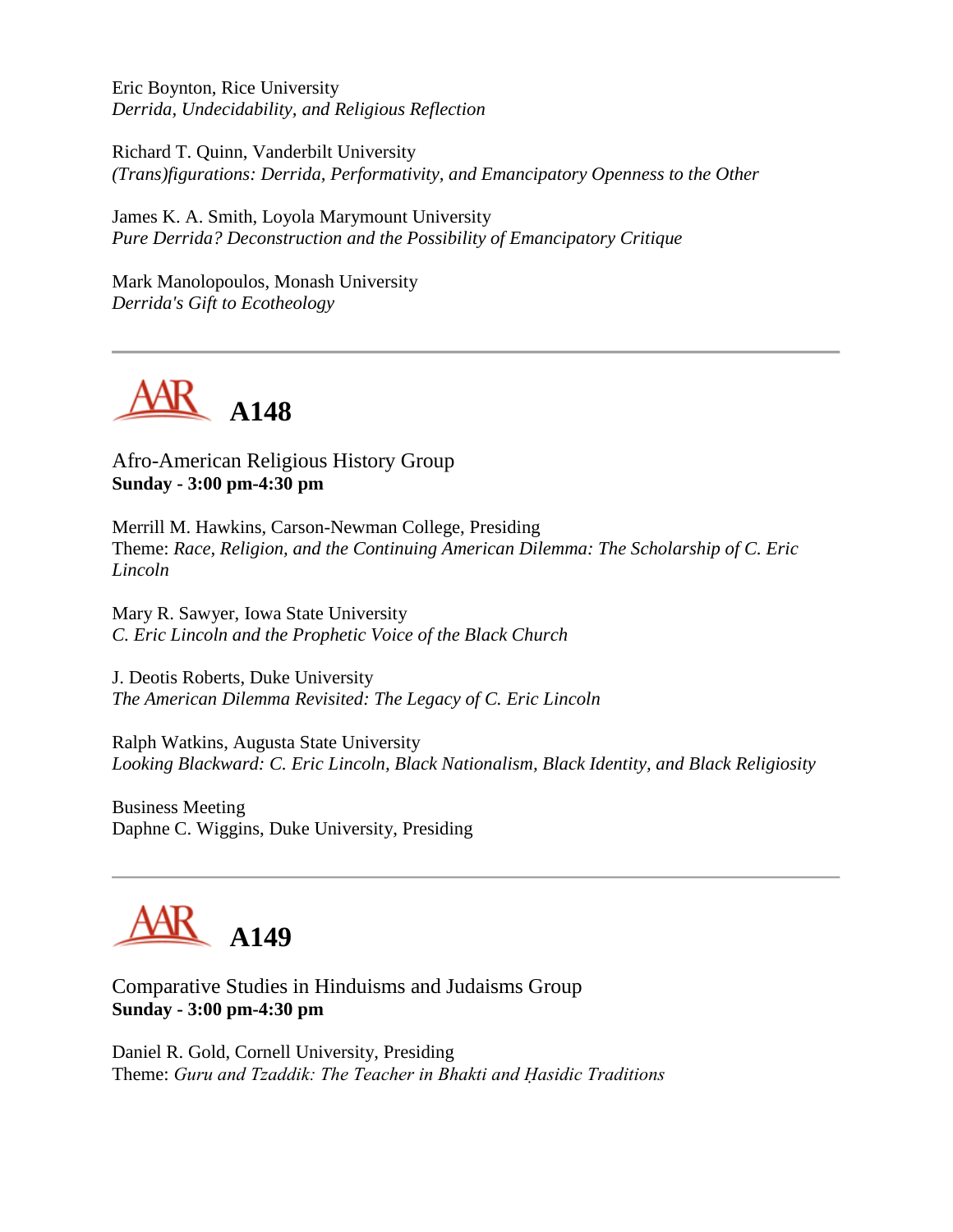Suzanne Stillman, University of California, Santa Barbara *Revisioning the Guru: From Vedic Poet-Seer to Bhakti Poet-Saint*

Graham M. Schweig, Christopher Newport University *Grace of God in the Flesh: The Guru in the Caitanyite Vaiṣṇava Tradition*

Alon Goshen-Gottstein, Hebrew University of Jerusalem *Theorizing the Tzaddik in Ḥasidic Traditions: Reflections from Rabbi Naḥman of Braslav*

Gabriel Levy, University of California, Santa Barbara *The Tzaddik: A Comparative Approach to Innovation and Genius*

Responding: Yudit K. Greenberg, Rollins College



Lesbian-Feminist Issues and Religion Group **Sunday - 3:00 pm-4:30 pm**

Elizabeth A. Say, California State University, Northridge, Presiding Theme: *To Be of Use: The Role of Religious Scholars in Gay, Lesbian, Bisexual, and Transgender Activism*

Panelists: Ghazala Anwar, University of Cantebury Mari E. Castellanos, Coral Gables Congregational Church Emily Erwin Culpepper, University of Redlands Carter Heyward, Episcopal Divinity School Mary E. Hunt, Women's Alliance for Theology, Ethics, and Ritual

Responding: Janet R. Jakobsen, Barnard College



Men's Studies in Religion Group **Sunday - 3:00 pm-4:30 pm**

Mark J. Justad, Vanderbilt University, Presiding Theme: *The Policing of Women in Male Scriptures*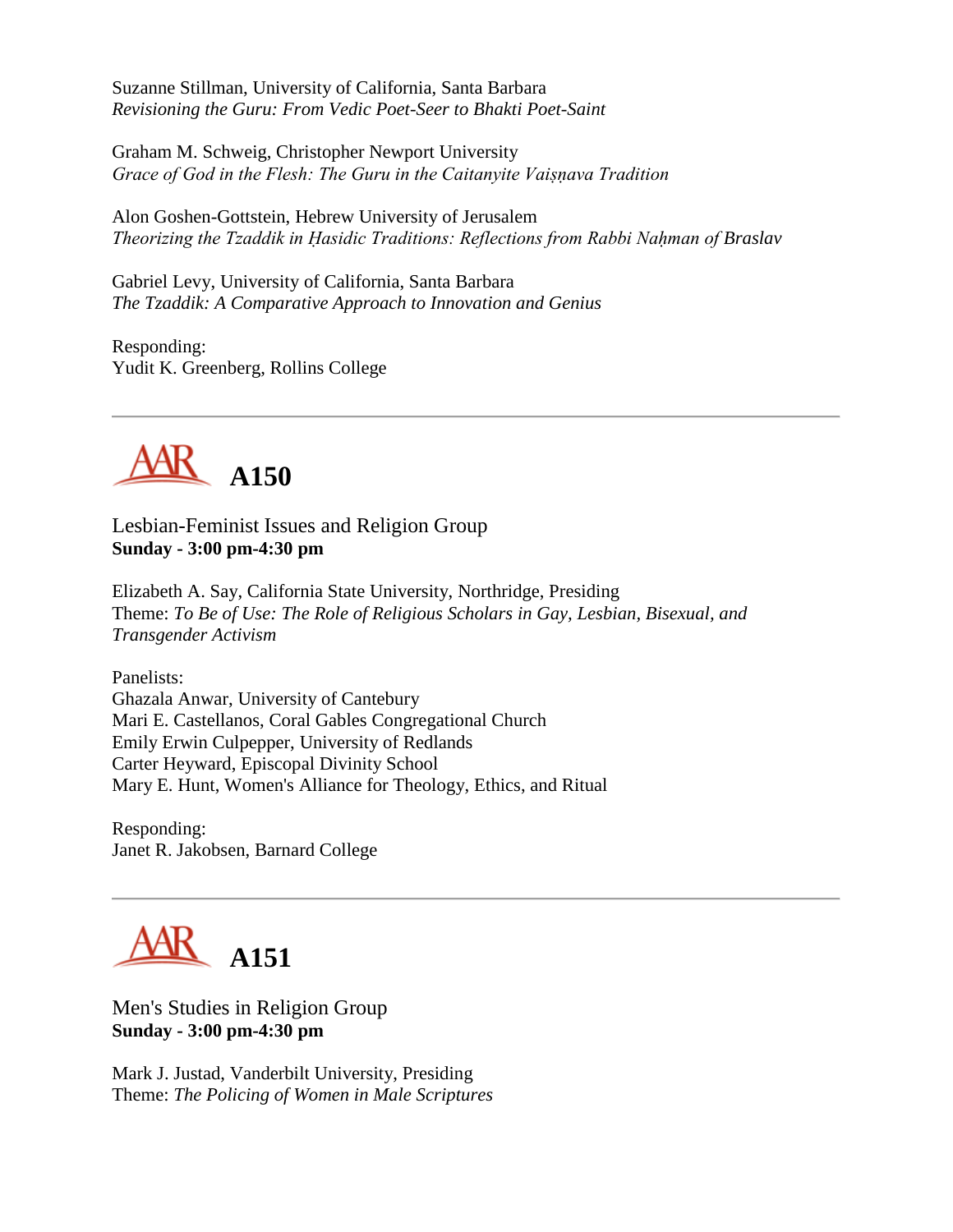John C. Raines, Temple University *Polution and Danger in Cross-Cultural Perspective*

Daniel C. Maguire, Marquette University *Contraception and Control in Cross-Cultural Perspective*

Farid Esack, Auburn Theological Seminary *Islam and the Construction of Male Desire*

Marvin M. Ellison, Bangor Theological Seminary *Christianity and the Construction of Male Desire*

Responding: Mark William Muesse, Rhodes College



Platonism and Neoplatonism Group and Augustine and Augustinianisms Consultation **Sunday - 3:00 pm-4:30 pm**

Darlene Fozard Weaver, Georgetown University, Presiding Theme: *Augustine's "Friends" and "Enemies": The Question of Augustine's Neoplatonism*

Anthony D. Baker, University of Virginia *Semio-Erotics: Augsutine and Post-Metaphysical Theology*

Paula Fredriksen, Boston University *Augustine's "Doctrine" of Jews as Witness in History and Scholarship*

Jeffrey Hensley, Virginia Theological Seminary *Schleiermacher the Augustinian?*

Stephen A. Wilson, Stanford University *Jonathan Edwards on the Natural and Supernatural Virtues*

Responding: Eugene Teselle, Vanderbilt University

Business Meeting Charles Mathewes, University of Virginia, Presiding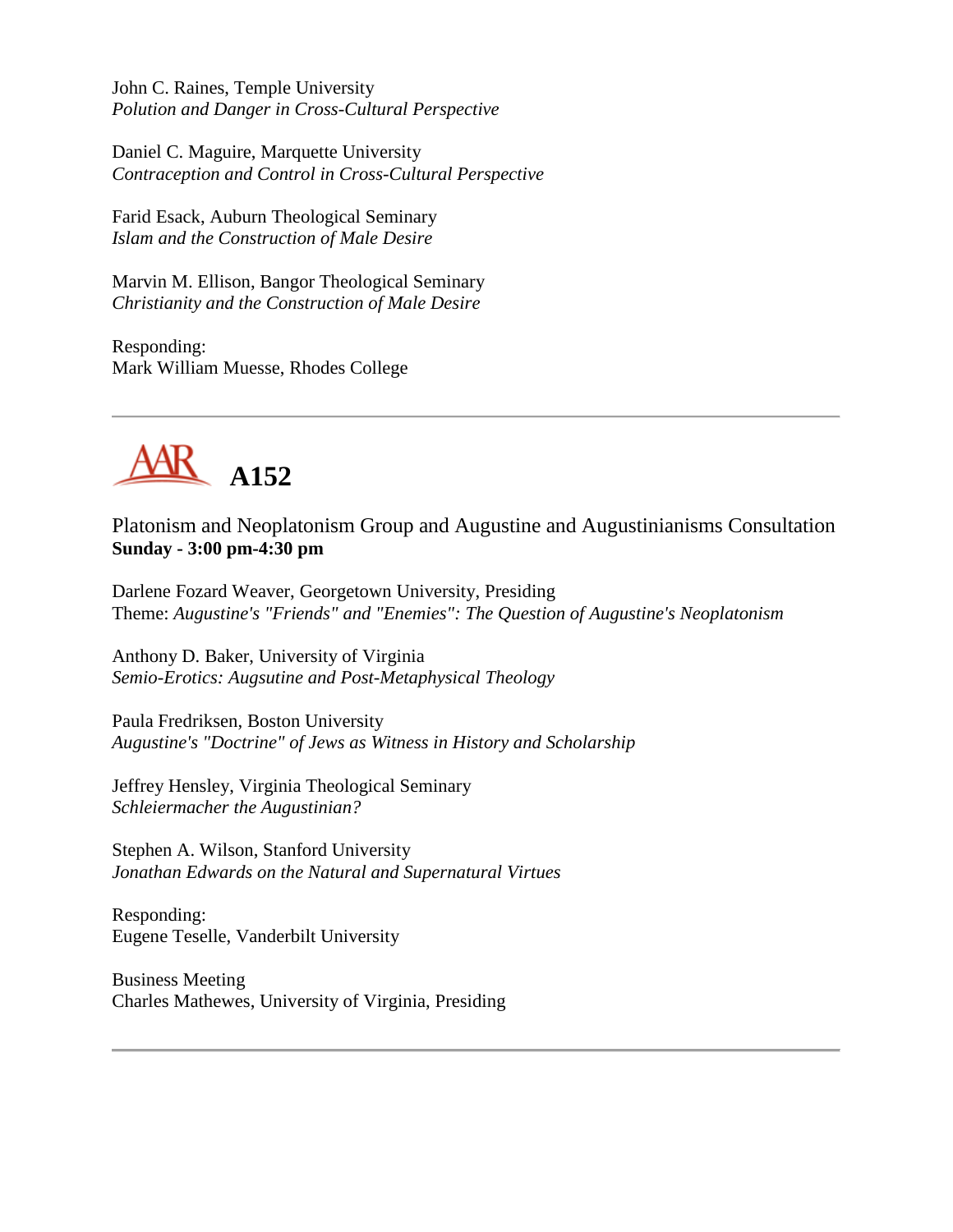

Pragmatism and Empiricism in American Religious Thought Group **Sunday - 3:00 pm-4:30 pm**

Jerome P. Soneson, University of Northern Iowa, Presiding Theme: *New Insights on Pragmatism and Religion*

Douglas Jacobsen, Messiah College *The Undeveloped Empiricism of Early Pentecostal Theology in Dialogue with D. C. Macintosh and Donald L. Gelpi*

James S. Freeman, Columbia University *Rorty's Concept of Romance and the Justification of Religious Faith*

James Kraft, Graduate Theological Union *Religious Belief Without Rational or Experiential Foundations: James and Heidegger Compared and Appropriated*

Business Meeting Thomas A. Byrnes, Benedictine University, Presiding



Religion and Ecology Group **Sunday - 3:00 pm-4:30 pm**

Heather Eaton, St. Paul University, Presiding Theme: *An Unspoken Hunger: Landscape, Literature, and Lust*

Sarah M. Taylor, Northwestern University *Land as Lover: Mormon Eco-Eroticism and Planetary Polyamory in the Work of Terry Tempest Williams*

Mark S. Cladis, Vassar College *A Sense of Place and the Place of the Wild: Terry Tempest Williams and the Erotics of Place*

Daniel T. Spencer, Drake University and Ann M. Pederson, Augustana College *Refuge of Refugee: Teaching Terry Tempest Williams'* Refuge *as a Case Study in Social, Cultural, and Theological Location*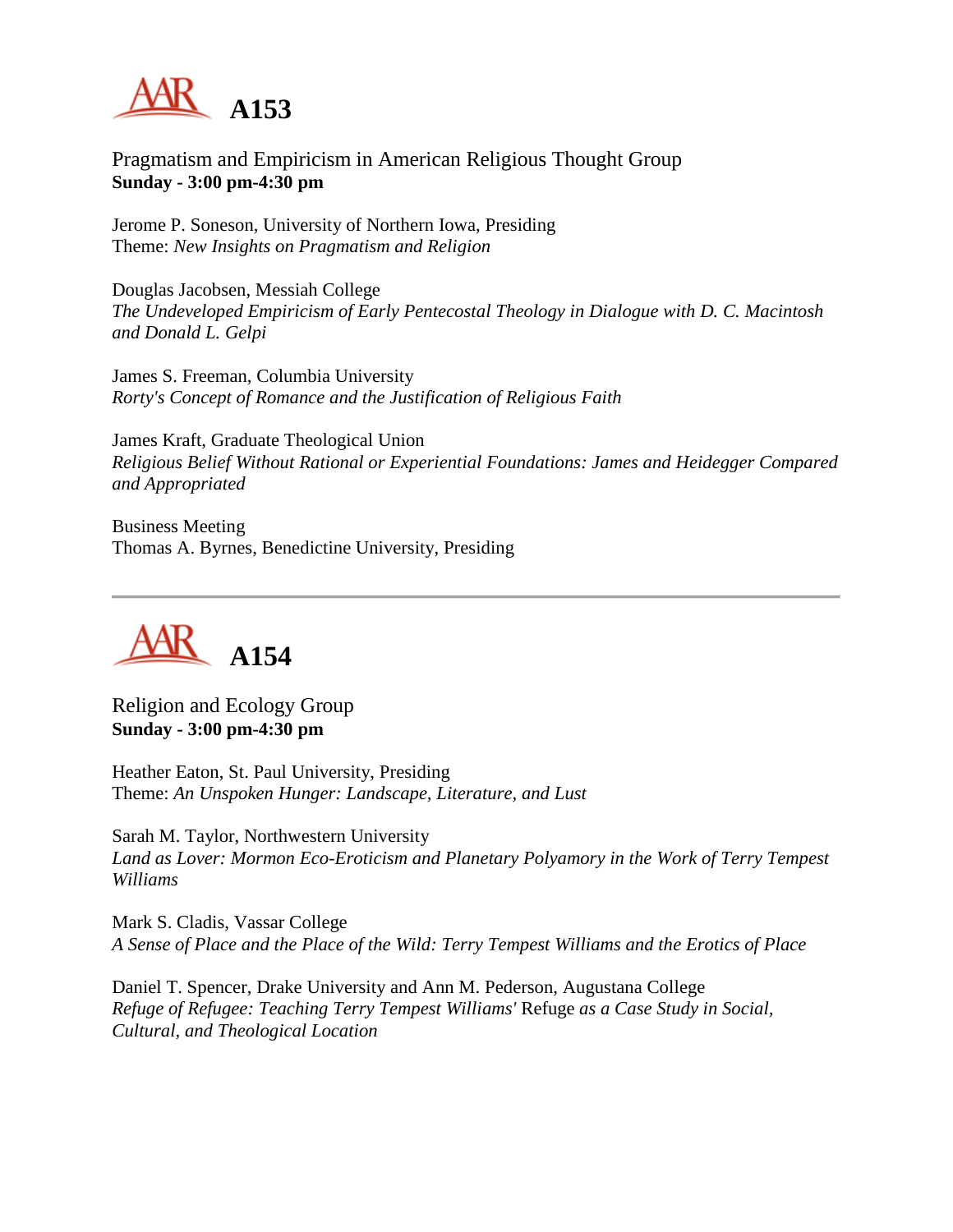Marquerite Rigoglioso, California Institute of Integral Studies *The Rape of the Lake: A Study of the Spiritual and Environmental History of Lake Pergusa, Sicily*

Maria Jansdotter, Karlstad University *An Ecoreligious Perspective in a Secularized Nordic Context*

Mary Grey, Sarum College, University of Wales *Gender and Poverty in Drought-Stricken Rajasthan: Seeking the Dying Wisdom*

Business Meeting Heather Eaton, St. Paul University and Sarah M. Taylor, Northwestern University, Presiding



Religion in Latin America and the Caribbean Group **Sunday - 3:00 pm-4:30 pm**

Jeanette Reedy Solano, University of Southern California, Presiding Theme: *Mariologies in the Americas*

Sylvia Marcos, Claremont Graduate University *Preaching Women: Indigenous Wisdom within Theology*

Lisa Swanson Madera, Emory University *Dreaming and Dressing the Virgin: The Power of Clothes in the Andean Catholic Imagination*

Kristy Nabhan-Warren, Berea College *Religious Reform in El Barrio: The Virgin of the Americas and Community Identity in South Phoenix*

Elina Vuola, University of Helsinki *La Morenita on Skis: The Karelian Mary and Her Latin American Sisters*

Responding: J. Gordon Melton, Institute for the Study of American Religion

Business Meeting Nelson Maldonado-Torres, Brown University and Lois Lorentzen, University of San Francisco, Presiding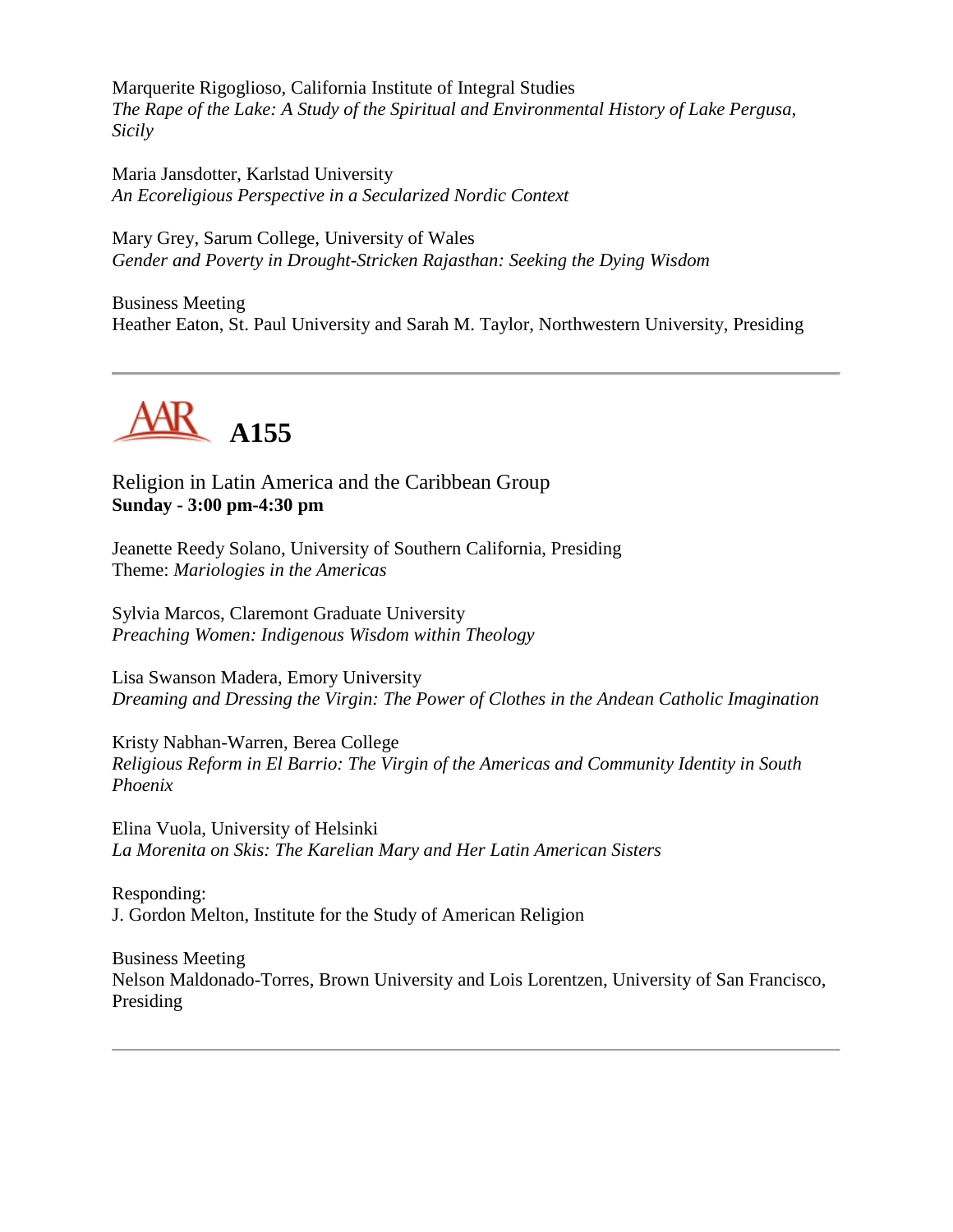

Roman Catholic Studies Group **Sunday - 3:00 pm-4:30 pm**

Terrence W. Tilley, University of Dayton, Presiding Theme I: *Inculturated American Catholicism*

Maryellen Davis, University of North Carolina, Chapel Hill *Popery or Patriotism? Catholic Antebellum Fiction and Constructions of U.S. Catholic Identity*

Patricia O'Connell Killen, Pacific Lutheran University *Construction Institutional and Individual Identities in the Pacific Northwest: Regional Character and Religiousness*

Responding: Paula Kane, University of Pittsburgh

Theme II: *Women and Inculturation*

Claire Wolfteich, Boston University *Roman Catholic Women in the United Farm Workers Movement: Defining Religious Identity and Political Strategy*

Paula Elizabeth Holmes, State University of New York, Buffalo *Embodied Inculturation: Re/Patriation of a Native American Folk Saint*

Responding: David Pitt, University of Notre Dame



Schleiermacher Group **Sunday - 3:00 pm-4:30 pm**

Christine Helmer, Claremont School of Theology, Presiding Theme: *Schleiermacher and the Enlightenment*

Ernest Boyer, Harvard University *Schleiermacher, Shaftesbury, and the German Enlightenment*

Martin Leiner, Neuchatel, Switzerland *Schleiermacher and Zinzendorf on Individuality, Community, and Religious Experience*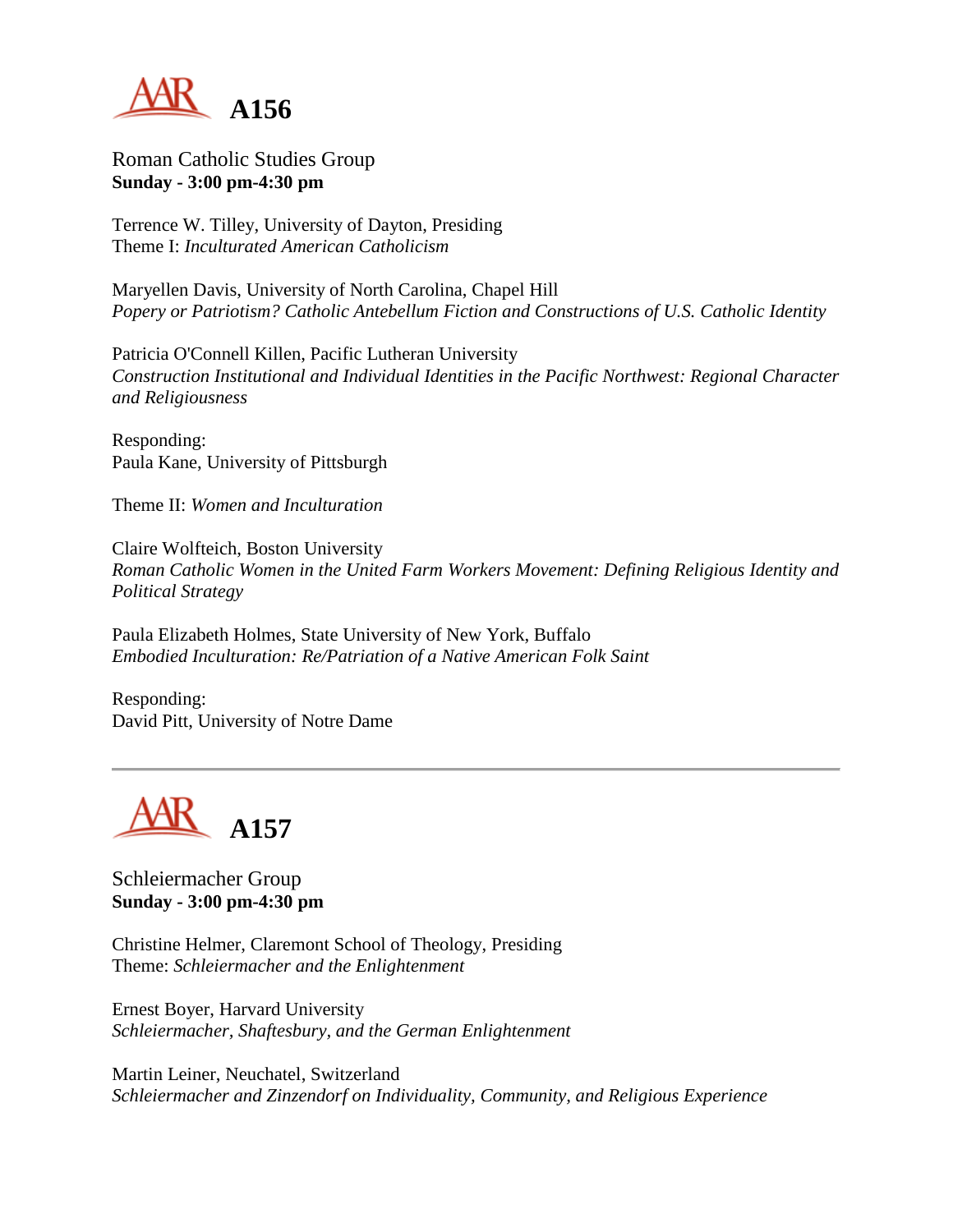Peter De Mey, Catholic University of Leuven *The Defense of Revealed Christianity through an Appeal to Experience in Hume, Lessing, and Schleiermacher*

Kelly Leigh Brotzman, University of Chicago *Schleiermacher and Kant on the Role of Experience in Ethics*

Business Meeting Julia A. Lamm, Georgetown University, Presiding



Law, Religion, and Culture Consultation **Sunday - 3:00 pm-4:30 pm**

Winnifred Fallers Sullivan, University of Chicago, Presiding Theme: *Religion, Law, and Violence*

Patrick Q. Mason, University of Notre Dame *Mormons, Violence, and Democracy in Nineteenth-Century America*

Scott D. Seay, Vanderbilt University *Rapists and Arsonists, Witches and Infanticides: Social and Theological Constructions of Criminality in Colonial New England*

Julie Miller, University of the Incarnate Word *Keeping Women 'Rapable': The Transformation of Rapture in Medieval Law and Mysticism*

Responding: Natalie B. Dohrmann, University of Chicago

Business Meeting Winnifred Fallers Sullivan, University of Chicago, Presiding

This session is the final meeting of this consultation on the AAR program.



# **NEW PROGRAM UNIT**

Religion, Ethics, and Society in Contemporary East Asia Consultation **Sunday - 3:00 pm-4:30 pm**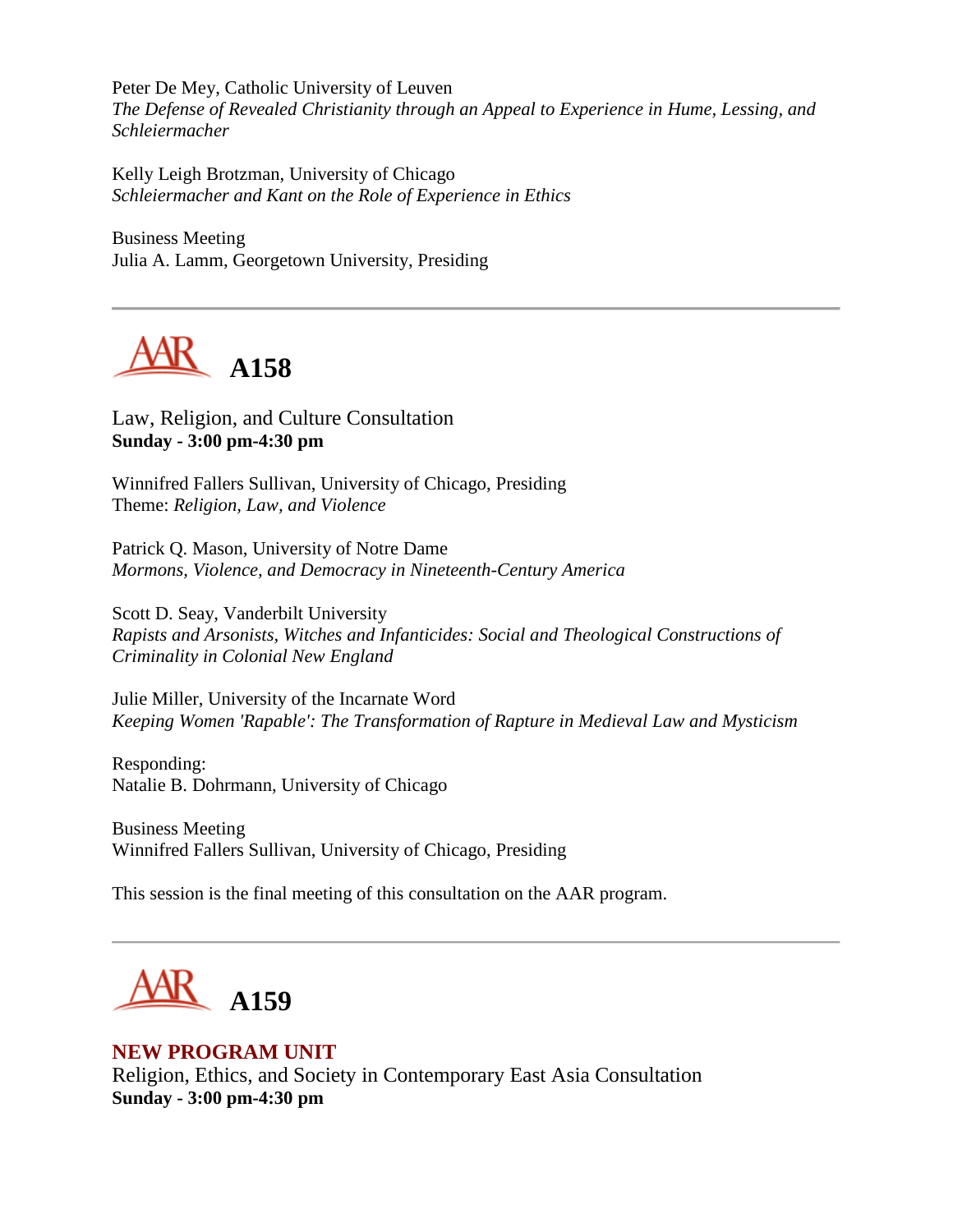Michiko Yusa, Western Washington University, Presiding Theme: *Asian Religions and Globalization: Responses to Western/Christian Perspectives*

Panelists: Max L. Stackhouse, Princeton Theological Seminary Hak Joon Lee, Princeton Theological Seminary Young Chan Ro, George Mason University Craig A. Burgdoff, Syracuse University Steven Heine, Florida International University

Responding: Robert C. Neville, Boston University

Business Meeting Michiko Yusa, Western Washington University and Young Chan Ro, George Mason University, Presiding



Western Esotericism from the Early Modern Period Consultation **Sunday - 3:00 pm-4:30 pm**

James Santucci, California State University, Fullerton, Presiding Theme: *Western Esotericism: Personalities and Current Research*

Rouslan Elistratov, Claremont Graduate University *Daniel Andreev and His Place in Western Esotericism: Some Implications for Clarifying the Relationship between Esotericism and the Apocalyptic Genre*

Jane Williams-Hogan, Bryn Athyn College of the New Church *The Heavenly Secrets of Genesis according to Pico della Mirandola and Emanuel Swedenborg: A Comparative Analysis*

Jean-Pierre Laurant, Centre National de la Recherche *Esotericism and Tradition according to René Guénon (1886-1951): The Function of the Writer*

Responding: James Burnell Robinson, University of Northern Iowa

Business Meeting James Santucci, California State University, Fullerton, Presiding

This session is the final meeting of this consultation on the AAR program.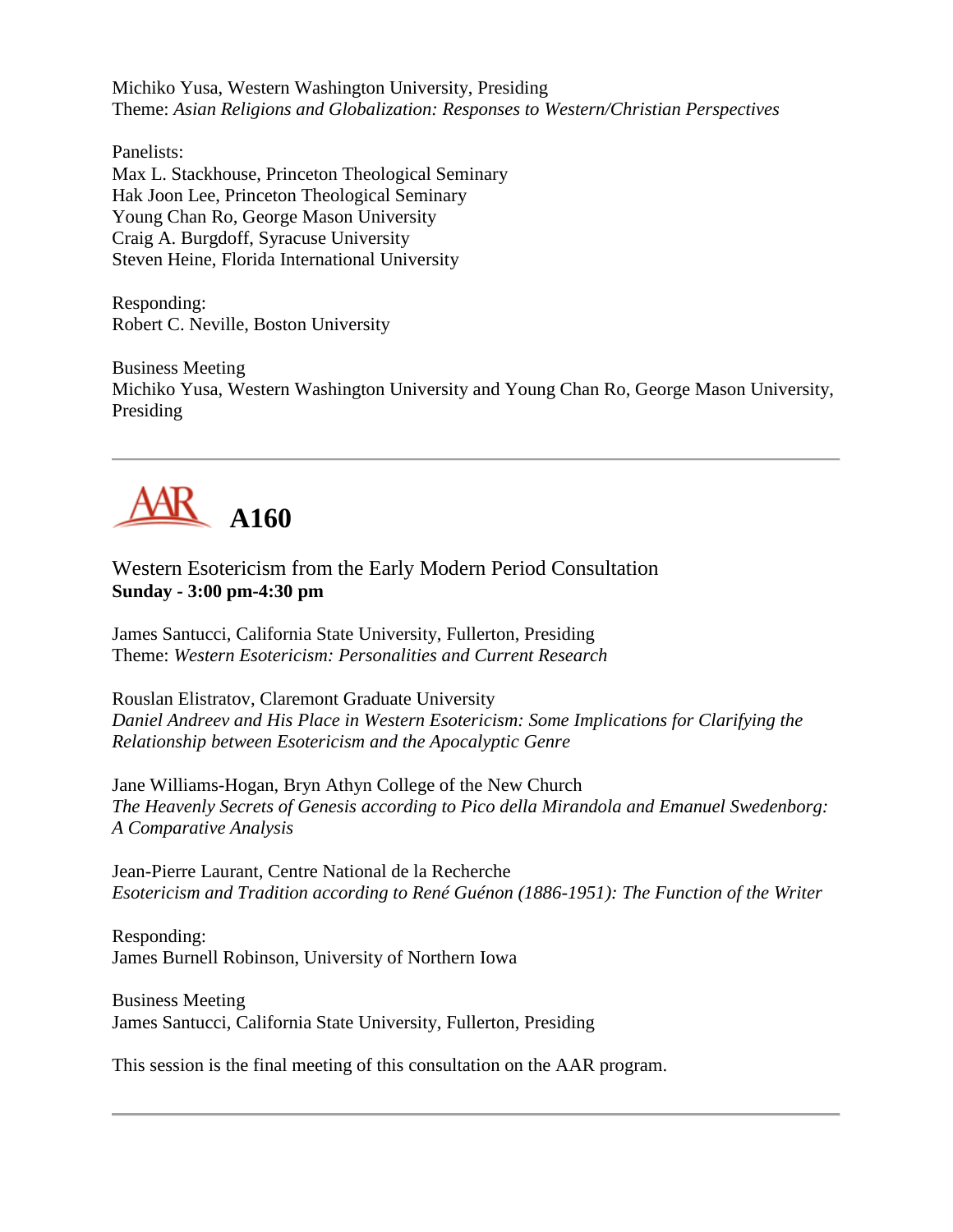

Special Topics Forum **Sunday - 4:30 pm-6:00 pm**

Sponsored by the AAR, *[Publishers Weekly](http://www.publishersweekly.com/)*, and [SBL](http://www.sbl-site.org/)

Jana Reiss, Publishers Weekly, Presiding Theme: *Who Says My Degree Isn't Practical? Careers in Religion Publishing and Writing*

Panelists: Mark Tauber, Beliefnet Henry L. Carrigan, Trinity Press International Lauren Winner, Beliefnet Eric Brandt, HarperSan Francisco



Retired Members Reception **Sunday - 5:30 pm-6:30 pm**

All members of the AAR who are retired from full-time employment are cordially invited to an open house hosted by Barbara DeConcini, executive director, and Rebecca Chopp, president.



Arts Series Performance: Baritone Robert Gardner **Sunday - 5:45 pm-6:45 pm**

#### **CANCELLED**

Diane Apostolos-Cappadona, Georgetown University, Presiding

Please see the Annual Meeting Program Highlights page for more information.

#### **CANCELLED**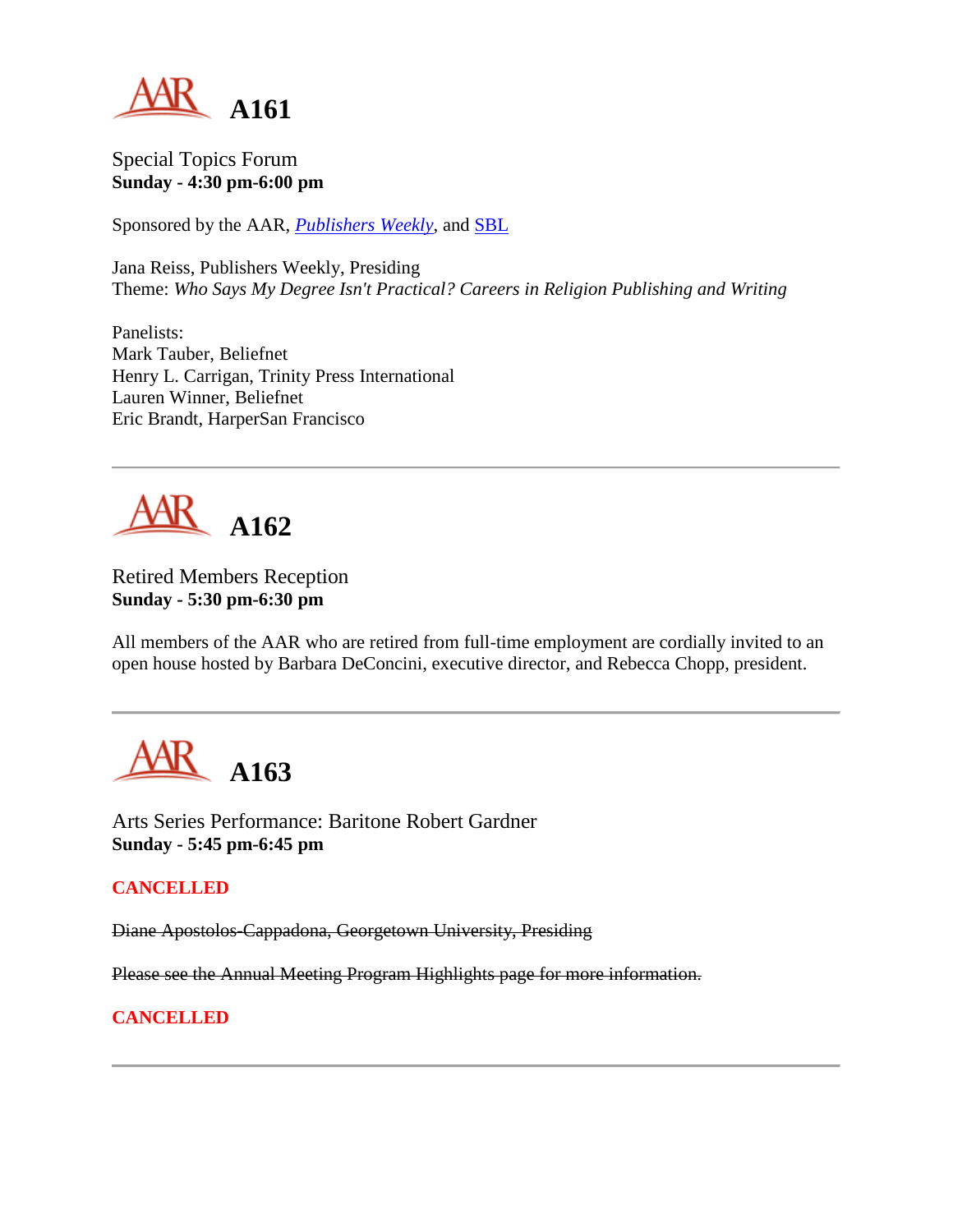

Plenary Address **Sunday - 7:15 pm-8:15 pm**

Dwight N. Hopkins, University of Chicago, Presiding Theme: *Theology's Great Sin*

James H. Cone, Union Theological Seminary, New York City

Please see the Annual Meeting Program Highlights page for more information.



Arts Series Performance: The Colorado Choir **Sunday - 8:15 pm-9:30 pm**

Diane Apostolos-Cappadona, Georgetown University, Presiding

Please see the Annual Meeting Program Highlights page for more information.



Arts Series Film: *[Andre's Lives](http://www.jewishculture.org/film/andre.htm)* **Sunday - 8:15 pm-10:30 pm**

Sponsored by the Religion in Central and Eastern Europe Consultation

J. Shawn Landres, University of California, Santa Barbara, Presiding

Please see the Annual Meeting Program Highlights page for more information.



Arts Series Film: *[Fight Club](http://www.foxmovies.com/fightclub/)* **Sunday - 8:15 pm-10:30 pm**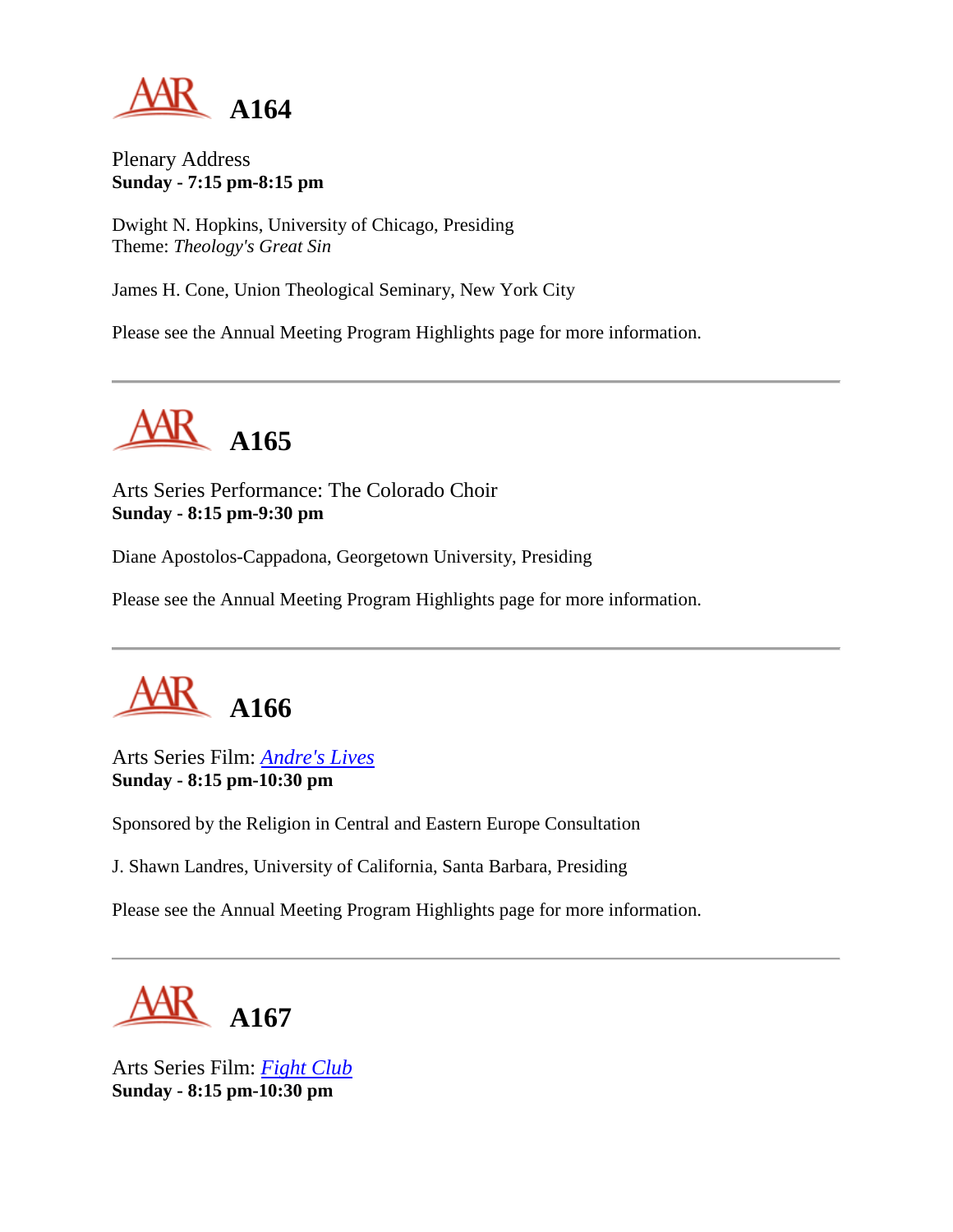Sponsored by the Religion, Film, and Visual Culture Group

Amir Hussain, California State University, Northridge, Presiding

Panelists: Nicholas Kirschman, Chaminade College Preparatory School Sandie Gravett, Appalachian State University Jason Patrick, Baylor University

Please see the Annual Meeting Program Highlights page for more information.



Arts Series Film: *[Veterans of Hope Project](http://www.iliff.edu/about_iliff/special_veterans.htm)* **Sunday - 8:15 pm-10:30 pm**

Sponsored by the Afro-American Religious History Group

Vincent Harding, Iliff School of Theology, Presiding

Please see the Annual Meeting Program Highlights page for more information.



*JAAR* Editorial Board Reception **Sunday - 8:30 pm-10:00 pm**

*JAAR* Editorial Board members are invited to a reception in their honor.



Reception for Religion Scholars in Part-Time, Adjunct, Independent, and Nonacademic Positions **Sunday - 9:00 pm-10:00 pm**

This conversation and reception, hosted by Mark Lloyd Taylor of the AAR's Board of Directors, will explore ways in which the AAR might better support members employed in part-time, administrative, or nonacademic positions. Planning toward a session on adjunct teaching issues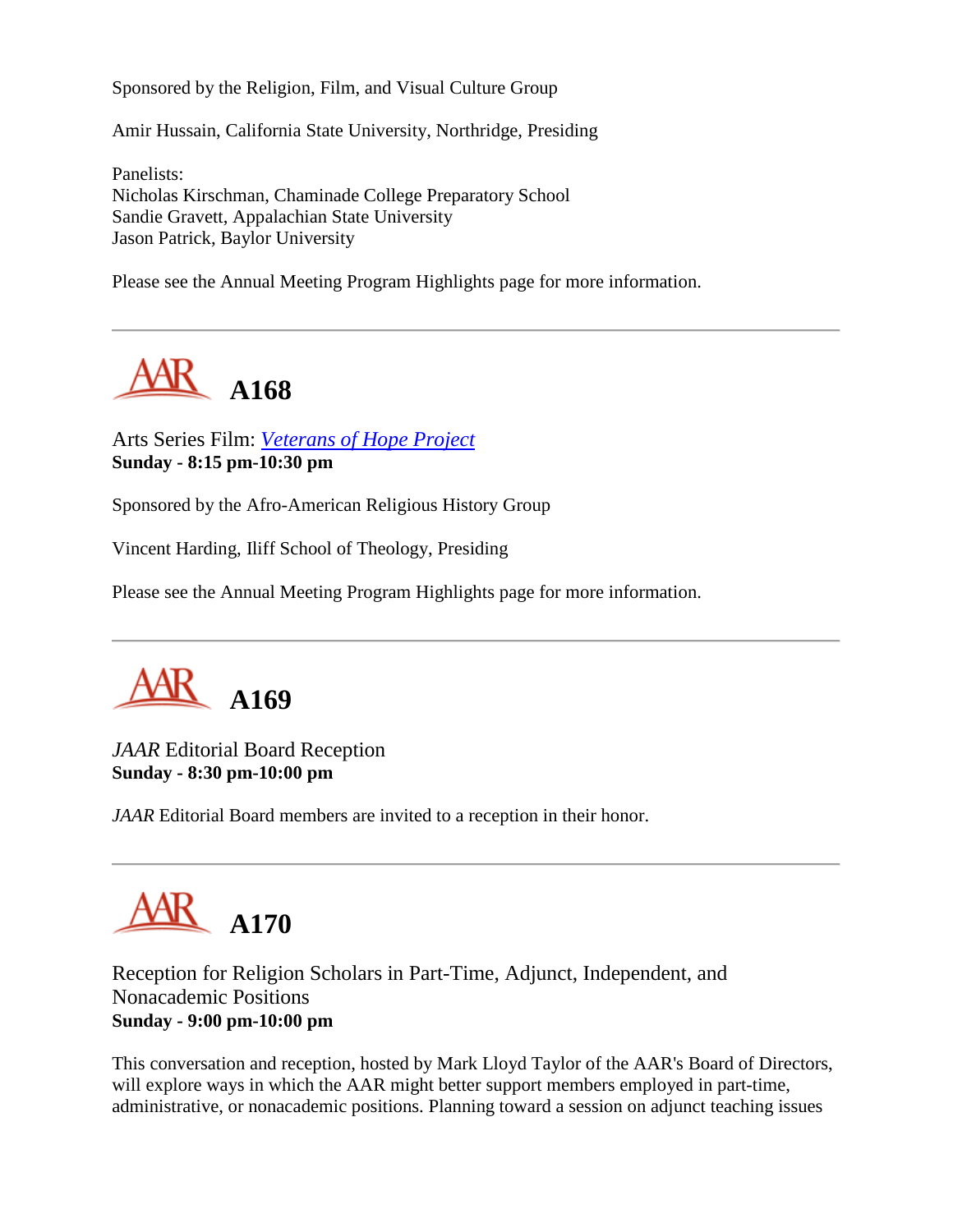within the program of a future annual meeting will continue. For more information about AAR programs for Religion Scholars in Part-Time, Adjunct, Independent, and Nonacademic Positions, please see The Profession pages.



Nominations Committee **Monday - 7:00 am-8:30 am**

Raymond B. Williams, Wabash College, Presiding



Program Unit Chairs Breakfast **Monday - 7:30 am-8:45 am**

Barbara DeConcini, American Academy of Religion, Presiding

All program unit chairs should attend this important informational session with the AAR's Program Committee.



Religion in the Schools Task Force **Monday - 7:30 am-8:45 am**

Edward R. Gray, American Academy of Religion, Presiding



International Members Breakfast **Monday - 7:30 am-8:45 am**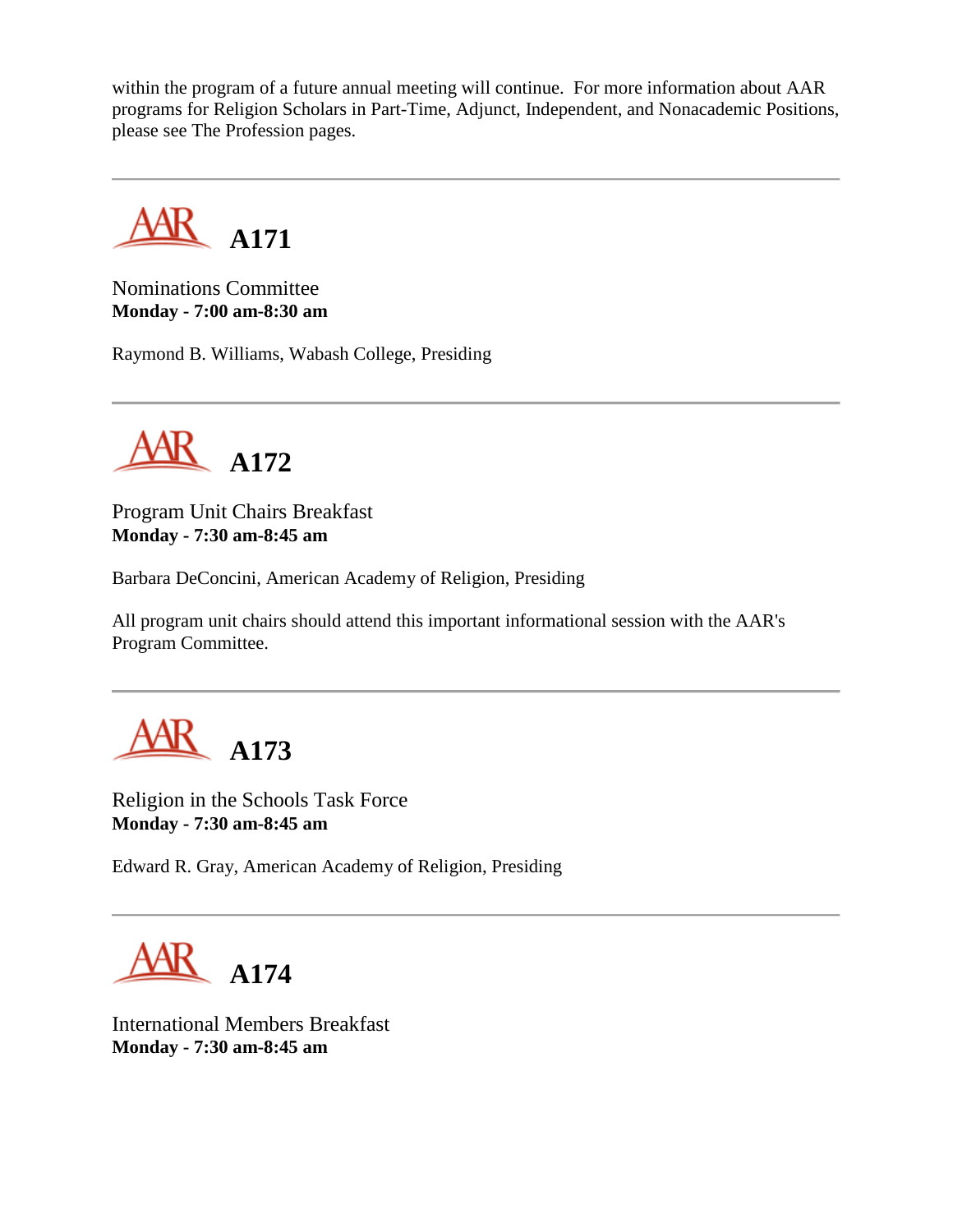All AAR international attendees are invited to an information session and continental breakfast hosted by the AAR's Committee on International Connections.



Special Topics Forum **Monday - 9:00 am-11:30 am**

Sponsored by the Committee on the Status of Women in the Profession

Janet R. Jakobsen, Barnard College, Presiding Theme: *Faith Based on What? Feminist Scholars of Religion Speak Out about Public Policy and the Bush II Administration*

Panelists: Rita Nakashima Brock, Harvard University Mary C. Churchill, University of Colorado, Boulder Joan M. Martin, Episcopal Divinity School Mary E. Hunt, Women's Alliance for Theology, Ethics, and Ritual Judith Plaskow, Manhattan College

Please see the Annual Meeting Program Highlights page for more information.



Special Topics Forum **Monday - 9:00 am-10:30 am**

Sponsored by the Religion in the Schools Task Force

Edward R. Gray, American Academy of Religion, Presiding Theme: *Religion in the Schools Day*

Please see the Annual Meeting Program Highlights page for more information.

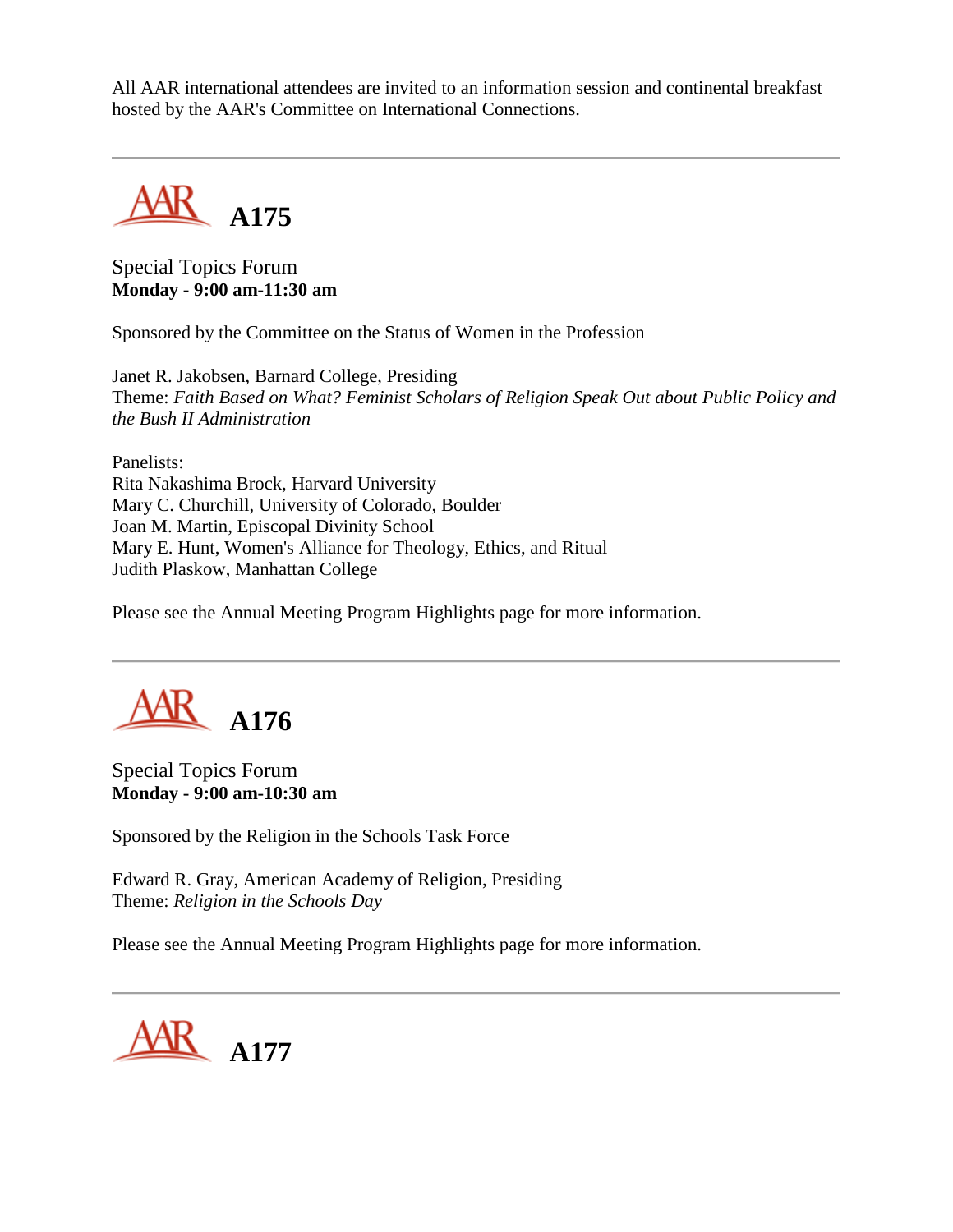Academic Teaching and the Study of Religion Section **Monday - 9:00 am-11:30 am**

Valarie H. Ziegler, DePauw University, Presiding Theme: *Rethinking Relationships, Revisioning the Teaching of Ethics*

Deanna A. Thompson, Hamline University *Transforming Connections: Service Learning as a Practice of Solidarity in the Feminist/Womanist Ethics Course*

Patrick F. Gibbons, Ursuline College *Theological Reflections as an Integrative Skill in Teaching Social Justice*

Gary L. Chamberlain, Seattle University *Teaching Catholic Social Teaching*

Stephanie Kaza, University of Vermont *Students Teaching Students Environmental Justice*

# **A178**

Arts, Literature, and Religion Section **Monday - 9:00 am-11:30 am**

John R. Betz, Loyola College in Maryland, Presiding Theme: Being John Malkovich *and Continental Religious Reflection*

Gitte Butin, University of Virginia *"No Strings Attached": Puppeteering, Seduction, and the Representation of 'Subjectivity'*

Jonathan J. Malesic, University of Virginia *Choking on Words: Lessons on Direct and Indirect Communication from Kierkegaard and* Being John Malkovich

William W. Young III, Loyola College in Maryland *Otherwise than* Being John Malkovich*: Incarnating the Name of God*

Terry Baker, Warner Pacific College *Beyond Using John Malkovich: Embodiment, Identity, and Ethics*

Business Meeting Carolyn Medine, University of Georgia and Mark Ledbetter, Culloden, GA, Presiding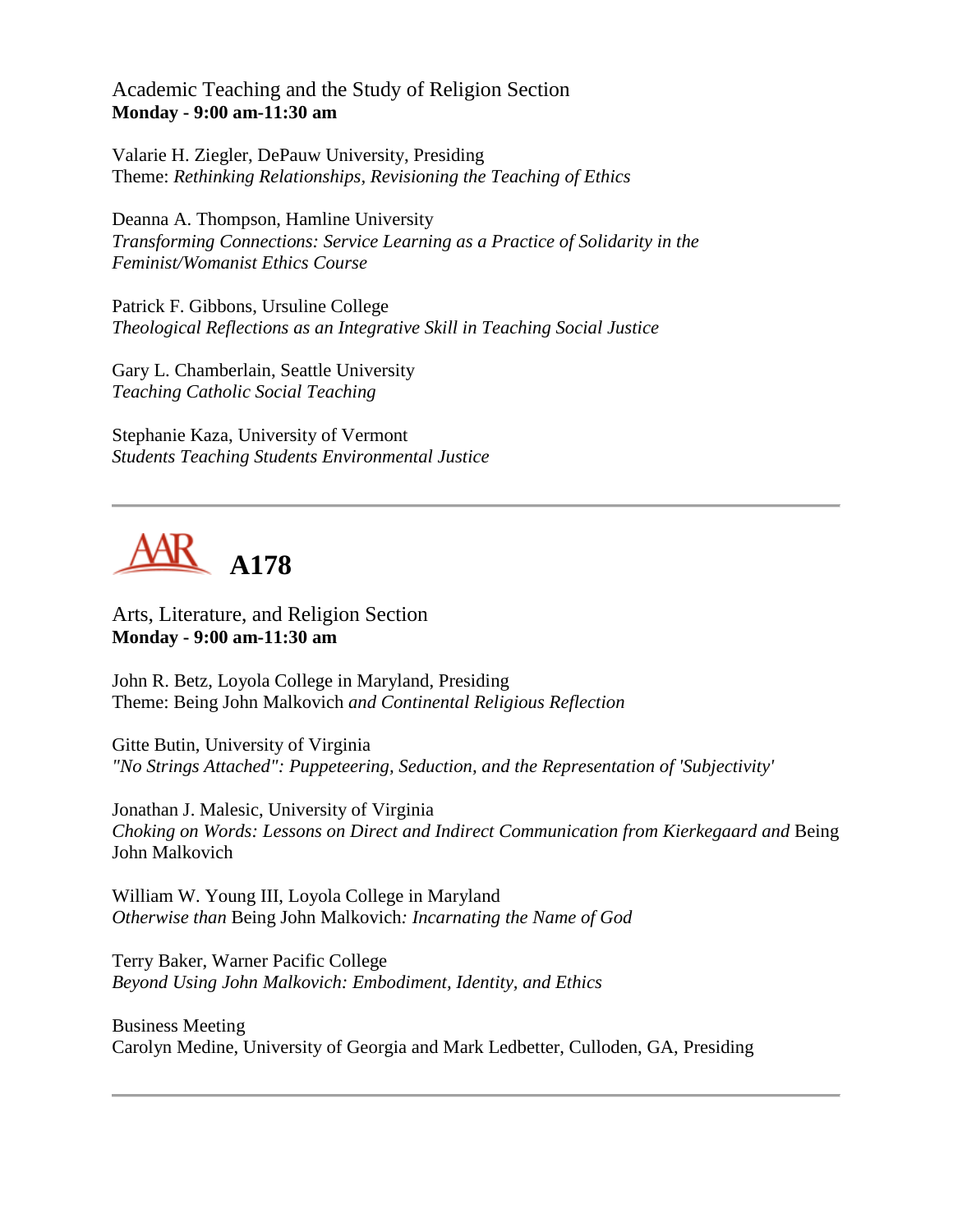

Buddhism Section **Monday - 9:00 am-11:30 am**

Ronald M. Davidson, Fairfield University, Presiding Theme: *Prophecies, Buddhist Monks, and Politics*

Karen Derris, Harvard University *Towards a Typology of Theravadin Predictions*

Johan Elverskog, Southern Methodist University *Prophecy in Action: Shambhala and the Mongols*

Mario Poceski, University of Florida *From the Province to the Capital: The Role of State Support in the Spread of the Hongzhou School of Chan Buddhism*

Roseanne Freese, Arlington, VA *The Monk Tanwuchan: Mentor of Men and Victim of Kings*

Business Meeting Jacqueline I. Stone, Princeton University and John S. Strong, Bates College, Presiding



Comparative Studies in Religion Section and Ritual Studies Group **Monday - 9:00 am-11:30 am**

Carol S. Anderson, Kalamazoo College, Presiding Theme: *Women as Ritual Experts/Ritual Innovators*

Norma Baumel Joseph, Concordia University *Women's Prayer Groups: Ritual Forms of Submission and Subversion*

Dianne E. Jenett, New College of California *Cooking Up Equality: Pongala at Attukal Temple, Kerala, South India*

Jone Salomonsen, University of Oslo *Enchanted Feminism: Women as Initiators and Crafters of Human Growth*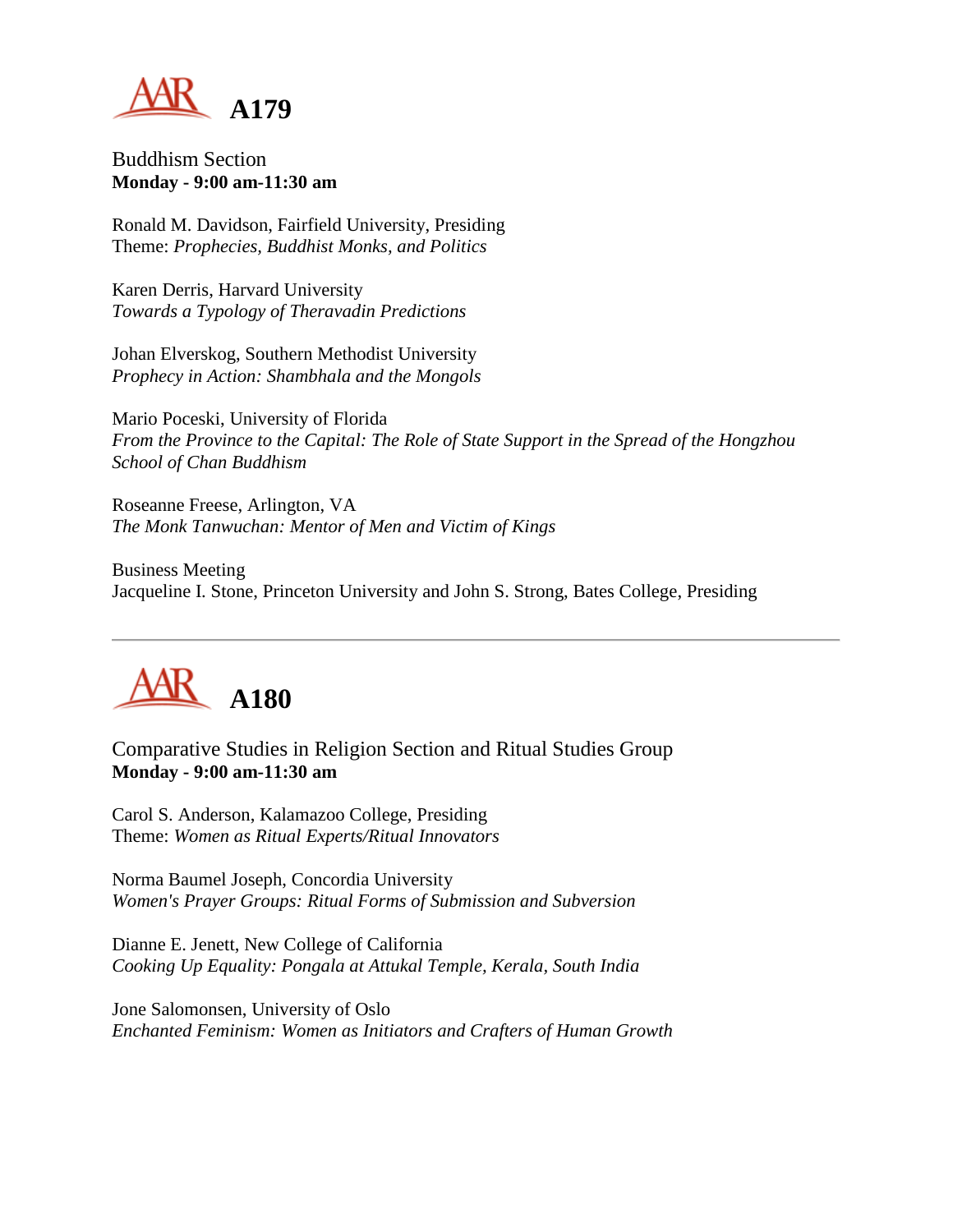Theresa Smith, Indiana University of Pennsylvania *Medicine and Magic: Conversations between an Anishnaable Medicine Woman and a Cornish Village Witch*

Responding: Susan Sered, Bar-Ilan University



Ethics Section **Monday - 9:00 am-11:30 am**

Arvind Sharma, McGill University, Presiding Theme: *Population, Development, and Reproductive Health: Does Religion Count?*

Panelists: Rosemary R. Ruether, Garrett-Evangelical Theological Seminary Teresia Mbari Hinga, DePaul University James Martin-Schramm, Luther College

Responding: Frances Kissling, Catholics for a Free Choice



History of Christianity Section **Monday - 9:00 am-11:30 am**

Bonganjalo Goba, Lancaster Theological Seminary, Presiding Theme: *Making Christians in Asia*

Elizabeth Cameron Galbraith, Coe College *Christian Imperialism: The Case of Indian Christianity*

Eric Reinders, Emory University *Penetration of the Interior: Victorian Missions to China and the Necessity of Violence*

Sung Deuk Oak, Boston University *The Kingdom of God and the Japanese Empire: Preached Messages of Korean Christians under Japanese Colonialism, 1905-1945*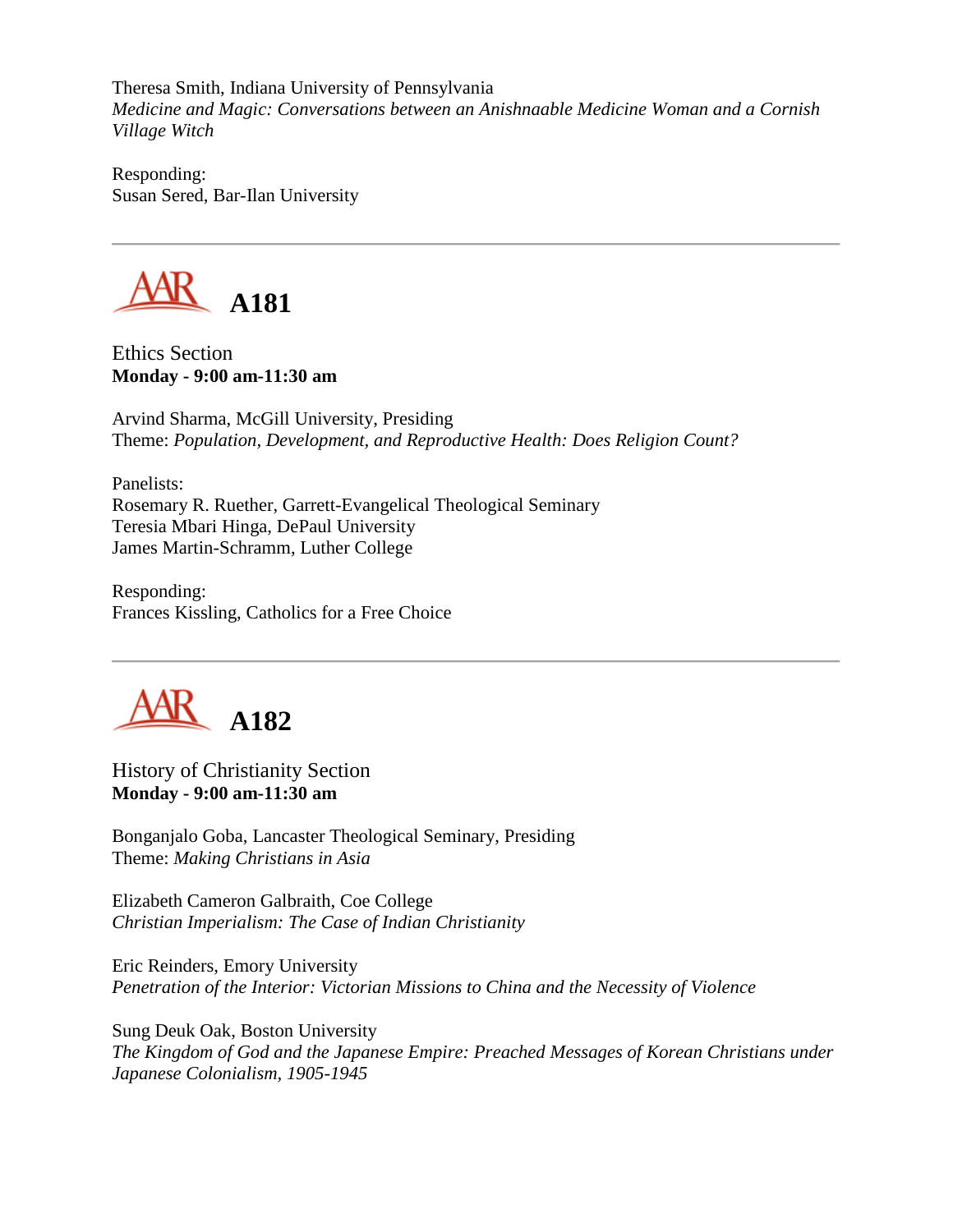Thomas Pearson, Muhlenberg College *To Win Their Hearts and Minds: Evangelical, Humanitarian, and Military Missions during the Vietnam War*

Responding: Amanda Porterfield, University of Wyoming



North American Religions Section **Monday - 9:00 am-11:30 am**

R. Marie Griffith, Princeton University, Presiding Theme: *Religion and the Construction of Gendered Identities in America*

Panelists: Debra Campbell, Colby College Jualynne E. Dodson, University of Colorado, Boulder David G. Hackett, University of Florida Beryl Satter, Rutgers University

This session was organized in cooperation with the American Society of Church History.



Philosophy of Religion Section **Monday - 9:00 am-11:30 am**

Gereon Kopf, Luther College, Presiding Theme: *Ways of Living: Religious Experience and Philosophy*

Donald Blakeley, California State University, Fresno *The Art of Living: Pierre Hadot's Rejection of Plotinian Mysticism*

Matthew C. Bagger, Columbia University *The Skeptic's Practical Criterion and Pragmatism*

Kevin Schilbrack, Wesleyan College *Ritual, World View, and Metaphysics*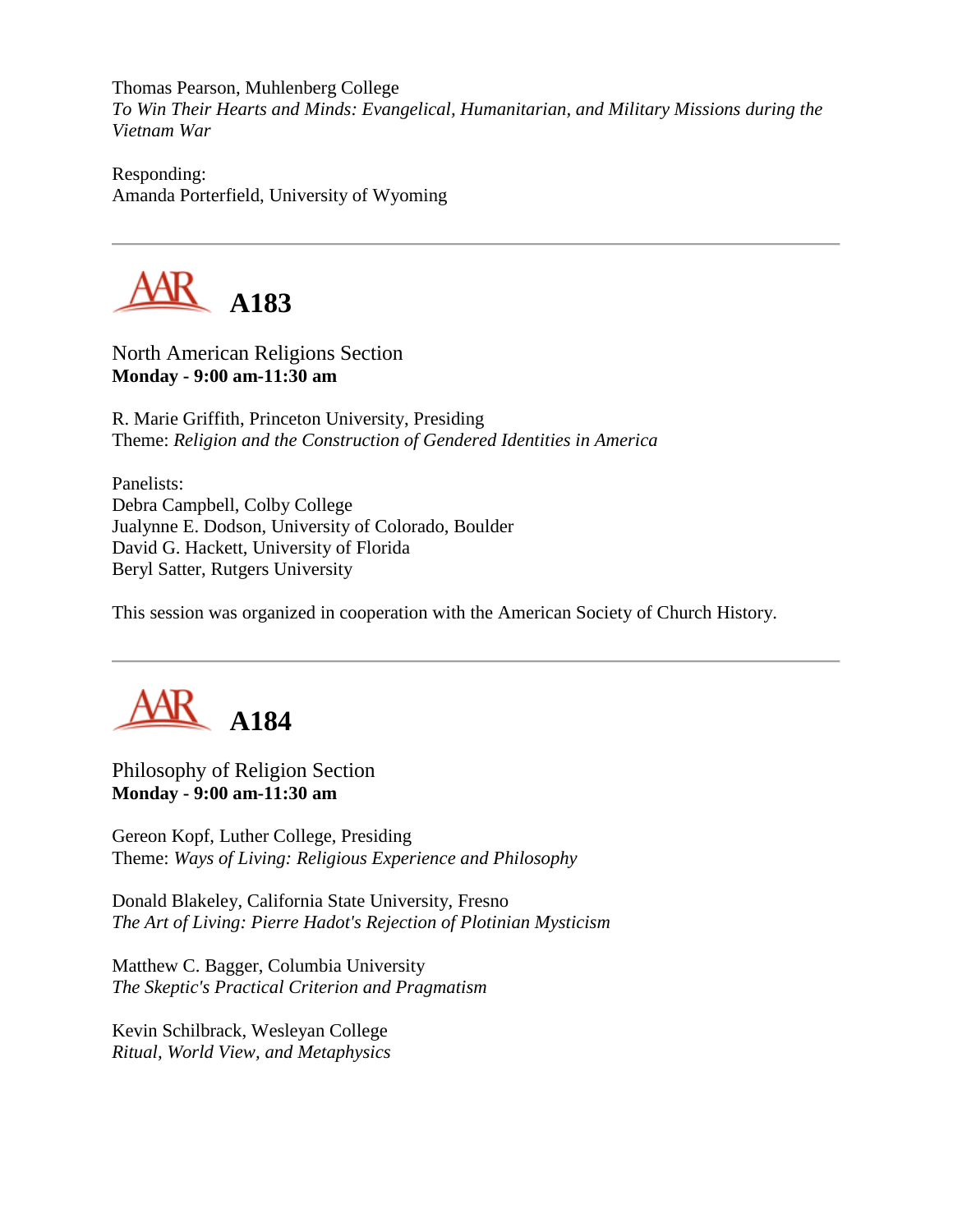Jeremy R. Carrette, University of Stirling *Passionate Belief: William James, Emotion, and Religious Experience*

Thomas Arnold, Harvard University *A Live Option: On "Experience" in Grace Jantzen's Feminist Philosophy of Religion*



Study of Islam Section **Monday - 9:00 am-11:30 am**

Tazim Kassam, Syracuse University, Presiding

Theme: *"Travelling Home": Wilfred Cantwell Smith and the Study of Religion*

Panelists: Frederick M. Denny, University of Colorado, Boulder William A. Graham, Harvard University Amir Hussain, California State University, Northridge Diana L. Eck, Harvard University Tamara Sonn, College of William and Mary



Theology and Religious Reflection Section **Monday - 9:00 am-11:30 am**

Sharon D. Welch, University of Missouri, Columbia, Presiding Theme: *Theology and Childhood*

David James Livingston, Mercyhurst College *Rituals of Grace: Religious Reflection on Authentic Liberating Family Dynamics*

Kristin Herzog, Durham, NC *The Child as Savior and Victim: Religious Tradition and Contemporary Reality*

Joyce Ann Mercer, Union Theological Seminary in Philip *Children as Innocents or Devils: Getting Beyond Theology's Reproduction of Cultural Ambivalence toward Children with a Critical-Practical Theology of Childhood*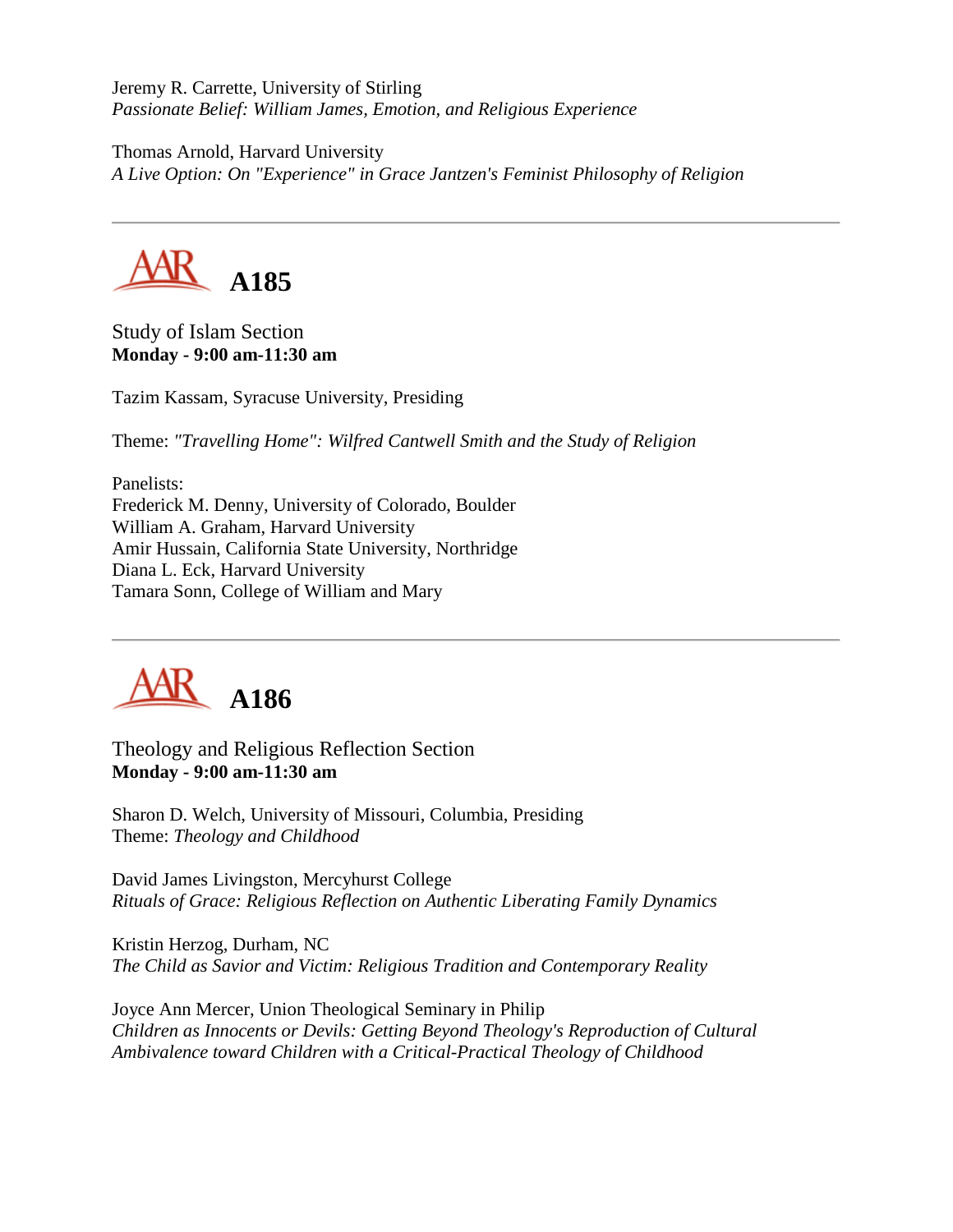James C. Peterson, Wingate University *The Challenge of Cloning for Our Theology of Childhood and the Family*

Business Meeting Paul F. Lakeland, Fairfield University, Presiding



Bonhoeffer: Theology and Social Analysis Group **Monday - 9:00 am-11:30 am**

Michael B. Lukens, St. Norbert College, Presiding Theme: *Bonhoeffer, Christ, and Social Witness*

Glen Stassen, Fuller Theological Seminary *Bonhoeffer's Use of the* Sermon on the Mount *in the Pluralistic Context of the Conspiracy*

Renate Wind, Protestant Fachhochschule, Nuernberg and Craig L. Nessan, Wartburg Theological Seminary *Bonhoeffer's 1933 Christology Lectures: Past Impact and Present Relevance*

Responding: Wayne Whitson Floyd, Lutheran Theological Seminary at Philadelphia

Business Meeting Jeffrey C. Pugh, Elon University, Presiding



Comparative Studies in Hinduisms and Judaisms Group **Monday - 9:00 am-11:30 am**

Kathryn Teague McClymond, Georgia State University, Presiding Theme: *Jewish and South Asian Diaspora Communities: The Homeland and Ethnocultural Identity*

Ellen Posman, University of California, Santa Barbara *Outside Looking In: Exilic and Diasporic Representations of the Homeland*

Gurinder Singh Mann, University of California, Santa Barbara *The Sikhs and the Land of Punjab*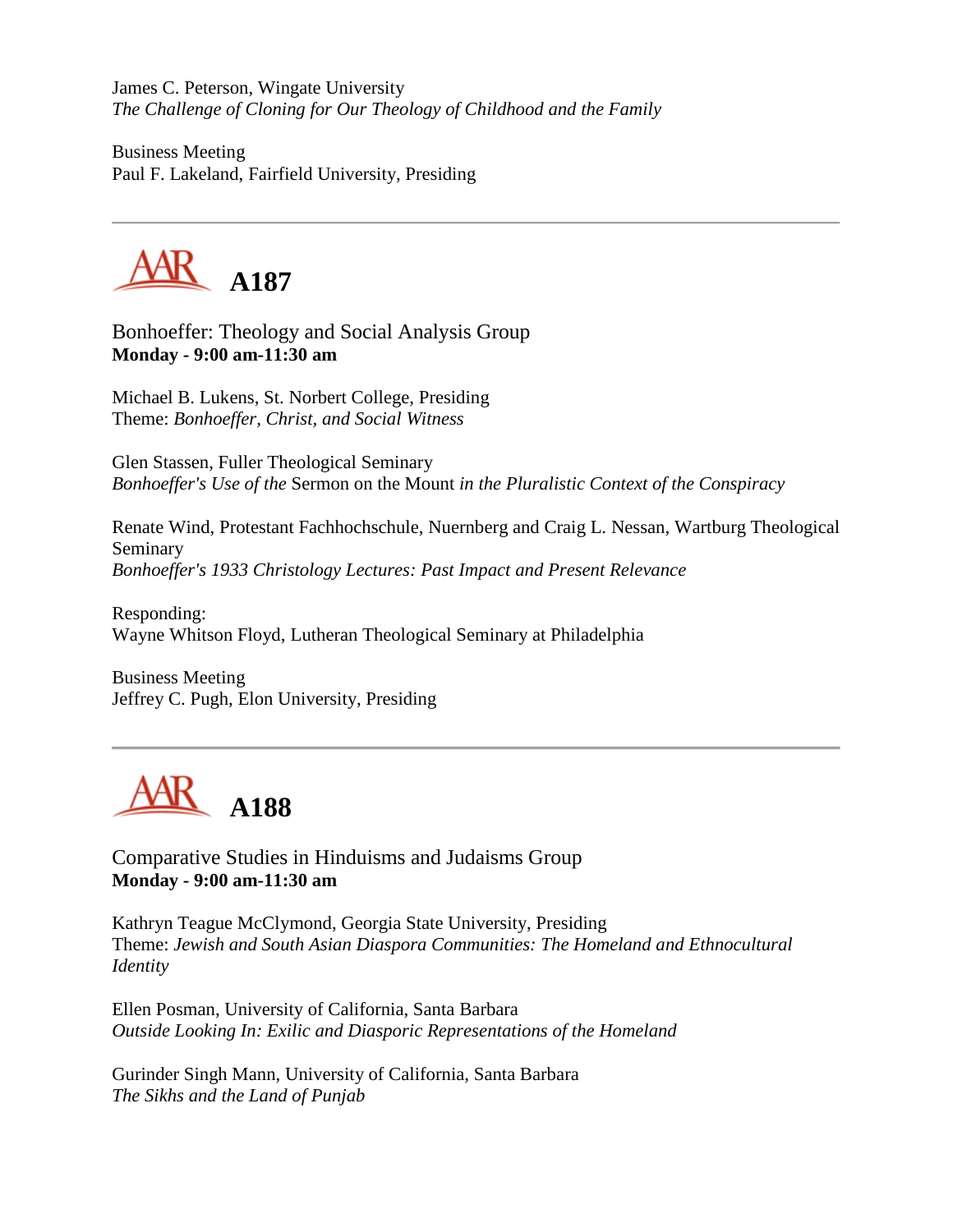Bonna Devora Haberman, Brandeis University *The Land of Israel: A Palace in Space*

Susan L. Schwartz, Muhlenberg College *She Stands before Us to Bear Witness: The Arangetram and the Bat Mitzvah in the Diaspora*

Responding: Mark Juergensmeyer, University of California, Santa Barbara

Business Meeting Barbara A. Holdrege, University of California, Santa Barbara and Paul Morris, Victoria University, Presiding



Eastern Orthodox Studies Group and Roman Catholic Studies Group **Monday - 9:00 am-11:30 am**

Millicent C. Feske, Saint Joseph's University, Presiding Theme: *Primacy and Communion Ecclesiology in Jean Tillard and John Zizioulas*

Panelists: Michael A. Fahey, Marquette University John H. Erickson, St. Vladimir's Orthodox Theological Seminary Dennis M. Doyle, University of Dayton Emmanuel Clapsis, Holy Cross Greek Orthodox School of Theology



Hinduism Group **Monday - 9:00 am-11:30 am**

John J. Thatamanil, Millsaps College, Presiding Theme: *Constructive Hindu Theology*

Parimal G. Patil, Emory University *A Prolegomena to "Comparative Theology"*

Anantanand Rambachan, St. Olaf College *A Reassessment of the Distinction between Brahman as Nirguna and Saguna in Advaita*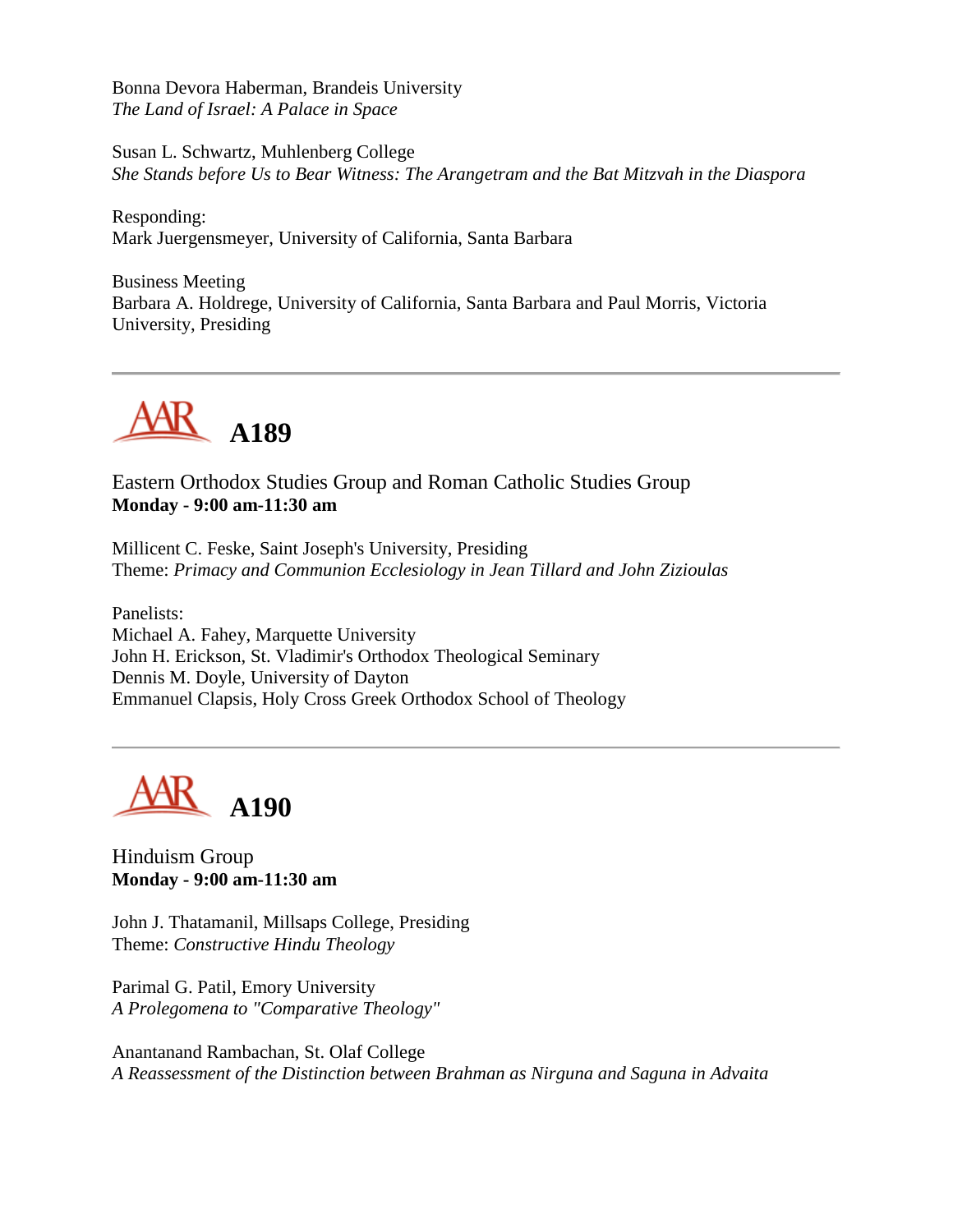Kenneth Valpey, Oxford University and Tamal Krishna Goswami, Cambridge University *Porous Boundaries and Asymmetries: Doing Constructive Theology in ISKCON*

Rita D. Sherma, Claremont Graduate University *Eros, Ethics, and Enlightenment: Towards a Reconstructive Approach to Ultimate and Penultimate Goals in Hindu Theology*

Responding: Francis X. Clooney, Boston College

Business Meeting Tracy Pintchman, Loyola University, Chicago and Sarah Caldwell, California State University, Chico, Presiding



Mysticism Group **Monday - 9:00 am-11:30 am**

David B. Perrin, St. Paul University, Presiding Theme: *Mysticism of Daily Life*

Jonathan Herman, Georgia State University *The Mystical and the Mundane: The Strange Case of Confucian Mysticism*

Donna Freitas, Catholic University of America *Mystical Experience as Emancipatory for Women*

Neil Douglas-Klotz, Edinburgh Institute for Advanced Learning *Maqām and Hāl: The Mysticism of Ordinary Life in Sufism*

David L. Smith, Central Michigan University *Beautiful Necessities:* American Beauty *and the Idea of Freedom*

Business Meeting David B. Perrin, St. Paul University, Presiding



Nineteenth-Century Theology Group **Monday - 9:00 am-11:30 am**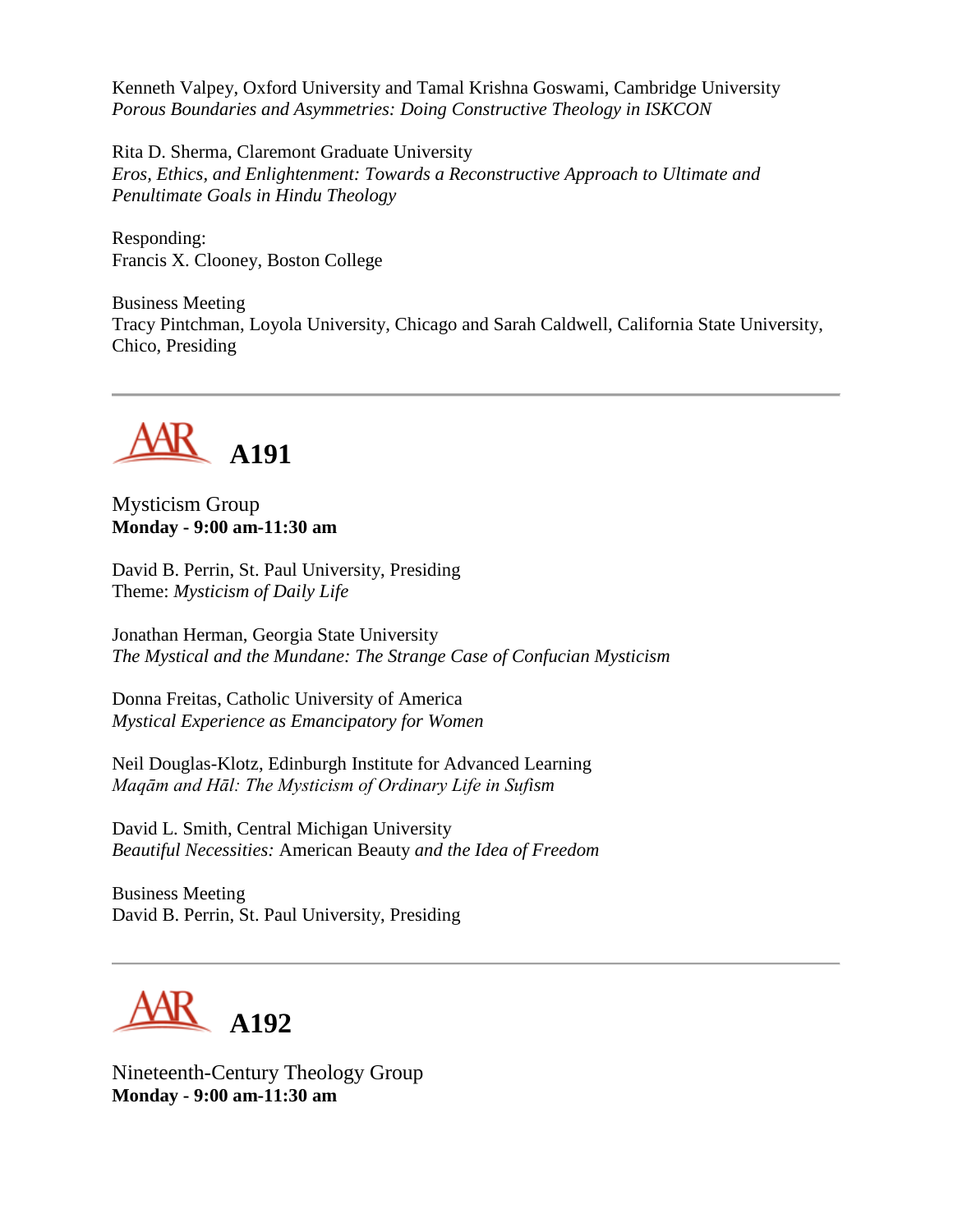William L. Portier, Mount Saint Mary's College, Presiding Theme: *Roman Catholic Modernism in Context: Assessing* Catholicism Contending with Modernity

James C. Livingston, College of William and Mary *The Contextualization of Intellectual History: Its Merits, Limits, and Problems*

Michael J. Walsh, University of London *Doing Theology as If History Really Mattered*

Elizabeth McKeown, Georgetown University *Text and Context:* Catholicism Contending with Modernity *and the Roman Catholic Modernism Group*

Papers will be introduced and discussed, not read. Printed papers for both sessions of the Nineteenth-Century Theology Group are available in advance for \$20 from Joseph W. Pickle, Jr., Religion Department, Colorado College, 14 E. Cache La Poudre Street, Colorado Springs, CO 80907. Auditors are welcome. The business meeting of the Nineteenth-Century Theology Group will be held at 7:00 am Sunday, prior to A107 in the same room.



Pragmatism and Empiricism in American Religious Thought Group **Monday - 9:00 am-11:30 am**

C. Robert Mesle, Graceland University, Presiding Theme: *Religious Naturalism Today*

Panelists: Gordon D. Kaufman, Harvard University Ursula Goodenough, Washington University Henry S. Levinson, University of North Carolina, Greensboro Charley D. Hardwick, American University Donald A. Crosby, Colorado State University



Religion, Holocaust, and Genocide Group; Anthropology of Religion Consultation; and Religion in Central and Eastern Europe Consultation **Monday - 9:00 am-11:30 am**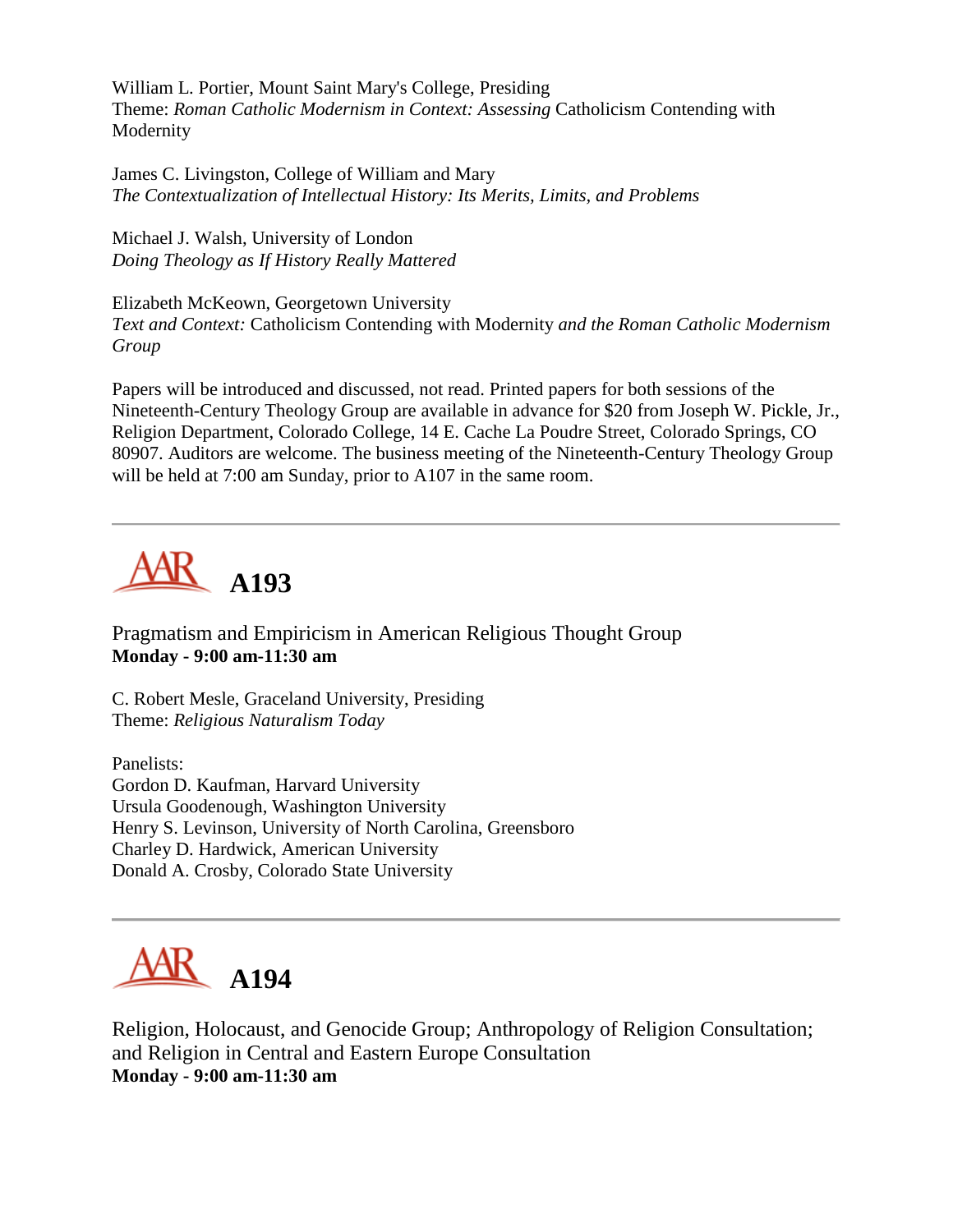Rochelle L. Millen, Wittenberg University and J. Shawn Landres, University of California, Santa Barbara, Presiding Theme: *Un(re)covered Memories: Suppressed Histories and Contested Places - Part One*

Flora A. Keshgegian, Episcopal Theological Seminary of the Southwest *Finding a Place Past Night: Armenian Genocidal Memory in Diaspora*

William Robert, University of California, Santa Barbara *Witnessing the Archive: In Mourning*

Janet Jacobs, University of Colorado, Boulder *Gender, Place, and Memory: Women's Remembrance of the Holocaust*

Business Meeting Stephen R. Haynes, Rhodes College and Rochelle L. Millen, Wittenberg University, Presiding



U.S. Latina/o Religion, Culture, and Society Group **Monday - 9:00 am-11:30 am**

Rudy V. Busto, Stanford University, Presiding Theme: *Trespassing Borders: Latino/a Identities and Ways of Knowing*

Margarita Suarez, Colorado College *Trans-bordering Identity: A Cuban-American Conversation*

Nancy A. Pineda-Madrid, Graduate Theological Union *Notes toward a Chicana Feminist Epistemology (And Why It Is Important for Latina Feminist Theology)*

Kevin O'Neil, Harvard University *Illegality: A Socially Constructed Obstacle*

Lourdes Arguelles, Claremont Graduate University *La Luz del Mundo: Origins, Development, and Transnationalization Processes*



Womanist Approaches to Religion and Society Group **Monday - 9:00 am-11:30 am**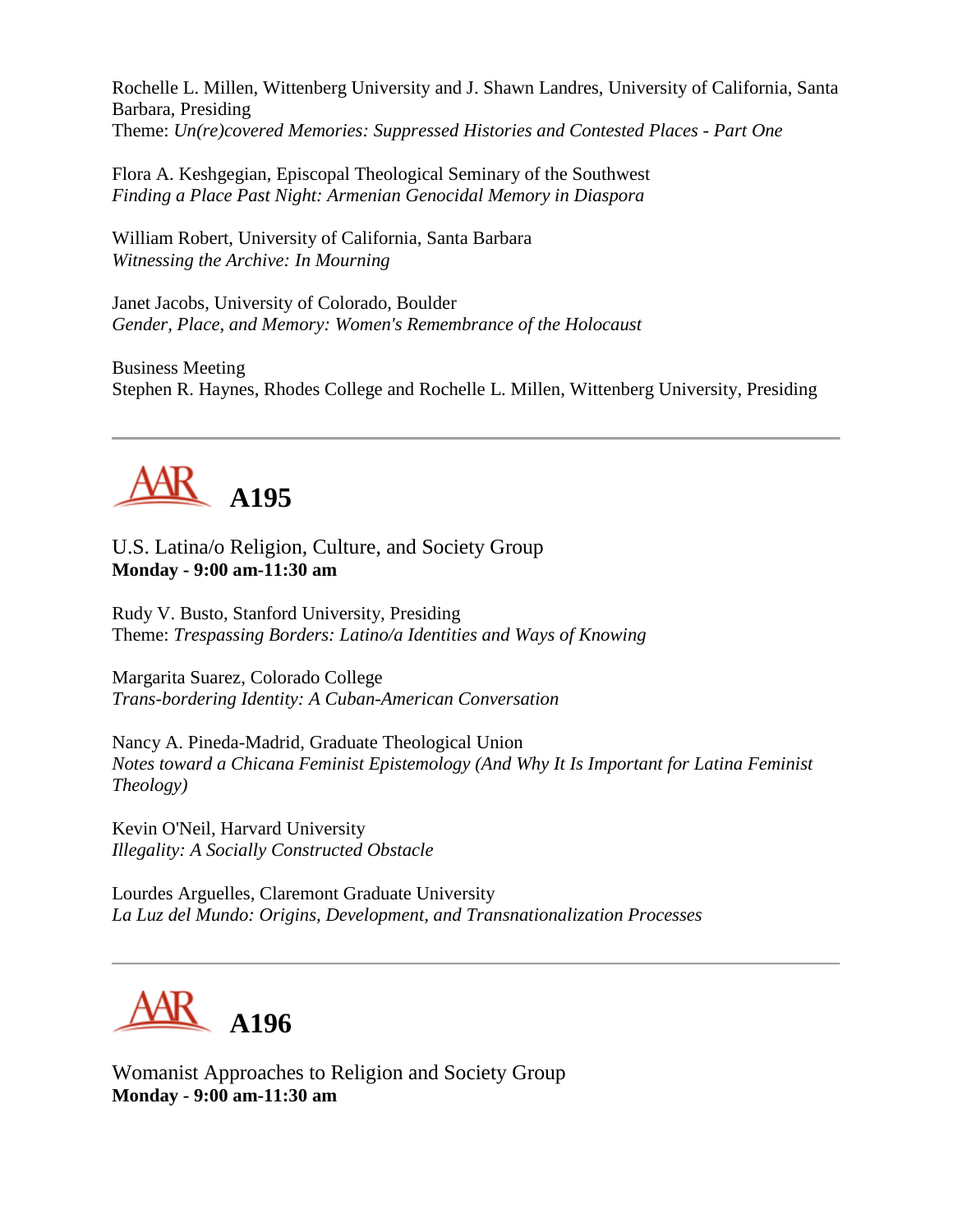Rosetta E. Ross, United Theological Seminary of the Twin Cities, Presiding Theme: *Identity as Commodity in Global Market Capitalism: Womanist Critique and Response*

Emilie M. Townes, Union Theological Seminary, New York City *Vanishing into Limbo: The Peculiar Career of Aunt Jemina*

Responding: M. Shawn Copeland, Marquette University Dianne Stewart, Emory University Kelly Brown Douglas, Goucher College Yolanda Yvette Smith, Yale University

Business Meeting Marcia Y. Riggs, Columbia Theological Seminary, Presiding



Constructions of Ancient Space Seminar **Monday - 9:00 am-11:30 am**

Jon L. Berquist, Chalice Press, Presiding Theme: *Method and Theory in the Study of Ancient Space*

Thomas B. Dozeman, United Theological Seminary *Geography and History in Herodotus and in Ezra-Nehemiah*

James W. Flanagan, Case Western Reserve University *The Trialectics of Biblical Study*

Wesley A. Kort, Duke University *A Narrative-Based Theory of Human Place-Relations*

Burke O. Long, Bowdoin College *Embodied Typology: Modeling the Mosaic Tabernacle*

Paula M. McNutt, Canisius College *Spatiality and Marginal Social Groups in Ancient Palestine*

Keith W. Whitelam, University of Sheffield *Transcending the Boundaries: Expanding the Limits*

Business Meeting Jon L. Berquist, Chalice Press, Presiding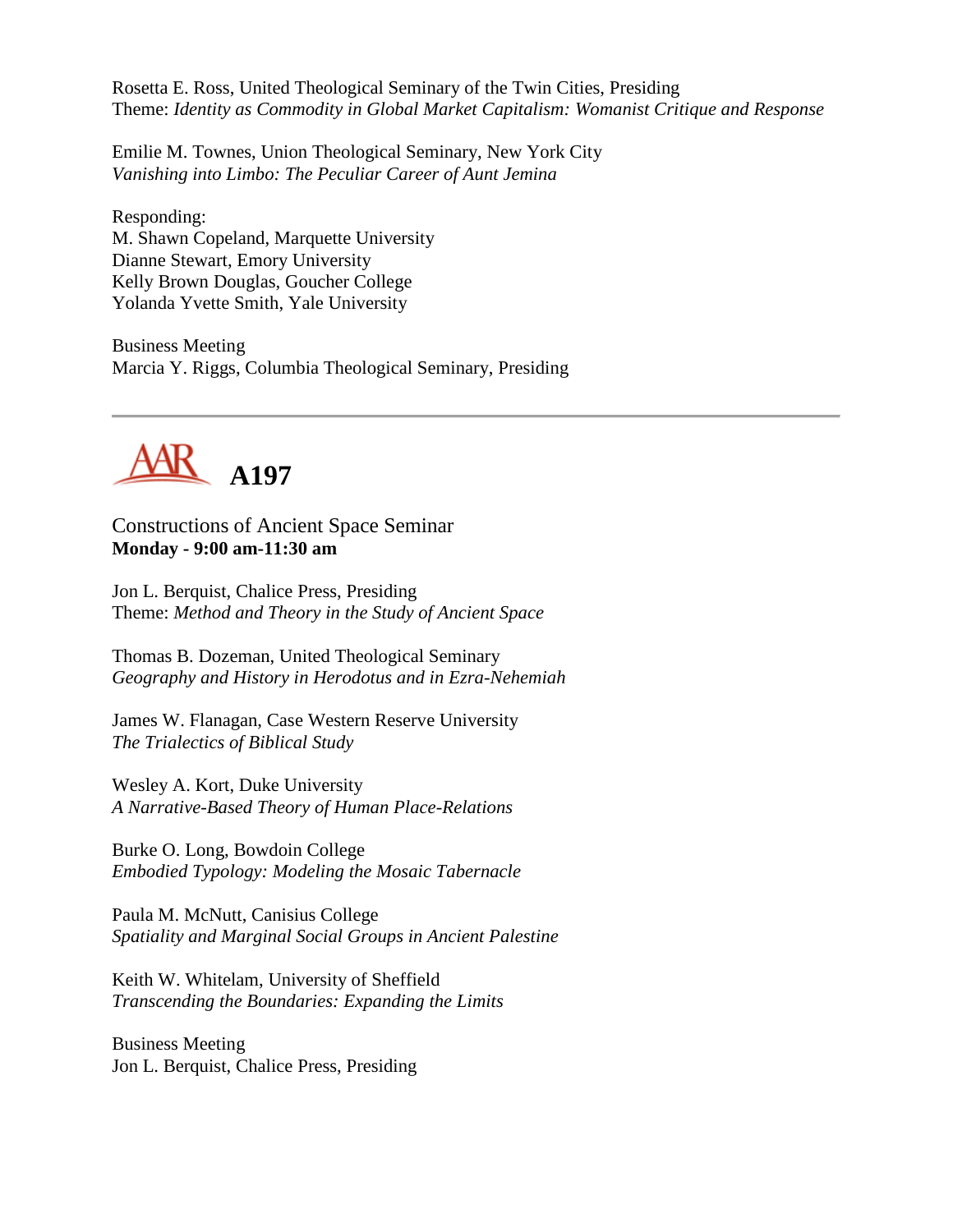Papers will not be read at the meeting but are posted on the seminar's website [\(http://www.guildzone.org/\)](http://www.guildzone.org/) and should be read by all attending the session. Seminar members online discussions begin by September 1. Annual Meeting session focuses on method and theory issues raised in papers and discussion. Further information is available on the website or from Jon L. Berquist [\(jberquist@aol.com\)](mailto:jberquist@aol.com) or James W. Flanagan [\(flanagan@po.cwru.edu\)](mailto:flanagan@po.cwru.edu), co-chairs.



# **NEW PROGRAM UNIT**

Religion, Culture, and Communication Consultation **Monday - 9:00 am-11:30 am**

Stewart M. Hoover, University of Colorado, Boulder, Presiding Theme I: *Marketing Religion: Historical Approaches*

Candy Gunther Brown, Saint Louis University *Best-Selling Religion: Nineteenth-Century Evangelicalism and the Creation of American Mass Media*

Kathleen J. Knaack, Drew University *Methodism, Marketing, and the Emerging Media Sphere: A Case Study in the Making of "The American Way"*

Responding: David Morgan, Valparaiso University

Theme II: *Religions of the Word in the Age of the Image*

T. Scott Daniels, Southern Nazarene University *Is There a Living Word?: Worship, Word, and Ethics in an Image Oriented Culture*

Christopher Patrick Parr, Webster University *Is It Always "The Media's" Fault? - Islam, Protestantism, and Media (Mis-)Representations*

Responding: Rosalind I. J. Hackett, Harvard University, University of Tennessee

Business Meeting Stewart M. Hoover, University of Colorado, Boulder and Michele Rosenthal, University of Haifa, Presiding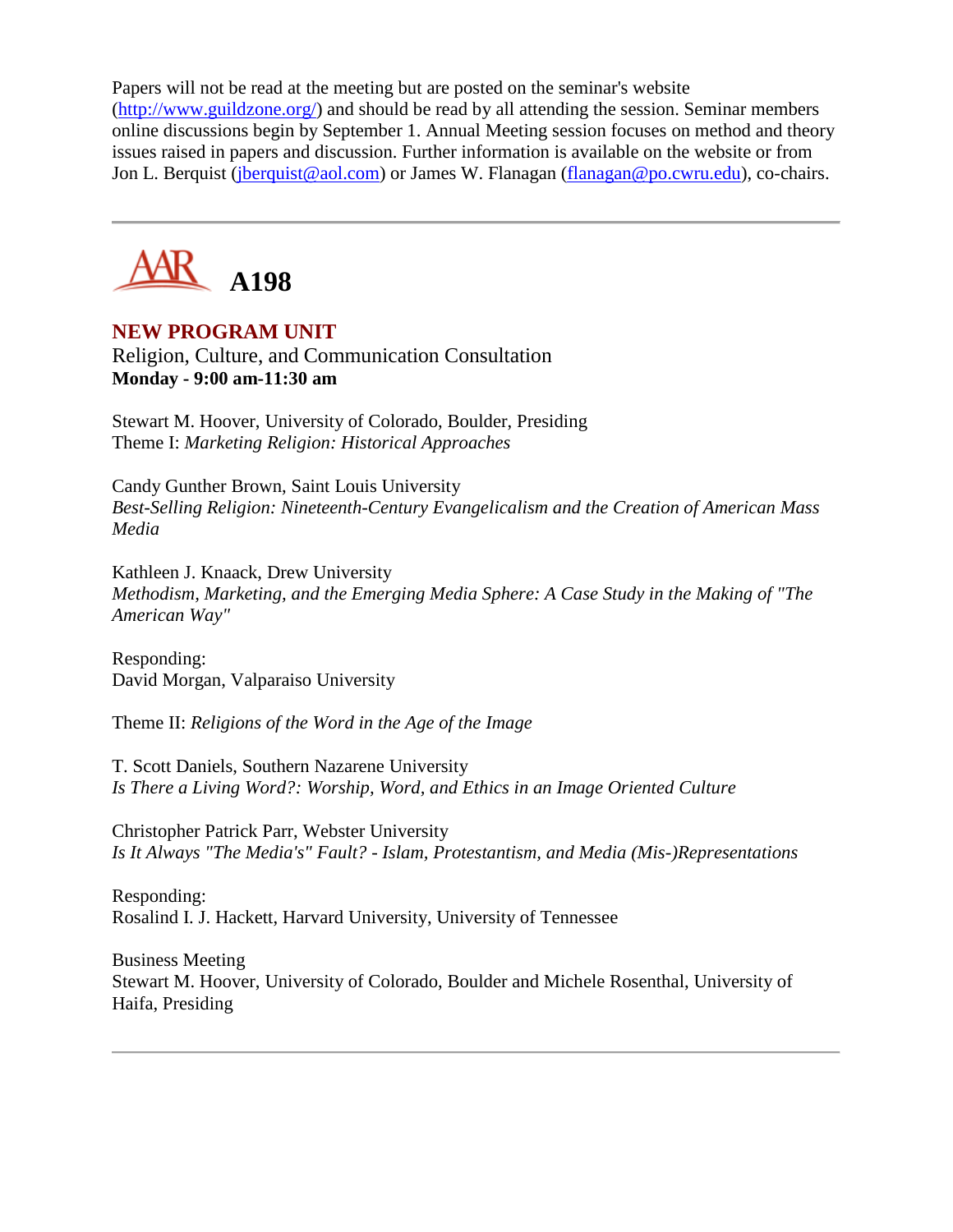

Students Talk About Teaching Luncheon **Monday - 11:45 am-12:45 pm**

Elizabeth Pullen, Drew University, Presiding Theme: *The Transition from Student to Teacher*

The [Wabash Center](http://www.wabashcenter.wabash.edu/) cordially invites AAR student members to gather for conversation with experienced faculty about the emerging identity of a new teacher. A light lunch will be provided. Attendance is limited to the first 70 students who sign up. Please go online to the 2001 Annual Meeting Wabash Student Luncheon List to RSVP.



Walking Tour of Denver's Religious and Civic Sites **Monday - 1:00 pm-3:30 pm**

Jeanne H. Kilde, Macalester College and Peter W. Williams, Miami University, Presiding

Separate registration required. See the registration form in the Program Book or download a [registration form](http://www.aarweb.org/Meetings/Annual_Meeting/Past_Meetings/2001/Reg-A200.PDF) (requires PDF).

Please see the Annual Meeting Program Highlights page for more information.



Special Topics Forum **Monday - 1:00 pm-3:30 pm**

Sponsored by the Committee on Teaching and Learning; the Wabash Center for Teaching and Learning in Theology and Religion; and the Leeds Learning and Teaching Support Network, Philosophical and Religious Studies Subject Centre

Michael Battle, Duke University, Presiding Theme: *Ethnic and Religious Pluralism in the Classroom: What Can We Learn from the British Experience?*

Panelists: Hugh S. Pyper, University of Leeds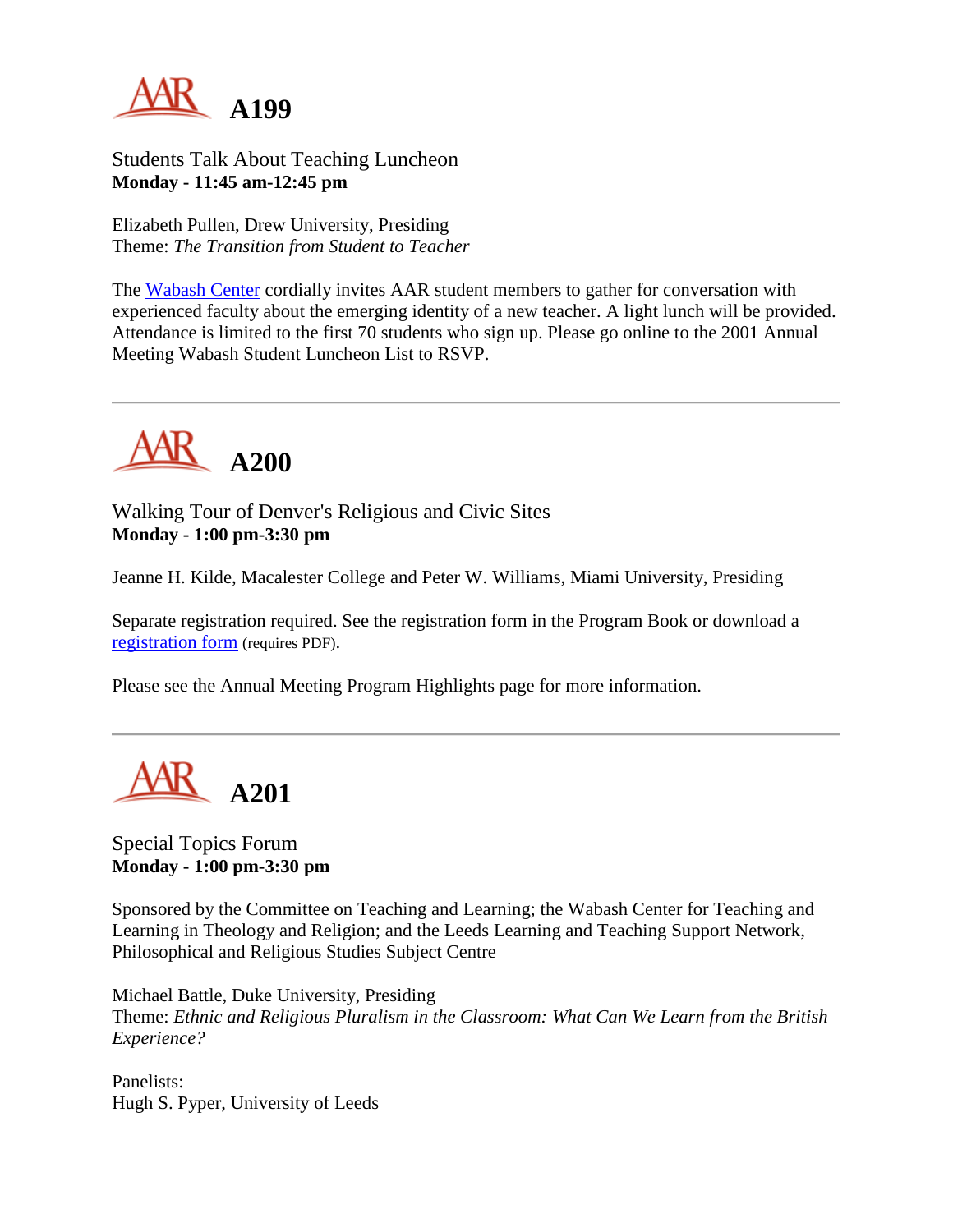David Jasper, University of Glasgow Ann Loades, University of Durham Chakravarthi Ram-Prasad, Lancaster University

Responding: Carol B. Duncan, Wilfrid Laurier University Raymond B. Williams, Wabash College

Please see the Annual Meeting Program Highlights page for more information.



Arts, Literature, and Religion Section and Christian Spirituality Group **Monday - 1:00 pm-3:30 pm**

Clark M. Brittain, Greenville Technical College, Presiding Theme: *Christian Spirituality and Poetic Imagination*

Bruce A. Heggen, University of Delaware *Deep Calling Deep: Wellsprings and Rilke's Praise*

Mark S. Burrows, Andover Newton Theological School *"Getting the World Right": Wallace Stevens on Imagination and "The Vulgate of Experience"*

Christopher Patrick Parr, Webster University *James K. Baxter's Late Poetry as Trying the Boundaries of Christian Spirituality*

Sarah Avery, Rutgers University *Who Can't Be a Christian Poet?: The Problem of Boundaries and the Puzzling Case of H.D.*



Comparative Studies in Religion Section **Monday - 1:00 pm-3:30 pm**

Mark Wheeler MacWilliams, St. Lawrence University, Presiding Theme: *Dream Rituals*

Serinity Young, American Museum of Natural History *Constraint and Spontaneity in Tibetan Buddhist Dream Rituals and Interpretation*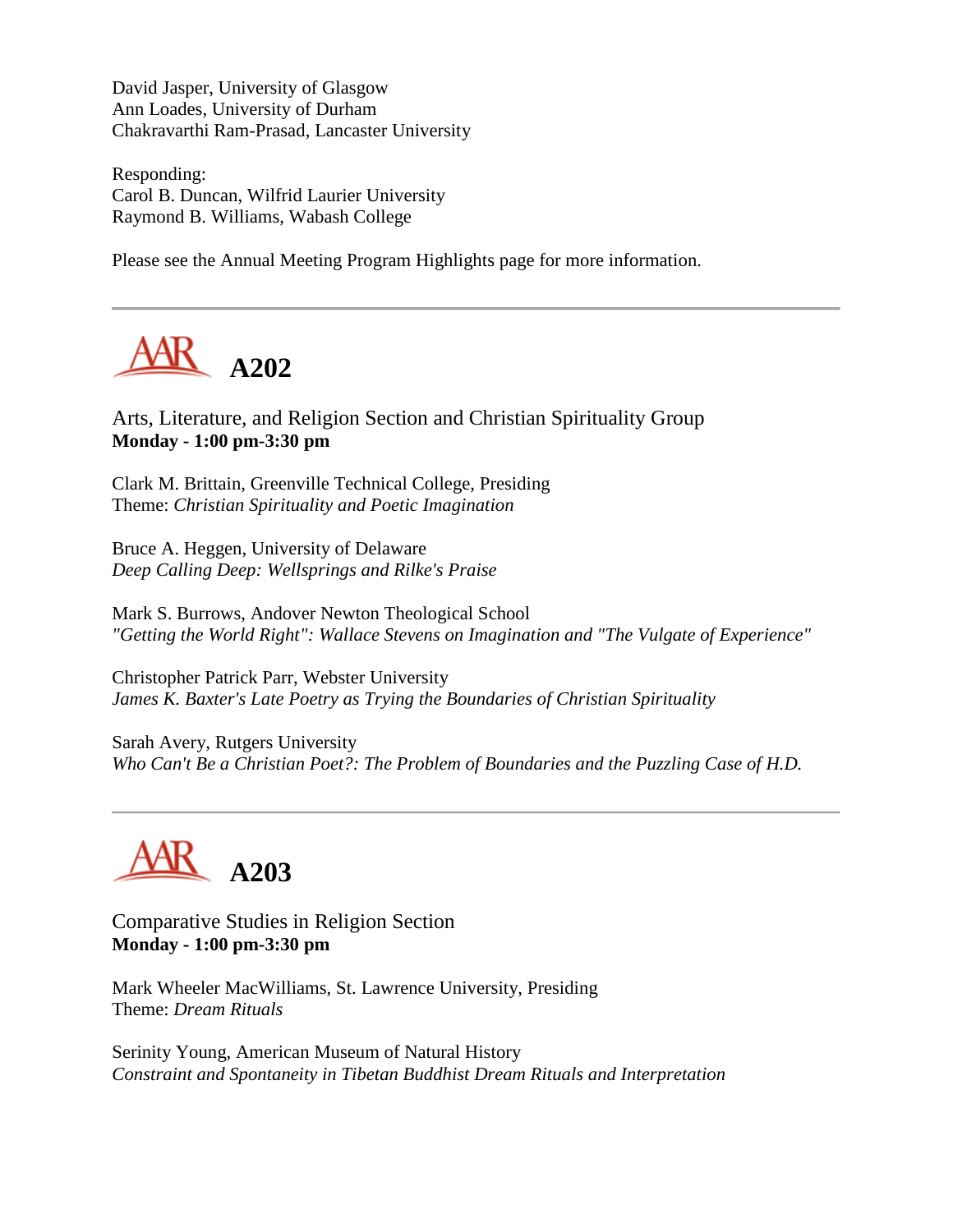Mary N. MacDonald, Le Moyne College *Dreaming Religious Change in Highlands Papua New Guinea*

Lee Irwin, College of Charleston *The Ontology of Dreaming: Visionary Epistemology in Indigenous Religions*

Scott Noegel, University of Washington *Dream Rituals, Symbolic Dreams, and the Production of Power in Ancient Mesopotamia*

Kasia Szpakowska, University of California, Los Angeles *Striking Cobras, Spitting Fire: Dream Rituals in Pharaonic Egypt*

Kelly Bulkeley, Graduate Theological Union *Rituals of Dream Interpretation in Contemporary America*

Responding: Ronald L. Grimes, Wilfrid Laurier University

Papers will be introduced and discussed, not read. Printed papers for this session will be available in advance. Please request copies of the papers by November 1 from Kelly Bulkeley at [kellybulkeley@earthlink.net](mailto:kellybulkeley@earthlink.net) or 1-510-528-0226.



Ethics Section **Monday - 1:00 pm-3:30 pm**

Michael McKenzie, Keuka College, Presiding Theme: *Ethics, Politics, and Elections: What Can We Learn from the 2000 U.S. Presidential Election?*

Mark Ellingsen, Interdenominational Theological Center *Get Real: An Augustinian-Constitutional Approach to Political Ethics*

Melissa Snarr, Emory University *Talking about Democracy: Christian Social Ethics and Campaign Finance Reform*

Jeffrey McCurry, Duke University *Ethics of Remembering and Forgetting: Spinoza, Post-Electoral Rhetoric, and the Ideology of Statehood*

Business Meeting Pamela K. Brubaker, California Lutheran University and Fred Glennon, Le Moyne College, Presiding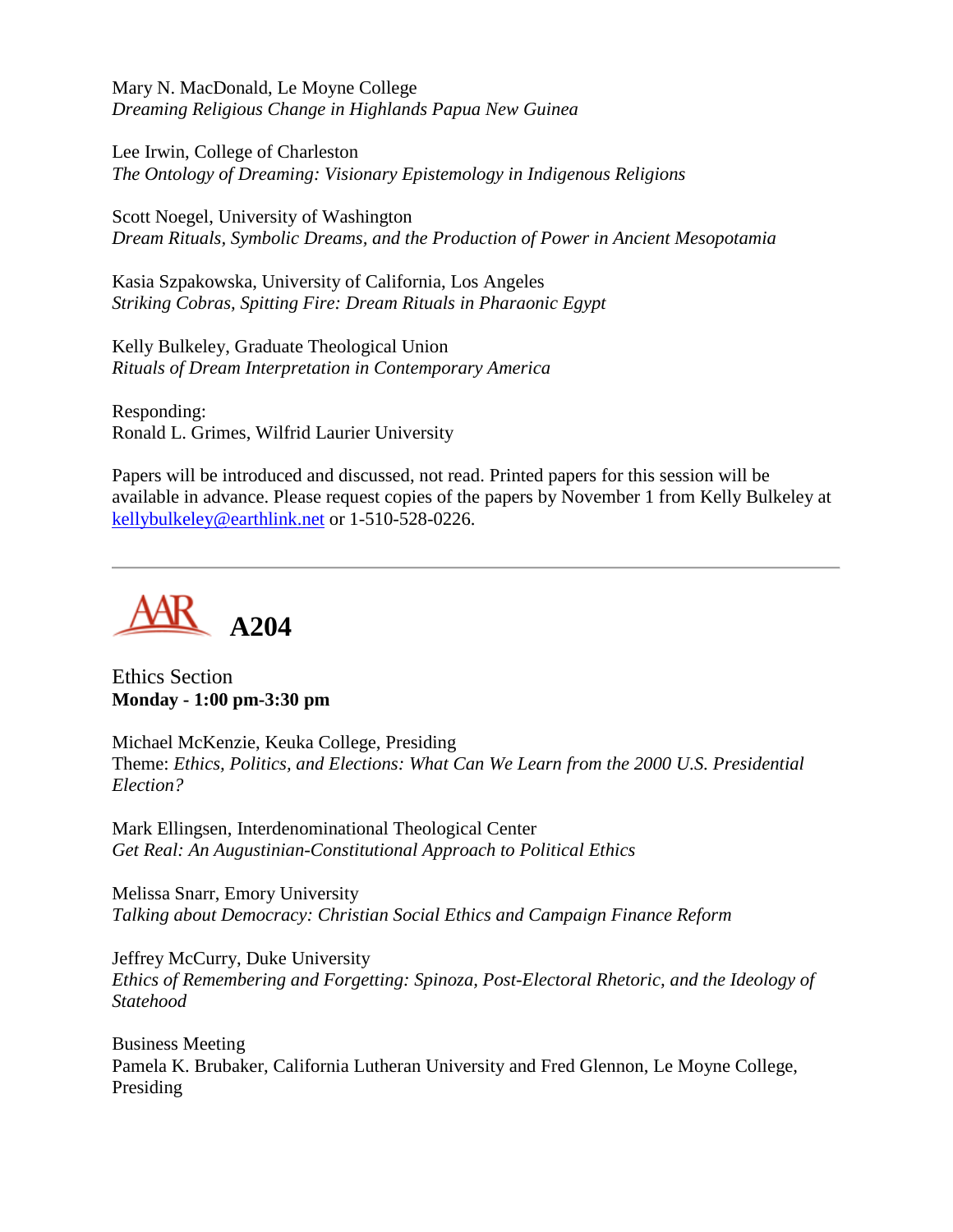

Religion and the Social Sciences Section **Monday - 1:00 pm-3:30 pm**

Susan Windley-Daoust, University of St. Thomas, St. Paul, Presiding Theme: *Handguns, Militias, and How to Reduce U.S. Violence*

John Helgeland, North Dakota State University *The Religion of Homicide*

William C. French, Loyola University, Chicago *The Theology of the NRA*

Eugene James McBride, Fordham University *Taming the Image of the Wild West: Deconstrucing the Myth of the Gun*

Glen Stassen, Fuller Theological Seminary *Preventing Homicide: What Works*



Religion in South Asia Section **Monday - 1:00 pm-3:30 pm**

Shahzad Bashir, Carleton College, Presiding Theme: *Accounting for Islam in Hindu Experience*

James W. Laine, Macalester College *Hinduism Textbooks and the Silencing of Islam*

Bruce B. Lawrence, Duke University *The Muslim Other of Digital Dharma*

Peter Gottschalk, Southwestern University and Mathew N. Schmalz, College of the Holy Cross *Hinduism and Islam in the Virtual Village*

Responding: Linda Hess, Stanford University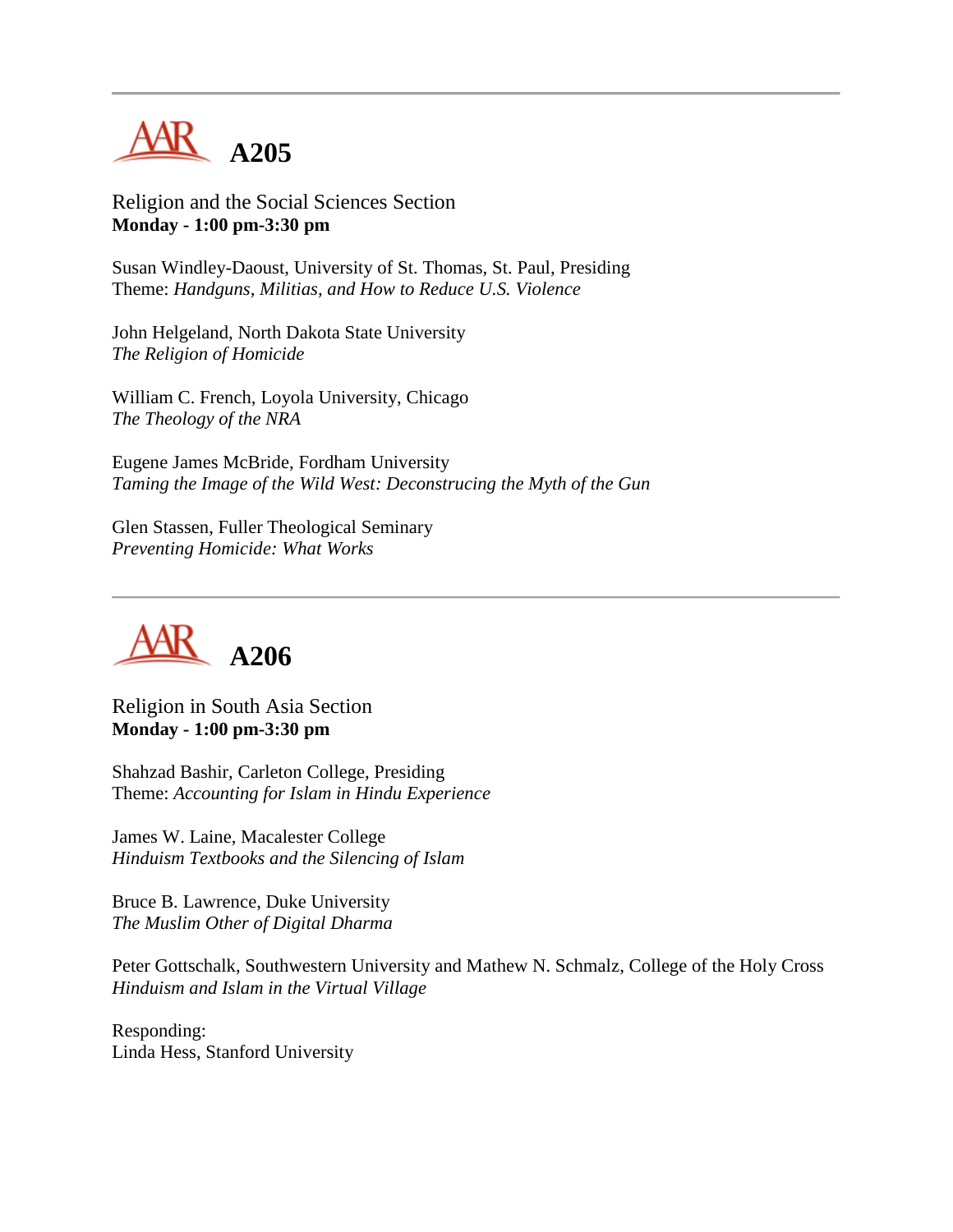Business Meeting Vasudha Narayanan, University of Florida and Anne Feldhaus, Arizona State University, Presiding



Study of Judaism Section **Monday - 1:00 pm-3:30 pm**

David Fox Sandmel, University of Pennsylvania, Presiding Theme: *Christianity in Jewish Terms: Reconsidering Avenues in Jewish-Christian Relations*

Panelists: David Novak, University of Toronto Peter Ochs, University of Virginia Michael A. Signer, University of Notre Dame Susan A. Ross, Loyola University, Chicago



Theology and Religious Reflection Section and Kierkegaard, Religion, and Culture Group

**Monday - 1:00 pm-3:30 pm**

Paul F. Lakeland, Fairfield University, Presiding Theme: *Kierkegaard and Postnationalism*

Panelists: Patricia Huntington, Loyola University, Chicago Robert L. Perkins, Stetson University Gary M. Simpson, Luther Seminary

Responding: Martin J. Beck Matuštík, Purdue University

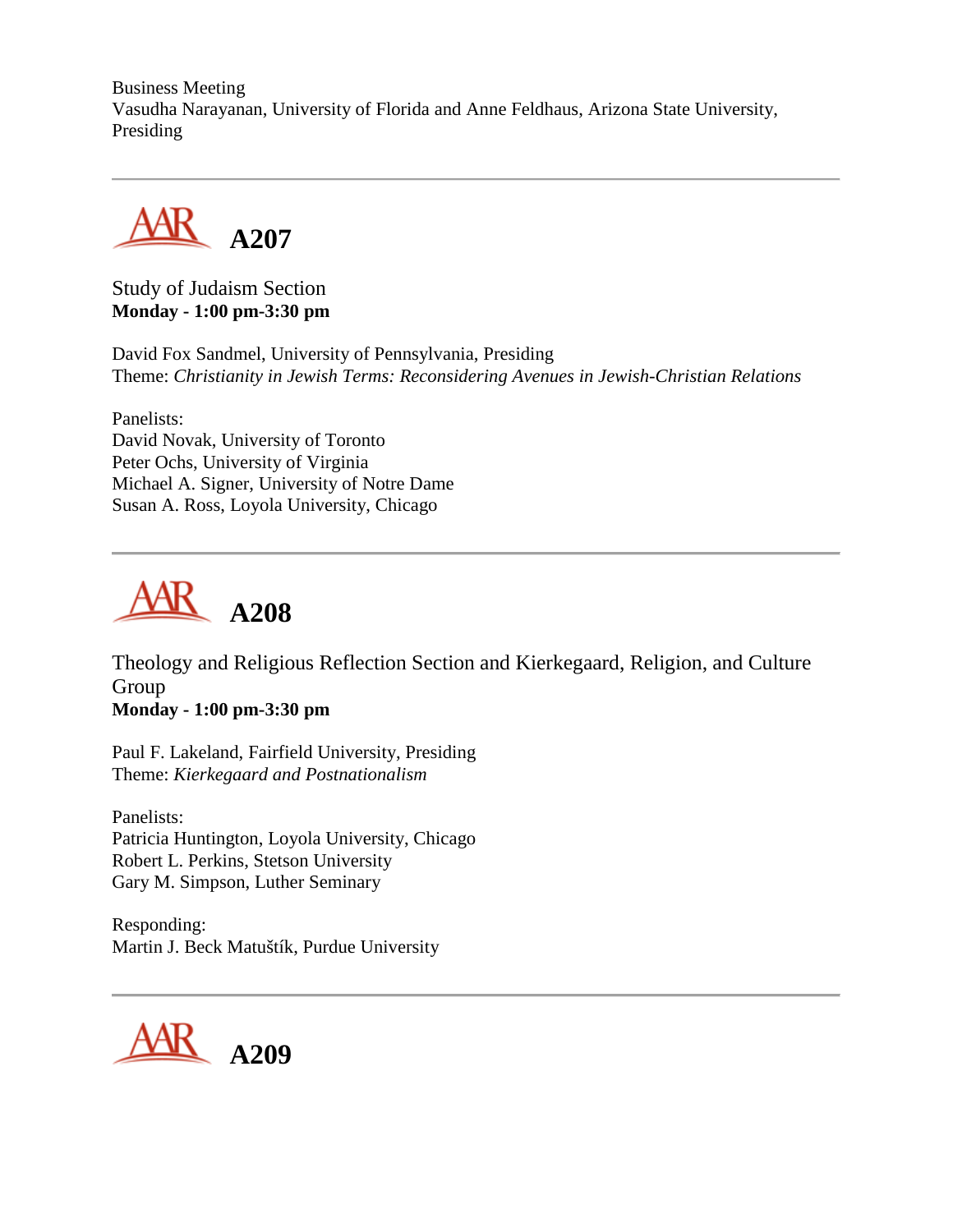# Women and Religion Section **Monday - 1:00 pm-3:30 pm**

Rebecca T. Alpert, Temple University, Presiding Theme: *Speaking of "Woman": Problems and Practices in Religious and Feminist Discourse*

Cynthia Eller, Princeton University *Religious Feminism and the Eternal Feminine*

Mary Keller, University of Stirling *From Women and Religion to Religious Bodies in a Post-Colonial Context*

Elizabeth M. Bounds, Emory University *Missing Women: Engendering Violence and Reconciliation*

Constance Wise, Iliff School of Theology, University of Denver *A Foucaultian Archaeology and Genealogy into the Discourse of Inclusive Language, or Does One Have to Be Naked to Be a Witch?*

Responding: Frances E. Wood, Emory University

Business Meeting Mary C. Churchill, University of Colorado, Boulder, Presiding



African Religions Group **Monday - 1:00 pm-3:30 pm**

Robert M. Baum, Iowa State University, Presiding Theme: *Ethical Issues in Research on African Religions*

Panelists: Emily J. Choge, Fuller Theological Seminary Rosalind I. J. Hackett, Harvard University, University of Tennessee Simeon O. Ilesanmi, Wake Forest University Jacob K. Olupona, University of California, Davis

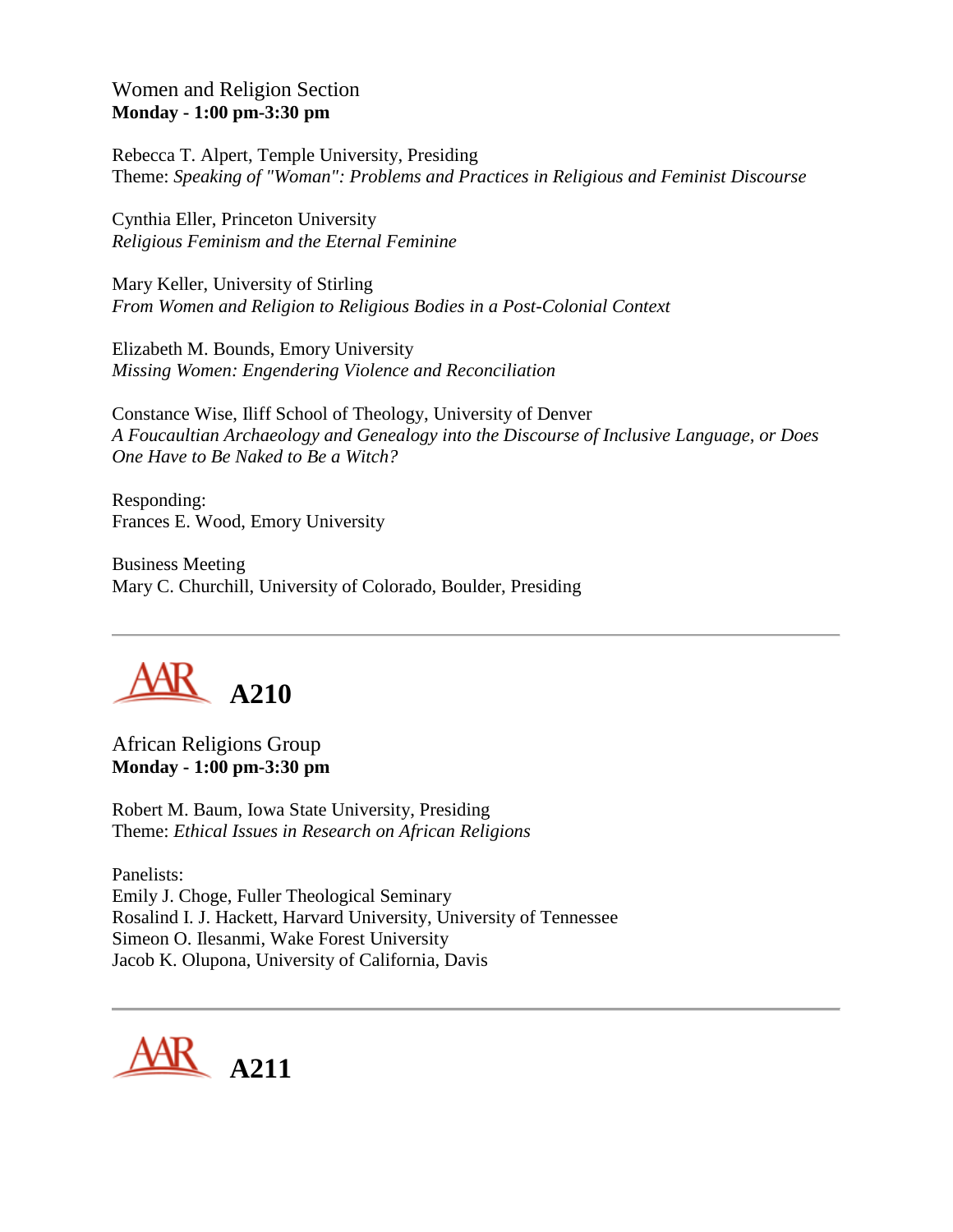## Asian North American Religion, Culture, and Society Group **Monday - 1:00 pm-3:30 pm**

Jan Nattier, Indiana University, Bloomington, Presiding Theme: *Buddhism in Asian America*

Lori A. Pierce, University of Hawaii *Buddhist Modernism: Meiji Reform and the Issei Generation*

Joseph Cheah, Graduate Theological Union *Monastic School (Phongyi Kyaung) as a Metaphor of Identity of the Burmese American Buddhist Group Consciousness*

Sharon A. Suh, Harvard University *Surrendering the Mind to Maitreya Buddha: Women's Devotional Practices and the Development of Self-Esteem in Koreatown, Los Angeles*

Responding: Duncan Williams, Trinity College



#### Chinese Religions Group **Monday - 1:00 pm-3:30 pm**

Russell Kirkland, University of Georgia, Presiding Theme: *Neidan (Internal Alchemy) in the Song and Yuan: Praxis, Ritual Application, and the Problem of Syncretism*

Stephen Eskildsen, University of Tennessee, Chattanooga *Neidan Master Chen Pu's Nine Stages of Transformation*

Lowell Skar, University of Pennsylvania *Ritual Empowerment: Chen Nan's Inner Alchemy and Its Relations to Thunder Ritual*

Shin-yi Chao, University of British Columbia *Internal Alchemy, Thunder Ritual, and the Zhenwu Cult: A Case Study of "Jinque xiansheng jiashu biwen"*

Ng Kum-Hoon, University of Colorado, Boulder *Notes Towards a Comparative Semiotics of Inner Alchemy: The Case of Bai Yuchan and the Chan Masters*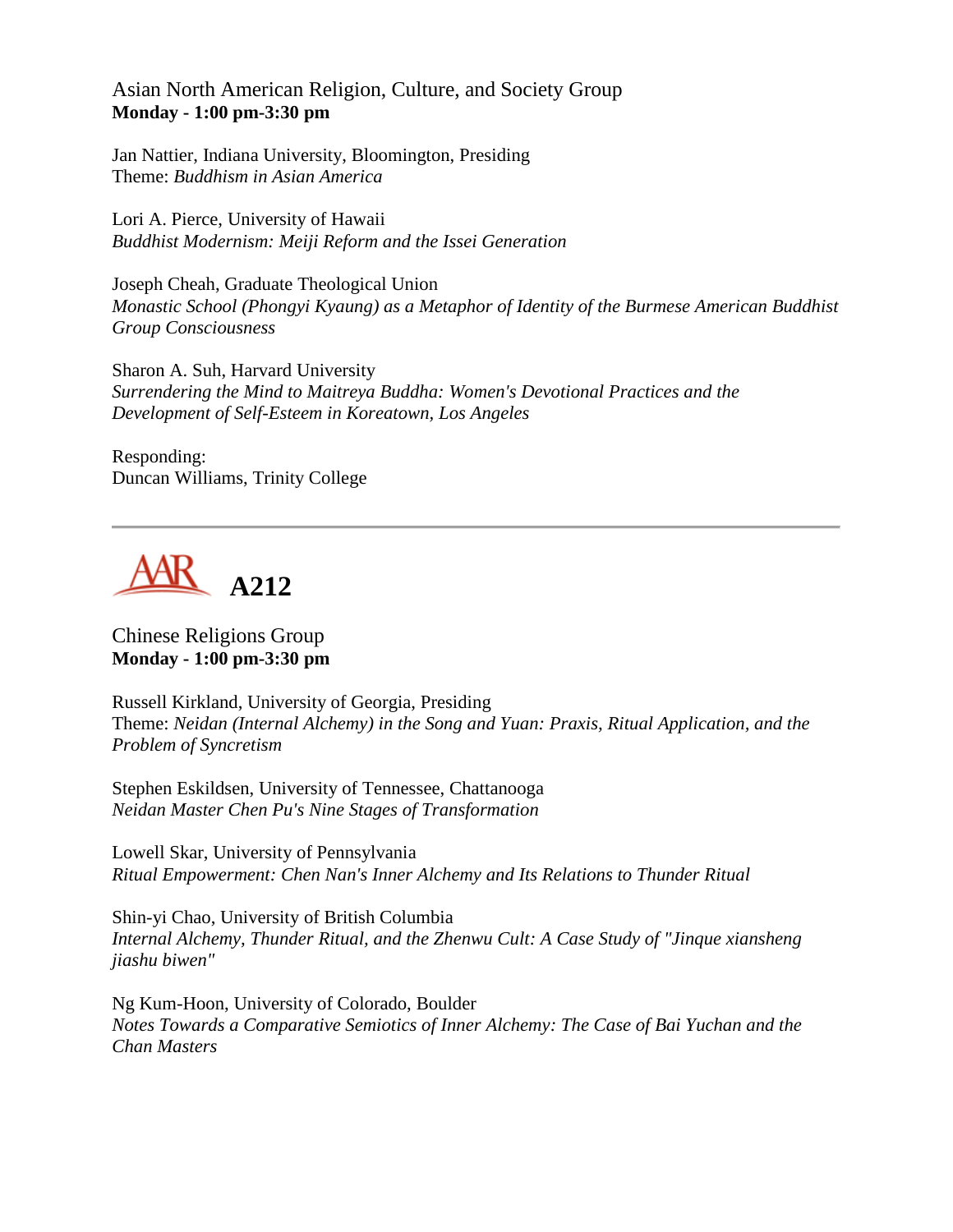Paul Crowe, University of British Columbia *The Place of Daoxue and Buddhist Cultivation in the Work of Li Daochun (fl. 1288-1290)*



Critical Theory and Discourses on Religion Group **Monday - 1:00 pm-3:30 pm**

Sean McCloud, College of Charleston, Presiding Theme: *Religion and/as Construction II: Frauds, Constructions, Institutions, Identities*

A. J. Droge, University of California, San Diego *Il/legitimate*

Jeffrey T. Kenney, DePauw University *Constructing an Anti-Model of (Political) Violence: The Kharijites in Medieval Islamic Thought*

David A. Shefferman, University of North Carolina, Chapel Hill *Instituting Santeria: Afro-Cuban Studies and the Politics of Enchantment (1939)*

David A. Shorter, University of California, Santa Cruz *Yoeme Indian Place-Names and Religious Identity in Northwest Mexico*

Responding: Frank J. Korom, Boston University

Business Meeting Gustavo Benavides, Villanova University and Jay Geller, Vanderbilt University, Presiding



Europe and the Mediterranean in Late Antiquity Group **Monday - 1:00 pm-3:30 pm**

David Brakke, Indiana University, Bloomington, Presiding Theme: *The Discourse of Idolatry II*

Nathaniel Levtow, Brown University

*Polemics against Cult Images in Early Jewish Biblical Interpretation*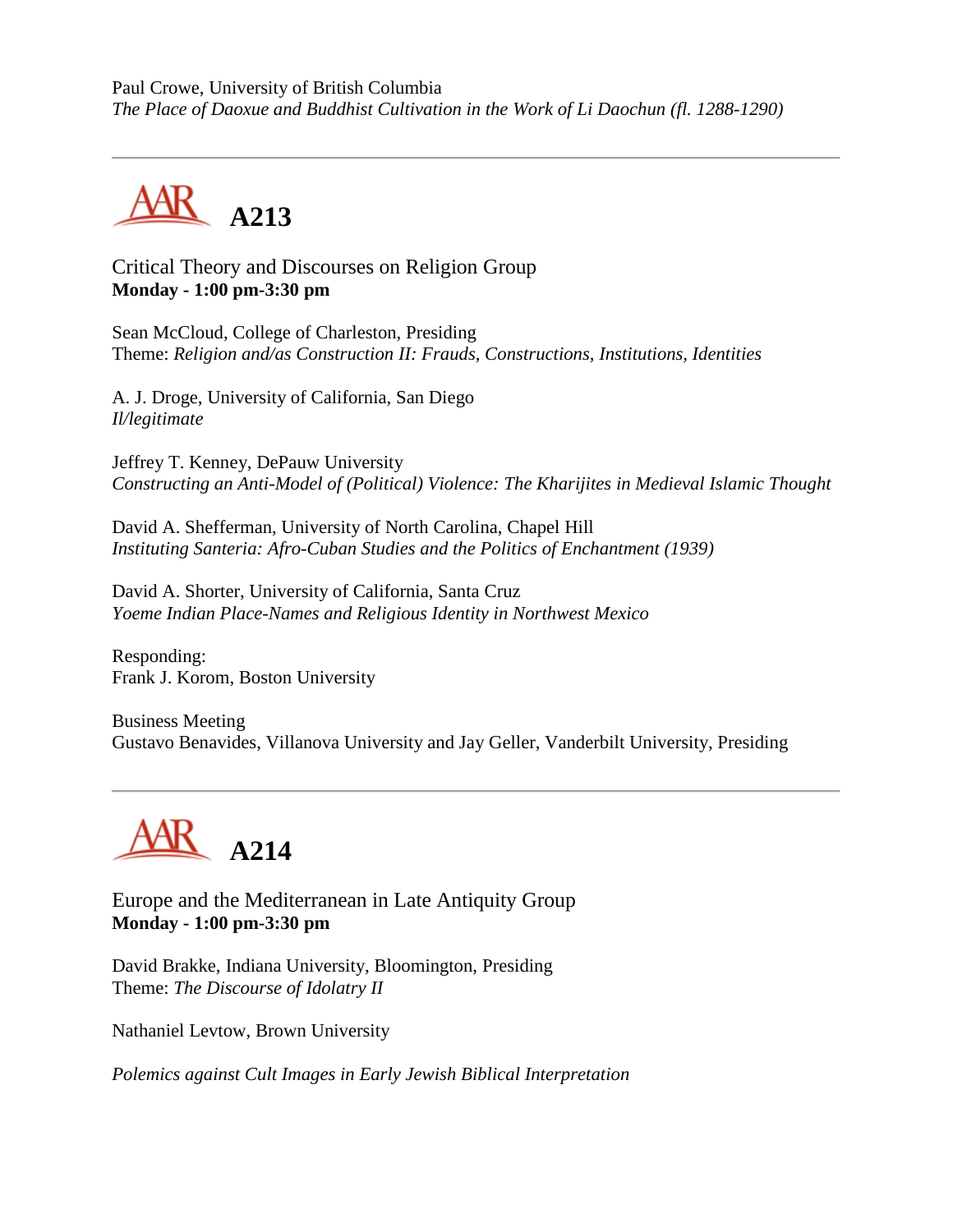Elizabeth Castelli, Barnard College *Idolatrous Spectacles and Christian Tableaux: The Paradox of Early Christian Cultural Criticism and Spectacles*

Thomas Buchan, Drew University *"The Tyrant Became a Crucible for the Beauty of the True Ones": Apostasy, Idolatry, and the Nisibene Church in Ephrem the Syrian's Hymns against Julian*

Horace Six-Means, Hood Theological Seminary *Preserve Your Chastity: The Rhetorical Formulation of Internal and External Idol Smashing in the Preaching of Augustine*

Responding: Michael D. Swartz, Ohio State University

Business Meeting David Brakke, Indiana University, Bloomington, Presiding



Evangelical Theology Group **Monday - 1:00 pm-3:30 pm**

Amos Yong, Bethel College, St. Paul, Presiding Theme: *The Recent History of American Evangelicalism and Race*

David P. Gushee, Union University *Racial Reconciliation or Racial Justice? White Evangelicals, Race, and the Love/Justice Problem*

Timothy Tseng, American Baptist Seminary of the West *Stirring Up the Evangelical "Melting Pot: " The Impact of Asian Pacific Americans on InterVarsity Christian Fellowship*

Jeremy Rehwaldt-Alexander, Vanderbilt University *How Race Shapes Interpretation: An Analysis of Racial Reconciliation Efforts*

Responding: Anthea Butler, Loyola Marymount University

Business Meeting David Daniels, McCormick Theological Seminary, Presiding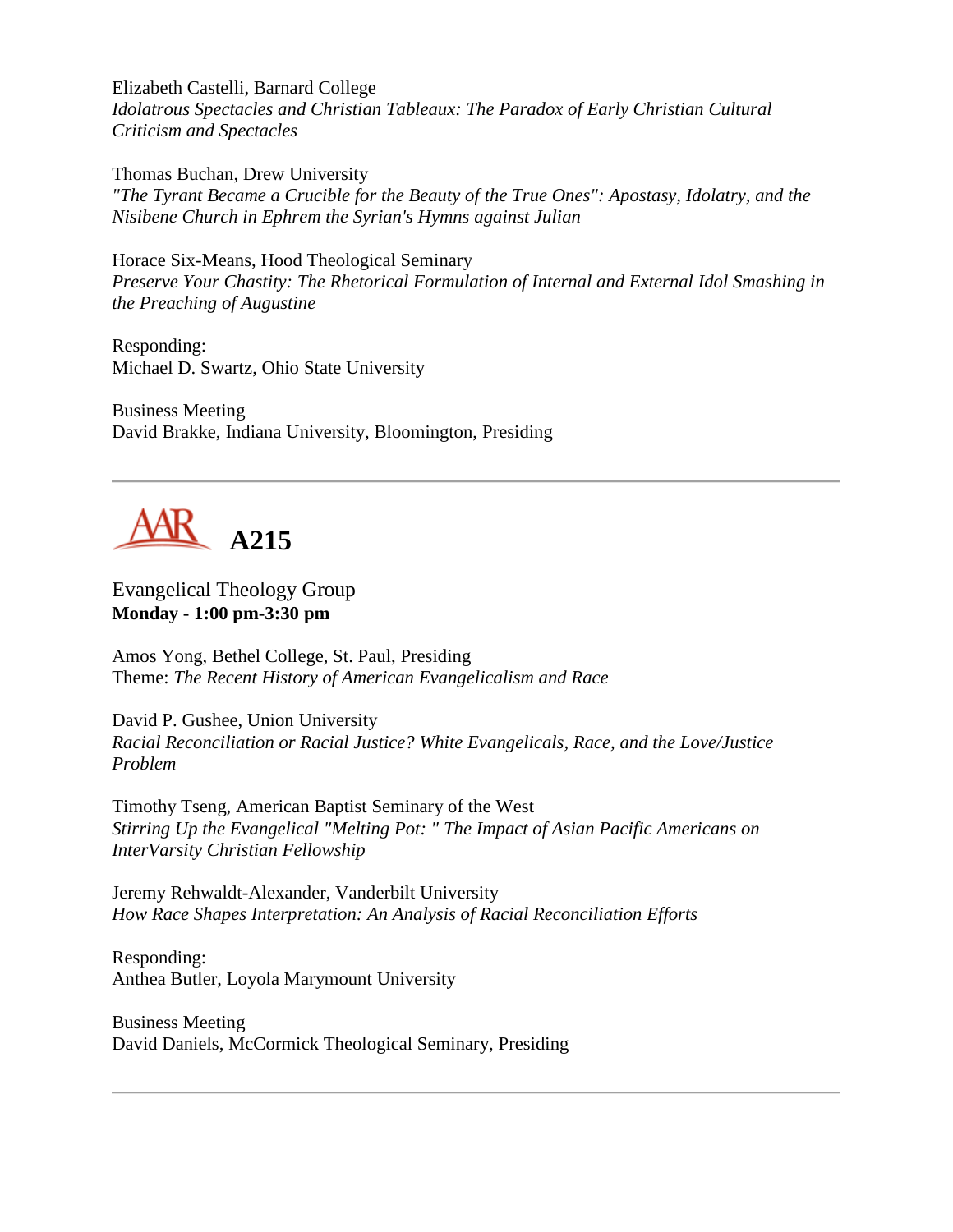

Korean Religions Group **Monday - 1:00 pm-3:30 pm**

Wi Jo Kang, Wartburg Theological Seminary, Presiding Theme: *On the Korean Transformation of Buddhism*

Sang Yil Kim, Hanshin University *Wonchuk's Transformation of Yogācāra Buddhism: A Process View*

Eunsu Cho, University of Michigan *Creating a Buddhist Tradition: Wonhyo and the Making of a Korean Buddhist Identity*

Pori Park, Carleton College *A Korean Buddhist Response to Modernity: Han Yongun's Doctrinal Reinterpretation for His Reformist Thought*

Goun Ho Kim, State University of New York, Stony Brook *Neo-Confucian Elements in State-Protection Buddhism (Hoguk Pulgyo): Hyujong's Syncretic Approach to Buddhism and Confucianism*

Responding: Kang-Nam Oh, University of Regina Jin Y. Park, American University

Business Meeting: Sungtaek Cho, State University of New York, Stony Brook and Bockja Kim, Hong Kong University, Presiding



Lesbian-Feminist Issues and Religion Group **Monday - 1:00 pm-3:30 pm**

Claudia Schippert, University of Central Florida, Presiding Theme: *Spiritual Sacrilege: Lesbian Bodies in Conversation*

Julie J. Kilmer, Chicago Theological Seminary *Re(con)ceiving and Re(con)textualizing White Feminist Intersubjectivity: Conversations between Lesbian and Bisexual Women*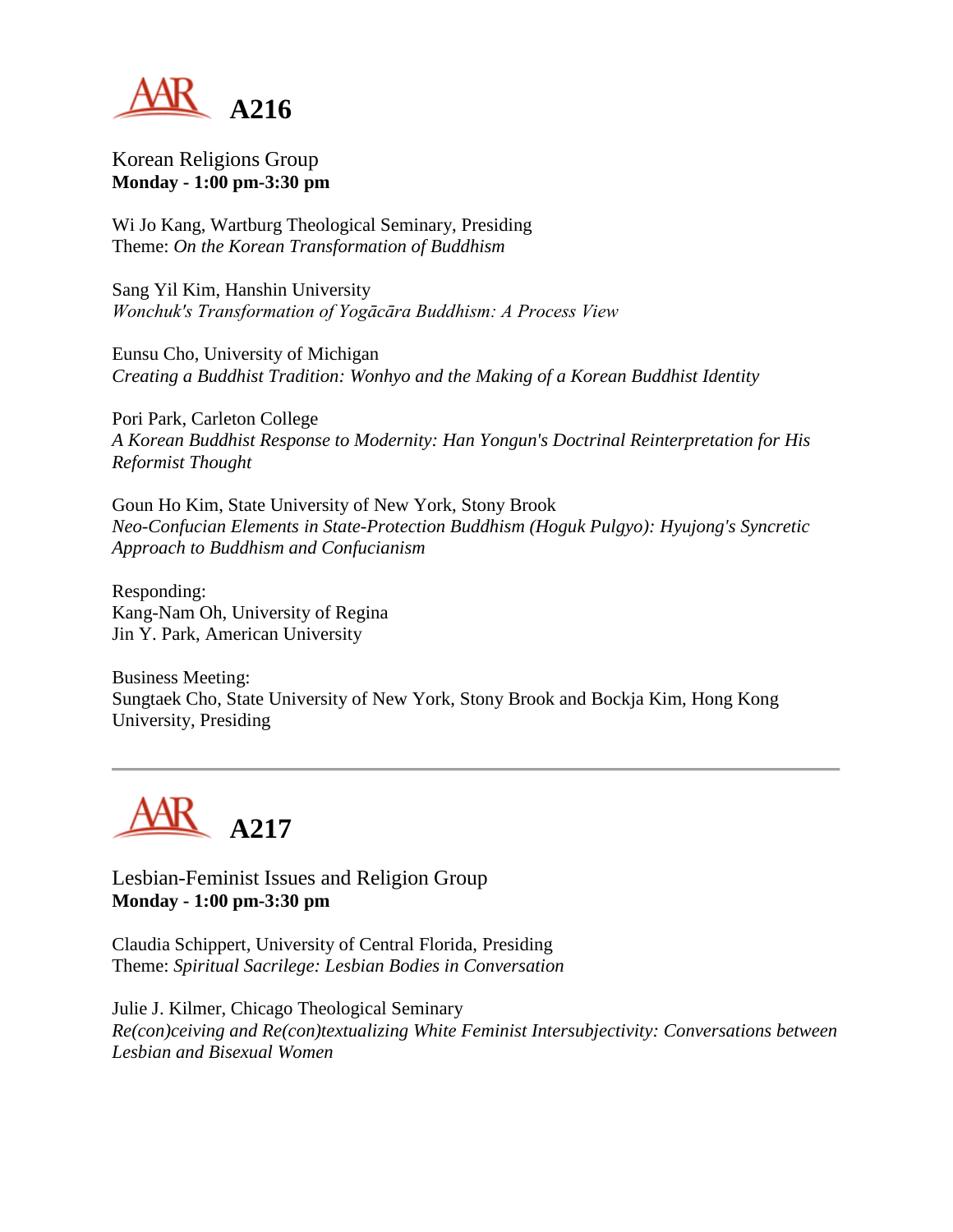Jennifer Harvey, Union Theological Seminary, New York City *Ambiguous Identities: Navigating Whiteness in the Building of Lesbian Community*

Marie Cartier, Claremont Graduate University *Viewing 1950s Butch-Femme Social Practice as Possibly Religious Practice/Practicing Religion*

Elizabeth Currans, University of California, Santa Barbara *Transgression, Sacrality, and Political Embodiment: The Relationship between Sacrilege and Queer Political Activism*

Business Meeting Jennifer Rycenga, San José State University and Peggy Schmeiser, University of Ottawa, Presiding



Men's Studies in Religion Group **Monday - 1:00 pm-3:30 pm**

David James Livingston, Mercyhurst College, Presiding Theme: *Violating Identities*

Björn Krondorfer, St. Mary's College of Maryland *Rupture, Rapture, Revelation: Confessions of an African Bishop and a Jewish Ghetto Policeman*

Elizabeth Pullen, Drew University *"I Believe God Has a Twisted Sense of Humor": A Survey of the Effect of Ministerial Misconduct Upon Male Parishioners*

Judith A. Johnson, Claremont Graduate University *Shedding Blood: The Religious Roots of Supermasculinity*

Horace L. Griffin, Seabury-Western Theological Seminary *Black Machoism and Its Discontents*

Responding: Mark J. Justad, Vanderbilt University

Business Meeting David James Livingston, Mercyhurst College and Mark J. Justad, Vanderbilt University, Presiding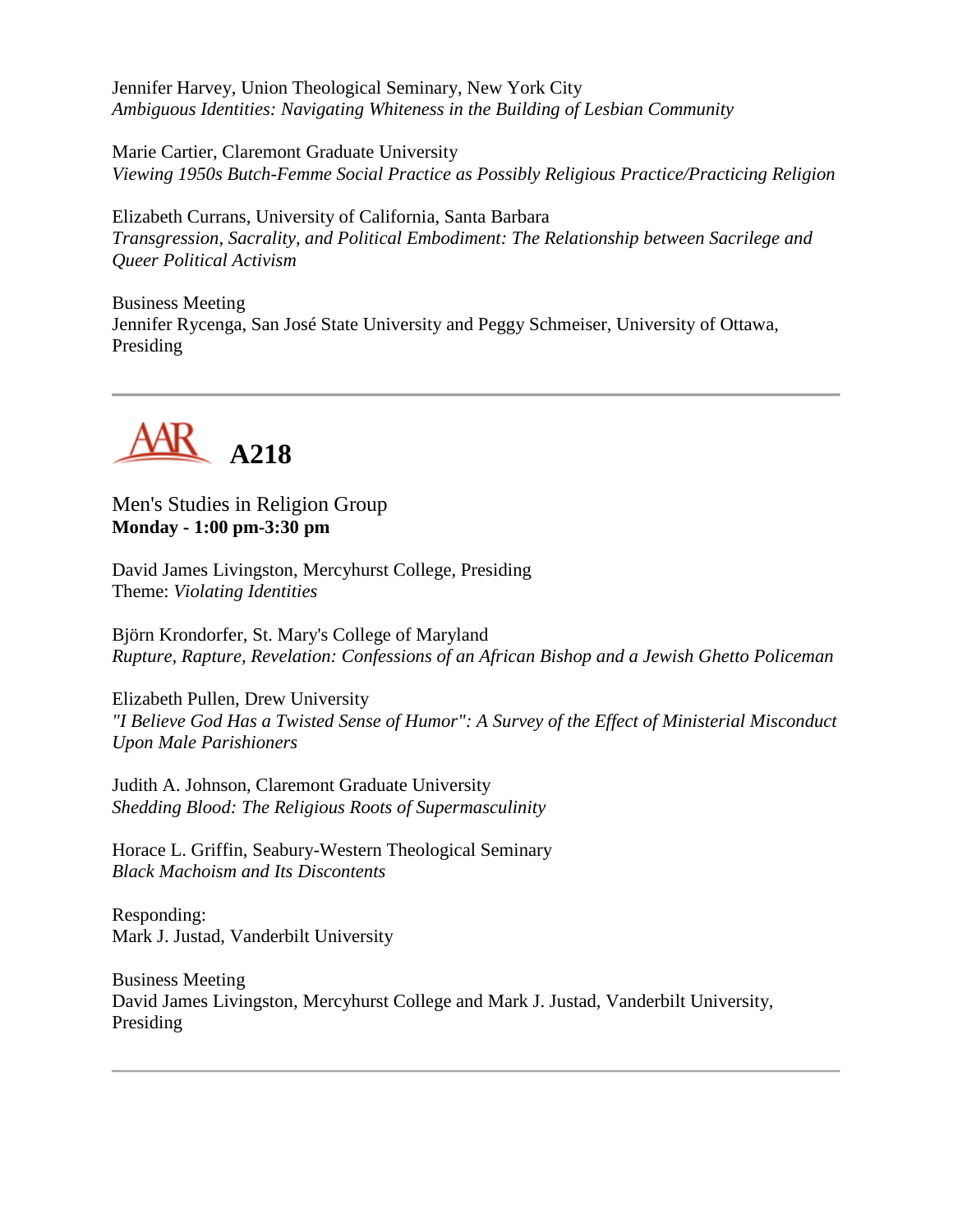

Millennialism Studies Group **Monday - 1:00 pm-3:30 pm**

Timothy Miller, University of Kansas, Presiding Theme: *Varieties of Millennialisms*

Graeme Sharrock, University of Chicago *The Visual Culture of Antebellum Millennialism: The Visions of Ellen White*

Kenneth G. C. Newport, Liverpool Hope University College *"The Branch She": Lois Roden and the Branch Davidians*

Adam C. English, Baylor University *Christian Reconstructionism after Y2K*

Yaakov Ariel, University of North Carolina, Chapel Hill *Ongoing Anxieties and Hopes: Millennialism in the Twenty-First Century*

Jay Gary, World Network of Religious Futurists *The Rise of Transmillennialism*

Business Meeting Eugene V. Gallagher, Connecticut College, Presiding



Person, Culture, and Religion Group **Monday - 1:00 pm-3:30 pm**

A. Gregory Schneider, Pacific Union College, Presiding Theme: *Kohutian Approaches to Religion*

Mary Clark Moschella, Wesley Theological Seminary *Seeing and Being Seen: Italian Catholic Devotional Piety in San Pedro, California*

Lisa M. Cataldo, Union Theological Seminary, New York City *Jesus as Substitute Self-Object: Kohutian Theory and the Life of St. Francis of Assisi*

Pamela Cooper-White, Lutheran Theological Seminary at Philadelphia *"I Do Not Do the Good I Want, but the Evil I Do Not Want Is What I Do": The Concept of the Vertical Split in Self Psychology in Relation to Christian Conceptions of Good and Evil*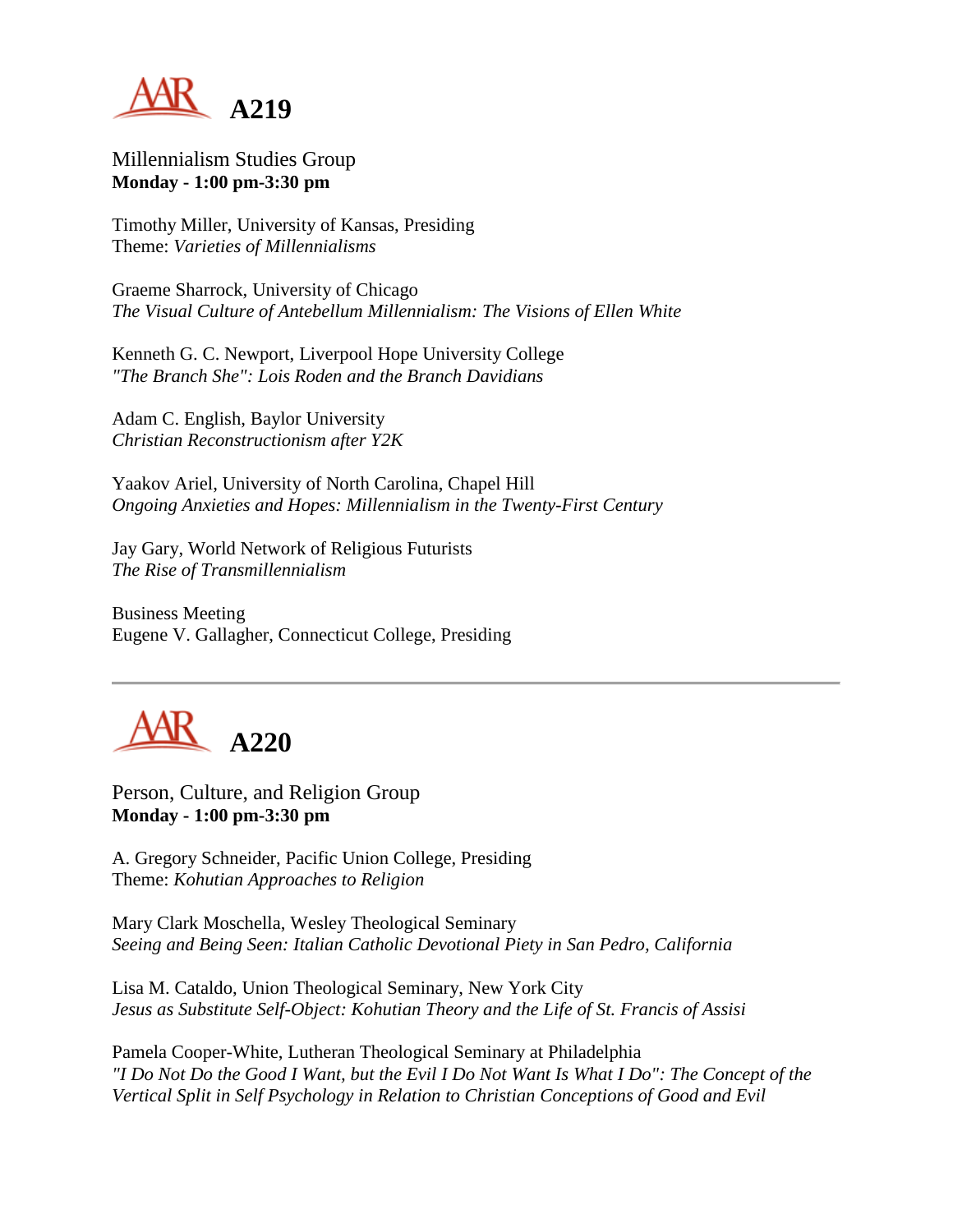Thandeka, Williams College *The Split Self: A Self Psychological Approach of Two Christian Doctrines of Human Nature*

The business meeting for the Person, Culture, and Religion Group will occur during their presession. Please see the Additional Meetings for time and location.



Religion and Popular Culture Group **Monday - 1:00 pm-3:30 pm**

Jeffrey Marlett, College of Saint Rose, Presiding Theme: *Youth, Religion, and Popular Culture*

Susan Ridgely Bales, University of North Carolina, Chapel Hill *"Mine Is a House of Order": A Comparative Analysis of Mormon and Focus on the Family's Prescriptive Parenting Literature*

Michael M. Ostling, University of Toronto *Harry Potter and the Disenchantment of the World*

Justin Watson, Lafayette College *Print the Legend: John Ford's* Liberty Valence *and the Martyr of Columbine*

Sarah Pike, California State University, Chico *After Columbine: Demonic Teens on the Internet, God's Martyrs in the Headlines*

Responding: Lynn Schofield Clark, University of Colorado, Boulder

Business Meeting Gary M. Laderman, Emory University and Bruce David Forbes, Morningside College, Presiding



Religion and Science Group **Monday - 1:00 pm-3:30 pm**

Lou Ann G. Trost, Graduate Theological Union, Presiding Theme: *Science and Social Location: Women, Religion, and Science*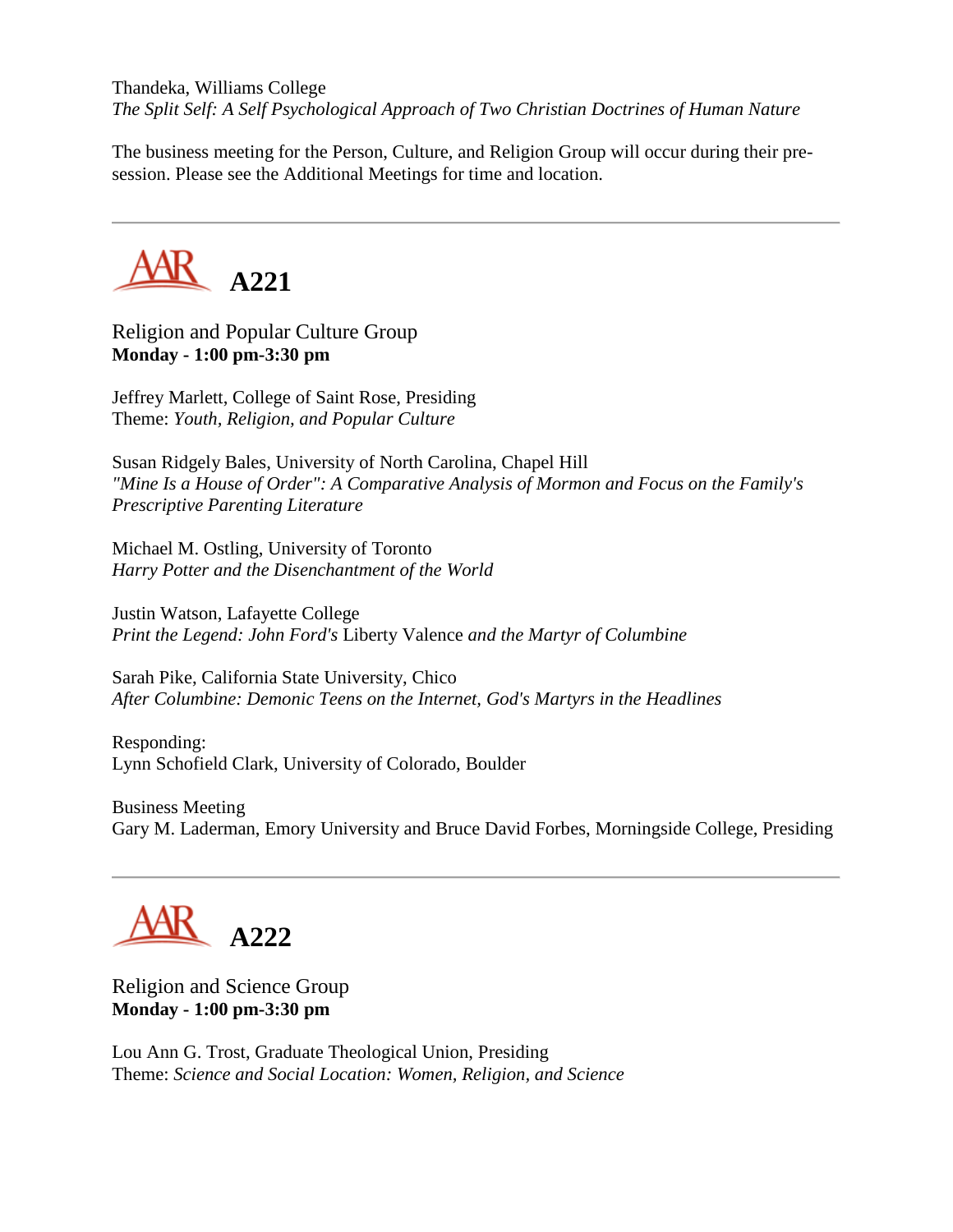Lisa L. Stenmark, Graduate Theological Union *Feminist Theology and the Science and Religion Discourse*

Robin Ficklin-Alred, Emory University *Practical Theology as a Feminist Method in Religion and Science*

Ann M. Pederson, Augustana College and Anne Foerst, Massachusetts Institute of Technology *Gender Differences in the Pursuit of Religion and Science*

Responding: Nancy Howell, Saint Paul School of Theology

Business Meeting Ernest L. Simmons, Concordia College, Presiding

To obtain papers for both sessions, please send a written request plus reproduction and postage costs (US\$15 for mailing in the US and Canada; US\$20 for international mailing) to Ernest L. Simmons, Box 313, Concordia College, Moorhead, MN 56562. Please make checks or money orders payable to Concordia College. Requests must be mailed by November 1, 2001, to ensure that papers are delivered before the Annual Meeting.



Tibetan and Himalayan Religions Group **Monday - 1:00 pm-3:30 pm**

Georges Dreyfus, Williams College, Presiding Theme: *Pilgrims and Pixels: Tibetan Buddhism in Traditional and Contemporary Academic Practice*

Alexander C. McKay, University of London *Will the Real Kailas Please Stand Up!: Towards a Theory of Himalayan Pilgrimage*

Ivette Vargas-O'Bryan, Harvard University *The Life and Fasting Ritual of dGe slong ma dPal mo: The Experiences of a Leper, Founder of Smyung Gnas, and Transmitter of Buddhist Teachings on Suffering and Renunciation in Tibetan Religious History*

David Germano, University of Virginia *Digital Library and the Study of Tibetan Buddhism*

Alejandro Chaoul, Rice University *The Magical Wheel: Mind-Body Relationship in the Bon Tradition and Its Applications in Today's World*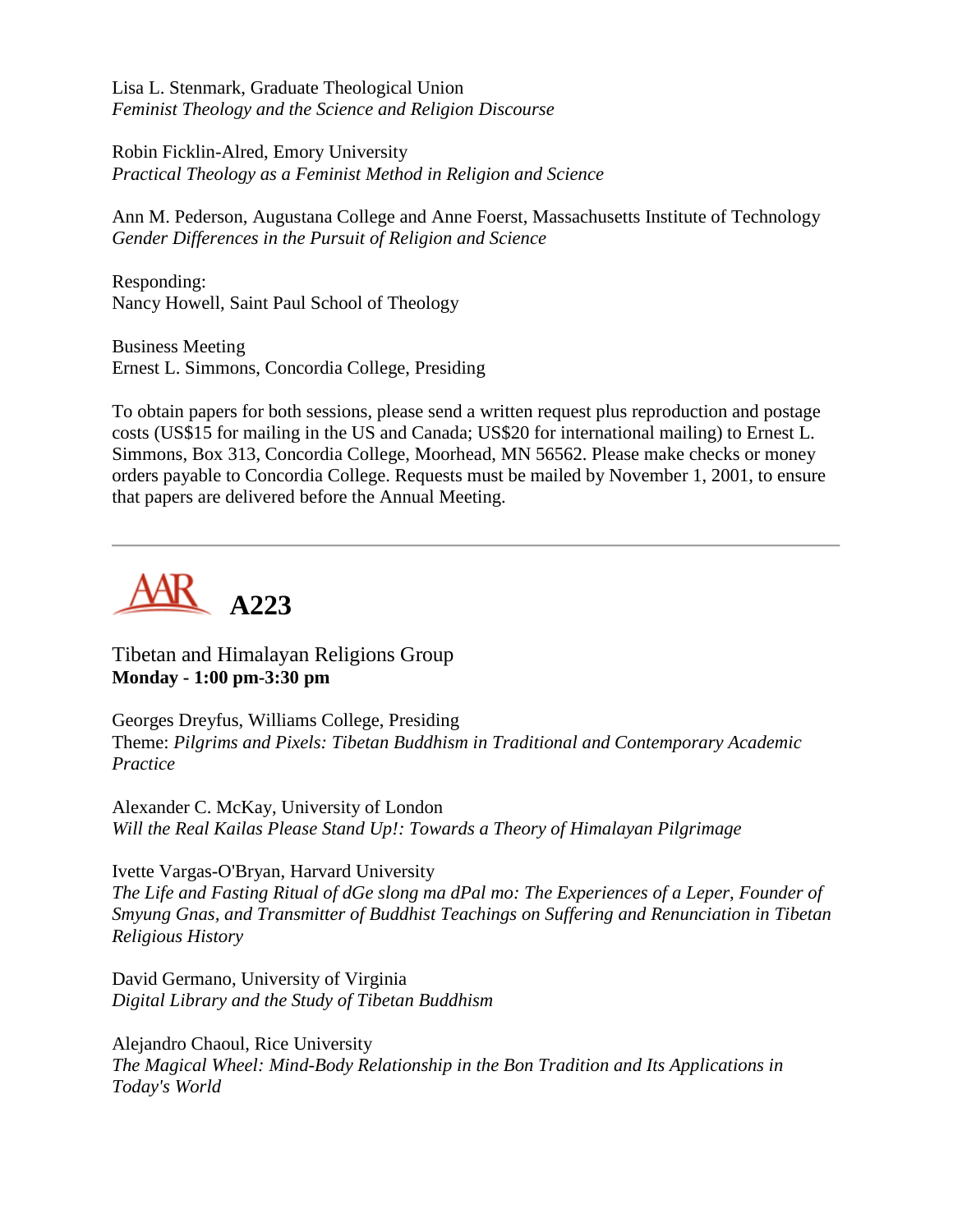Eve L. Mullen, Universität Hamburg *The Dalai Lama and Rangzen: Changing Symbols*

Business Meeting Georges Dreyfus, Williams College, Presiding



Wesleyan Studies Group **Monday - 1:00 pm-3:30 pm**

Kelley Steve McCormick, Eastern Nazarene College, Presiding Theme: *Wesleyan Construction of the Self: Historical Perspectives*

Elaine Robinson, Texas Christian University *Charles Wesley's Theological Anthropology: A Song of the Self?*

Chris Armstrong, Duke University *The Camp-Meeting Holiness Self as Romantic/Sentimental Self*

Susie Stanley, Messiah College *Women Preachers Proclaim a Sanctified Self*

Michael Turner, Vanderbilt University *Freedom and Identity in Late Nineteenth-Century Methodism*



Special Topics Forum **Monday - 4:00 pm-6:30 pm**

Sponsored by the Committee on International Connections

Mary McGee, Columbia University, Presiding Theme: *Ninian Smart and the International Study of Religion*

Panelists: Deborah Sawyer, Lancaster University Chakravarthi Ram-Prasad, Lancaster University Gavin Hyman, University of Lancaster Ursula King, University of Bristol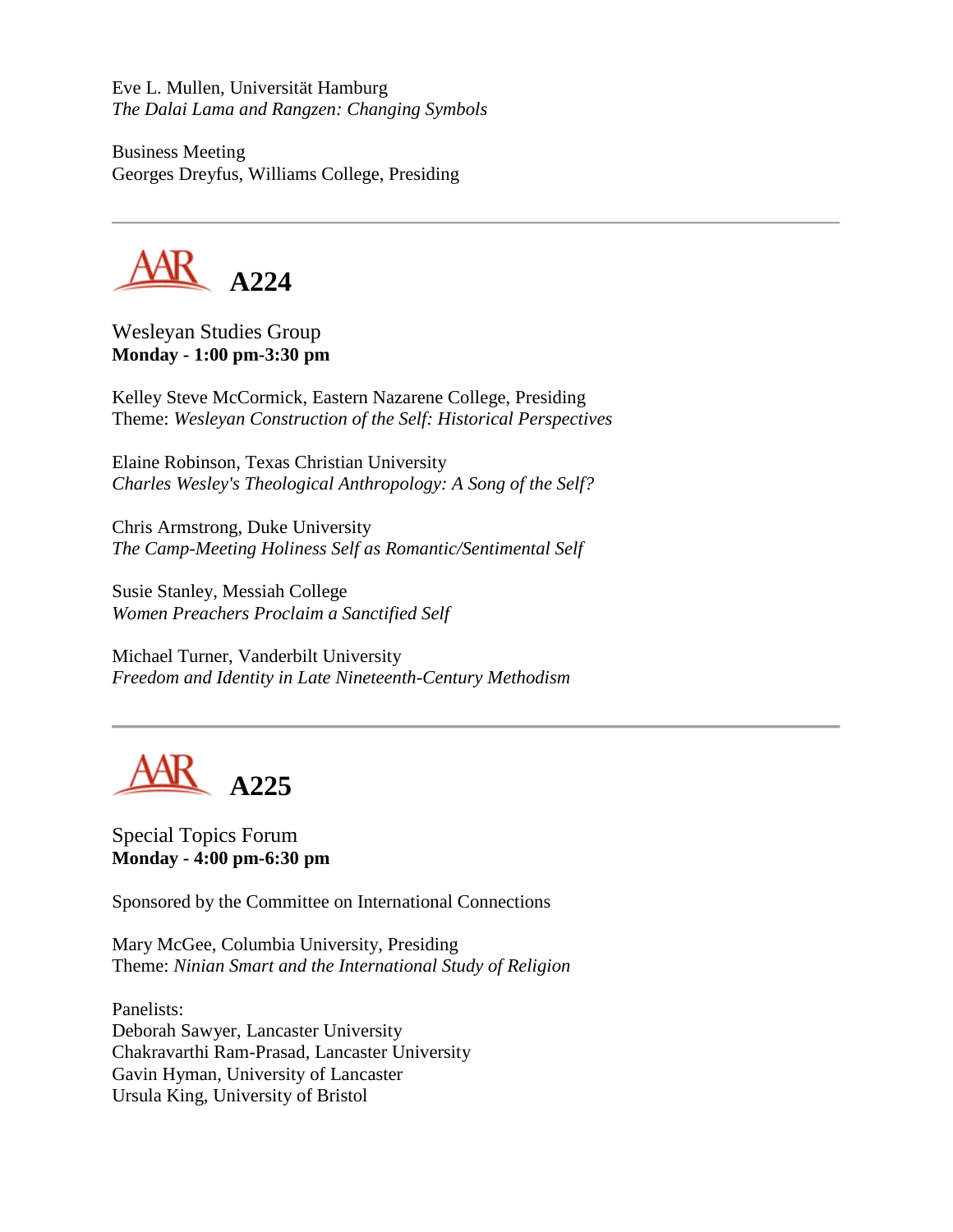John Sawyer, Lancaster University Juan E. Campo, University of California, Santa Barbara

A brief remembrance service will immediately follow this session in the same room.



Academic Teaching and the Study of Religion Section and Ethics Section **Monday - 4:00 pm-6:30 pm**

Barbara A. B. Patterson, Emory University, Presiding Theme: *Teaching Ethics, Learning Justice*

Tina Pippin, Agnes Scott College *Crossing the Tracks for Social Justice: A College-High School Collaboration*

Ellen Ott Marshall, Vanderbilt University *Making the Most of a Good Story: Effective Use of Film as a Teaching Resource for Ethics*

Fred Glennon, Le Moyne College *Teaching Ethics Actively: Experiential Learning and Social Justice Action*

Suzanne Holland, University of Puget Sound *The Ethics of Responsibility and Difference: The Relationship between Ethics and Justice in the Undergraduate Classroom*

Katharine R. Meacham, Mars Hill College *Hearing Each Other into Speech: Teaching Ethics and Social Justice in Genuinely Diverse Communities*

**A227**

Buddhism Section **Monday - 4:00 pm-6:30 pm**

Miriam Levering, University of Tennessee, Knoxville, Presiding Theme: *Engaged Buddhist Ethics: The Dialectics of Buddhist Tradition and Contemporary Globalism*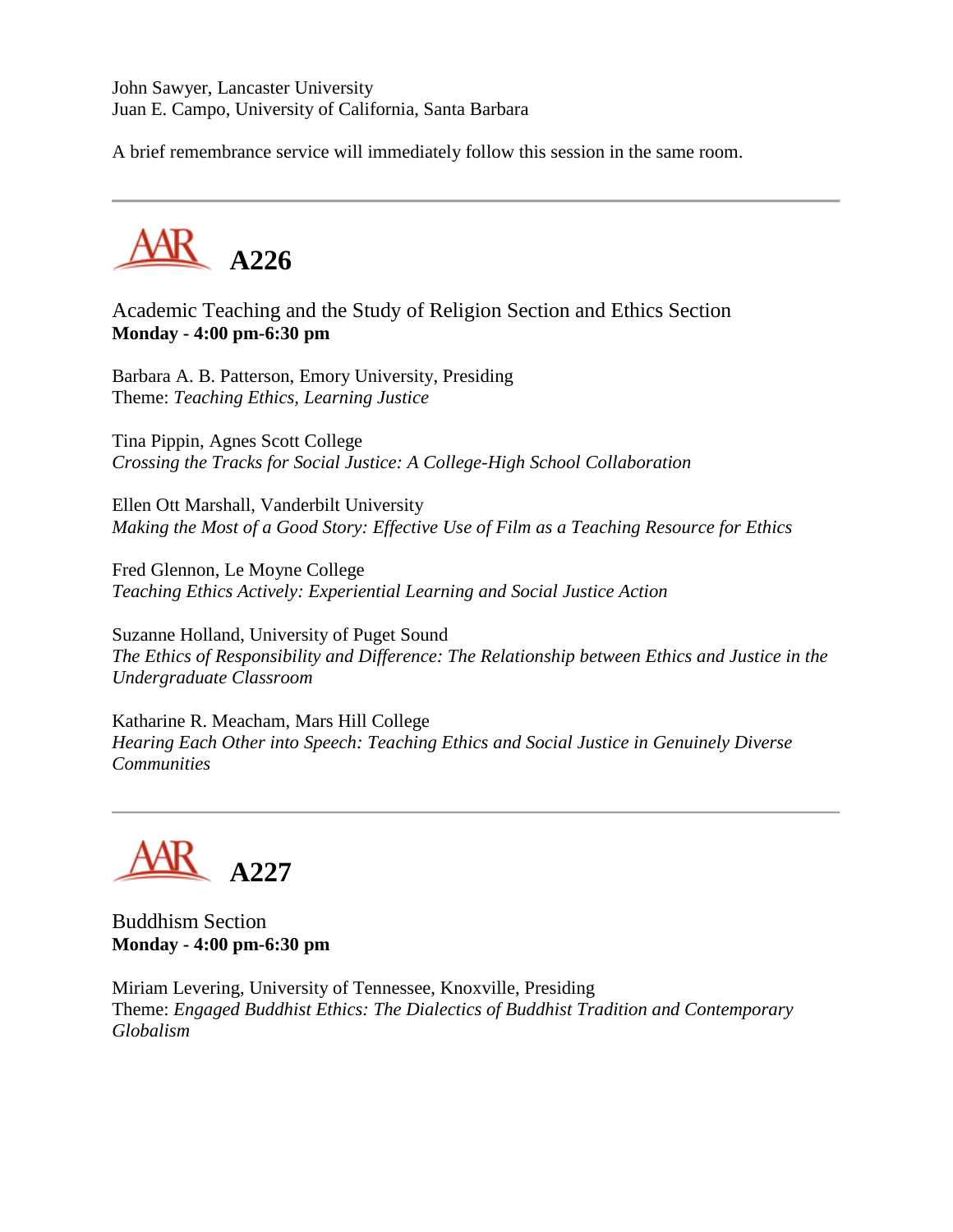George D. Bond, Northwestern University *The Sarvodaya Shramadana Movement of Sri Lanka: Gandhian Discourse and Millenialist Visions in Response to Buddhist Nationalism*

Christopher Queen, Harvard University *Gentle or Harsh? The Practice of Right Speech in Engaged Buddhism*

John Marston, Colegio de México *Buddhist Values and Cambodian Human Rights NGOs*

Sallie B. King, James Madison University *Justice for All? Engaged Buddhist Avoidance of Justice Language*

Responding: Donald K. Swearer, Swarthmore College



Comparative Studies in Religion Section **Monday - 4:00 pm-6:30 pm**

Kimberley C. Patton, Harvard University, Presiding Theme: *Weeping in the Religious Imagination*

Gary L. Ebersole, University of Missouri, Kansas City *The Poetics and Politics of Ritualized Weeping in Early and Medieval Japan*

Kay A. Read, DePaul University *Productive Tears: Weeping, Water, and the Underworld in Aztec Tradition*

Gay Lynch, Graduate Theological Union *"Why Do Your Eyes Not Run like a River?" Ritual Tears in Greek Funerary Traditions*

Nehemia Polen, Hebrew College *Holy Tears and Divine Weeping in Rabbinic Literature and Hasidism*

Responding: John Hawley, Barnard College, Columbia University

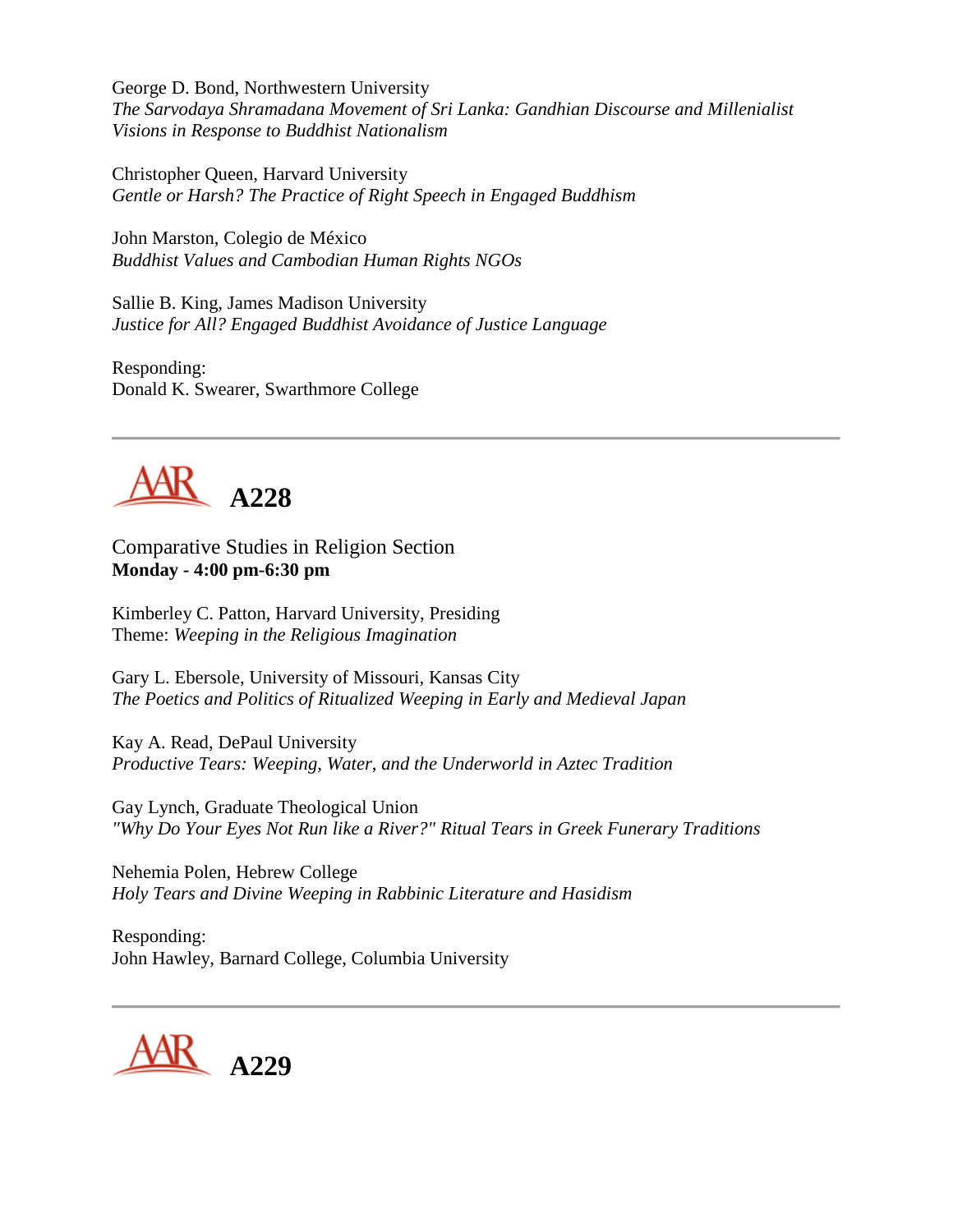History of Christianity Section **Monday - 4:00 pm-6:30 pm**

Scott W. Sunquist, Pittsburgh Theological Seminary, Presiding Theme: *The Love-Hate Relationship between Mission and Empire*

Haruko Nawata Ward, Princeton Theological Seminary *Women and Confraternity of Miséricordia in the Early Modern Portuguese Empire*

Arun W. Jones, Princeton Theological Seminary *Working Out the Mission Theory of Charles Henry Brent, Episcopal Bishop of the American Empire in the Philippines, 1901-1917*

Karen Seat, Franklin & Marshall College *"The British of Asia": The Rise of Japanese Imperialism and Its Impact on American Understandings of Race, Religion, and Missions*

Responding: Andrew F. Walls, University of Edinburgh

Business Meeting Georgia Frank, Colgate University and Anne Thayer, Lancaster Theological Seminary, Presiding



North American Religions Section **Monday - 4:00 pm-6:30 pm**

Catherine L Albanese, University of California, Santa Barbara, Presiding Theme: *The Contemporary Challenges and Opportunities of American Religious Pluralism: A Discussion of the Issues Raised by Diana L. Eck's* A New Religious America Pluralism

Panelists: Diana L. Eck, Harvard University Duncan Williams, Trinity College Vasudha Narayanan, University of Florida Jeffrey Sheler, *U.S. News and World Report* Tazim Kassam, Syracuse University Laurie Zoloth, San Francisco State University

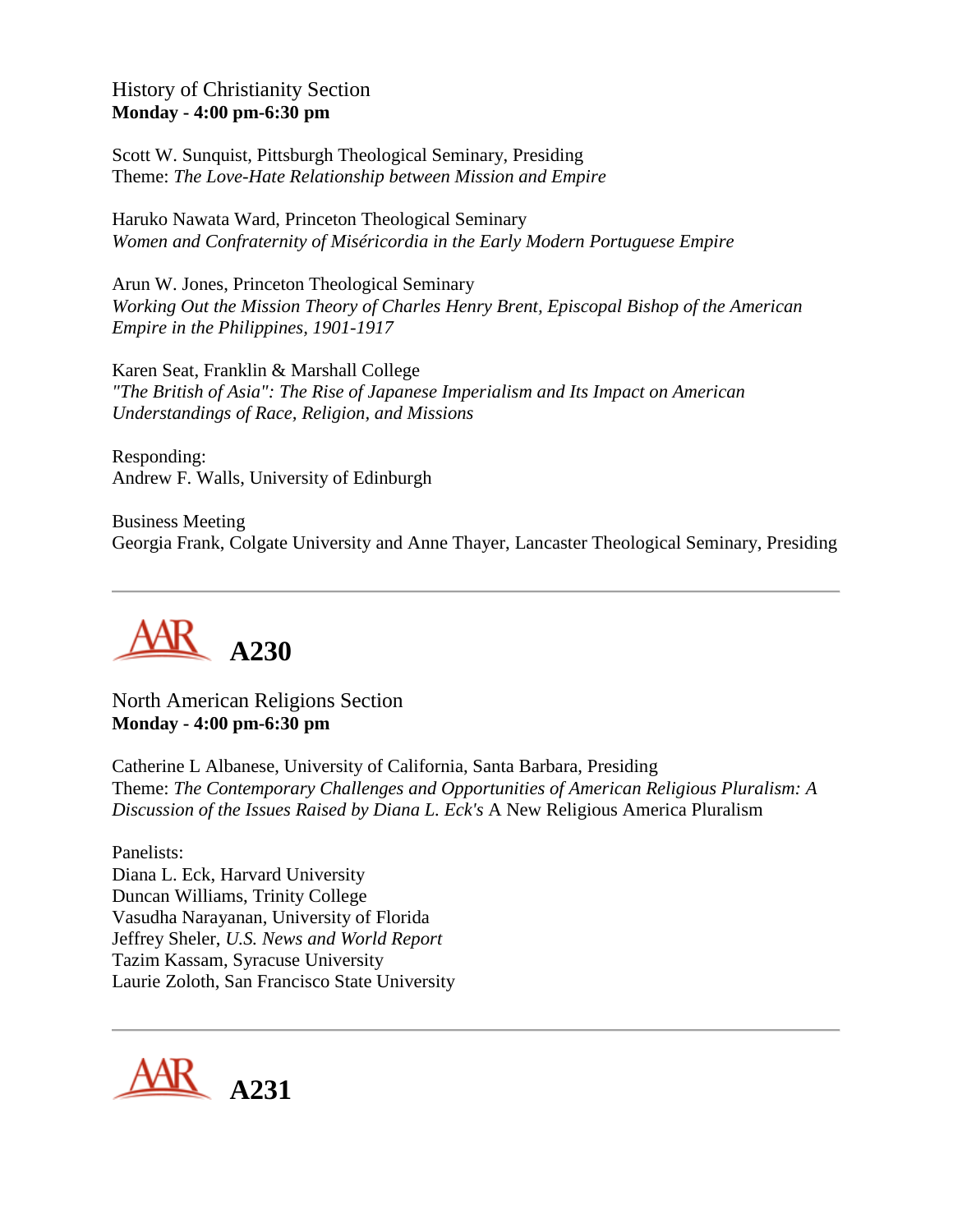Philosophy of Religion Section **Monday - 4:00 pm-6:30 pm**

William J. Wainwright, University of Wisconsin, Milwaukee, Presiding Theme: *Religious Toleration and Proselytism*

Panelists: Jean Bethke Elshtain, University of Chicago Paul J. Griffiths, University of Illinois, Chicago

Responding: Philip L. Quinn, University of Notre Dame

Business Meeting Thomas P. Kasulis, Ohio State University, Presiding



Religion and the Social Sciences Section **Monday - 4:00 pm-6:30 pm**

Kathleen Greider, Claremont School of Theology, Presiding Theme: *Religion and Psychology "On the Couch": Controversies in the Relationship between Psychological Methods and the Study of Religion*

Jeremy R. Carrette, University of Stirling *The Individual and the Collective: The Politics of the Psychology of Religion*

Erin E. Dufault-Hunter, University of Southern California *Narrative Psychology Meets Ethics: Toward a Practice of Transformation*

Patricia Brown, Union Institute *Christian Spiritual Formation and Psychological Theory and Practice: Two Contrasting Paradigms*

Michael A. Hayes, University of Surrey *Encounters between Psychotherapy and Spiritual Direction: Method, Convergence, and Dialogue*

Responding: H. John McDargh, Boston College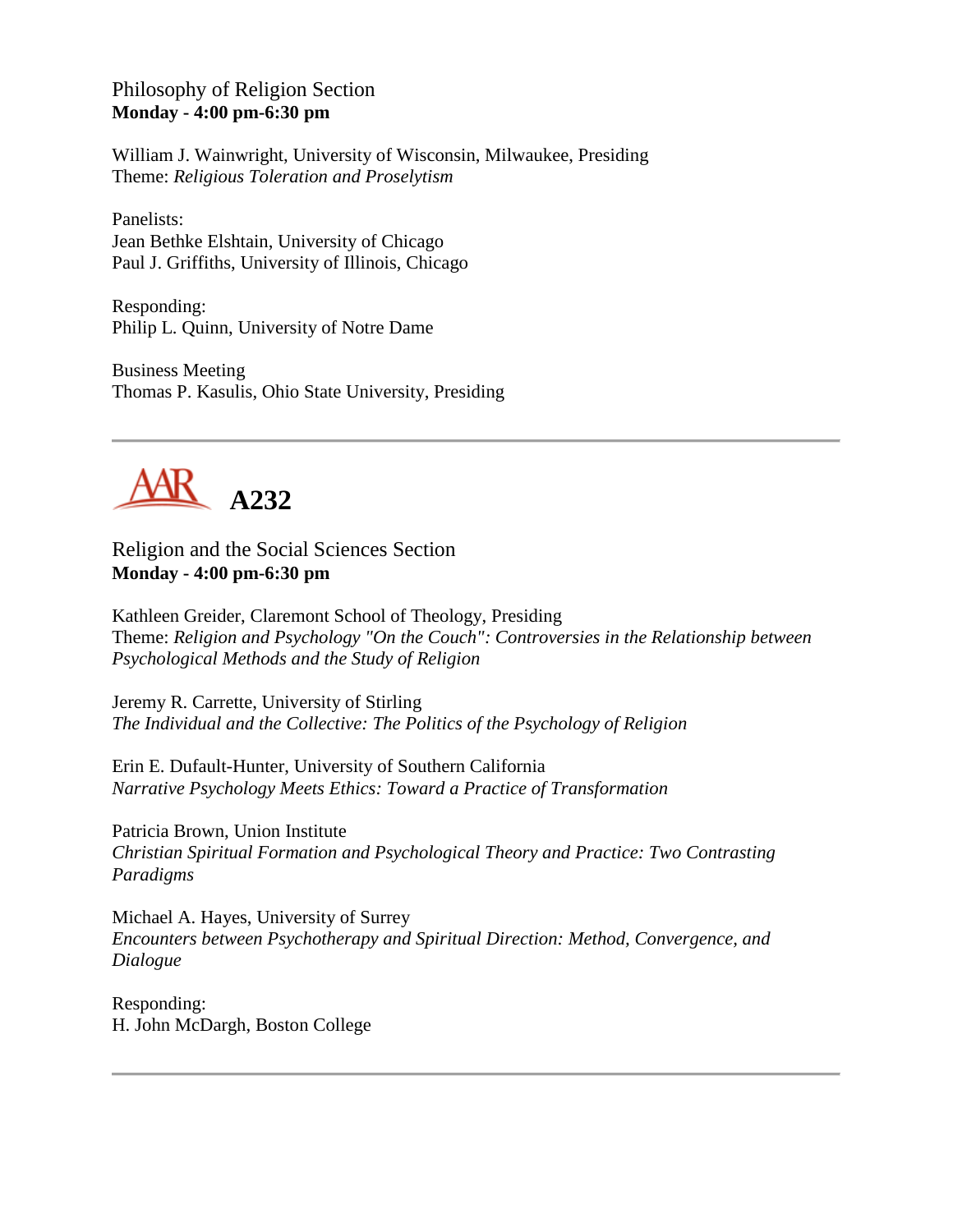

Religion in South Asia Section **Monday - 4:00 pm-6:30 pm**

Philip Lutgendorf, University of Iowa, Presiding Theme: *Custodial Rites: The Conservation and Historiography of Pilgrimage Centers in India*

Panelists:

Knut Axel Jacobsen, University of Bergen Prabha Reddy, George Washington University Andrea Pinkney, Columbia University Christian Lee Novetzke, Columbia University Jeffrey M. Brackett, University of Pittsburgh Brian K. Pennington, Maryville College

Responding: Linda Hess, Stanford University



Study of Islam Section **Monday - 4:00 pm-6:30 pm**

Gordon D. Newby, Emory University, Presiding Theme: *Negotiating Cultural Identities in Text, Sites, and Media*

Juan E. Campo, University of California, Santa Barbara *Virtual Pilgrimage? The Hajj in the Modern Media*

Gabriel Said Reynolds, Yale University *Regarding the Islamic Polemic behind the De Rationibus Fidei of Saint Thomas*

Behrooz Ghamari-Tabrizi, Georgia State University *Postmodernity, Postmodernism, and Islam*

Ruth Mas, University of Toronto *Rediscovering Islam in a Diasporic World: Islam as Master Narrative in the Philosophical Discourse of Mohammed Arkoun, Fethi Benslama, and Abdelkebir Khatibi*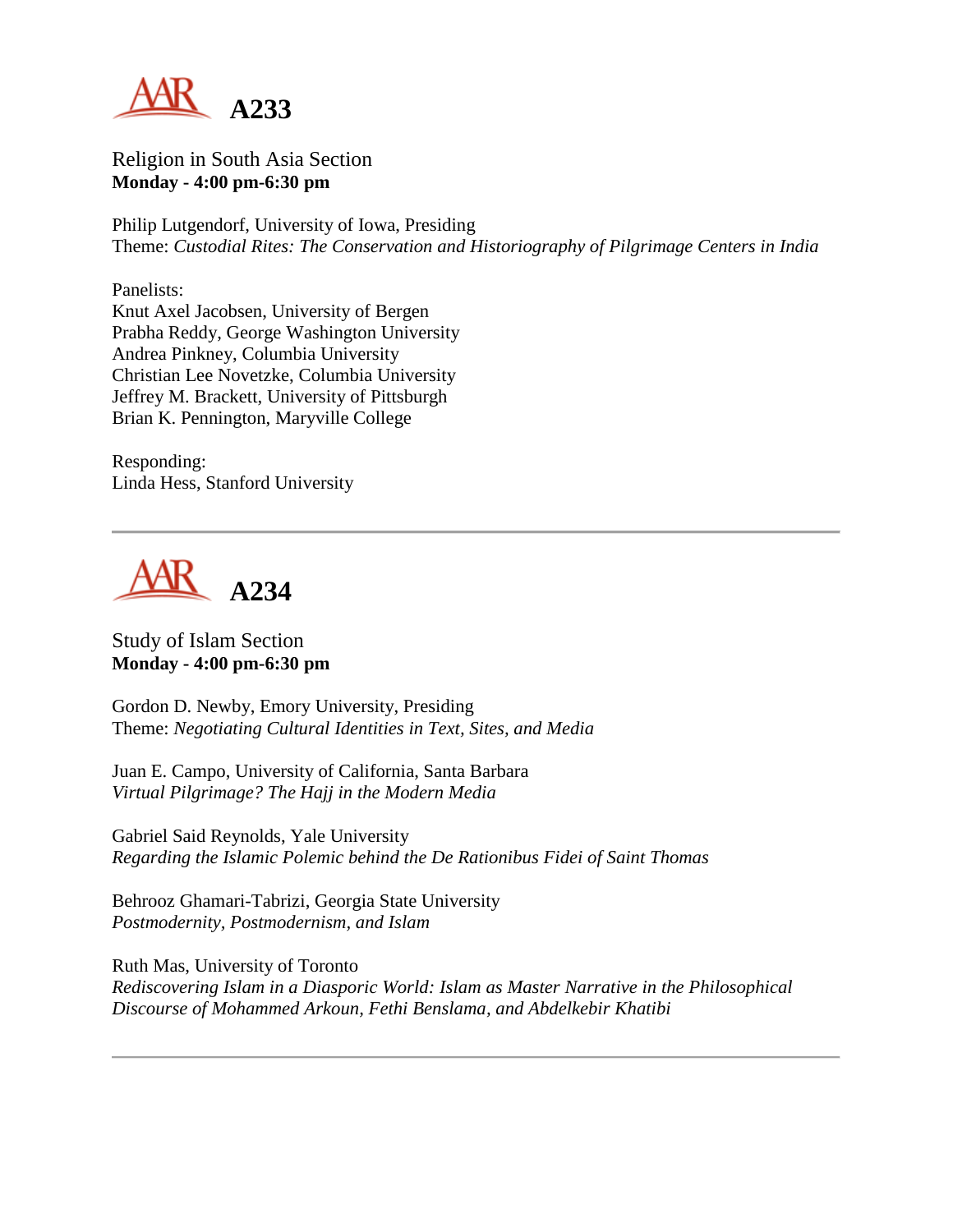

Study of Judaism Section **Monday - 4:00 pm-6:30 pm**

Kalman P. Bland, Duke University, Presiding Theme: *Aesthetics*

Barbara E. Galli, McGill University *Aesthetics and Redemption: Rosenzweig's Theory of Art and Celan's Piercing of Blindness*

Edward K. Kaplan, Brandeis University *Ornament and Insight in Abraham Heschel's Poetic Rhetoric*

Zachary Braiterman, Syracuse University *Hermann Cohen and Steven Schwarzchild: Art, Judaism, and the Problem of Style*

Elliot R. Wolfson, New York University *Poetic Envisioning and the Harmonics of Internal Time Consciousness*



Afro-American Religious History Group **Monday - 4:00 pm-6:30 pm**

Debra Washington Mubashshir, Beloit College, Presiding Theme: *Twentieth-Century Religious Figures/Movements*

Edward Curtis, Trinity University *Ritualization and the Making of Elijah Muhammad the Religious Prophet*

Marie W. Dallam, Temple University *Rivals in the House of the Lord: Daddy Grace and Father Divine on 115th Street*

Darnise C. Martin, Graduate Theological Union *Iyanla Vanzant, Coming to a Church near You*

Gail M. Harley, University of South Florida *Unto the Ancestors: Spiritual Renewal and Cultural Preservation of the Gullah Geechee Peoples*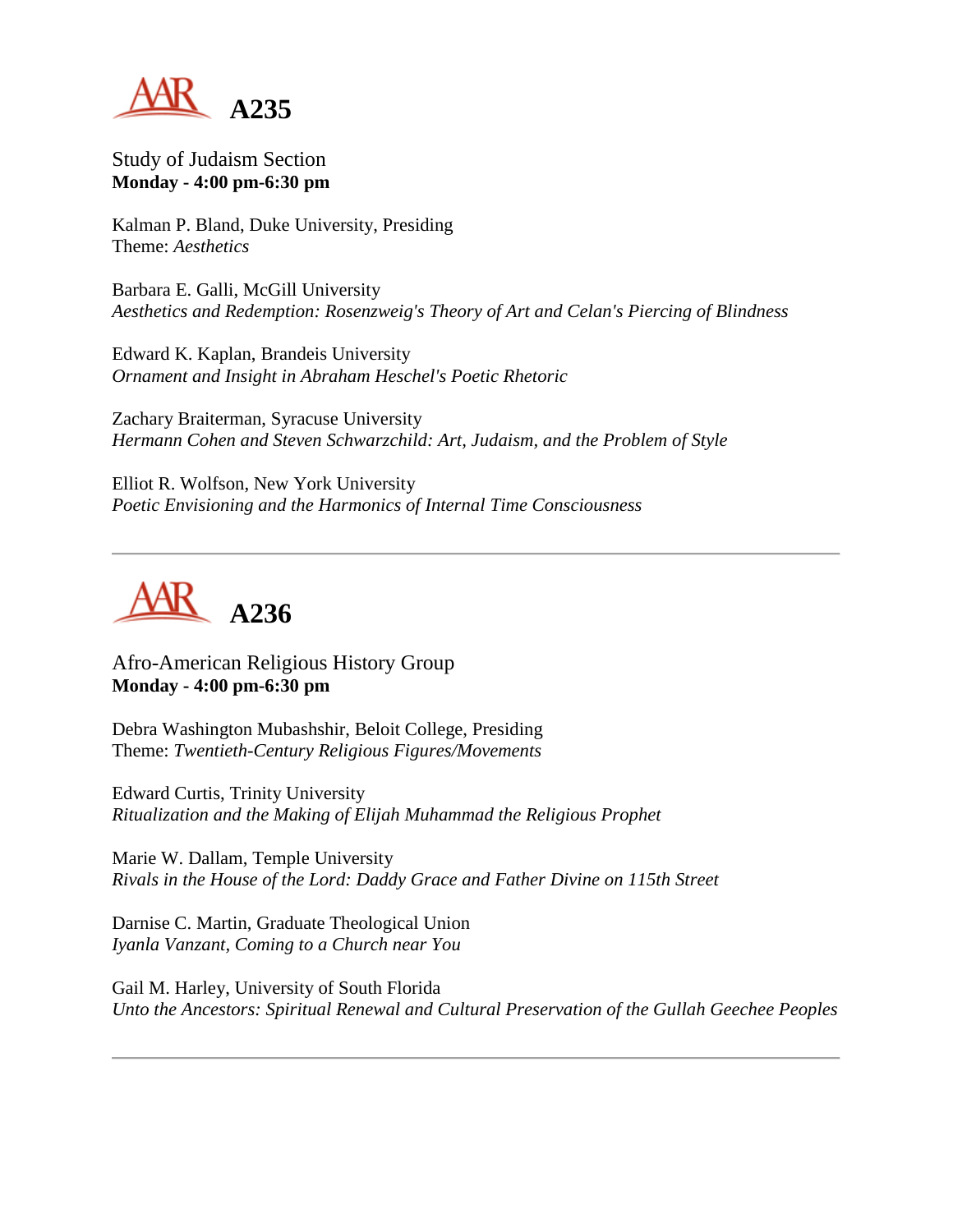

Christian Spirituality Group **Monday - 4:00 pm-6:30 pm**

Stephanie Paulsell, University of Chicago, Presiding Theme: *Teaching Christian Spirituality*

Anita Houck, Saint Mary's College *Spirituality and Pedagogy: Faith and Reason in the Age of Assessment*

Lynn Bridgers, Emory University *Beyond Recognition: Trauma, Spirituality, and Pedagogy for the Prophetic*

Lucinda Huffaker, Wabash Center *Spirituality in/of the Classroom*

James J. McGee, Santa Clara University *Toward a Contemplative Pedagogy: Theory and Technique for the Use of Silence in Teaching Spirituality*

Business Meeting Steven L. Chase, Dominican Center at Marywood, Presiding



Christian Systematic Theology Group **Monday - 4:00 pm-6:30 pm**

Miroslav Volf, Fuller Theological Seminary, Presiding Theme: *The Doctrine of the Love of God*

Roland Faber, University of Vienna *God's Love Without God? The Nondifference of God as Mystical Solution of Feuerbach's Antinomy of Love*

Rachel Reesor, Bluffton College *St. Anselm's Cur Deus Homo: A Nuanced Doctrine of the Love of God*

Barry G. Rasmussen, University of Winnipeg *Martin Luther's Joyful Exchange: A Trinitarian Theology of the Gift*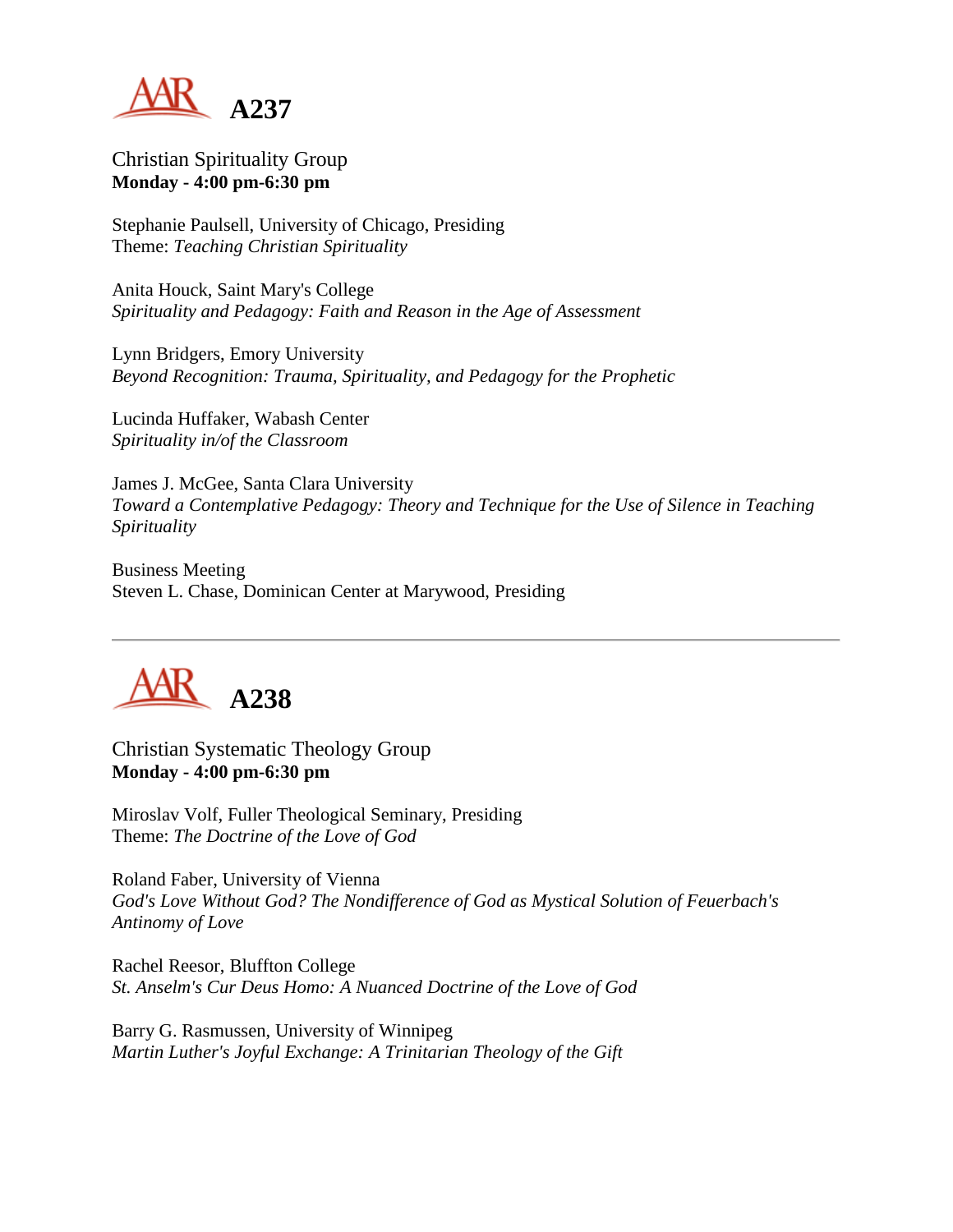Responding: David H. Kelsey, Yale University

The business meeting of the Christian Systematic Theology Group will be held at 7:00 am Tuesday, please see Additional Meetings listings for location.



Feminist Theory and Religious Reflection Group **Monday - 4:00 pm-6:30 pm**

Susan Simonaitis, Fordham University, Presiding Theme: *Historiography and Cultural Memory*

Flora A. Keshgegian, Episcopal Theological Seminary of the Southwest *Telling Tales from Memory: Women, History, and Power*

Deidre Butler, Concordia University *Remembering Jewish Ethics: Gender, Modern Jewish Philosophy, and the Shoah*

Susan M. St. Ville, University of Notre Dame *Telling Stories: Trauma and the Writing of Feminist Theology*

Responding: Amy M. Hollywood, Dartmouth College

Business Meeting Karen Trimble Alliaume, Lewis University and Susan Simonaitis, Fordham University, Presiding

**A240**

Gay Men's Issues in Religion Group **Monday - 4:00 pm-6:30 pm**

Jay E. Johnson, Richmond, CA, Presiding Theme: *Engaging Sodom: Responses to Mark D. Jordan's* The Silence of Sodom: Homosexuality in Modern Catholicism

Panelists: Donald L. Boisvert, Concordia University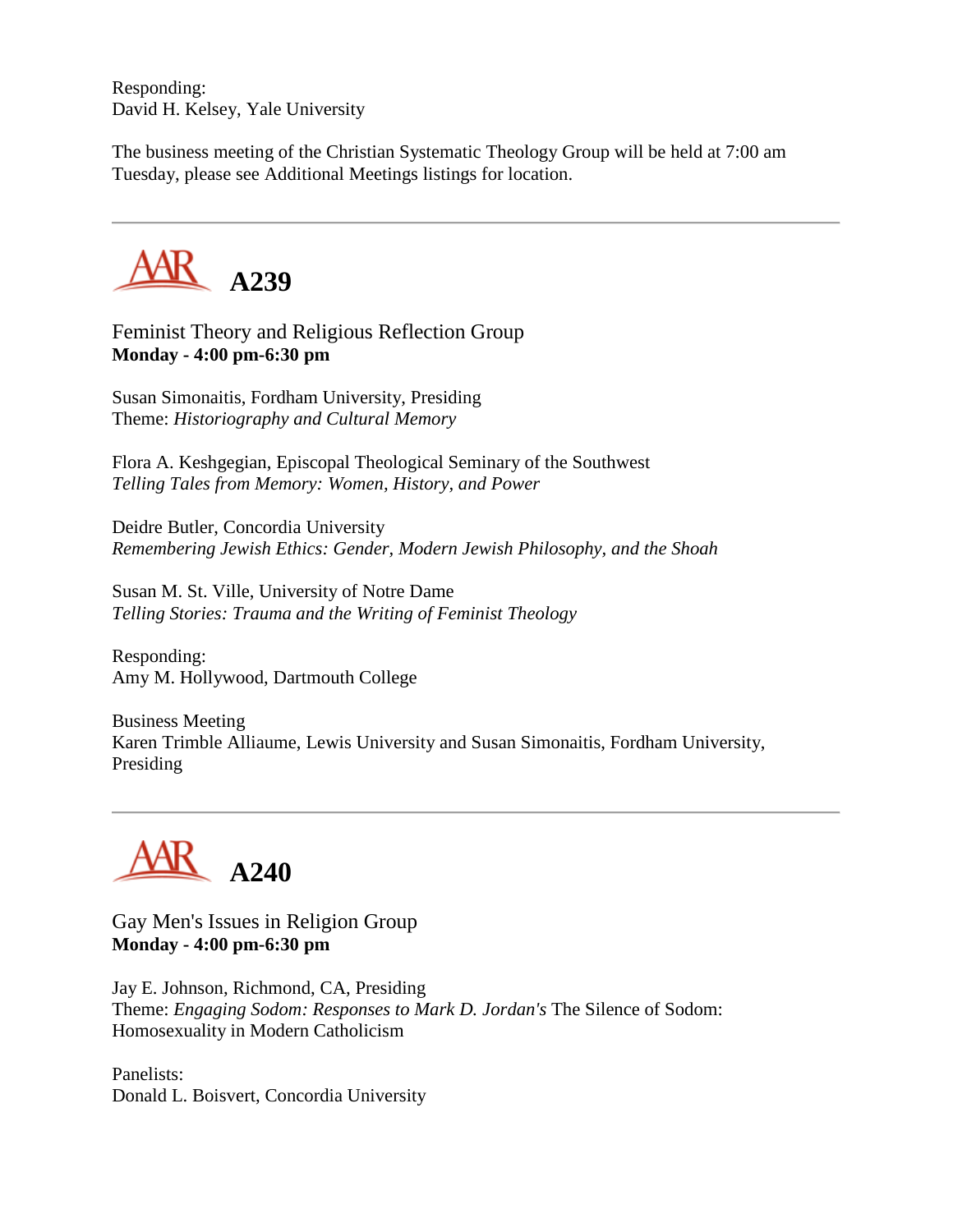Robert E. Goss, Webster University Mary E. Hunt, Women's Alliance for Theology, Ethics, and Ritual Edward J. Ingebretsen, Georgetown University

Responding: Mark D. Jordan, Emory University



Japanese Religions Group **Monday - 4:00 pm-6:30 pm**

Christopher Ives, University of Puget Sound, Presiding Theme: *Studies in Shinto and Japanese Society*

Takeshi Kimura, Yamaguchi University *Kamiari-sai in the Month of Kan'nazuki*

Hiromi Maeda, Harvard University *Court Ranks for Local Tutelary Shrines: The Spread of Yoshida Shinto in Mid-Tokugawa Society*

Jonathan Stockdale, University of Chicago *"The Profoundest Bow": The 1890 Imperial Rescript on Education and the Construction of Imperial Divinity*

Susan G. Carter, California Institute of Integral Studies *Amaterasu-O-Mi-Kami: Great Ancestor of the Emperor and Mother of the Japanese Nation*

Responding: Ian Reader, Lancaster University

Business Meeting Ruben L. F. Habito, Southern Methodist University and Christopher Ives, University of Puget Sound, Presiding

**A242**

Native Traditions in the Americas Group **Monday - 4:00 pm-6:30 pm**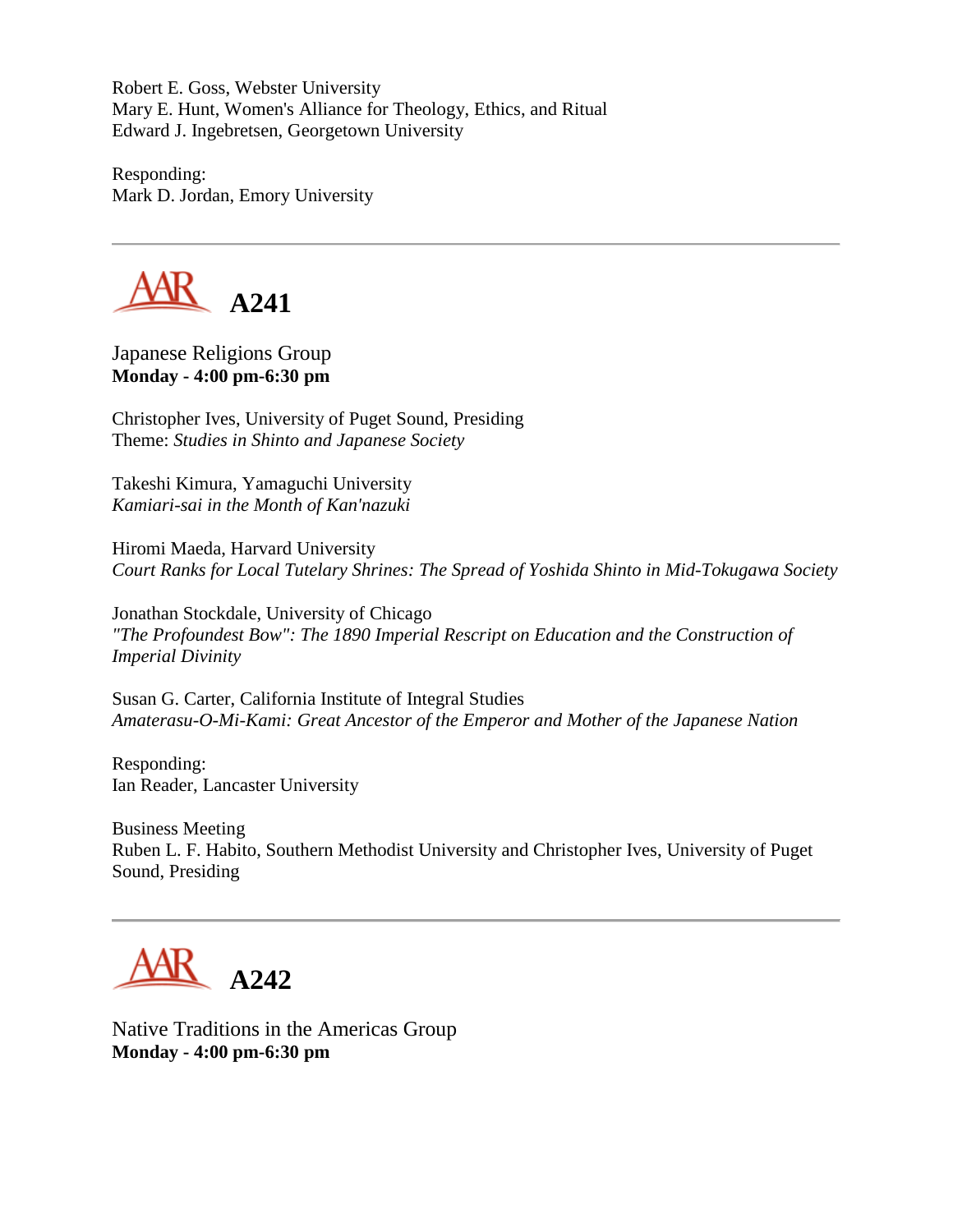Eva Garroutte, Boston College, Presiding Theme: *Institutions of Confinement: Native American Struggles against Religious and Cultural Disfranchisement*

Jamie S. Scott, York University *Identity Politics and the Politics of Identification: Residential Schools and Native Canadian Writers*

Laura E. Donaldson, Cornell University *Dear America, My Heart Is Not on the Ground: Semiotic Repatriation and the Boarding School Experience*

Emily Brault, Vanderbilt University *Sweating in the Joint: Native American Sweat Lodge Practice in Prison*

Justine Smith, Garrett-Evangelical Theological Seminary *Indigenous States of Confinement: Ex-slave Perspectives on Southeastern Indian Slavery*

Responding: Martha L. Finch, Southwest Missouri State University

Business Meeting Michelene Pesantubbee, University of Colorado, Boulder and Andrea Smith, University of California, Santa Cruz, Presiding



New Religious Movements Group **Monday - 4:00 pm-6:30 pm**

Brenda E. Brasher, Mount Union College, Presiding Theme: *Asian New Religions in Asia and the West*

Edward A. Irons, Graduate Theological Union *Suma Ching Hai: Commerce, Image, and Femininity in a New Syncretic Movement*

Paul Alan Laughlin, Otterbein College *Not All Sweetness and Light: The Controversy over Sukyo Mahikari outside Japan*

James E. Deitrick, University of Central Arkansas *Socially Engaged Buddhism? Asian and American Sources of an Emergent Religious Tradition*

Craig A. Burgdoff, Syracuse University *Why Falun Gong? A Report to the Academy on an Emerging Religious Movement*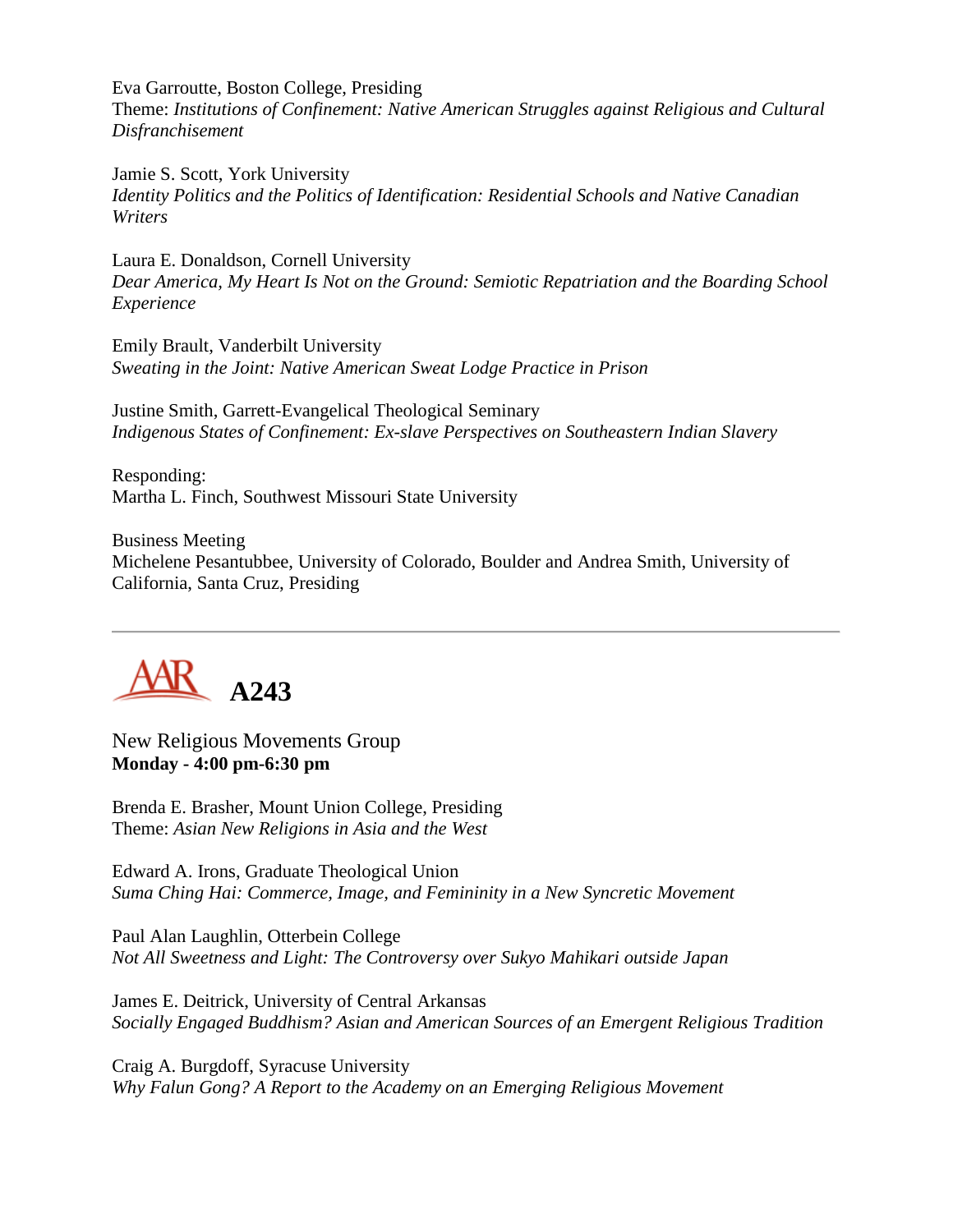

Platonism and Neoplatonism Group **Monday - 4:00 pm-6:30 pm**

Thomas A. Carlson, University of California, Santa Barbara, Presiding Theme: *Ethics and Identity in Augustine, et al.: Contemporary Readings*

Willemien Otten, Utrecht University *Nussbaum's* Therapy of Desire*: Ethics and Epistemology in Augustine, Eriugena, and Anselm*

Burcht Pranger, University of Amsterdam *The Voices of Augustine and Stanley Cavell*

Hent de Vries, University of Amsterdam *Lyotard as Reader of Augustine*



Pragmatism and Empiricism in American Religious Thought Group and Theology and Continental Philosophy Group **Monday - 4:00 pm-6:30 pm**

Cleo McNelly Kearns, Princeton University, and Frederick J. Ruf, Georgetown University, Presiding Theme: *Intersections: Pragmatism and Postmodernism*

Tirdad Derakhshani, University of Pennsylvania *Hope Before Knowledge: Rorty and the Messianic*

Richard Alexis Amesbury, Claremont Graduate University *Can Deconstruction's Formal Conception of Justice Be Given Pragmatic Content?*

Christina Hutchins, Graduate Theological Union *Breaking Habits: Whitehead and Butler as Theological Opportunity*

David Lamberth, Harvard University *Twentieth-Century Philosophies in the Twenty-First Century: What Is the Future for Pragmatism and Postmodernism?*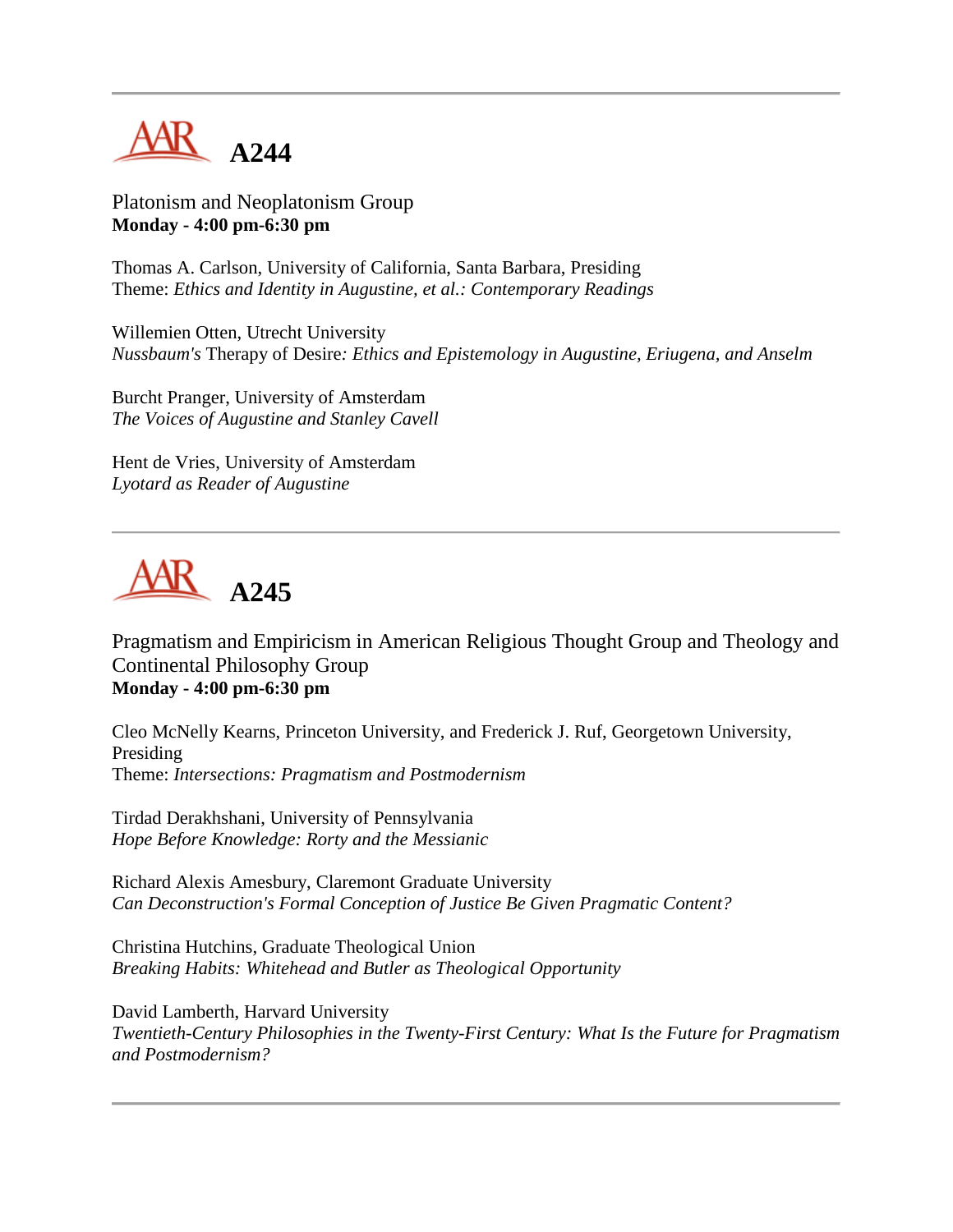

Reformed Theology and History Group **Monday - 4:00 pm-6:30 pm**

Leanne Van Dyk, Western Theological Seminary, Presiding Theme: *The Life, Work, and Thought of Lesslie Newbigin*

Guenther Haas, Redeemer College *Newbigin on Socio-Cultural Engagement*

Scott Collins-Jones, Pittsburgh Theological Seminary *What Contemporary Reformed Christians Can Learn from the Sacramental Theologies of John Williamson Nevin and Lesslie Newbigin*

Robert A. Robinson, Christian Studies Center *Lesslie Newbigin and Hindu-Christian Dialogue: A Decided Ambivalence*

Responding: Katherine Sonderegger, Middlebury College George Hunsberger, Western Theological Seminary Geoffrey Wainwright, Duke University



Religion, Film, and Visual Culture Group **Monday - 4:00 pm-6:30 pm**

John Lyden, Dana College, Presiding Theme: *Narratives of Redemption in the Visual*

Sara Kviat Bloch, University of California, Santa Barbara *Redeeming the Holocaust: Survivors of the Shoah Visual History Foundation*

Carl Reinhold Bråkenhielm, Uppsala University *Gustaf Aulén Meets Ripley, Bess, and Babette: Redemptive Themes in Contemporary Film*

Jeanette Reedy Solano, University of Southern California *Blessed Broken Bodies: Exploring Redemption in Brazilian and Danish Film*

Crystal Downing, Messiah College *Plagiarizing Redemption:* Finding Forrester *in a Glass Darkly*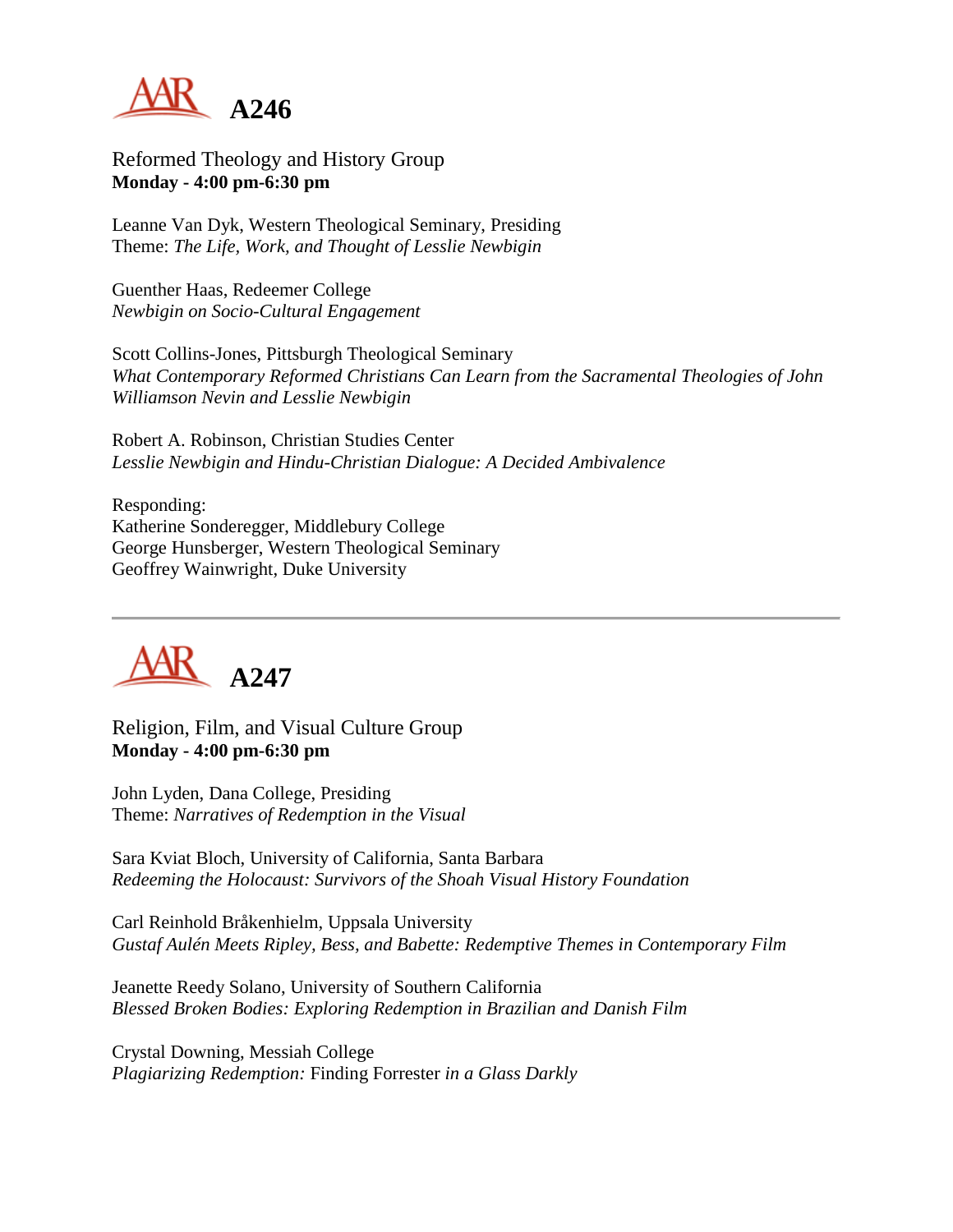Donna Yarri, Alvernia College *Redemption in the Film* Fight Club*: Embracing the Shadow Side*

Business Meeting Rubina Ramji, University of Ottawa and Tony S. L. Michael, University of Toronto, Presiding



Religion, Holocaust, and Genocide Group; Anthropology of Religion Consultation; and Religion in Central and Eastern Europe Consultation **Monday - 4:00 pm-6:30 pm**

Pamela Klassen, University of Toronto, Presiding Theme: *Un(re)covered Memories: Suppressed Histories and Contested Places - Part Two*

Tania Oldenhage, Mount Union College *Walking the Way of the Cross: German Places, Church Traditions, and Holocaust Memories*

Edward Tabor Linenthal, University of Wisconsin, Oshkosh *Remembrance, Contestation, Excavation: The Work of Memory in Oklahoma City, the Washita Battlefield, and the Tulsa Race Riot*

David S. Chidester, University of Cape Town *Indigenous Traditions, Alien Abductions: Creolized and Globalized Memory in South Africa*

Responding: Oren Baruch Stier, Florida International University



Religion and Human Rights Consultation **Monday - 4:00 pm-6:30 pm**

Simeon O. Ilesanmi, Wake Forest University, Presiding Theme: *Problems of Religious Freedom in Asia and Europe*

Zhonghu Yan, University of Toronto *Spiritual Practice or Evil Cult? Comprehending Falun Gong in the Context of China's Religious Policy*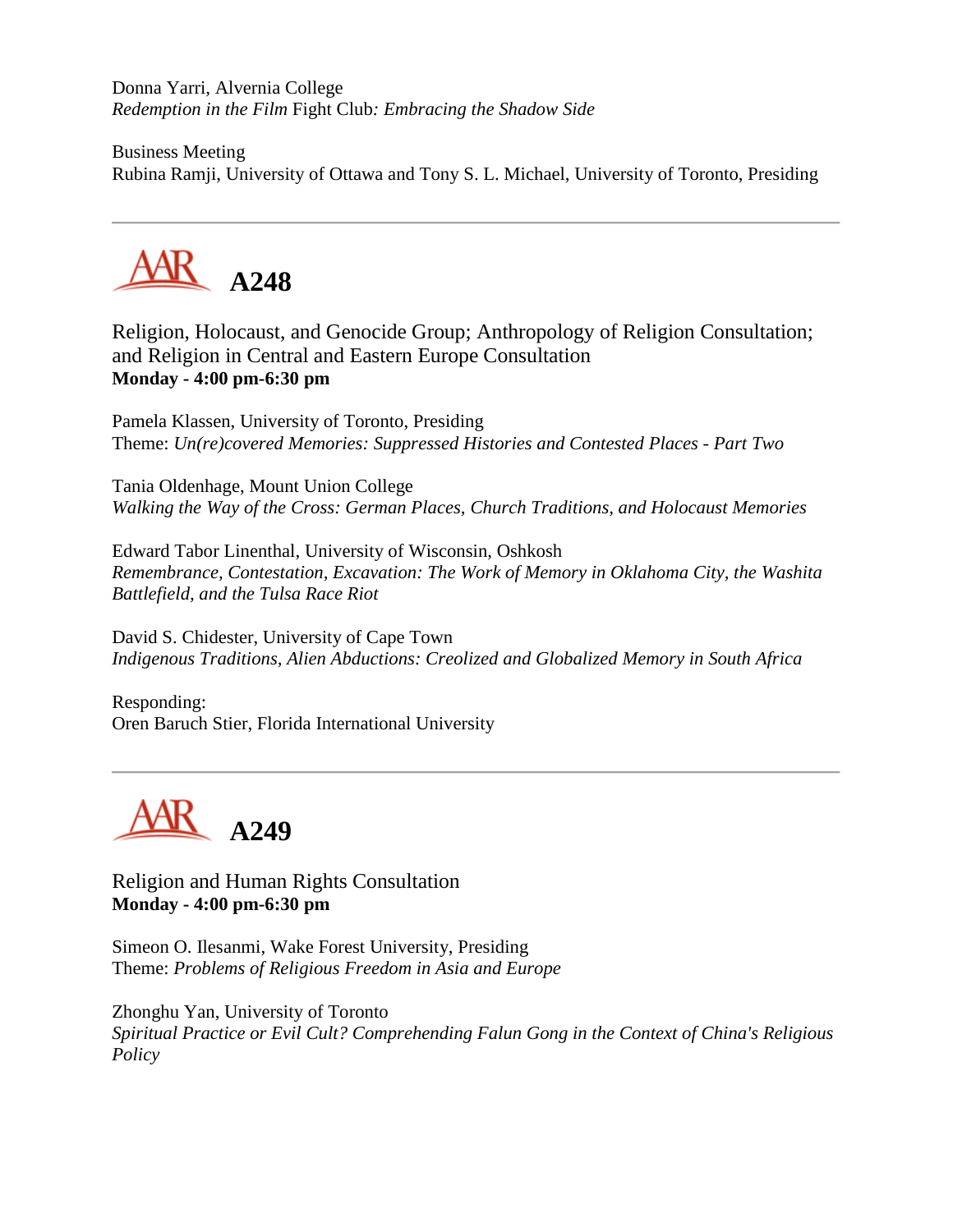Shelini Harris, Emory University *Your Freedom When It Loses Its Fetters Becomes Itself the Fetter of a Greater Freedom: Implementation of Religious Freedom Laws in South Asia*

Laurie A. Cozad, University of Mississippi *The U. S. Implementation of Religious Freedom: The International Religious Freedom Act in India*

Anna Doswell, University of Derby *From East to West, North to South: The Contribution of the European Convention on Human Rights to Religious Freedom in Europe and Beyond*

Responding: Sumner B. Twiss, Brown University Kusumita P. Pedersen, St. Francis College

Business Meeting Arvind Sharma, McGill University, Presiding



Plenary Address **Monday - 7:00 pm-8:00 pm**

Theme: *Liberation Theology and the Twenty-First Century: Celebrating Past, Present, and Future* Joerg Rieger, Southern Methodist University, Presiding

Gustavo Gutiérrez, Instituto Bartomé de Las Casas, University of Notre Dame James H. Cone, Union Theological Seminary, New York Letty Russell, Yale University Orlando Espin, University of San Diego Kwok Pui Lan, Episcopal Divinity School

Please see the Annual Meeting Program Highlights page for more information.



Arts Series Performance: Middle Eastern Dance **Monday - 8:30 pm-10:00 pm**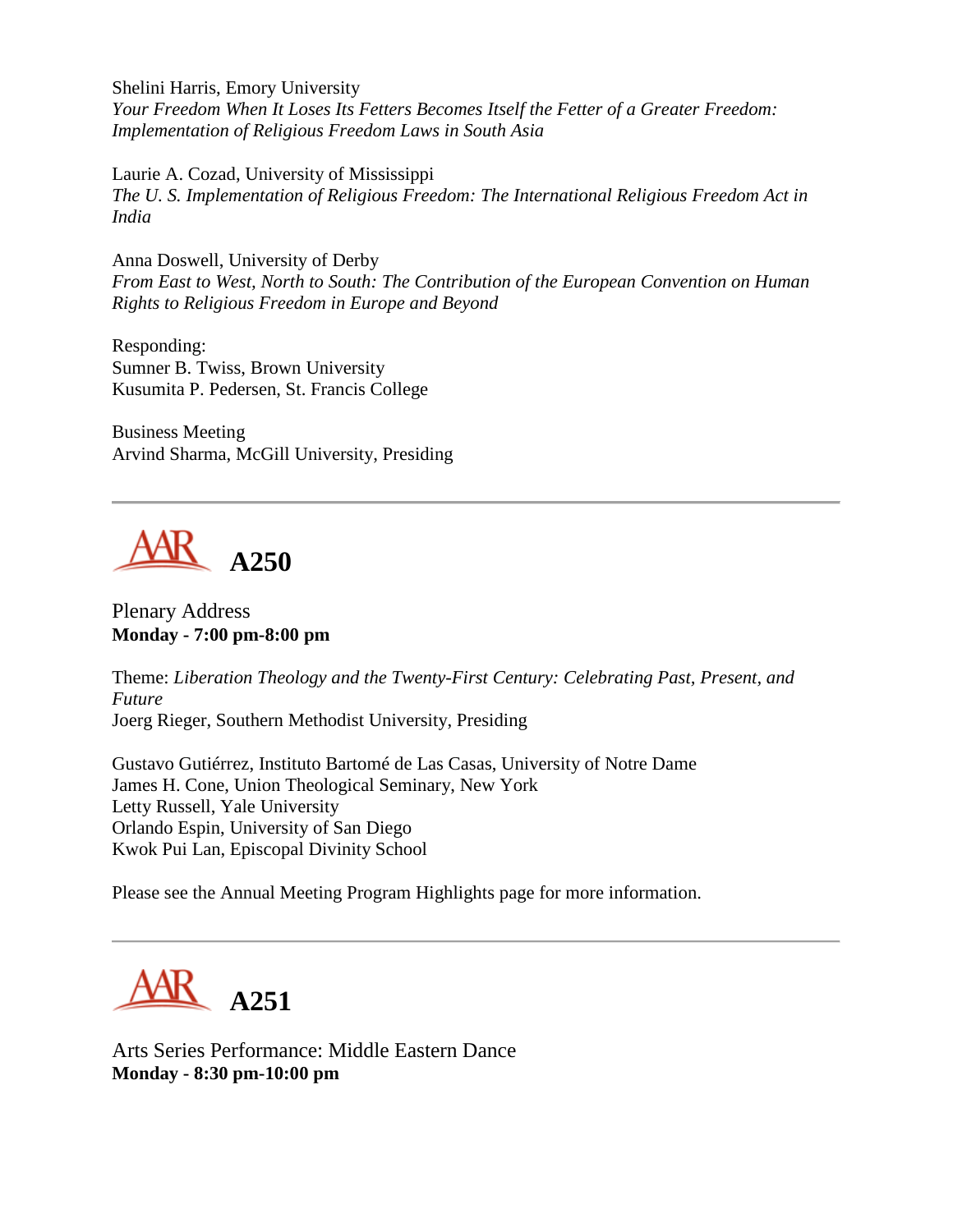Diane Apostolos-Cappadona, Georgetown University, Presiding

Please see the Annual Meeting Program Highlights page for more information.



Arts Series Film: *[Aimée & Jaguar](http://www.senatorfilm.de/Aimee/index.html)* **Monday - 8:30 pm-11:00 pm**

Sponsored by the Lesbian-Feminist Issues and Religion Group and Religion, Film, and Visual Culture Group

Sue E. Houchins, Harvard University and Kathryn Poethig, St. Lawrence University, Presiding

Please see the Annual Meeting Program Highlights page for more information.



Program Unit Chairs and Steering Committee Reception **Monday - 9:00 pm-10:30 pm**

AAR program unit chairs and steering committee members are invited to a reception in their honor hosted by the AAR's Program Committee.

**A254**

Academic Teaching and the Study of Religion Section **Tuesday - 9:00 am-11:30 am**

Joseph A. Favazza and F. Michael McLain, Rhodes College, Presiding Theme: *Teaching and Learning as Transformation: A Discussion of the American Association for Higher Education's* Service Learning and Religious Studies

Panelists: Elizabeth M. Bounds, Emory University Raymond B. Williams, Wabash College Charles R. Strain, DePaul University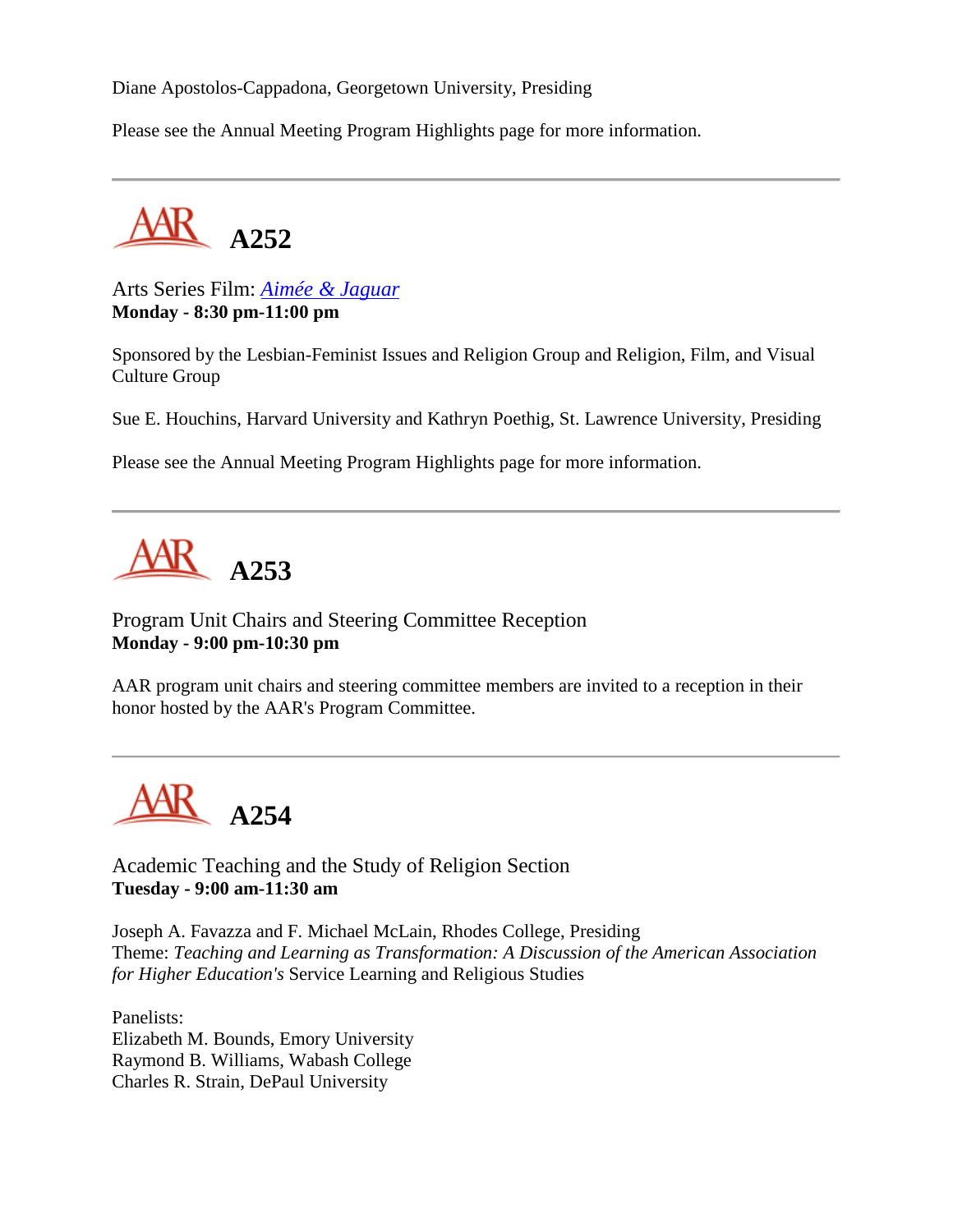

Buddhism Section **Tuesday - 9:00 am-11:30 am**

Kyoko Tokuno, University of Oregon, Presiding Theme: *Cults, Transformations, and Transnationalism in Buddhism*

Abraham Zablocki, Cornell University *The Maitreya Project: A Case Study in Transnational Tibetan Buddhism*

Zhi-Ru Ng, Pomona College *The Sahā Triad as a New Buddhist Pattern of Cultic Devotion: Image Worship and Restructuring Religious Consciousness in Modern Taiwan*

David Quinter, Stanford University *The Shingon Ritsu School and the Hannyaji Monju Cult: Image, Economy, and Magic*

Bryan Phillips, University of Virginia *The Mạni-yāna: A Medieval Tibetan Unification Discourse from Guru Chos-kyi dbang-phyug*

Cristina Rocha, University of Western Sydney *Zazen or Not Zazen? The Predicament of Sotoshu's Missionaries in Brazil*



Comparative Studies in Religion Section and Study of Judaism Section **Tuesday - 9:00 am-11:30 am**

Michael Wyschogrod, University of Houston, Presiding Theme: *Carnal Israel and Eucharistic Theology: A New Encounter?*

Panelists: Scott Bader-Saye, University of Scranton Lauren F. Winner, Columbia University Randi Rashkover, York College of Pennsylvania

Responding: William T. Cavanaugh, University of St. Thomas, St. Paul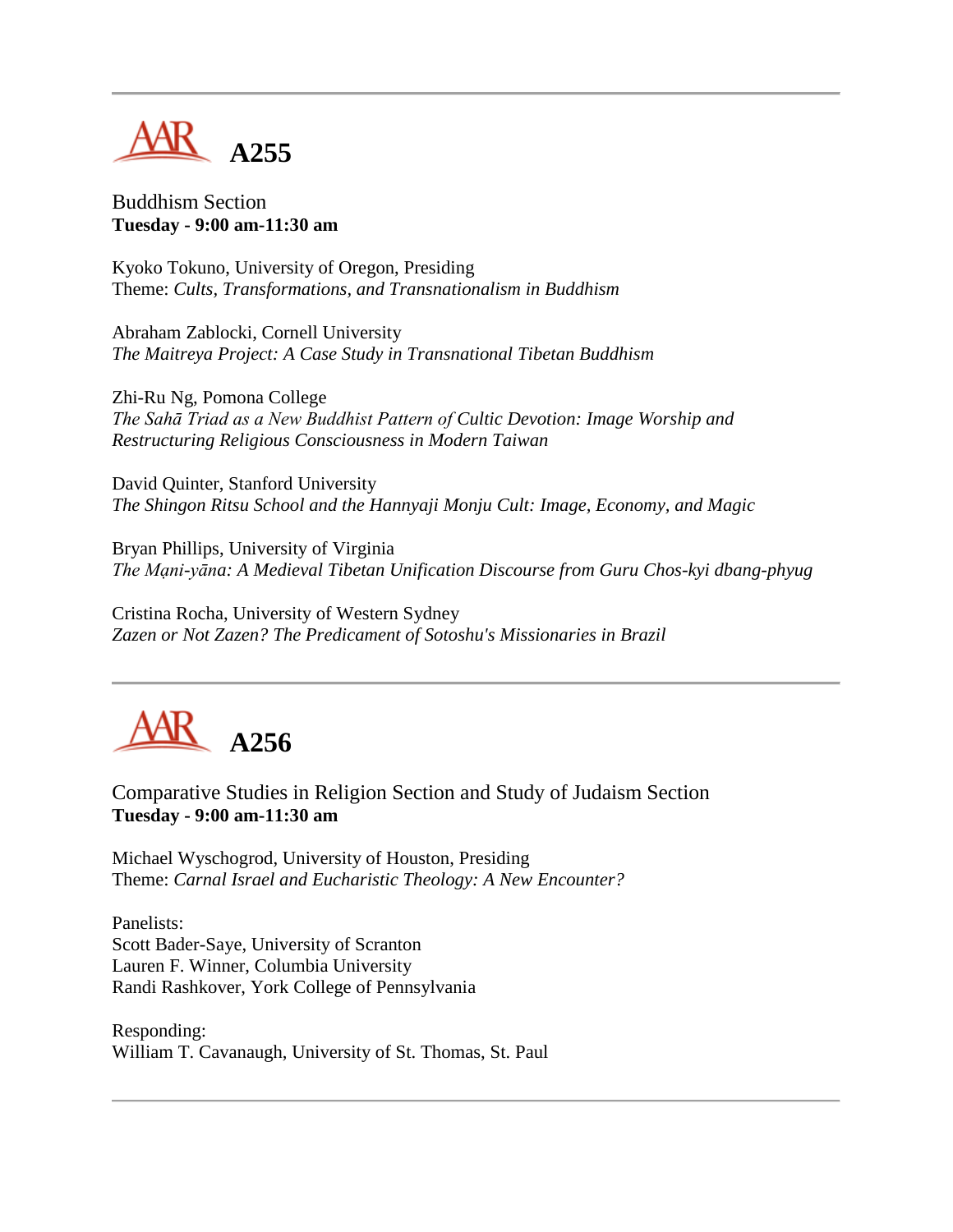

North American Religions Section **Tuesday - 9:00 am-11:30 am**

Richard Bushman, Columbia University, Presiding Theme: *The Latter-Day Saints in America: Issues of Identity and Pedagogy*

David Charles, Oxford University *What's in a Church's Name?: Mormonism, Christianity, and the Limits of Self-Identification*

Kathleen Flake, Vanderbilt University *Solving the 'Mormon Problem': The Smoot Hearing of 1903-1907 and the Delimitation of Religious Citizenship*

Grant Underwood, Brigham Young University *Mormonism in the 'American Religion' Survey Course*

Responding: Philip L. Barlow, Hanover College



Philosophy of Religion Section **Tuesday - 9:00 am-11:30 am**

Greg Zuschlag, Graduate Theological Union, Presiding Theme: *Of Two Communities: The Possible Postmodern Benefit of Royce's Late Thought for the Life of Both the Polis and the Ecclesia*

Panelists: Kelly A. Parker, Grand Valley State University Nancy A. Pineda-Madrid, Graduate Theological Union Alejandro Garcia-Rivera, Jesuit School of Theology John J. Markey, Barry University C. Hannah Schell, Monmouth College

Responding: Linell E. Cady, Arizona State University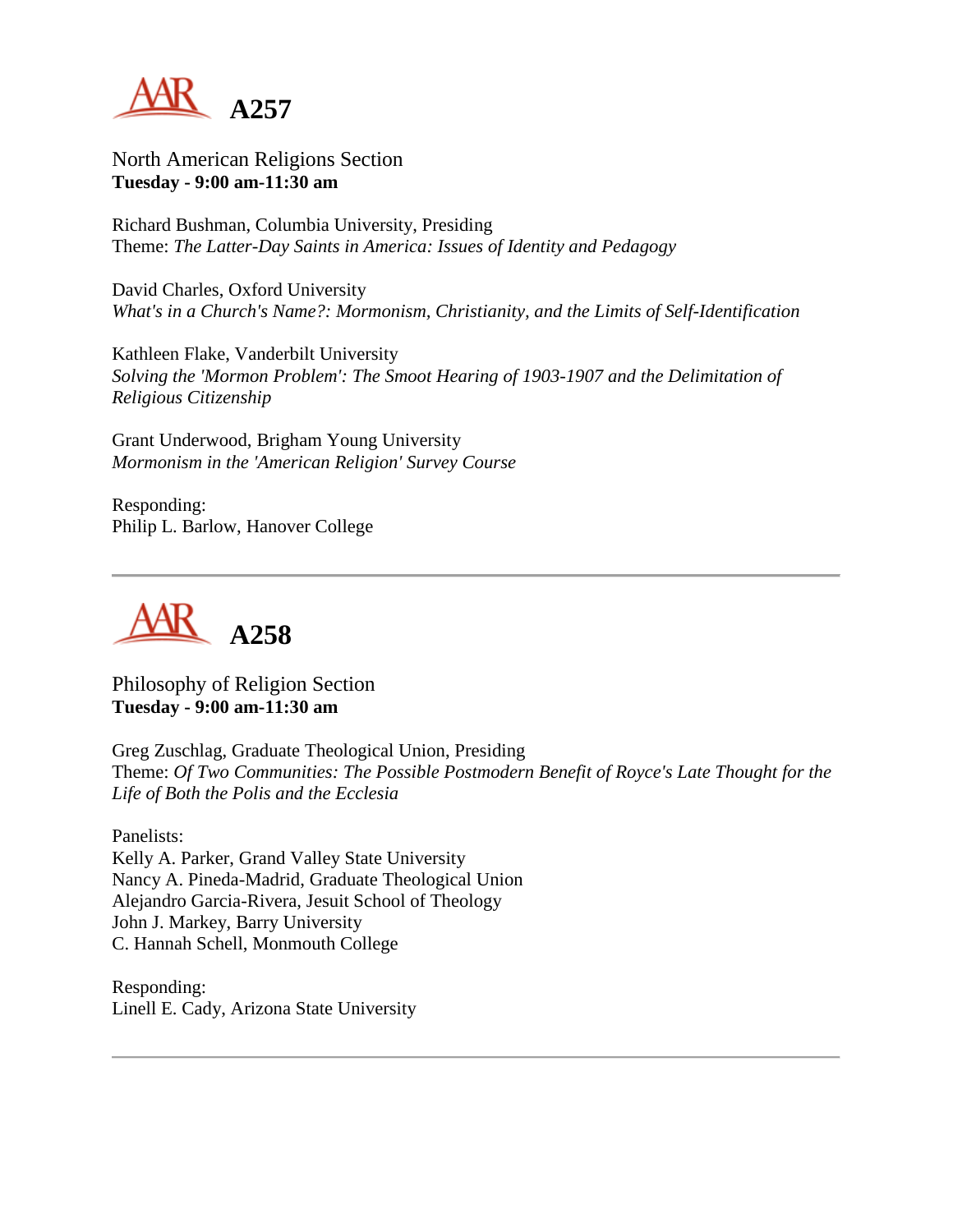

Religion and the Social Sciences Section **Tuesday - 9:00 am-11:30 am**

Max L. Stackhouse, Princeton Theological Seminary, Presiding Theme: *Recasting the Globalization Debate: Research Projects from Religious Perspectives*

Panelists: Maryann Cusimano Love, Catholic University of America Gaspar Lo Biondo, Woodstock Theological Center Vittorio Falsina, Harvard University

Responding: William Schweiker, University of Chicago Scott Thomas, University of Bath



Religion in South Asia Section **Tuesday - 9:00 am-11:30 am**

Christopher Chapple, Loyola Marymount University, Presiding Theme: *Mahagurus and Their Movements in a Global Context*

Panelists: Thomas Forsthoefel, Mercyhurst College Tamal Krishna Goswami, Cambridge University Elizabeth Lassell Hallstrom, University of New Mexico Cynthia Ann Humes, Claremont McKenna College Smriti Srinivas, Ohio State University Lola L. Williamson, University of Wisconsin, Madison Selva Raj, Albion College

Responding: Daniel R. Gold, Cornell University

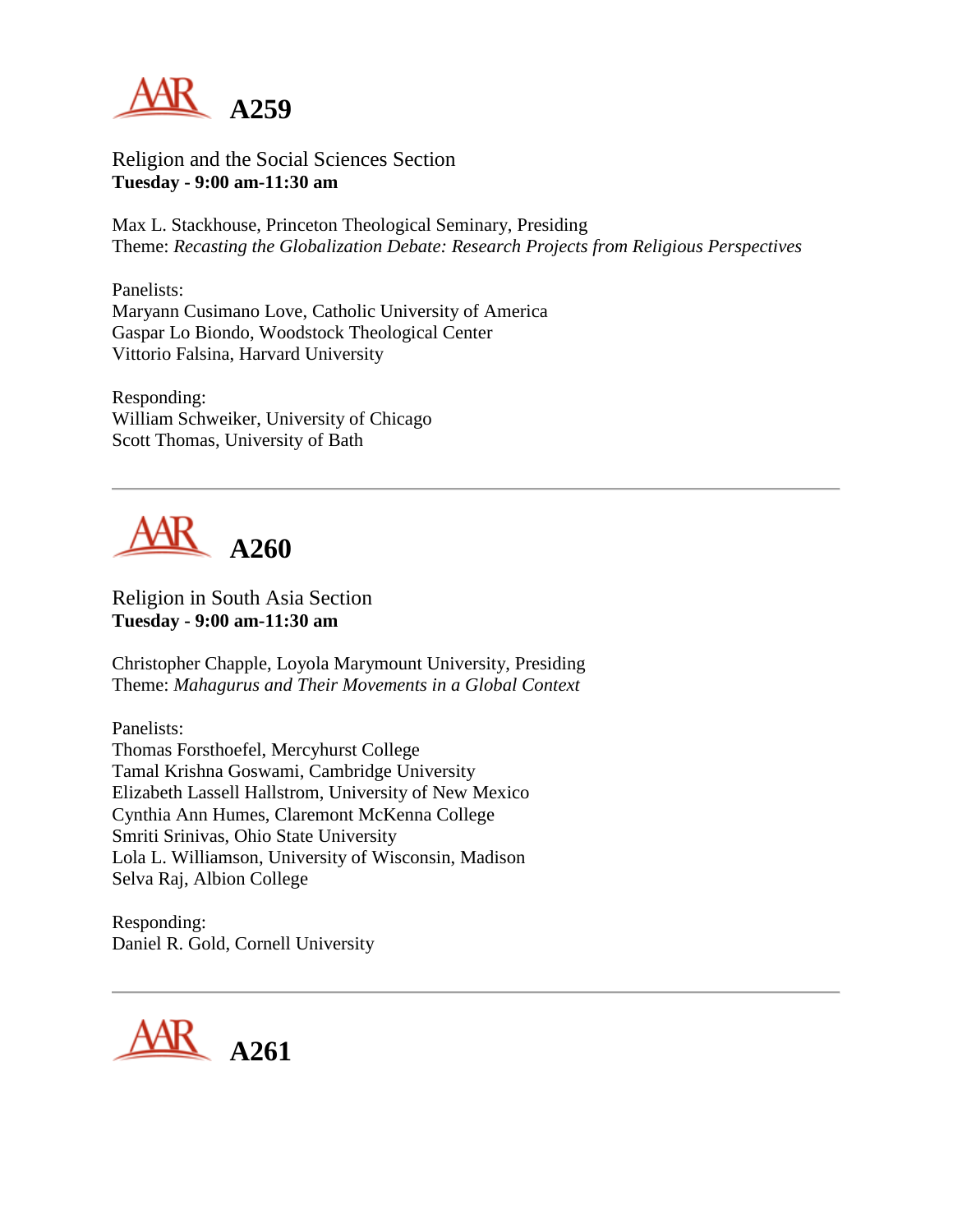## Study of Islam Section **Tuesday - 9:00 am-11:30 am**

Zeki Saritoprak, Georgetown University, Presiding Theme: *Modes of Knowledge in Sufi Literature*

Jack Renard, Saint Louis University *Experiential Knowledge of God in Classical Sufi Manuals*

Omid Safi, Colgate University *God-Knowledge from the Heart: Modes of Sufi Knowledge according to Ayn al-Quzat Hamadani*

Michael Sells, Haverford College *Love as Knowledge in the Mystical Thought of Ibn `Arabi*

Ahmet T. Karamustafa, Washington University *Experiential Knowledge according to Aziz-i Nasafi*

Responding: Shahzad Bashir, Carleton College



Theology and Religious Reflection Section **Tuesday - 9:00 am-11:30 am**

Don Compier, Graceland University , Presiding Theme: *Religion, Emancipation, and Economics*

Ellen Ott Marshall, Vanderbilt University *Social Activism and the Divine Campaign Unfolding*

Susan Abraham, Harvard University *Karl Rahner's "Freedom" and Gustavo Gutierrez's "Liberation" in a Postcolonial Perspective*

Joerg Rieger, Southern Methodist University *Between Economics and Postmodernism: Overcoming an Arbitrary Division of Labor in Theological Studies*

Marion S. Grau, Drew University *Divin/e-commerce: Constructing Theological Economies in Postmodernity*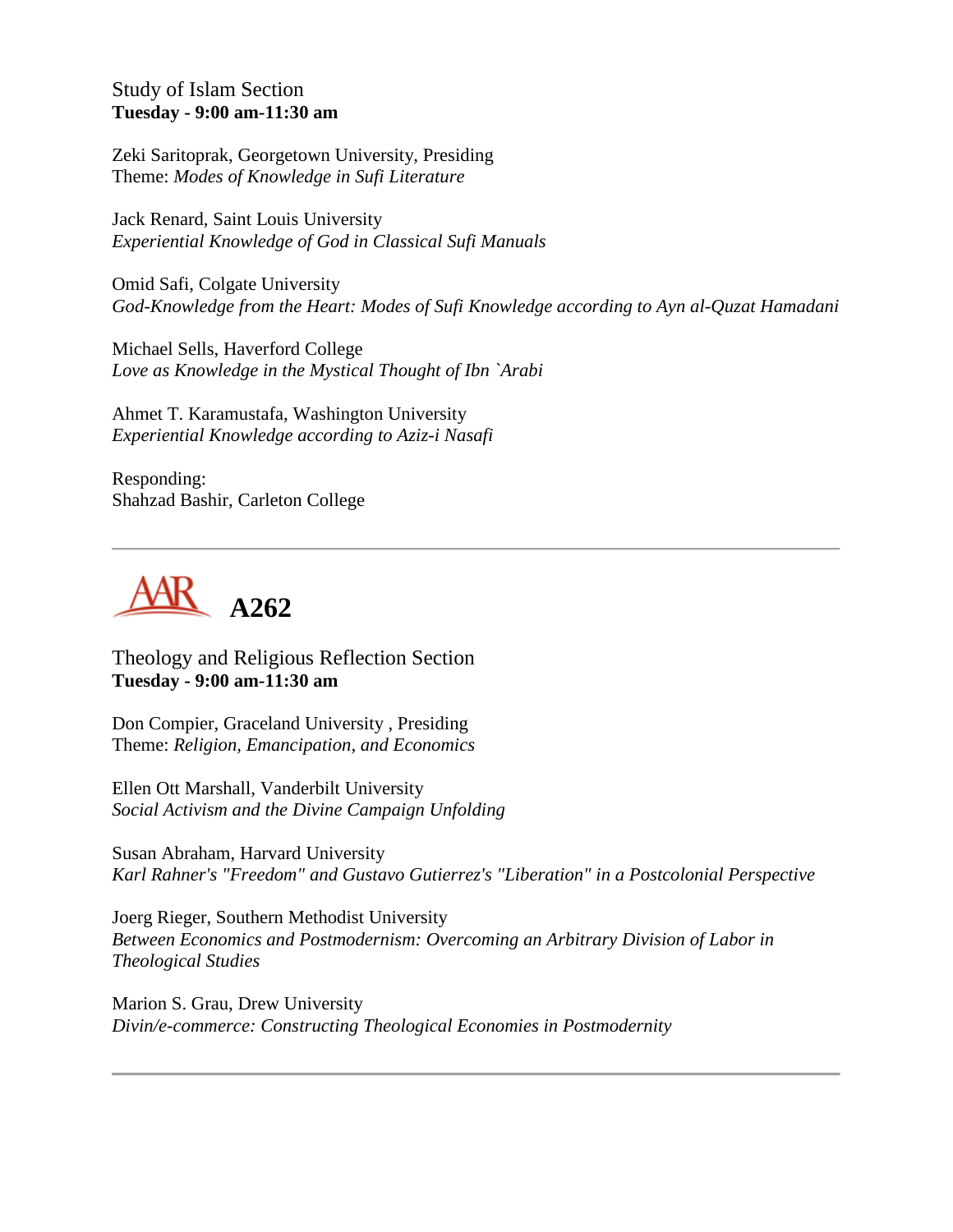

Women and Religion Section **Tuesday - 9:00 am-11:30 am**

Frances E. Wood, Emory University, Presiding Theme: *Textual Representations and Lived Experience of Asian Women*

Ding-hwa Hsieh, Truman State University *Sexual Purity and Danger: Images of Buddhist Nuns in Sung (960-1279) Confucian Writings*

Shin-yi Chao, University of British Columbia *Female Pilgrims as seen through Seventeenth-Century Chinese Literature*

Cabell Gathman, Truman State University *Mizuko Kuyô: Perceptions and Realities*

Grace Ji-Sun Kim, University of Toronto *Violence against Asian Women*



Critical Theory and Discourses on Religion Group and History, Method, and Theory in the Study of Religion Consultation **Tuesday - 9:00 am-11:30 am**

Robert J. Baird, The National Faculty, Presiding Theme: *Religious History and the Construction of Modernity*

Hans G. Kippenberg, University of Bremen *Religious History and the Construction of Modernity*

Kocku von Stuckrad, University of Bremen *Relative, Contingent, Determined: The Category 'History' and Its Methodological Dilemma*

Gustavo Benavides, Villanova University *Religion, Modernity, and the Dilemmas of Reflexivity*

Ann Taves, Claremont School of Theology *The Power of Pre-Animistic Religion: Narrative and Explanation in the History of the Study of Religion*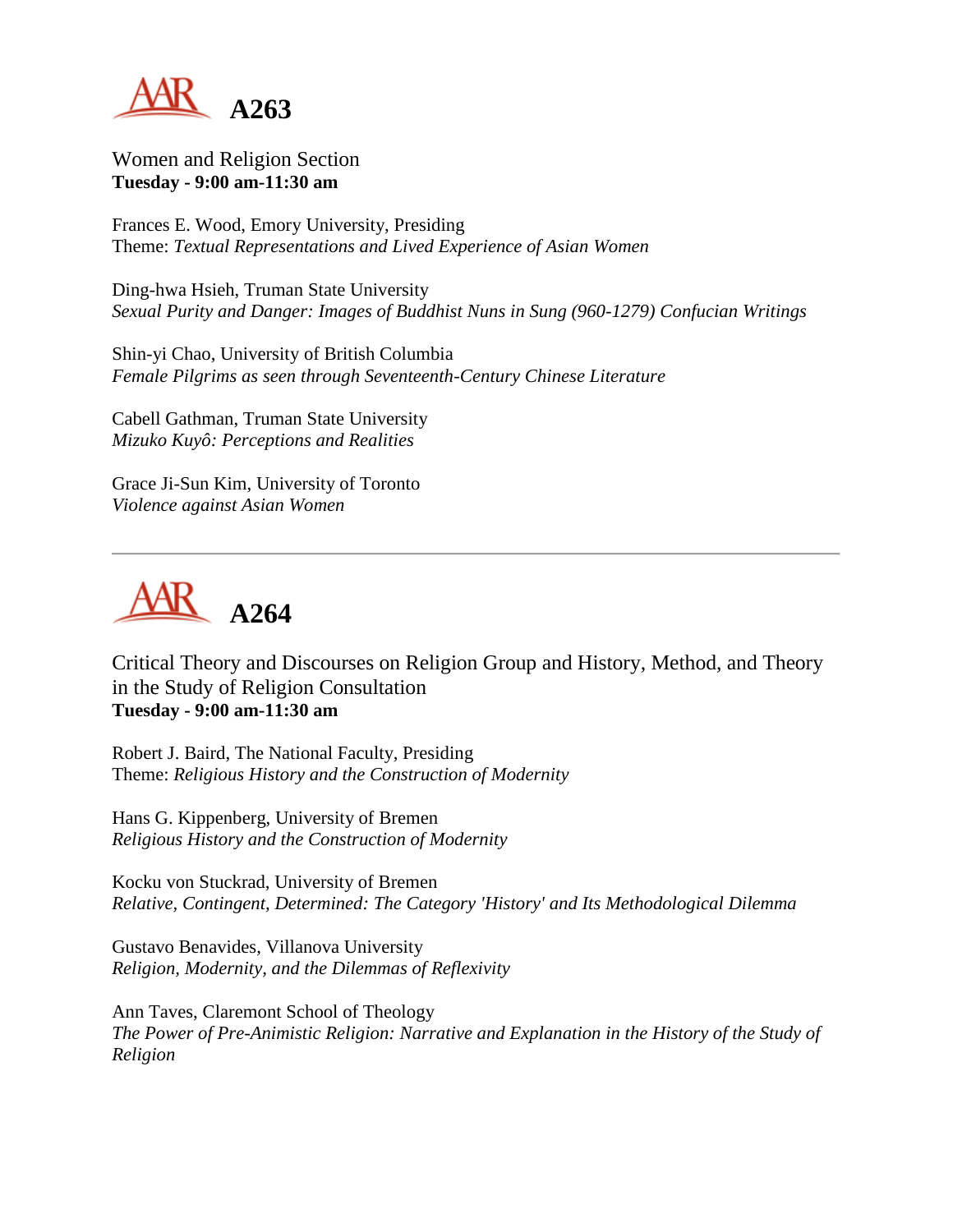Steve Wasserstrom, Reed College *The Idea of Europe and the Origins of Religionsgeschichte: Some Thoughts after Kippenberg*



## Evangelical Theology Group **Tuesday - 9:00 am-11:30 am**

Young Lee Hertig, United Theological Seminary, Presiding Theme: *Pentecostal Theology/Ethics as Viable Perspectives within Evangelicalism*

Terry L. Cross, Lee University *What Can Pentecostal Theology Offer Evangelical Theology?*

William D. Eisenhower, Trinity Presbyterian Church *The Prophetic Stance: Social Ethics in a Niebuhrian/Neo-Pentecostal Perspective*

Frank Macchia, Vanguard University *The Spirit Set Us Free: Implications in Pentecostal Theology for a Pneumatological Soteriology*

Responding: Cherith Fee Nordling, University of St. Andrews



Indigenous Religious Traditions Group **Tuesday - 9:00 am-11:30 am**

Julian Kunnie, University of Arizona, Presiding Theme: *Indigenous Healers: Women, Languages, and Cultures*

Alexander Nava, Seattle University *Teresa Urrea: Mexican Mystic, Healer, and Revolutionary*

Henrietta Montjane-Malete, Topsfield, MA *Indigenous Women and Healing Power: Isihlambiso in Southern Africa*

Miri Hunter Haruach, Berkeley, CA *Zar Ritual of Ethiopia and Yemen: The Use of Talismanic Art and Drum and Dance Circles as Healing Traditions*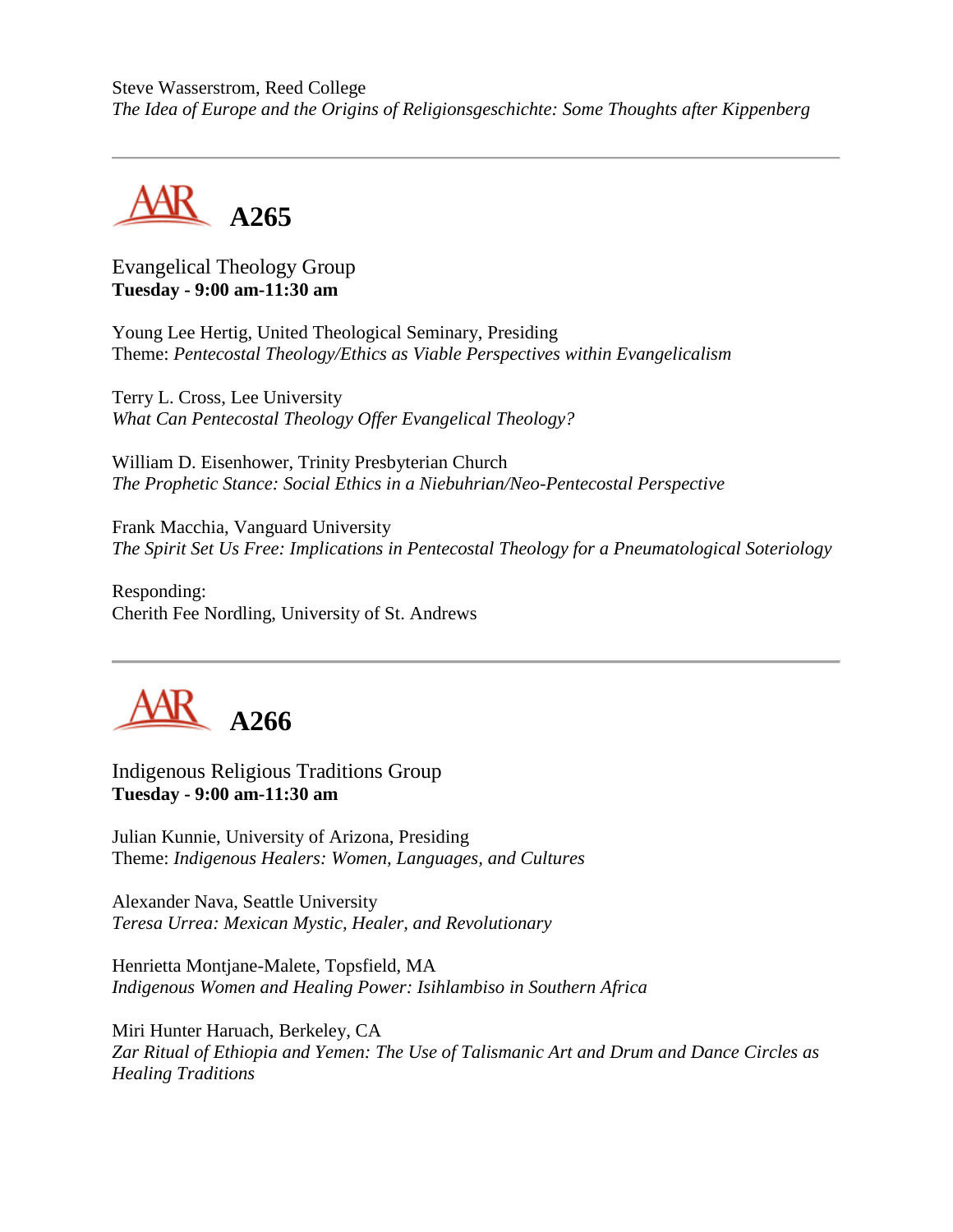Responding: Charles H. Long, Chapel Hill, NC

Business Meeting Julian Kunnie, University of Arizona, Presiding



Religion and Popular Culture Group **Tuesday - 9:00 am-11:30 am**

Carl Olson, Allegheny College, Presiding Theme: *Religion in Commercial Cultures*

Linda A. Mercadante, Methodist Theological School in Ohio *Ethnicity and/as Religion:* The Sopranos *(Just When You Can't Go Home Again, It's Finally OK to Be from New Jersey)*

C. Wyatt Evans, Drew University *Of Mummies and Methodism: Reverend Clarence True Wilson and the Legend of John Wilkes Booth*

Dell deChant, University of South Florida *The Holiness of Holidays: The Religious Dimension of Holidays in Popular Culture*

Tricia Sheffield, Drew University *Totemic Desires: Advertising as Divine Mediator, Sacramentality, and Ultimate Concern*

Responding: Louis A. Ruprecht, Georgia State University, Mercer University

## **A268**

Religion, Holocaust, and Genocide Group **Tuesday - 9:00 am-11:30 am**

Stephen R. Haynes, Rhodes College, Presiding Theme: *Post-Holocaust Religious Reflection*

Marc Philippe Lalonde, Concordia University *The Art of Self-Forgetfulness: Etty Hillesum, the Holocaust and Critical Jewish Thought*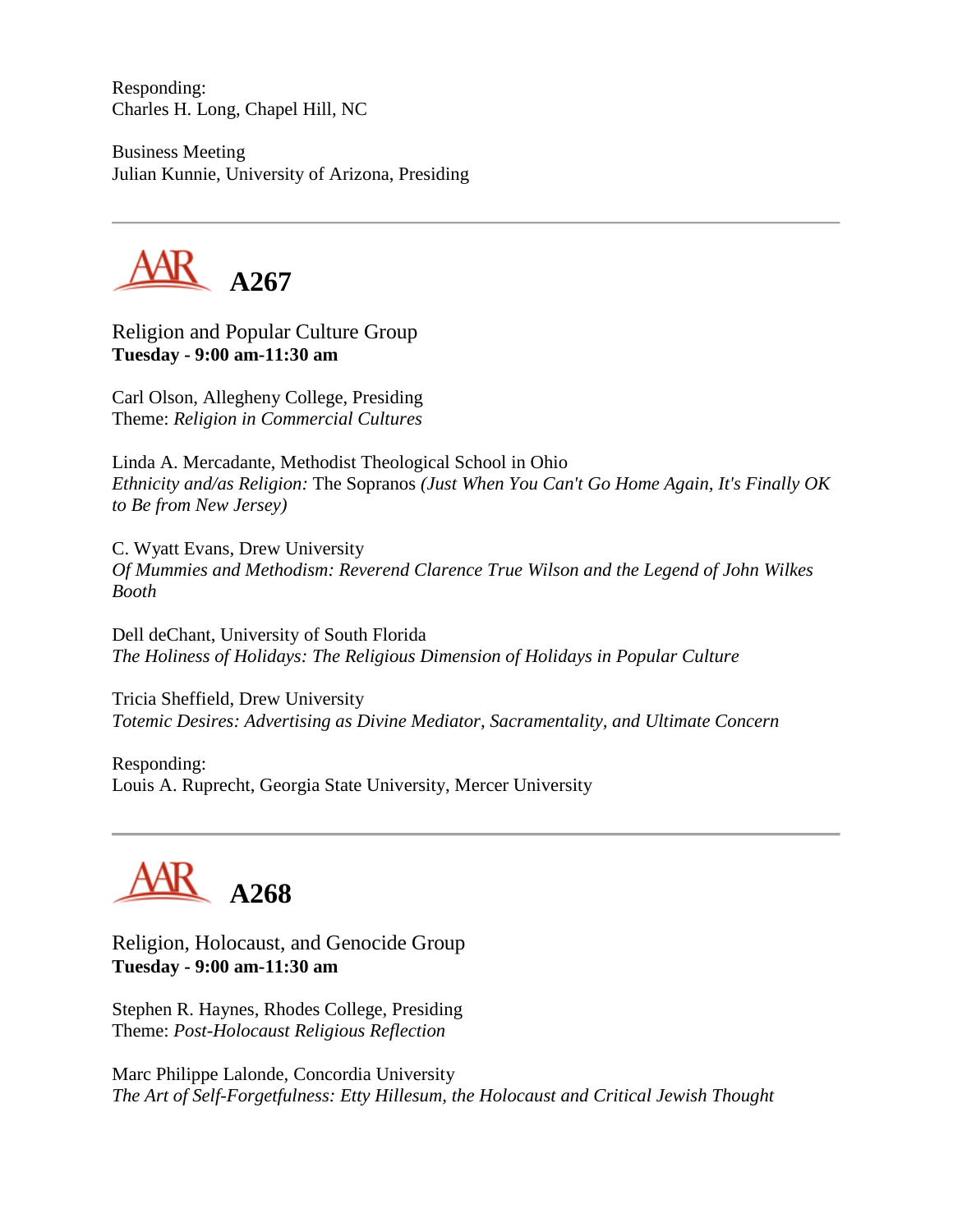David E. Roberts, University of Edinburgh *The Religious Elements of Genocide: The Holocaust through the Eyes of Yugoslavia*

David O. Woodyard, Denison University *Theology after the Holocaust and after Slavery: Emil Fackenheim and James Cone*

Sally A. McReynolds, Saint Mary College *Strategies of Resistance: Audacity and Thanksgiving in the Concentration Camp Memoirs of M. Fabiola Ditek: Pacratz, Terzin, and Ravensbruck, 1943-45*



U.S. Latina/o Religion, Culture, and Society Group **Tuesday - 9:00 am-11:30 am**

Gaston Espinosa, University of California, Santa Barbara, Presiding Theme: *Re-thinking Latino/a Religion and Identity*

Panelists: Manuel Vasquez, University of Florida Laura Pérez, University of California, Berkeley Luis León, Arizona State University Miguel A. De la Torre, Hope College

Business Meeting Lara Medina, Claremont Graduate University, Presiding



Womanist Approaches to Religion and Society Group **Tuesday - 9:00 am-11:30 am**

Joan M. Martin, Episcopal Divinity School, Presiding Theme: *Analyzing Youth Violence in U.S. Culture: Womanist Approaches*

Valerie Elverton Dixon, United Theological Seminary *Out of the Ethical Void: A Womanist Approach to an Analysis of Teen Suicide*

Cheryl A. Kirk-Duggan, Graduate Theological Union *Machiavellian Morbidity or the Epidemiological Personified Violence of Tupac Amaru Shakur (1971-1976): Teens, Violence, and Death*